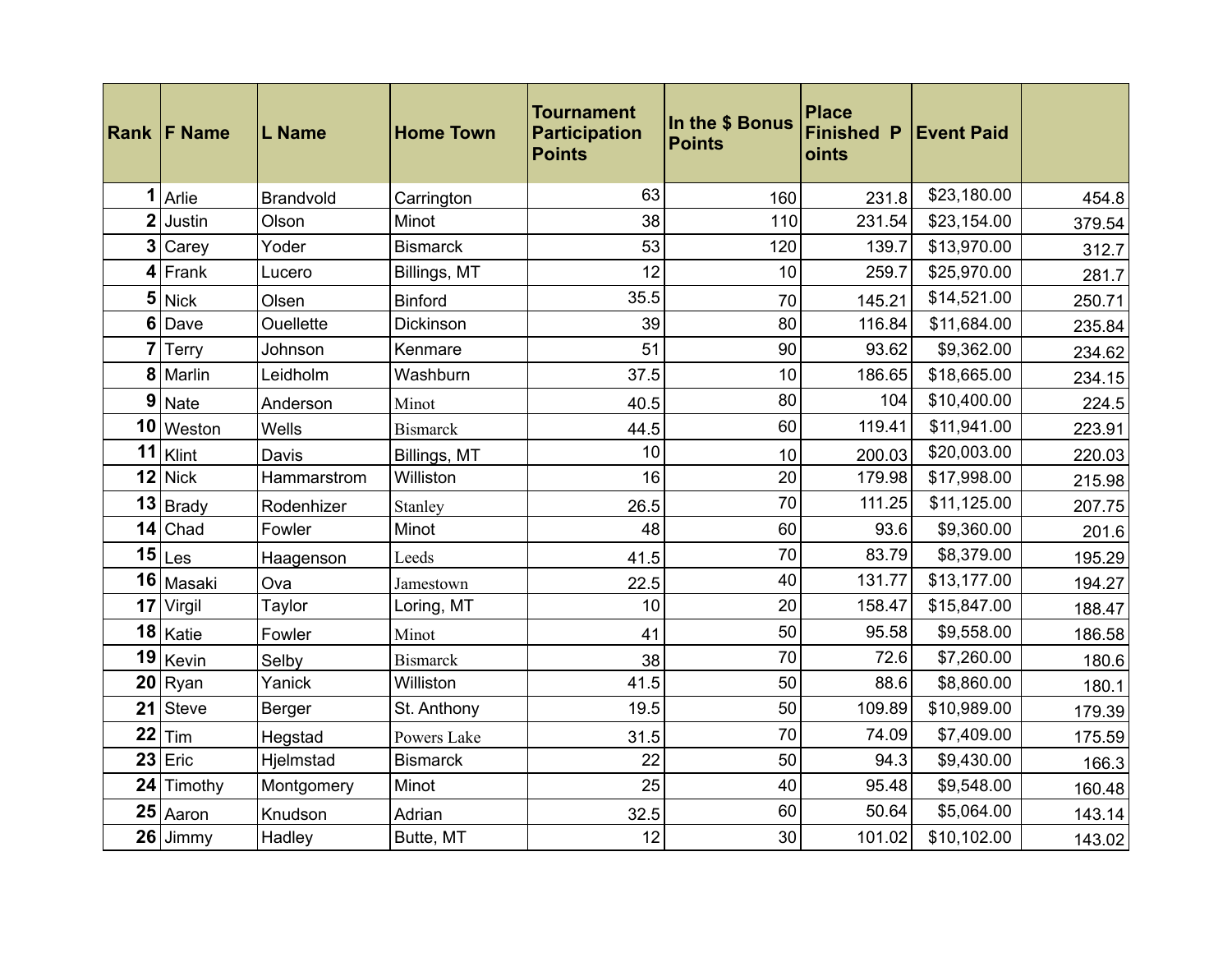| 27 | Josh        | Duchscherer       | Minot               | 27   | 40 | 75.39  | \$7,539.00  | 142.39 |
|----|-------------|-------------------|---------------------|------|----|--------|-------------|--------|
| 28 | Tim         | <b>Rice</b>       | <b>Bismarck</b>     | 29   | 70 | 43.22  | \$4,322.00  | 142.22 |
|    | 29 Preston  | Dean              | Minot               | 31.5 | 40 | 61.71  | \$6,171.00  | 133.21 |
| 30 | Cordell     | Schroeder         | Carrington          | 17   | 50 | 65.89  | \$6,589.00  | 132.89 |
|    | 31 Andrew   | <b>Talsky</b>     | <b>Bismarck</b>     | 24   | 40 | 68.81  | \$6,881.00  | 132.81 |
| 32 | Alex        | Smith             | Casper, WY          | 5    | 10 | 113.9  | \$11,390.00 | 128.9  |
| 33 | Keith       | Arnold            | Miles City, MT      | 15.5 | 30 | 81.11  | \$8,111.00  | 126.61 |
| 34 | Gaylin      | Schmidt           | Minot               | 11   | 30 | 84.55  | \$8,455.00  | 125.55 |
|    | 35 Kevin    | <b>Ellis</b>      | Billings, MT        | 12   | 30 | 80.48  | \$8,048.00  | 122.48 |
|    | $36$ Brent  | Gallagher         | <b>Bismarck</b>     | 25.5 | 50 | 46.19  | \$4,619.00  | 121.69 |
| 37 | Donovan     | Schulz            | Mandan              | 18   | 40 | 63.31  | \$6,331.00  | 121.31 |
| 38 | Shane       | Koenig            | <b>Bismarck</b>     | 9.5  | 30 | 79.63  | \$7,963.00  | 119.13 |
| 39 | Blain       | Ovind             | Mandan              | 20.5 | 30 | 68.27  | \$6,827.00  | 118.77 |
| 40 | Silas       | Sneed             | Minot               | 8    | 10 | 100.32 | \$10,032.00 | 118.32 |
| 41 | Harlen      | Miller            | <b>Bismarck</b>     | 29   | 40 | 49.2   | \$4,920.00  | 118.2  |
|    | 42 Michael  | <b>Baker</b>      | Minot               | 33   | 40 | 43.34  | \$4,334.00  | 116.34 |
| 43 | David       | <b>Beadle</b>     | Mobridge, SD        | 14.5 | 40 | 56.12  | \$5,612.00  | 110.62 |
| 44 | Jim         | Bohlman           | Rugby               | 26.5 | 40 | 43.7   | \$4,370.00  | 110.2  |
| 45 | Jason       | Hamilton          | <b>Bismarck</b>     | 29   | 40 | 41.01  | \$4,101.00  | 110.01 |
| 46 | Grant       | Grosche           | <b>Bismarck</b>     | 10   | 30 | 67.69  | \$6,769.00  | 107.69 |
| 47 | Chris       | Cutler            | Billings, MT        | 10   | 10 | 84.05  | \$8,405.00  | 104.05 |
| 48 | John        | Ulland            | Velva               | 12.5 | 30 | 61.07  | \$6,107.00  | 103.57 |
| 49 | Mike        | <b>Struckness</b> | <b>Watford City</b> | 21   | 30 | 52.55  | \$5,255.00  | 103.55 |
| 50 | Pat         | Johnson           | Mandan              | 21.5 | 40 | 39.86  | \$3,986.00  | 101.36 |
| 51 | Mark        | Westereng         | Minot               | 9.5  | 30 | 60.96  | \$6,096.00  | 100.46 |
| 52 | John        | Miller            | Minot               | 27   | 40 | 32.8   | \$3,280.00  | 99.8   |
|    | 53 Mike     | Martinez          | Billings, MT        | 13   | 30 | 56.73  | \$5,673.00  | 99.73  |
| 54 | Josh        | Santi             | Devils Lake         | 10.5 | 30 | 57.11  | \$5,711.00  | 97.61  |
|    | 55 Whitney  | Bell              | Halliday            | 20.5 | 10 | 66.52  | \$6,652.00  | 97.02  |
|    | $56 $ Tyler | Watson            | Surrey              | 8.5  | 30 | 57.57  | \$5,757.00  | 96.07  |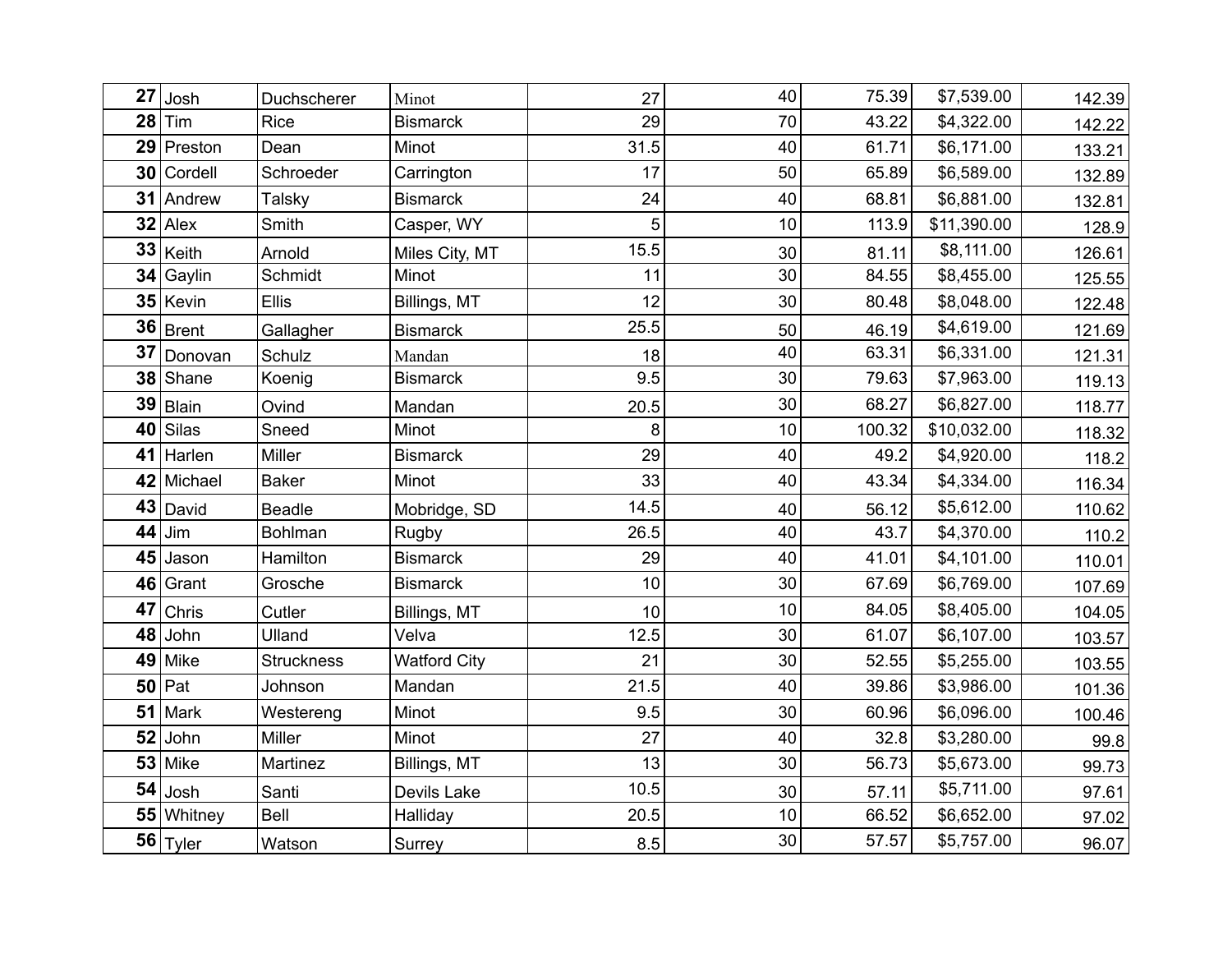| 57    | Doug        | Yankton         | Fort Totten        | 23.5             | 20   | 50.61 | \$5,061.00 | 94.11 |
|-------|-------------|-----------------|--------------------|------------------|------|-------|------------|-------|
|       | 58 Monte    | <b>Brekhus</b>  | Kenmare            | 32.5             | 30   | 30.24 | \$3,024.00 | 92.74 |
| 59    | Wade        | Hendrickson     | Cando              | 30.5             | 40   | 20.2  | \$2,020.00 | 90.7  |
| 60    | Jeremy      | <b>Berg</b>     | Minot              | 9                | 30   | 51.24 | \$5,124.00 | 90.24 |
|       | $61$ Brad   | Fisher          | Mandan             | 8.5              | 30   | 50.81 | \$5,081.00 | 89.31 |
| 62    | Melissa     | Thury           | <b>Turtle Lake</b> | 8.5              | 50   | 30.77 | \$3,077.00 | 89.27 |
| 63    | Jeff        | Johnson         | Carpio             | 14.5             | 30   | 44.62 | \$4,462.00 | 89.12 |
| 64    | Harry       | Schlecht        | Jamestown          | 23.5             | 30   | 34.75 | \$3,475.00 | 88.25 |
| 65    | Chris       | Keller          | <b>Bismarck</b>    | 22.5             | 30   | 34.97 | \$3,497.00 | 87.47 |
| 66    | Shane       | Patacsil        | Box Elder, MT      | 12               | 10   | 64.69 | \$6,469.00 | 86.69 |
| 67    | Jordyn      | Lafloe          | <b>Belcourt</b>    | 16.5             | 20   | 50.02 | \$5,002.00 | 86.52 |
| 68    | Zach        | <b>Byers</b>    | <b>Bismarck</b>    | 18.5             | 40   | 27.81 | \$2,781.00 | 86.31 |
| 69 AI |             | Schwartzbauer   | Flasher            | 23               | 40   | 22.3  | \$2,230.00 | 85.3  |
| 70    | <b>Nick</b> | Thueson         | <b>Beulah</b>      | $\boldsymbol{9}$ | 30   | 45.64 | \$4,564.00 | 84.64 |
| 71    | Mark        | <b>Ihringer</b> | Williston          | 14               | 40   | 29.17 | \$2,917.00 | 83.17 |
| 72    | Cory        | Robertson       | Minot              | 30.5             | 30   | 21.45 | \$2,145.00 | 81.95 |
|       | 73 Richard  | Perkerewicz     | Washburn           | 33               | 30   | 18.48 | \$1,848.00 | 81.48 |
| 74    | Jeff        | Ostrom          | Jamestown          | 13               | 10   | 57.75 | \$5,775.00 | 80.75 |
| 75    | Ervin       | <b>Mettler</b>  | Billings, MT       | 12               | 30   | 37.85 | \$3,785.00 | 79.85 |
| 76    | Zach        | Schmidt         | <b>Bismarck</b>    | 18.5             | 40   | 20.02 | \$2,002.00 | 78.52 |
| 77    | Nolyn       | Falcon          | <b>Bismarck</b>    | 5.5              | 20   | 52.92 | \$5,292.00 | 78.42 |
|       | 78 Gary     | Peterson        | <b>Berthold</b>    | 15.5             | 20   | 39.89 | \$3,989.00 | 75.39 |
| 79    | Jeremy      | Thury           | Turtle Lake        | 27               | 20   | 27.56 | \$2,756.00 | 74.56 |
| 80    | Chad        | Geffre          | <b>Bismarck</b>    | 26.5             | 20   | 27.36 | \$2,736.00 | 73.86 |
| 81    | Denise      | Miller          | Minot              | 43               | 20   | 10.72 | \$1,072.00 | 73.72 |
|       | $82$ Ed     | <b>Boehm</b>    | Mandan             | 15               | 40   | 18.45 | \$1,845.00 | 73.45 |
| 83    | Jesse       | Haddeland       | Fargo              | $\overline{1}$   | $10$ | 61.92 | \$6,192.00 | 72.92 |
| 84    | Chastity    | Askvig          | Carpio             | 30.5             | 30   | 12.15 | \$1,215.00 | 72.65 |
|       | 85 Virgil   | Koenig          | <b>Bismarck</b>    | 13.5             | 40   | 19.12 | \$1,912.00 | 72.62 |
|       | $86$ John   | Golberg         | <b>Bismarck</b>    | 23               | 30   | 19.51 | \$1,951.00 | 72.51 |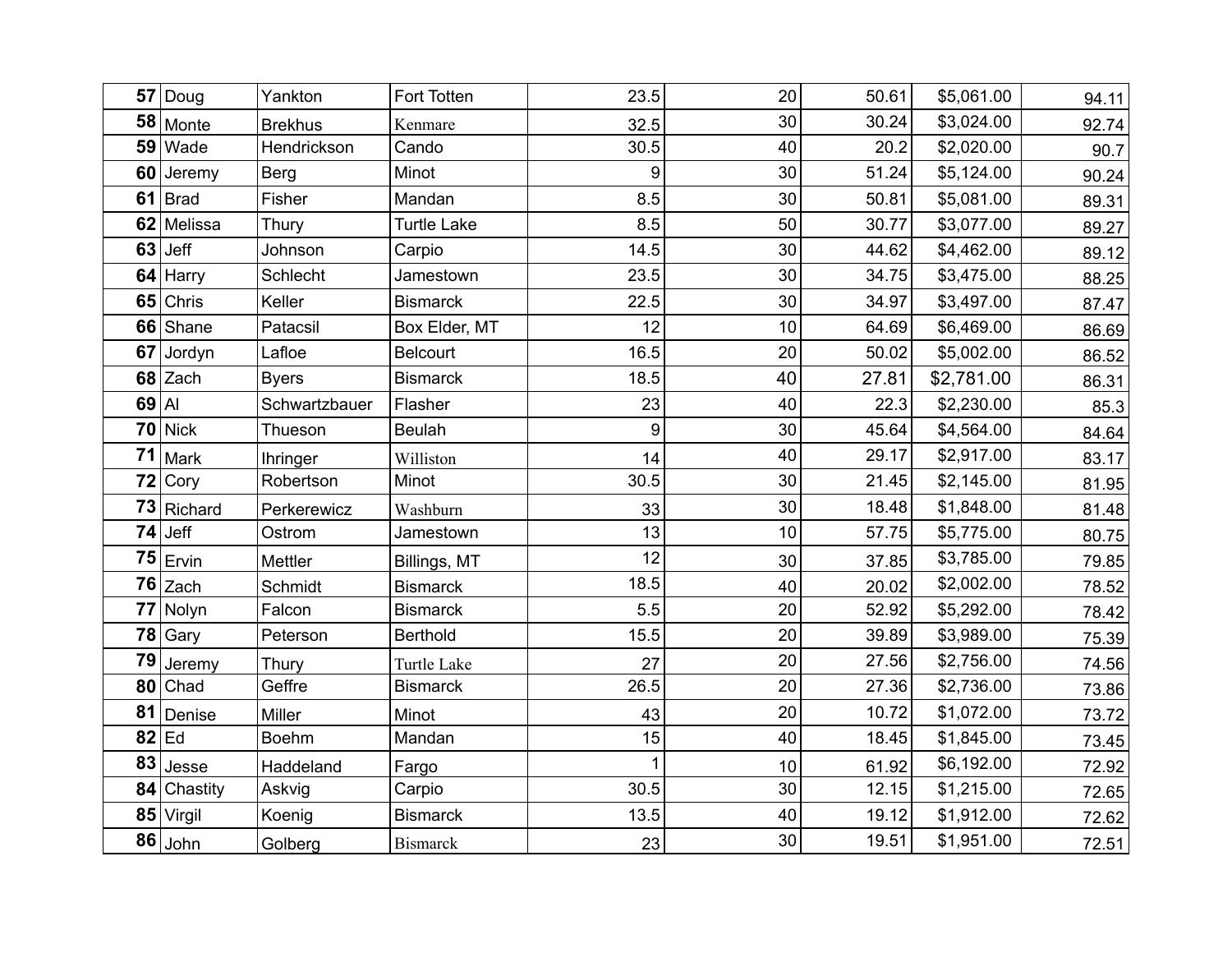| 87  | Dan         | Duhamel       | <b>Bismarck</b> | 18.5           | 20              | 33.23 | \$3,323.00 | 71.73 |
|-----|-------------|---------------|-----------------|----------------|-----------------|-------|------------|-------|
| 88  | Jesse       | West          | Minot           | 8.5            | 30              | 33    | \$3,300.00 | 71.5  |
| 89  | Sara        | Weishaar      | Minot           | 18             | 30              | 22.8  | \$2,280.00 | 70.8  |
|     | 90 Ernie    | Plutt         | Billings, MT    | 12             | 20              | 38.79 | \$3,879.00 | 70.79 |
| 91  | Tristan     | Schmitz       | Minot           | 20             | 30              | 20.14 | \$2,014.00 | 70.14 |
|     | $92$ Ron    | Smestad       | Minot           | 27.5           | 30              | 12.32 | \$1,232.00 | 69.82 |
|     | $93$ Brad   | Kline         | Harvey          | 4.5            | 20              | 44.85 | \$4,485.00 | 69.35 |
| 94  | Lori        | Berger        | St. Anthony     | 13             | 20              | 35.25 | \$3,525.00 | 68.25 |
|     | $95$ Scott  | Mendro        | Williston       | 20             | 30              | 17.91 | \$1,791.00 | 67.91 |
| 96  | Vinny       | Racine Sr.    | <b>Belcourt</b> | 10             | 10 <sub>1</sub> | 47.52 | \$4,752.00 | 67.52 |
| 97  | <b>Drew</b> | Wierson       | Minot           | 14.5           | 30              | 22.95 | \$2,295.00 | 67.45 |
| 98  | Daniel      | Crowe         | Minot           | 19.5           | 30              | 17.75 | \$1,775.00 | 67.25 |
|     | $99$ Ray    | Jacobsen      | <b>Bismarck</b> | 8              | 30              | 29.09 | \$2,909.00 | 67.09 |
|     | $100$ Chad  | Warren        | Minot           | 17.5           | 30              | 17.39 | \$1,739.00 | 64.89 |
|     | 101 $Ryan$  | Sorenson      | <b>Bismarck</b> | 17             | 30              | 16.96 | \$1,696.00 | 63.96 |
| 102 | James       | Christoff     | Center          | 10.5           | 30              | 23.15 | \$2,315.00 | 63.65 |
| 103 | Tim         | Schuetz       | <b>Bismarck</b> | 8.5            | 30              | 24.59 | \$2,459.00 | 63.09 |
|     | $104$ Scott | Grasse        | Billings, MT    | $\overline{7}$ | 10              | 44.25 | \$4,425.00 | 61.25 |
|     | $105$ Loren | <b>Dilger</b> | <b>Bismarck</b> | 14.5           | 10              | 36.35 | \$3,635.00 | 60.85 |
|     | $106$ Frank | Martin        | Selfridge       | 18.5           | 30              | 12.26 | \$1,226.00 | 60.76 |
| 107 | Jason       | <b>Neff</b>   | Sidney, MT      | 10             | 20              | 30.19 | \$3,019.00 | 60.19 |
| 108 | Jameson     | Volk          | <b>Bismarck</b> | 28             | 20              | 12.16 | \$1,216.00 | 60.16 |
|     | 109 Travis  | Sorenson      | <b>Berthold</b> | 20             | 30              | 9.84  | \$984.00   | 59.84 |
|     | 110 Jason   | Senger        | Devils Lake     | 5.5            | 20              | 34.26 | \$3,426.00 | 59.76 |
|     | $111$ Scott | Lorenz        | <b>Bismarck</b> | 13             | 30              | 16.37 | \$1,637.00 | 59.37 |
|     | 112 Mathias | Tellstrom     | Big Sky, MT     | $\overline{7}$ | 10              | 41.88 | \$4,188.00 | 58.88 |
|     | $113$ Greg  | Passa         | Velva           | 17.5           | 30              | 11.04 | \$1,104.00 | 58.54 |
|     | 114 Keith   | Lauder III    | <b>Bismarck</b> | 15             | 20              | 23.32 | \$2,332.00 | 58.32 |
|     | $115$ Keith | Rickford      | <b>Binford</b>  | 10.5           | 20              | 27.73 | \$2,773.00 | 58.23 |
|     | $116$ Scott | Aberle        | Minot           | 5.5            | 20              | 32.68 | \$3,268.00 | 58.18 |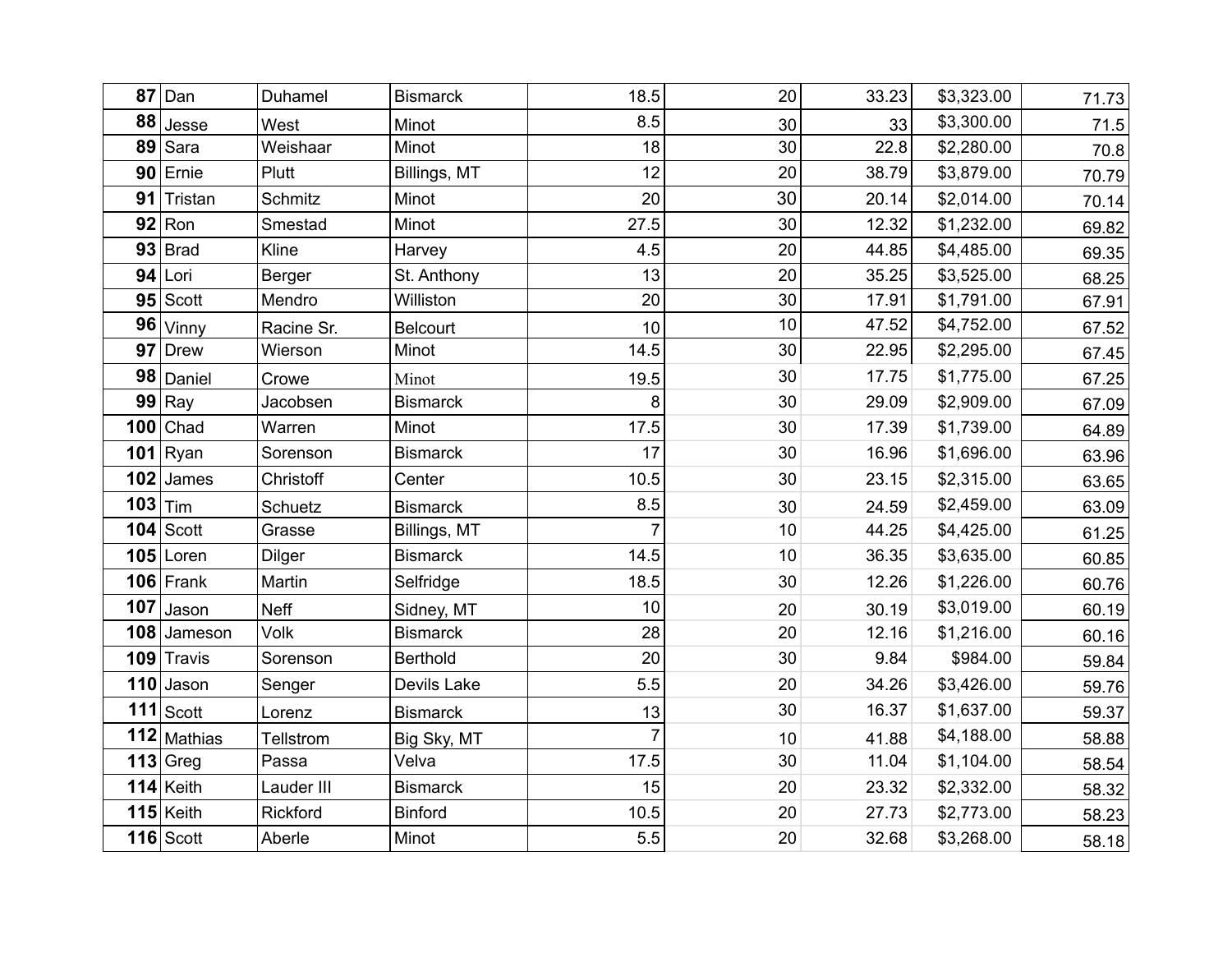| 117      | Tim          | Kutz           | Jamestown       | 9.5            | 20   | 28.04 | \$2,804.00 | 57.54 |
|----------|--------------|----------------|-----------------|----------------|------|-------|------------|-------|
|          | 118 Brenda   | Mattern        | <b>Bismarck</b> | 6.5            | 30   | 20.96 | \$2,096.00 |       |
|          | 119 Sergio   | Diaz           | Billings, MT    | 10             | 10   | 37.45 | \$3,745.00 | 57.46 |
|          | $120$ Scott  | <b>Beyer</b>   | Minot           | 8.5            | 10   | 38.7  | \$3,870.00 | 57.45 |
|          | 121 Bernie   | Fleck          |                 | $\overline{7}$ |      | 38.87 |            | 57.2  |
|          |              |                | Mandan          |                | 10   |       | \$3,887.00 | 55.87 |
|          | 122 Michael  | Headland       | Jamestown       | 4              | 20   | 31.19 | \$3,119.00 | 55.19 |
|          | $123$ Dan    | Maroney        | Minot           | 9              | 30   | 16.17 | \$1,617.00 | 55.17 |
|          | $124$ Brent  | Slaubaugh      | Holyoke, CO     | 8.5            | 10   | 36.62 | \$3,662.00 | 55.12 |
|          | $125$ Andrew | Gray           | Jamestown       | 12             | 20   | 22.97 | \$2,297.00 | 54.97 |
|          | $126$ David  | Randall        | Billings, MT    | 10             | 20   | 24.66 | \$2,466.00 | 54.66 |
|          | $127$ Kurt   | Hellman        | Mandan          | 10             | 20   | 24.01 | \$2,401.00 | 54.01 |
|          | $128$ Ramiz  | Hannuneh       | Billings, MT    | 12             | 10   | 32    | \$3,200.00 | 54    |
|          | $129$ Jodi   | Johnson        | Carpio          | 20.5           | 20   | 13.39 | \$1,339.00 | 53.89 |
|          | $130$ Teddy  | <b>Bossert</b> | Minot           | 5              | 20   | 28.87 | \$2,887.00 | 53.87 |
| $131$ DJ |              | Haman          | Towner          | 8              | 20   | 25.15 | \$2,515.00 | 53.15 |
|          | $132$ Steve  | <b>Belland</b> | Bagley, MN      | 18             | 20   | 13.93 | \$1,393.00 | 51.93 |
|          | $133$ John   | <b>Bailey</b>  | Billings, MT    | 12             | 20   | 19.78 | \$1,978.00 | 51.78 |
|          | 134 Jacob    | Heilman        | Minot           | 10.5           | 20   | 20.89 | \$2,089.00 | 51.39 |
|          | $135$ Devin  | Hunter         | Minot           | 3.5            | 10   | 37.55 | \$3,755.00 | 51.05 |
|          | 136 Dwayne   | Hanson         | Mandan          | 29.5           | 10   | 11.52 | \$1,152.00 | 51.02 |
|          | $137$ Gary   | Senger         | Devils Lake     | 17.5           | 10   | 22.61 | \$2,261.00 | 50.11 |
|          | 138 Deontay  | Covington      | Minot           | 20.5           | 20   | 9.58  | \$958.00   | 50.08 |
|          | $139$ Tim    | Erban          | Minot           | 16             | 20   | 14.03 | \$1,403.00 | 50.03 |
| 140      | Chris        | <b>Barros</b>  | <b>Bismarck</b> | 14.5           | 20   | 15.47 | \$1,547.00 | 49.97 |
| 141      | <b>Tyler</b> | <b>Kolness</b> | Hendrum, MN     | 9.5            | 20   | 20.34 | \$2,034.00 | 49.84 |
| 142      | Jamie        | Meidinger      | Jamestown       | 25.5           | 10   | 13.23 | \$1,323.00 | 48.73 |
|          | 143 Garry    | Wald           | <b>Bismarck</b> | 2.5            | 20   | 26.16 | \$2,616.00 | 48.66 |
|          | $144$ Lorin  | Haagenson      | Leeds           | 7.5            | 20   | 21.15 | \$2,115.00 | 48.65 |
|          | $145$ Brent  | Rodenhizer     | Stanley         | 4              | $10$ | 34.55 | \$3,455.00 | 48.55 |
|          | 146 Allen    | Troy           | Devils Lake     | 8.5            | $10$ | 30.05 | \$3,005.00 | 48.55 |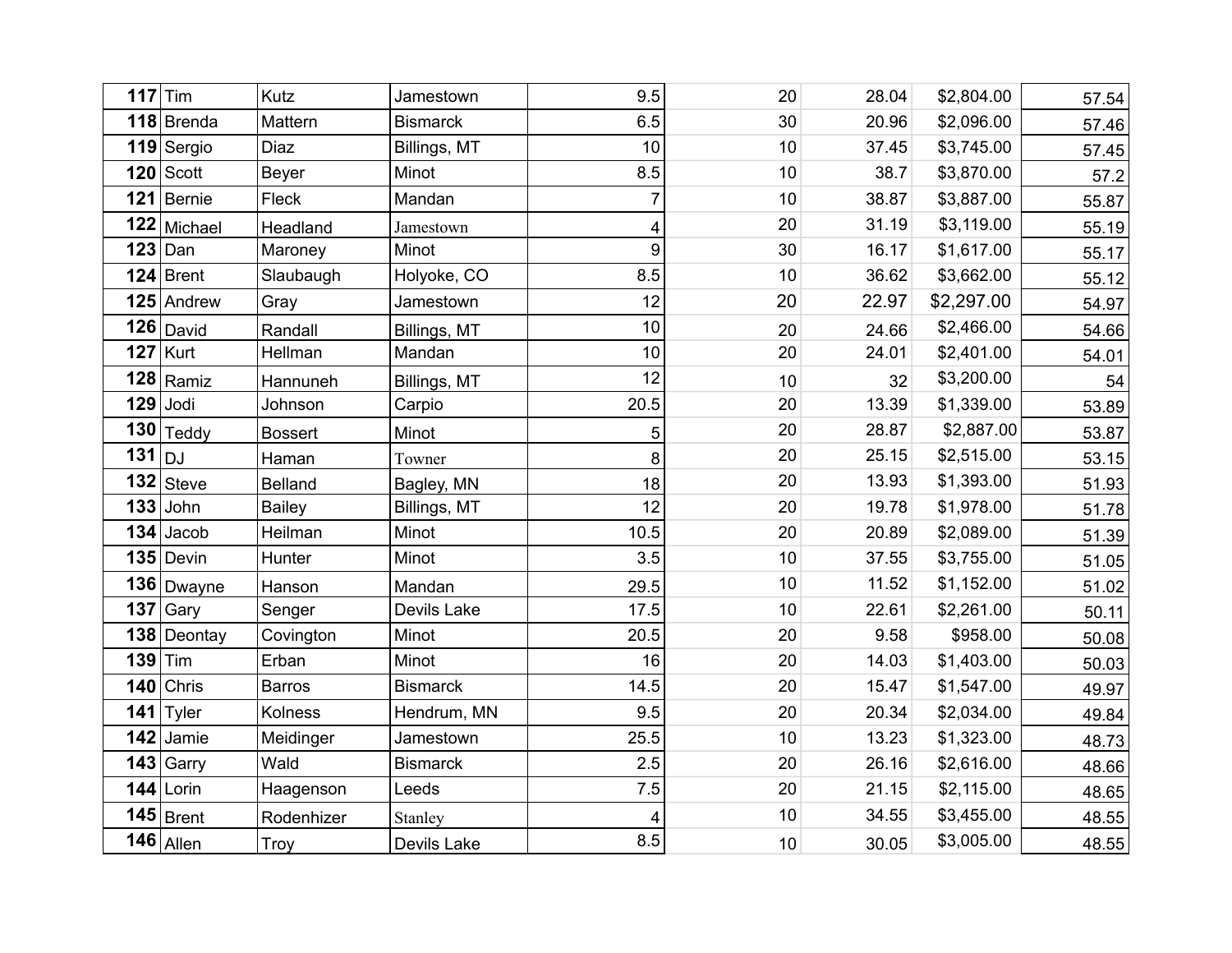| 147 | David           | Delaplane          | <b>Bismarck</b>    | 36             | 10 | 1.9   | \$190.00   | 47.9  |
|-----|-----------------|--------------------|--------------------|----------------|----|-------|------------|-------|
|     | $148$ Chris     | Warner             | Minot              | 14             | 20 | 13.71 | \$1,371.00 | 47.71 |
|     | 149 Brandon     | Riedinger          | <b>Bismarck</b>    | 15.5           | 10 | 21.9  | \$2,190.00 | 47.4  |
|     | 150 Jerame      | <b>Black Cloud</b> | Porcupine          | 7.5            | 20 | 19.46 | \$1,946.00 | 46.96 |
| 151 | Tim             | Nygaard            | Stanley            | $\overline{7}$ | 20 | 19.91 | \$1,991.00 | 46.91 |
| 152 | Josh            | Evans              | Billings, MT       | 10             | 20 | 16.69 | \$1,669.00 | 46.69 |
|     | $153$ Tyre      | Leapaldt           | Carrington         | 8              | 20 | 18.36 | \$1,836.00 | 46.36 |
|     | $154$ Ernest    | Underland          | Hettinger          | 9              | 20 | 17.36 | \$1,736.00 | 46.36 |
|     | $155$ Ron       | Olson              | Upham              | 20             | 20 | 6.13  | \$613.00   | 46.13 |
|     | <b>156 Duff</b> | <b>Diseth</b>      | Edmore             | 7.5            | 10 | 28.4  | \$2,840.00 | 45.9  |
|     | $157$ Rod       | Lux                | Jamestown          | 1.5            | 10 | 34.07 | \$3,407.00 | 45.57 |
|     | $158$ Mitch     | Schock             | <b>Bismarck</b>    | 12.5           | 20 | 12.21 | \$1,221.00 | 44.71 |
|     | 159 Hunter      | Jacobs             | <b>Turtle Lake</b> | 5.5            | 10 | 28.98 | \$2,898.00 | 44.48 |
|     | 160 Jerry       | Hoiland            | Minot              | $\overline{7}$ | 20 | 17.37 | \$1,737.00 | 44.37 |
|     | 161 Marcus      | Skaggs             | Sidney, MT         | 5              | 10 | 28.94 | \$2,894.00 | 43.94 |
|     | $162$ Billy     | Snider             | Minot              | 4              | 20 | 19.8  | \$1,980.00 | 43.8  |
|     | $163$ Evan      | Tumey              | Rugby              | $6\phantom{1}$ | 20 | 17.55 | \$1,755.00 | 43.55 |
|     | $164$ Doug      | Grinde             | <b>Bismarck</b>    | 11.5           | 20 | 11.6  | \$1,160.00 | 43.1  |
|     | $165$ Andrea    | Vroman             | <b>Bismarck</b>    | $\overline{2}$ | 20 | 20.86 | \$2,086.00 | 42.86 |
|     | $166$ Ryan      | <b>Berndt</b>      | <b>Bismarck</b>    | 3              | 10 | 29.7  | \$2,970.00 | 42.7  |
| 167 | Jory            | Fecho              | Rugby              | 16.5           | 10 | 16.18 | \$1,618.00 | 42.68 |
|     | $168$ Chad      | Himmelspach        | Mandan             | 12.5           | 20 | 10.16 | \$1,016.00 | 42.66 |
|     | 169 Aaron       | Raap               | Jamestown          | 13.5           | 10 | 18.67 | \$1,867.00 | 42.17 |
|     | $170$ Lois      | Kihne              | Mandan             | 23.5           | 10 | 8.35  | \$835.00   | 41.85 |
|     | $171$ Kyle      | Carrico            | Fargo              | 1.5            | 10 | 30.24 | \$3,024.00 | 41.74 |
| 172 | Jerry           | Williams           | <b>Berthold</b>    | 4              | 10 | 27.71 | \$2,771.00 | 41.71 |
|     | $173$ Gene      | Hellebust          | Carpio             | 9.5            | 20 | 11.09 | \$1,109.00 | 40.59 |
|     | 174 Merle       | O'Shea             | <b>Bismarck</b>    | 13.5           | 20 | 7.03  | \$703.00   | 40.53 |
|     | $175$ Dave      | Hendrickson        | <b>Turtle Lake</b> | 7.5            | 10 | 22.6  | \$2,260.00 | 40.1  |
|     | $176$ Loren     | Knutson            | Leeds              | 11.5           | 20 | 8.5   | \$850.00   | 40    |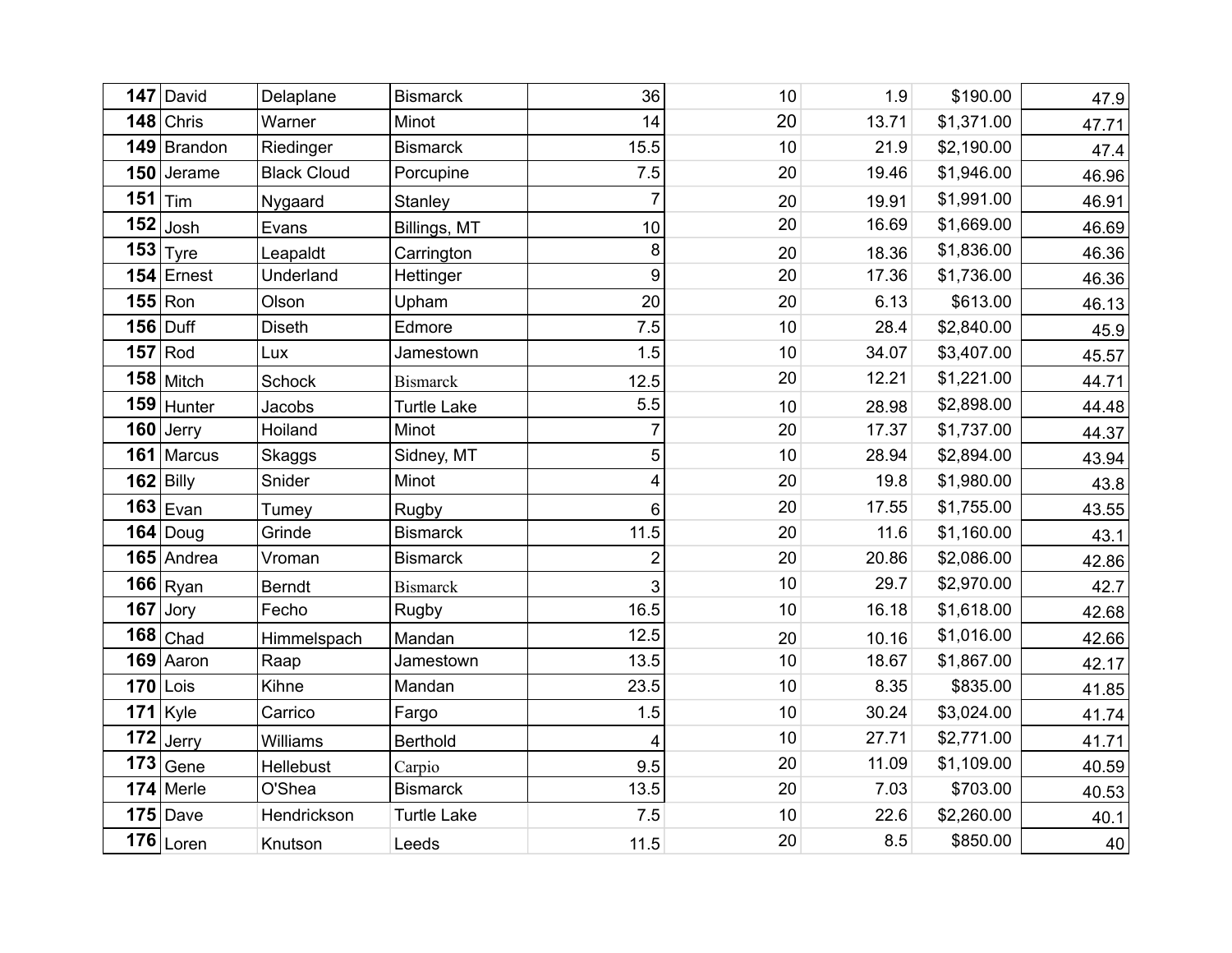|     | 177 Samara      | Hancock           | <b>Bismarck</b>     | 17             | 10 | 12.5  | \$1,250.00 | 39.5  |
|-----|-----------------|-------------------|---------------------|----------------|----|-------|------------|-------|
|     | $178$ Marvin    | Young             | Billings, MT        | $\overline{7}$ | 10 | 22.4  | \$2,240.00 | 39.4  |
|     | 179 Skyler      | Sand              | Jamestown           | 18.5           | 10 | 10.65 | \$1,065.00 | 39.15 |
|     | $180$ Brad      | Magnus            | <b>Bismarck</b>     | 23             | 10 | 6.14  | \$614.00   | 39.14 |
|     | 181 Dusty       | Olson             | Minot               | 13.5           | 10 | 14.85 | \$1,485.00 | 38.35 |
|     | $182$ Tim       | Messineo          | Havre, MT           | 5              | 10 | 23.1  | \$2,310.00 | 38.1  |
|     | 183 Nancy       | <b>Barth</b>      | Mandan              | 10             | 20 | 8.1   | \$810.00   | 38.1  |
|     | $184$ Andy      | Hilleren          | Bozeman, MT         | 10             | 10 | 17.79 | \$1,779.00 | 37.79 |
|     | $185$ Tad       | Johnson           | Billings, MT        | 13             | 10 | 14.39 | \$1,439.00 | 37.39 |
|     | $186$ Jared     | Smith             | <b>Bismarck</b>     | 4              | 20 | 13.24 | \$1,324.00 | 37.24 |
|     | 187 Wayne       | Wentz             | Rugby               | 20.5           | 10 | 6.7   | \$670.00   | 37.2  |
|     | 188 Kelly       | Hochhalter        | Langdon             | 11             | 20 | 5.91  | \$591.00   | 36.91 |
|     | 189 Cameron     | Law               | Minot               | 22.5           | 10 | 4.38  | \$438.00   | 36.88 |
|     | 190 Michael     | Williams          | <b>Billings</b>     | 12             | 10 | 14.39 | \$1,439.00 | 36.39 |
|     | 191 Alyssa      | Hennager          | Laurel, MT          | 12             | 10 | 14.39 | \$1,439.00 | 36.39 |
|     | $192$ Tyrell    | Larsen            | Carrington          | 8              | 20 | 7.71  | \$771.00   | 35.71 |
|     | $193$ Leah      | Harper            | <b>Rugby</b>        | 12.5           | 10 | 12.52 | \$1,252.00 | 35.02 |
|     | 194 Nathan      | Rettke            | Fargo               | 4              | 20 | 10.71 | \$1,071.00 | 34.71 |
|     | $195$ Ryan      | Thompson          | <b>Watford City</b> | 1.5            | 10 | 23.05 | \$2,305.00 | 34.55 |
|     | $196$ Jonas     | Lanchbury         | Billings, MT        | 1              | 10 | 23.46 | \$2,346.00 | 34.46 |
| 197 | John            | Tieszen           | Billings, MT        | 5              | 10 | 18.7  | \$1,870.00 | 33.7  |
| 198 | Tanner          | Egeberg           | Kenmare             | 5.5            | 10 | 18.08 | \$1,808.00 | 33.58 |
|     | <b>199 Mike</b> | Soehren           | Mandan              | 1.5            | 10 | 21.8  | \$2,180.00 | 33.3  |
|     | $200$ Edmund    | <b>White Bear</b> | Minot               | 2.5            | 10 | 20.76 | \$2,076.00 | 33.26 |
|     | $201$ Chad      | Weldon            | Mandan              | 18.5           | 10 | 4.57  | \$457.00   | 33.07 |
| 202 | Chad            | <b>Bales</b>      | Billings, MT        | $\overline{7}$ | 10 | 16    | \$1,600.00 | 33    |
|     | $203$ Rolfe     | Schwartzkopf      | Custer, MT          | 14             | 10 | 8.93  | \$893.00   | 32.93 |
|     | 204 Danny       | Zimmerman         | Billings, MT        | 10             | 10 | 12.7  | \$1,270.00 | 32.7  |
|     | $205$ Cory      | Kirby             | Estevan, SK         | 14.5           | 10 | 8.03  | \$803.00   | 32.53 |
|     | $206$ Jacob     | Croghan           | Minot               | 20             | 10 | 2.25  | \$225.00   | 32.25 |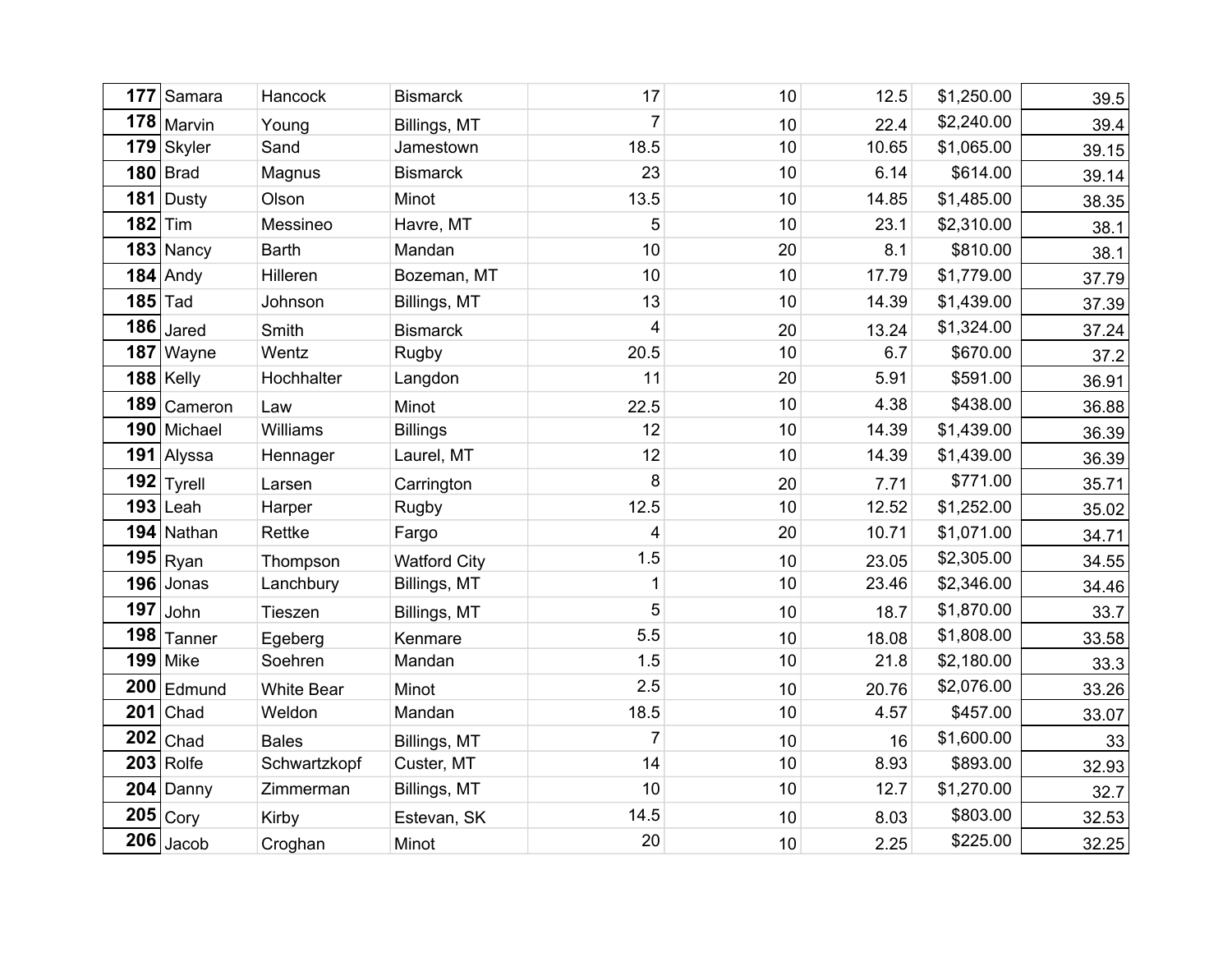|     | $207$ Rick   | Lehman     | Billings, MT    | 14                      | 10 | 8.1   | \$810.00   | 32.1  |
|-----|--------------|------------|-----------------|-------------------------|----|-------|------------|-------|
|     | 208 Sheldon  | Keeswood   | Minot           | 3                       | 20 | 8.7   | \$870.00   | 31.7  |
|     | $209$ Steve  | Sample     | Billings, MT    | 10                      | 10 | 11.6  | \$1,160.00 | 31.6  |
|     | $210$ Doug   | Nance      | Billings, MT    | 10                      | 10 | 11.6  | \$1,160.00 | 31.6  |
| 211 | Matthew      | Hall       | <b>Bismarck</b> | 11                      | 10 | 10.6  | \$1,060.00 | 31.6  |
|     | 212 Charles  | Philp      | Billings, MT    | 10                      | 10 | 11.49 | \$1,149.00 | 31.49 |
|     | $213$ Matt   | Eisely     | Billings, MT    | 10                      | 10 | 11.49 | \$1,149.00 | 31.49 |
|     | 214 Leonardo | Valenzuela | Shepherd, MT    | 14                      | 10 | 7.2   | \$720.00   | 31.2  |
|     | $215$ Jesse  | Welk       | <b>Bismarck</b> | 17.5                    | 10 | 3.69  | \$369.00   | 31.19 |
| 216 | Jimmy        | Nguyen     | New Town        | $\overline{7}$          | 10 | 14.15 | \$1,415.00 | 31.15 |
|     | $217$ Zach   | Hanel      | <b>Bismarck</b> | 17                      | 10 | 3.89  | \$389.00   | 30.89 |
|     | $218$ Ryan   | Stephan    | <b>Tolley</b>   | 1                       | 10 | 19.36 | \$1,936.00 | 30.36 |
| 219 | Jessica      | Kendall    | Fairview, MT    | 15.5                    | 10 | 4.86  | \$486.00   | 30.36 |
| 220 | Peter        | Asmuth     | Bozeman, MT     | 14                      | 10 | 6.21  | \$621.00   | 30.21 |
| 221 | <b>Mike</b>  | Malaterre  | <b>Belcourt</b> | $\,6$                   | 10 | 14.15 | \$1,415.00 | 30.15 |
| 222 | Steven       | Anderson   | Billings, MT    | 5                       | 10 | 14.95 | \$1,495.00 | 29.95 |
| 223 | Chris        | Hageman    | Williston       | 10                      | 10 | 9.79  | \$979.00   | 29.79 |
| 224 | John         | Majdic     | Riverton, WY    | 10                      | 10 | 9.79  | \$979.00   | 29.79 |
|     | $225$ Eric   | Nordstrom  | Spiritwood Lake | $\overline{\mathbf{4}}$ | 10 | 15.74 | \$1,574.00 | 29.74 |
| 226 | Joe          | Gleason    | Devils Lake     | 5                       | 10 | 14.65 | \$1,465.00 | 29.65 |
| 227 | Sandy        | Hancock    | <b>Bismarck</b> | 16.5                    | 10 | 2.74  | \$274.00   | 29.24 |
|     | 228 Brady    | Lawson     | Minot           | 12.5                    | 10 | 6.64  | \$664.00   | 29.14 |
| 229 | Terrance     | Chewiwi    | Minot           | 12                      | 10 | 7.13  | \$713.00   | 29.13 |
| 230 | Stan         | Stafford   | New Rockford    | 12.5                    | 10 | 6.58  | \$658.00   | 29.08 |
| 231 | Tyson        | Maxon      | <b>Bismarck</b> | 10.5                    | 10 | 8.56  | \$856.00   | 29.06 |
| 232 | James        | Phelan     | Mandaree        | 1                       | 10 | 18.03 | \$1,803.00 | 29.03 |
| 233 | Justin       | Fowler     | Billings, MT    | 10                      | 10 | 8.85  | \$885.00   | 28.85 |
| 234 | George       | Richard    | Great Falls, MT | 12                      | 10 | 6.81  | \$681.00   | 28.81 |
| 235 | Joe          | Opiola     | Winnipeg, MB    | 2.5                     | 10 | 16.2  | \$1,620.00 | 28.7  |
|     | $236$ Craig  | Smith      | Missoula, MT    | $\overline{7}$          | 10 | 11.6  | \$1,160.00 | 28.6  |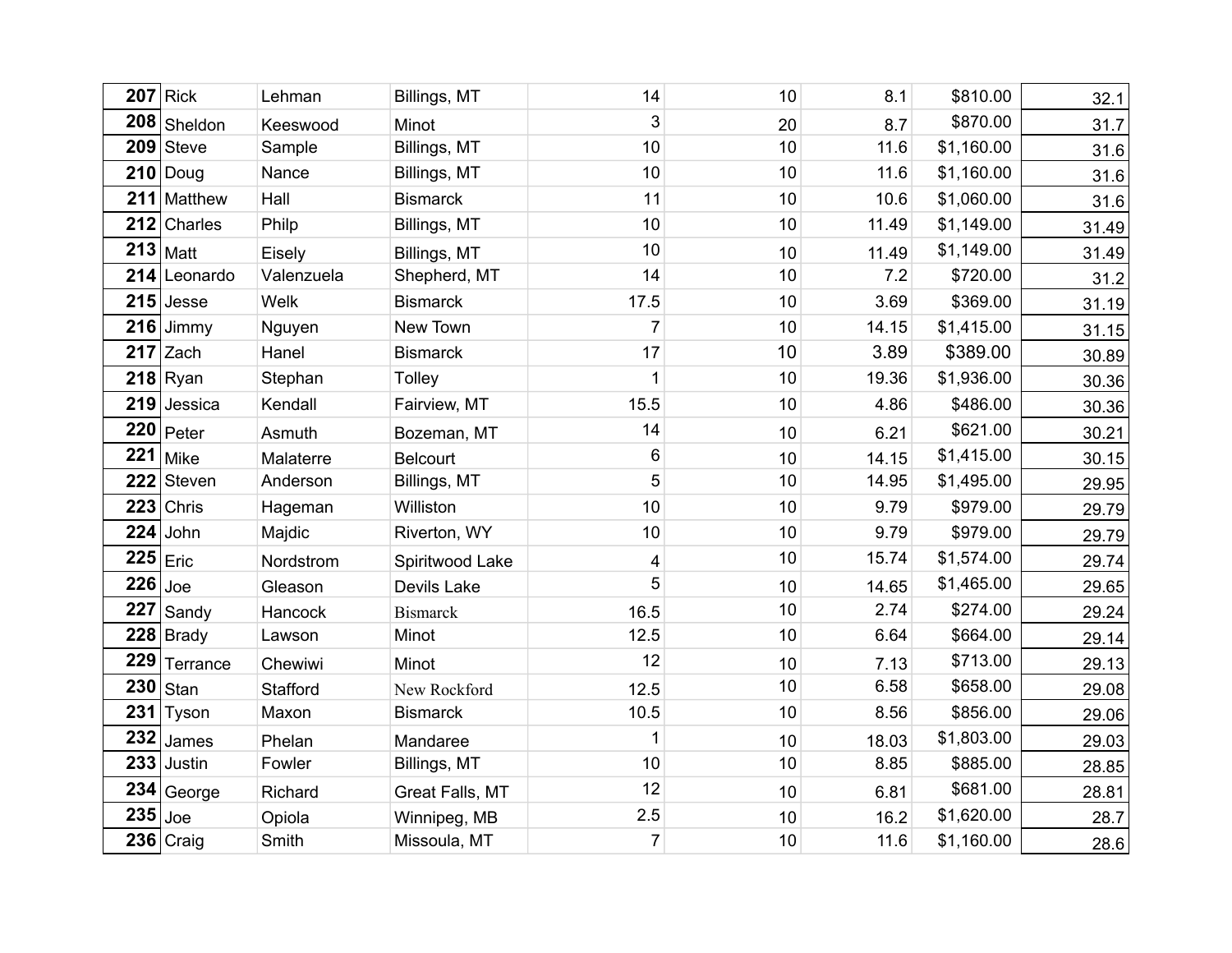| 237 | Justin       | Harper        | <b>Rugby</b>        | 12.5            | 10 | 5.86  | \$586.00   | 28.36 |
|-----|--------------|---------------|---------------------|-----------------|----|-------|------------|-------|
|     | 238 Wayne    | Weiss         | Center              | 15              | 10 | 3.31  | \$331.00   | 28.31 |
| 239 | Jeremy       | Ensrud        | <b>Grand Forks</b>  | $\overline{7}$  | 10 | 11.3  | \$1,130.00 | 28.3  |
| 240 | Lance        | Zietz         | Rugby               | 4               | 10 | 14.11 | \$1,411.00 | 28.11 |
| 241 | Curtis       | Krushelniski  | Canada              | 4               | 20 | 3.94  | \$394.00   | 27.94 |
|     | 242 Brandon  | Thomas        | Jamestown           | 4               | 10 | 13.86 | \$1,386.00 | 27.86 |
|     | $243$ Todd   | Thomas        | <b>Bismarck</b>     | 4.5             | 10 | 12.96 | \$1,296.00 | 27.46 |
|     | $244$ Ron    | Haase         | Sidney, MT          | 11.5            | 10 | 5.96  | \$596.00   | 27.46 |
| 245 | Jimmy        | VanHuss       | Minot               | 15.5            | 10 | 1.75  | \$175.00   | 27.25 |
|     | $246$ Bob    | Houim         | Rugby               | 4.5             | 10 | 12.56 | \$1,256.00 | 27.06 |
| 247 | Jeff         | Heiberg       | Billings, MT        | 10              | 10 | 6.81  | \$681.00   | 26.81 |
| 248 | Layten       | Hagen         | Jamestown           | 12              | 10 | 4.79  | \$479.00   | 26.79 |
| 249 | Mike         | <b>Steve</b>  | Billings, MT        | 5               | 10 | 11.6  | \$1,160.00 | 26.6  |
| 250 | <b>Niles</b> | Short         | Minnewaukan         | 10.5            | 10 | 5.86  | \$586.00   | 26.36 |
| 251 | Jeremy       | Alonge        | Jamestown           | 1.5             | 10 | 14.64 | \$1,464.00 | 26.14 |
| 252 | Jake         | Herman        | Halliday            | 4               | 10 | 12.1  | \$1,210.00 | 26.1  |
|     | $253$ Edward | Torrison      | Devils Lake         | $\overline{7}$  | 10 | 8.79  | \$879.00   | 25.79 |
|     | $254$ Brett  | Wold          | <b>Watford City</b> | 1.5             | 10 | 14.24 | \$1,424.00 | 25.74 |
|     | $255$ Todd   | Wilson        | Billings, MT        | 4               | 10 | 11.7  | \$1,170.00 | 25.7  |
|     | 256 Patrick  | Wingard       | Mandan              | 9.5             | 10 | 5.84  | \$584.00   | 25.34 |
| 257 | Chris        | Frank         | Lincoln             | 9.5             | 10 | 5.84  | \$584.00   | 25.34 |
| 258 | Jerry        | Sorrells      | Lincoln             | 3.5             | 10 | 11.72 | \$1,172.00 | 25.22 |
| 259 | Tim          | McFarland     | Billings, MT        | $\overline{7}$  | 10 | 8.1   | \$810.00   | 25.1  |
| 260 | Zion         | Persell       | North Platte, NE    | $\overline{5}$  | 10 | 9.79  | \$979.00   | 24.79 |
| 261 | Andrew       | Asher         | Billings, MT        | $\overline{7}$  | 10 | 7.75  | \$775.00   | 24.75 |
| 262 | Tyler        | <b>Berube</b> | Minot               | 3               | 10 | 11.74 | \$1,174.00 | 24.74 |
|     | $263$ Larry  | Loose         | Jamestown           | $\,6\,$         | 10 | 8.7   | \$870.00   | 24.7  |
|     | $264$ Ben    | Campos        | Minot               | $5\phantom{.0}$ | 10 | 9.63  | \$963.00   | 24.63 |
|     | 265 Duane    | Anderson      | Bemidji, MN         | 5               | 10 | 9.63  | \$963.00   | 24.63 |
|     | $266$ James  | Meagher       | Meckinock           | 5               | 10 | 9.63  | \$963.00   | 24.63 |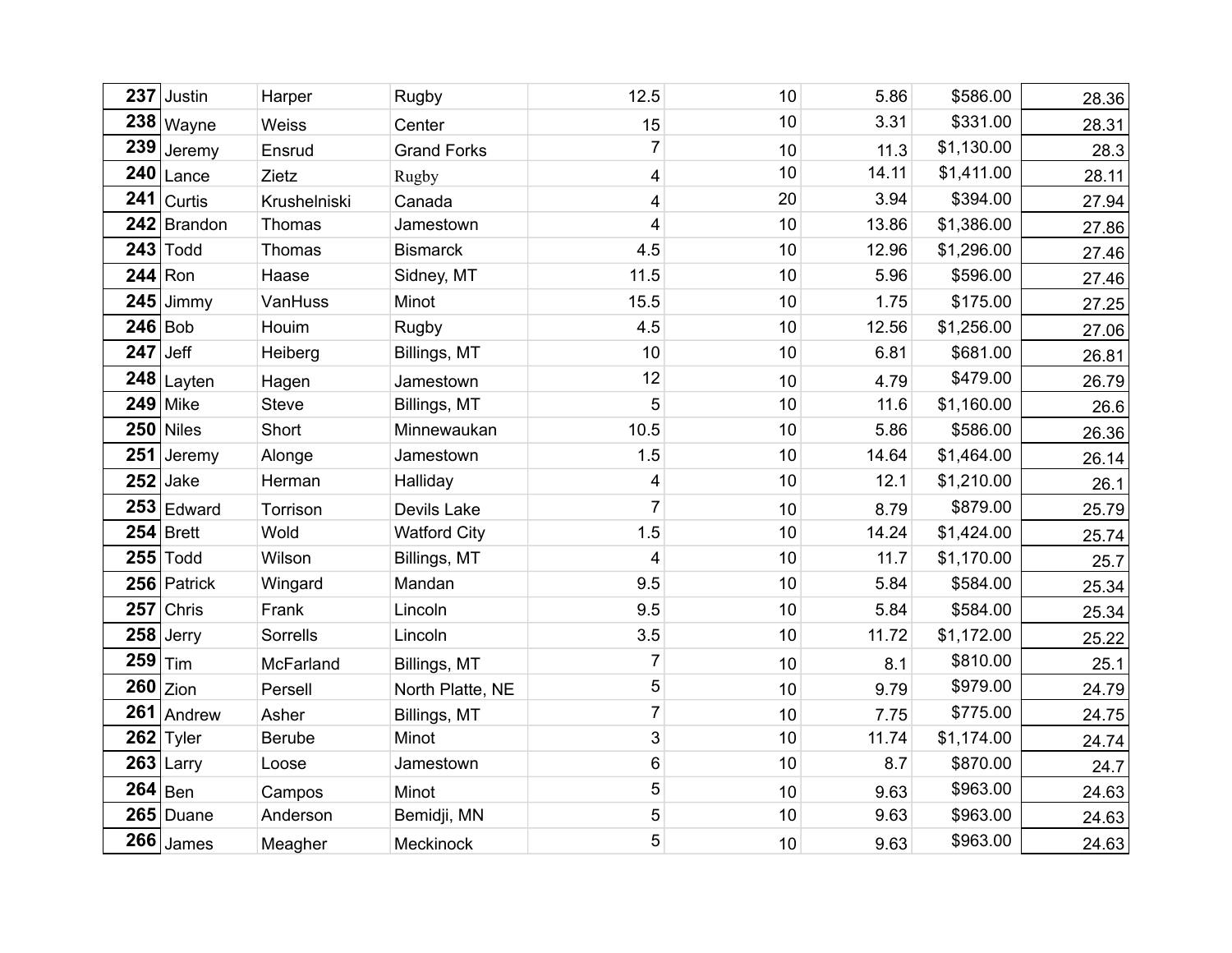| 267 | Michael        | Tincher          | <b>Bismarck</b>  | 3.5            | 10 | 11.08          | \$1,108.00 | 24.58 |
|-----|----------------|------------------|------------------|----------------|----|----------------|------------|-------|
|     | $268$ Brock    | <b>Steeves</b>   | <b>Tolley</b>    | 1              | 10 | 13.48          | \$1,348.00 | 24.48 |
| 269 | Jim            | Nienow           | <b>Bismarck</b>  | 1              | 10 | 13.44          | \$1,344.00 | 24.44 |
| 270 | Delmae         | Larson           | Minot            | 6.5            | 10 | 7.75           | \$775.00   | 24.25 |
| 271 | Josh           | Hickel           | <b>Bismarck</b>  | 1              | 10 | 13.1           | \$1,310.00 | 24.1  |
|     | 272 Tommy      | <b>Burman</b>    | Minot            | 10             | 10 | 4.05           | \$405.00   | 24.05 |
|     | $273$ Kevin    | Ewald            | Mandan           | 3              | 10 | 11.04          | \$1,104.00 | 24.04 |
|     | $274$ Penn     | Swindle          | Bozeman, MT      | 5              | 10 | 8.85           | \$885.00   | 23.85 |
|     | $275$ Paul     | Thew             | Billings, MT     | 5              | 10 | 8.85           | \$885.00   | 23.85 |
| 276 | Keith          | <b>Big Crow</b>  | Mandan           | 8              | 10 | 5.68           | \$568.00   | 23.68 |
| 277 | Mike           | Avery            | Ray              | 1              | 10 | 12.44          | \$1,244.00 | 23.44 |
| 278 | Larry          | Treleaven        | Rugby            | 11.5           | 10 | 1.9            | \$190.00   | 23.4  |
| 279 | Raymond        | Hansen           | Kenmare          | 2.5            | 10 | 10.8           | \$1,080.00 | 23.3  |
| 280 | Chris          | Morgen           | Billings, MT     | 5              | 10 | 8.1            | \$810.00   | 23.1  |
|     | $281$ Bryce    | Petryszyn        | <b>Bismarck</b>  | 8.5            | 10 | 4.53           | \$453.00   | 23.03 |
|     | 282 William    | LaPlante         | <b>Bismarck</b>  | 6.5            | 10 | 6.38           | \$638.00   | 22.88 |
|     | $283$ Matt     | <b>Braukmann</b> | Billings, MT     | 5              | 10 | 7.75           | \$775.00   | 22.75 |
| 284 | Jesse          | Corbett          | Billings, MT     | 5              | 10 | 7.75           | \$775.00   | 22.75 |
| 285 | Kayla          | Schuster         | Great Falls, MT  | 5              | 10 | 7.75           | \$775.00   | 22.75 |
| 286 | Scott          | Molaison         | Billings, MT     | 5              | 10 | 7.75           | \$775.00   | 22.75 |
| 287 | Mike           | Rodacker         | <b>Bismarck</b>  | 8.5            | 10 | 4.16           | \$416.00   | 22.66 |
| 288 | lan            | Snow             | Pingree          | 4              | 10 | 8.42           | \$842.00   | 22.42 |
| 289 | David          | Kvaal            | Minot            | 7.5            | 10 | 4.81           | \$481.00   | 22.31 |
| 290 | Wyatt          | Stanley          | <b>Tolley</b>    | 2.5            | 10 | 9.8            | \$980.00   | 22.3  |
| 291 | Mitchell       | Hauge            | Minot            | $\overline{2}$ | 10 | 10.19          | \$1,019.00 | 22.19 |
| 292 | Troy           | Thomas           | Jamestown        | 5.5            | 10 | 6.68           | \$668.00   | 22.18 |
|     | <b>293 Bob</b> | Nostdahl         | <b>Bottineau</b> | 3.5            | 10 | 8.64           | \$864.00   | 22.14 |
| 294 | Howard         | Miles            | <b>Bismarck</b>  | $\overline{5}$ | 10 | $\overline{7}$ | \$700.00   | 22    |
|     | $295$ John     | Laudon           | Billings, MT     | $\overline{7}$ | 10 | 4.95           | \$495.00   | 21.95 |
|     | 296   Wes      | Arneson          | Billings, MT     | $\overline{5}$ | 10 | 6.81           | \$681.00   | 21.81 |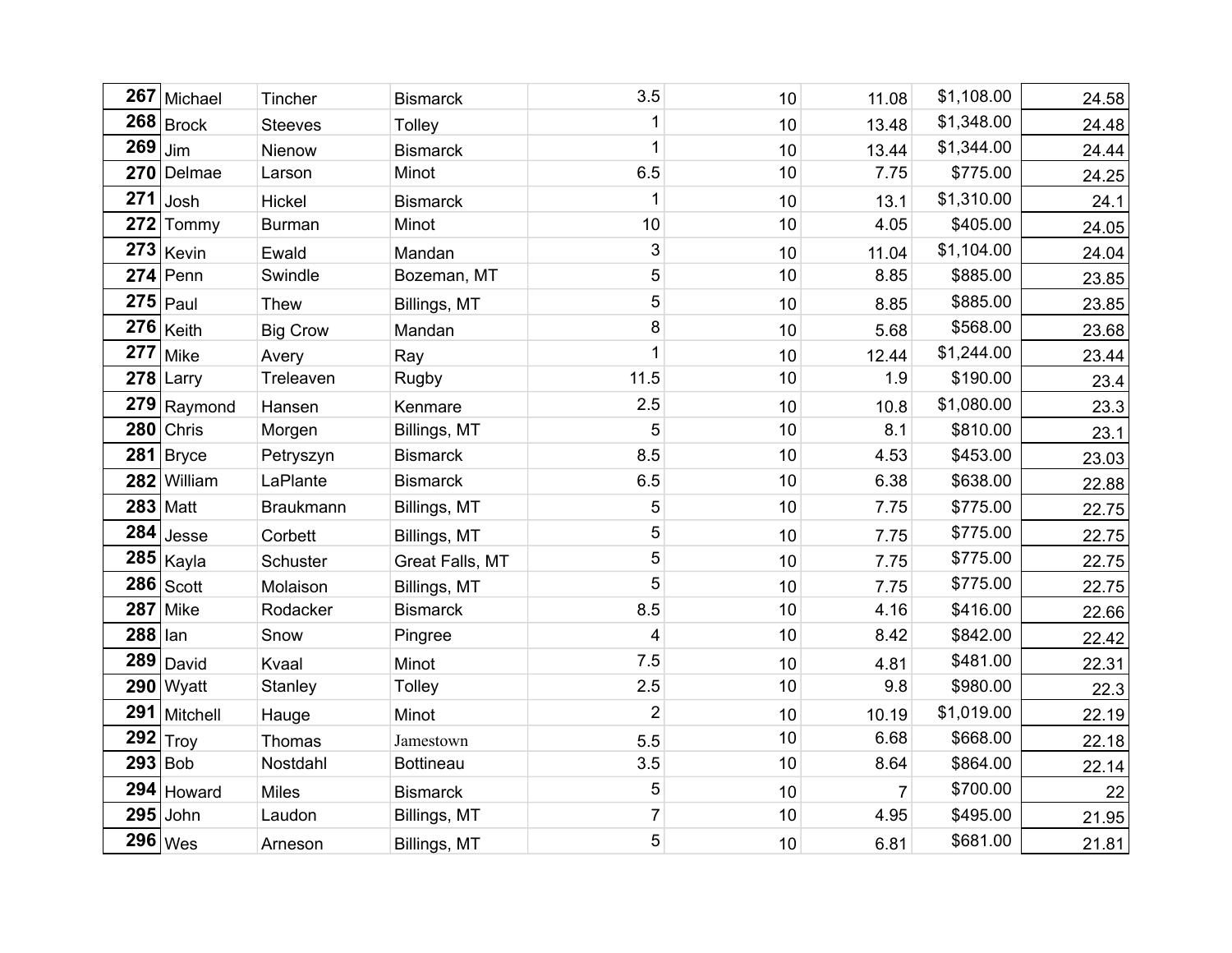| 297       | Wes             | Weible          | <b>Turtle Lake</b>  | 4.5                       | 10 | 7.3            | \$730.00 | 21.8  |
|-----------|-----------------|-----------------|---------------------|---------------------------|----|----------------|----------|-------|
|           | $298$ Tom       | Gullickson      | <b>Beulah</b>       | 7.5                       | 10 | 4.2            | \$420.00 | 21.7  |
|           | 299 Richard     | Malsam          | <b>Bismarck</b>     | $\overline{7}$            | 10 | 4.51           | \$451.00 | 21.51 |
|           | $300$ Doug      | Granrud         | <b>Bismarck</b>     | 6                         | 10 | 5.47           | \$547.00 | 21.47 |
|           | $301$ Mark      | Yoder           | Billings, MT        | $\overline{7}$            | 10 | 4.4            | \$440.00 | 21.4  |
|           | 303 Michael     | Adams           | <b>Grand Forks</b>  | $\overline{7}$            | 10 | 4.31           | \$431.00 | 21.31 |
|           | <b>304 Mike</b> | Walsh           | <b>Bismarck</b>     | $\overline{\mathbf{4}}$   | 10 | 7.3            | \$730.00 | 21.3  |
|           | $305$ Tom       | <b>Estes</b>    | Billings, MT        | $\sqrt{5}$                | 10 | 6.21           | \$621.00 | 21.21 |
| 306 Leo   |                 | Yao             | Fargo               | 5                         | 10 | 6.11           | \$611.00 | 21.11 |
|           | $307$ Loren     | Vallevik        | Williston           | 2.5                       | 10 | 8.59           | \$859.00 | 21.09 |
|           | 308 Colleen     | <b>Brinson</b>  | Billings, MT        | $\overline{7}$            | 10 | $\overline{4}$ | \$400.00 | 21    |
|           | 309 Heather     | Senger          | <b>Bismarck</b>     | 8.5                       | 10 | 2.5            | \$250.00 | 21    |
|           | 310 Johnny      | Lopez           | Greeley, CO         | 5                         | 10 | 5.96           | \$596.00 | 20.96 |
| $311$ Liz |                 | Wentz           | Billings, MT        | $\sqrt{5}$                | 10 | 5.96           | \$596.00 | 20.96 |
|           | $312$ Becky     | Hanson          | Lisbon              | 5                         | 10 | 5.86           | \$586.00 | 20.86 |
|           | $313$ Merle     | Jost            | <b>Watford City</b> | 1.5                       | 10 | 9.32           | \$932.00 | 20.82 |
|           | <b>314 Matt</b> | Oeseburg        | Billings, MT        | $\mathbf 2$               | 10 | 8.8            | \$880.00 | 20.8  |
|           | $315$ Tom       | Readel          | Jamestown           | 1.5                       | 10 | 9.08           | \$908.00 | 20.58 |
|           | <b>316 Matt</b> | Elder           | <b>Bismarck</b>     | 6.5                       | 10 | 3.8            | \$380.00 | 20.3  |
|           | 317 Bonnie      | Evenson         | Mandan              | $\mathbf 1$               | 10 | 9.19           | \$919.00 | 20.19 |
|           | $318$ Dustin    | Senger          | <b>Bismarck</b>     | 6                         | 10 | 4.16           | \$416.00 | 20.16 |
|           | $319$ Dave      | Holder          | <b>Bismarck</b>     | $\ensuremath{\mathsf{3}}$ | 10 | 7.07           | \$707.00 | 20.07 |
|           | <b>320 Neil</b> | Roberts         | Minot               | $\,6$                     | 10 | 3.96           | \$396.00 | 19.96 |
|           | 321 Dean        | Woehl           | Mandan              | $\overline{2}$            | 10 | 7.87           | \$787.00 | 19.87 |
|           | 322 Sonny       | Lehman          | Rugby               | $\,6$                     | 10 | 3.86           | \$386.00 | 19.86 |
|           | $323$ Jason     | Conley          | Minot               | 6.5                       | 10 | 3.36           | \$336.00 | 19.86 |
|           | $324$ Brett     | Leben           | Devils Lake         | 8                         | 10 | 1.85           | \$185.00 | 19.85 |
|           | 325 Matthew     | Cole            | Minot               | $\mathbf 1$               | 10 | 8.82           | \$882.00 | 19.82 |
|           | <b>326 Curt</b> | <b>Brandner</b> | Wishek              | 2.5                       | 10 | 7.15           | \$715.00 | 19.65 |
|           | 327 Travis      | Schmaltz        | Rugby               | 4.5                       | 10 | 4.83           | \$483.00 | 19.33 |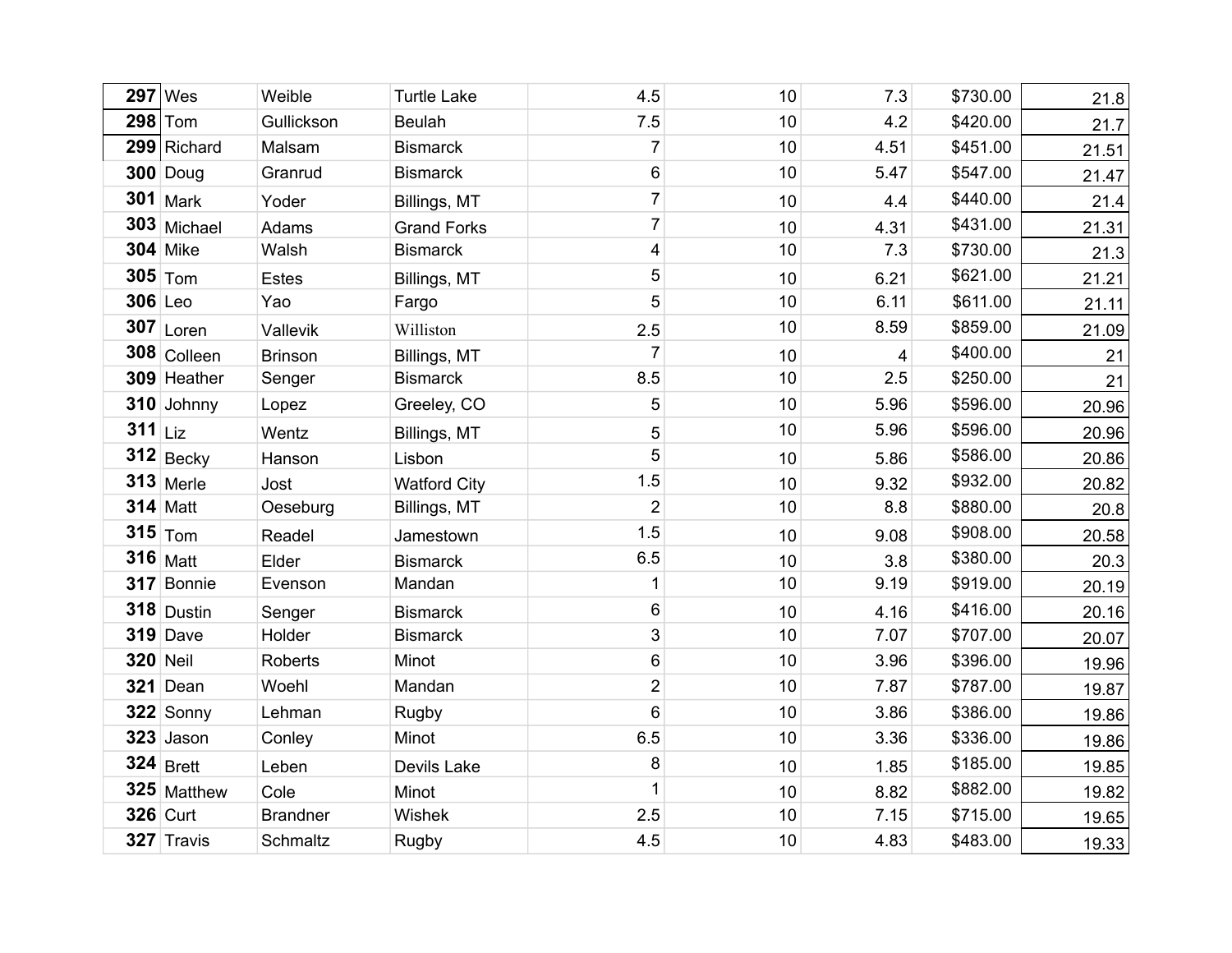|                 | $328$ John       | Pierce           | Foxholm         | 3                       | 10 | 6.21 | \$621.00 | 19.21 |
|-----------------|------------------|------------------|-----------------|-------------------------|----|------|----------|-------|
| <b>329 Bill</b> |                  | Shalhoob         | <b>Bismarck</b> | 4                       | 10 | 5.11 | \$511.00 | 19.11 |
|                 | <b>330 Lewis</b> | Green            | <b>Bismarck</b> | 1.5                     | 10 | 7.56 | \$756.00 | 19.06 |
|                 | $331$ lggy       | Weigel           | Dickinson       | 6                       | 10 | 3.04 | \$304.00 | 19.04 |
| $332$ Eric      |                  | Winter           | Pingree         | 5.5                     | 10 | 3.46 | \$346.00 | 18.96 |
|                 | $333$ James      | Foster           | Minot           | 4.5                     | 10 | 4.36 | \$436.00 | 18.86 |
|                 | $334$ Scott      | Mason            | Carpio          | 5                       | 10 | 3.62 | \$362.00 | 18.62 |
|                 | $335$ Jason      | Zeltinger        | Kenmare         | 4.5                     | 10 | 4.05 | \$405.00 | 18.55 |
|                 | $336$ Dale       | Haskin           | Minot           | 6.5                     | 10 | 2.02 | \$202.00 | 18.52 |
|                 | $337$ Ben        | Reid             | Minot           | 18.5                    |    |      |          | 18.5  |
|                 | $338$ Levi       | Gourneau         | Leeds           | 1                       | 10 | 7.2  | \$720.00 | 18.2  |
|                 | $339$ Greg       | Gotschall        | <b>Tolley</b>   | 2.5                     | 10 | 5.64 | \$564.00 | 18.14 |
|                 | 340 Duane        | Kuntz            | Elgin           | 1                       | 10 | 7.14 | \$714.00 | 18.14 |
|                 | 341 Dennis       | <b>White Owl</b> | New Town        | 2.5                     | 10 | 5.6  | \$560.00 | 18.1  |
|                 | 342 Brandon      | Page             | Mandan          | 2.5                     | 10 | 5.52 | \$552.00 | 18.02 |
|                 | <b>343 Kyle</b>  | Simpson          | Marysville, OH  | 18                      |    |      |          | 18    |
|                 | $344$ John       | Chaney           | Minot           | 3.5                     | 10 | 4.42 | \$442.00 | 17.92 |
|                 | $345$ Daryl      | <b>Braun</b>     | Jamestown       | $\overline{\mathbf{4}}$ | 10 | 3.77 | \$377.00 | 17.77 |
|                 | $346$ Ryan       | Kaatz            | Wishek          | 2.5                     | 10 | 5.15 | \$515.00 | 17.65 |
|                 | $347$ Jace       | Turner           | Mercer          | 4                       | 10 | 3.65 | \$365.00 | 17.65 |
|                 | $348$ Clint      | Otto             | Pettibone       | 1.5                     | 10 | 6.12 | \$612.00 | 17.62 |
|                 | 349 Isaiah       | <b>Trottier</b>  | <b>Belcourt</b> | 6                       | 10 | 1.6  | \$160.00 | 17.6  |
|                 | $350$ Lenny      | Anderson         | Minot           | 5.5                     | 10 | 2.1  | \$210.00 | 17.6  |
| $351$ Pat       |                  | <b>Brunelle</b>  | Wolf Point, MT  | $\overline{2}$          | 10 | 5.58 | \$558.00 | 17.58 |
| $352$ TJ        |                  | Martin           | Rugby           | 3                       | 10 | 4.47 | \$447.00 | 17.47 |
|                 | $353$ Doug       | Skadberg         | New Rockford    | 3.5                     | 10 | 3.92 | \$392.00 | 17.42 |
| <b>354 Kim</b>  |                  | Rasmussen        | Forman          | 4                       | 10 | 3.41 | \$341.00 | 17.41 |
|                 | <b>355 Matt</b>  | <b>Bentz</b>     | <b>Bismarck</b> | 1.5                     | 10 | 5.67 | \$567.00 | 17.17 |
|                 | $356$ Adam       | Welk             | <b>Bismarck</b> | 4.5                     | 10 | 2.56 | \$256.00 | 17.06 |
|                 | $357$ Steve      | Schwan           | Minot           | 17                      |    |      |          | 17    |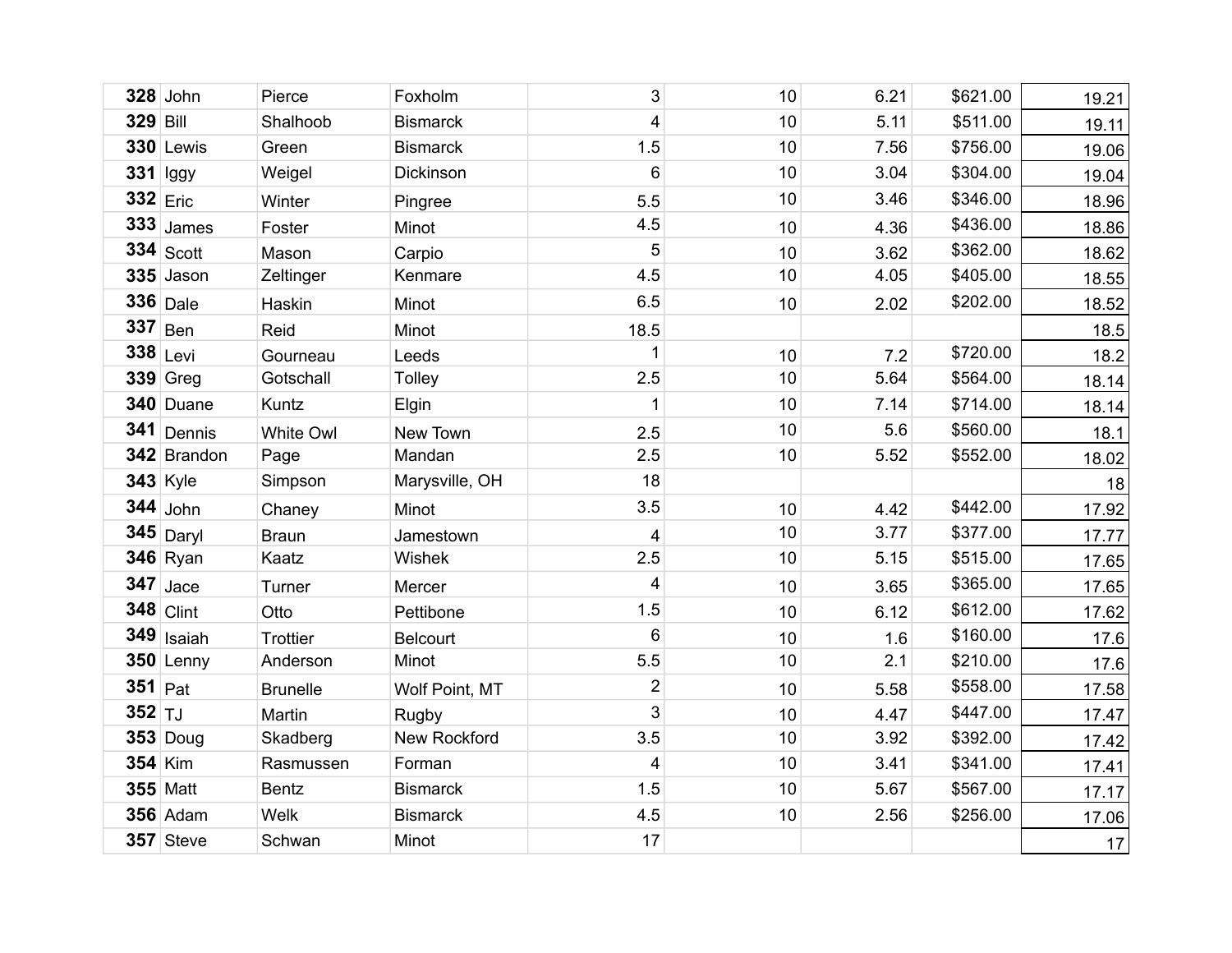|                | 358 Dustyn      | Huber                | Lincoln         | 17                      |    |      |          | 17    |
|----------------|-----------------|----------------------|-----------------|-------------------------|----|------|----------|-------|
|                | $359$ Kevin     | Krohn                | Dickinson       | 17                      |    |      |          | 17    |
|                | $360$ Casey     | Deutsch              | Minot           | 2.5                     | 10 | 4.45 | \$445.00 | 16.95 |
|                | $361$ Mitch     | Hogue                | <b>Bismarck</b> | 2.5                     | 10 | 4.42 | \$442.00 | 16.92 |
|                | 362 Dennette    | Christensen          | Jamestown       | 2.5                     | 10 | 4.35 | \$435.00 | 16.85 |
|                | $363$ LeRoy     | <b>Becker</b>        | Anamoose        | $\overline{\mathbf{4}}$ | 10 | 2.81 | \$281.00 | 16.81 |
| $364$ Eric     |                 | Anderson             | Bemidji, MN     | 1                       | 10 | 5.6  | \$560.00 | 16.6  |
|                | $365$ Judy      | Zietz                | Rugby           | $\overline{\mathbf{4}}$ | 10 | 2.58 | \$258.00 | 16.58 |
|                | <b>366 Wade</b> | Schlecht             | <b>Streeter</b> | 16.5                    |    |      |          | 16.5  |
|                | 367 Lorry       | <b>Sirios</b>        | Williston       | 2.5                     | 10 | 3.9  | \$390.00 | 16.4  |
|                | <b>368 Zach</b> | Axtman               | <b>Rugby</b>    | 1.5                     | 10 | 4.81 | \$481.00 | 16.31 |
|                | <b>369 Ben</b>  | <b>Bolinske</b>      | Minot           | 1                       | 10 | 5.26 | \$526.00 | 16.26 |
|                | <b>370 Dean</b> | Gunderson            | Minot           | 4.5                     | 10 | 1.75 | \$175.00 | 16.25 |
|                | 371 Sandy       | Just                 | Wishek          | $\mathbf 1$             | 10 | 5.23 | \$523.00 | 16.23 |
|                | $372$ Leandra   | Hauge                | Ray             | $\mathbf 1$             | 10 | 5.2  | \$520.00 | 16.2  |
| 373 Gil        |                 | Temme                | Jamestown       | 3                       | 10 | 3.15 | \$315.00 | 16.15 |
|                | $374$ Jonas     | <b>Taken Alive</b>   | Mobridge, SD    | $\overline{2}$          | 10 | 4.08 | \$408.00 | 16.08 |
|                | $375$ Carlan    | Taft                 | Minot           | 1.5                     | 10 | 4.49 | \$449.00 | 15.99 |
| <b>376</b> Jud |                 | Swanston             | Elgin           | 2.5                     | 10 | 3.45 | \$345.00 | 15.95 |
|                | $377$ Tony      | Nieman               | Minot           | 2.5                     | 10 | 3.44 | \$344.00 | 15.94 |
|                | 378 Charlie     | Rupert               | Minot           | 4                       | 10 | 1.9  | \$190.00 | 15.9  |
|                | $379$ Larry     | Hogue                | Minot           | 3.5                     | 10 | 2.21 | \$221.00 | 15.71 |
|                | $380$ Paul      | <b>Brosch</b>        | <b>Bismarck</b> | $\overline{2}$          | 10 | 3.68 | \$368.00 | 15.68 |
| $381$ Phil     |                 | Partida              | <b>Bismarck</b> | $\mathbf 1$             | 10 | 4.64 | \$464.00 | 15.64 |
|                | $382$ Steve     | Manley               | Jamestown       | 3                       | 10 | 2.59 | \$259.00 | 15.59 |
|                | <b>383 Todd</b> | Wentz                | <b>Rugby</b>    | 1.5                     | 10 | 4.01 | \$401.00 | 15.51 |
|                | <b>384 Wade</b> | Scott                | Minot           | 3                       | 10 | 2.5  | \$250.00 | 15.5  |
|                | $385$ Curtis    | <b>Walking Eagle</b> | Devils Lake     | 1                       | 10 | 4.25 | \$425.00 | 15.25 |
|                | $386$ Austin    | Moen                 | Foxholm         | 1.5                     | 10 | 3.74 | \$374.00 | 15.24 |
|                | $387$ Justin    | Coleman              | Minot           | 1.5                     | 10 | 3.63 | \$363.00 | 15.13 |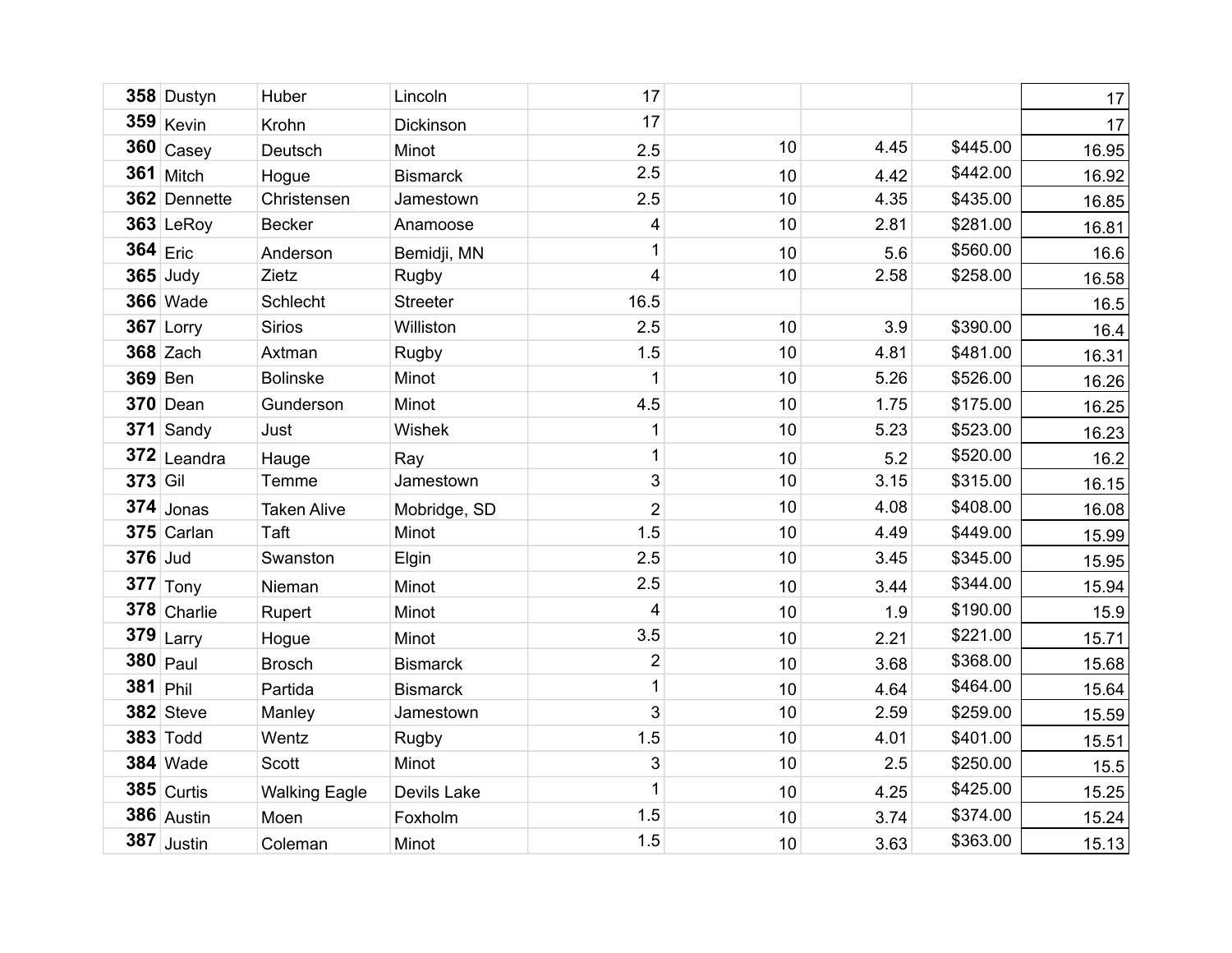|                  | 388 Anthony         | Polsfut       | Minot               | 3              | 10 | 2.1            | \$210.00 | 15.1  |
|------------------|---------------------|---------------|---------------------|----------------|----|----------------|----------|-------|
|                  | $389$ Kyle          | Profita       | Minot               | $\mathbf 1$    | 10 | $\overline{4}$ | \$400.00 | 15    |
|                  | $390$ $\text{T}$ om | Atkinson      | Minot               | 3              | 10 | $\overline{2}$ | \$200.00 | 15    |
| 391              | James               | <b>Boltz</b>  | Mandan              | $\overline{2}$ | 10 | 2.9            | \$290.00 | 14.9  |
|                  | $392$ Bryan         | Leopoldt      | Leeds               | 1.5            | 10 | 3.38           | \$338.00 | 14.88 |
|                  | $393$ Corbin        | Knutson       | <b>Watford City</b> | 1.5            | 10 | 3.22           | \$322.00 | 14.72 |
|                  | 394 Alejandro       | Garcia        | Ray                 | 1              | 10 | 3.62           | \$362.00 | 14.62 |
|                  | $395$ Jacob         | Neigel        | <b>Bismarck</b>     | 1.5            | 10 | 3.05           | \$305.00 | 14.55 |
|                  | 396   Matt          | <b>Baker</b>  | Minot               | 1              | 10 | 3.36           | \$336.00 | 14.36 |
|                  | $397$ Tadd          | Pedro         | Parshall            | $\mathbf{1}$   | 10 | 3.36           | \$336.00 | 14.36 |
|                  | $398$ Randy         | Gueller       | <b>Watford City</b> | 1.5            | 10 | 2.71           | \$271.00 | 14.21 |
|                  | 399 Victor          | Heil          | <b>Bismarck</b>     | 1              | 10 | 3.06           | \$306.00 | 14.06 |
|                  | 400 Travis          | Scanlan       | Billings, MT        | 14             |    |                |          | 14    |
|                  | $401$ Roger         | Old Mouse     | Billings, MT        | 14             |    |                |          | 14    |
|                  | $402$ Troy          | Rongholt      | Billings, MT        | 14             |    |                |          | 14    |
| <b>403 Ellis</b> |                     | Allison       | Billings, MT        | 14             |    |                |          | 14    |
|                  | $404$ Myong         | Crooms        | Billings, MT        | 14             |    |                |          | 14    |
|                  | $405$ Mark          | Charlton      | Billings, MT        | 14             |    |                |          | 14    |
|                  | 406 Sheryl          | Yocom         | Minot               | 14             |    |                |          | 14    |
|                  | $407$ Josh          | Unruh         | Minot               | $\overline{2}$ | 10 | 1.94           | \$194.00 | 13.94 |
|                  | 408 Steven          | Finley        | New Town            | $\mathbf 1$    | 10 | 2.83           | \$283.00 | 13.83 |
|                  | 409 Kevin           | Love          | Lemmon, SD          | 1              | 10 | 2.72           | \$272.00 | 13.72 |
|                  | 410 Kurt            | Peltier Jr    | Devils Lake         | 1              | 10 | 2.65           | \$265.00 | 13.65 |
|                  | $411$ Chuck         | Stahl         | Fargo               | 1              | 10 | 2.58           | \$258.00 | 13.58 |
|                  | $412$ Daniel        | <b>Ripley</b> | Lincoln             | 1              | 10 | 2.56           | \$256.00 | 13.56 |
|                  | $413$ Noah          | Arnold        | Esmund              | $\mathbf 1$    | 10 | 2.4            | \$240.00 | 13.4  |
|                  | $414$ Avery         | Thompson      | Devils Lake         | 1              | 10 | 2.15           | \$215.00 | 13.15 |
|                  | 415 Michael         | Patnaude      | Minot               | $\mathbf 1$    | 10 | 2.12           | \$212.00 | 13.12 |
|                  | $416$ Robert        | Anderson      | Minot               | $\mathbf 1$    | 10 | 2.12           | \$212.00 | 13.12 |
|                  | 417 Jordan          | Sanford       | Minot               | 1              | 10 | 2.1            | \$210.00 | 13.1  |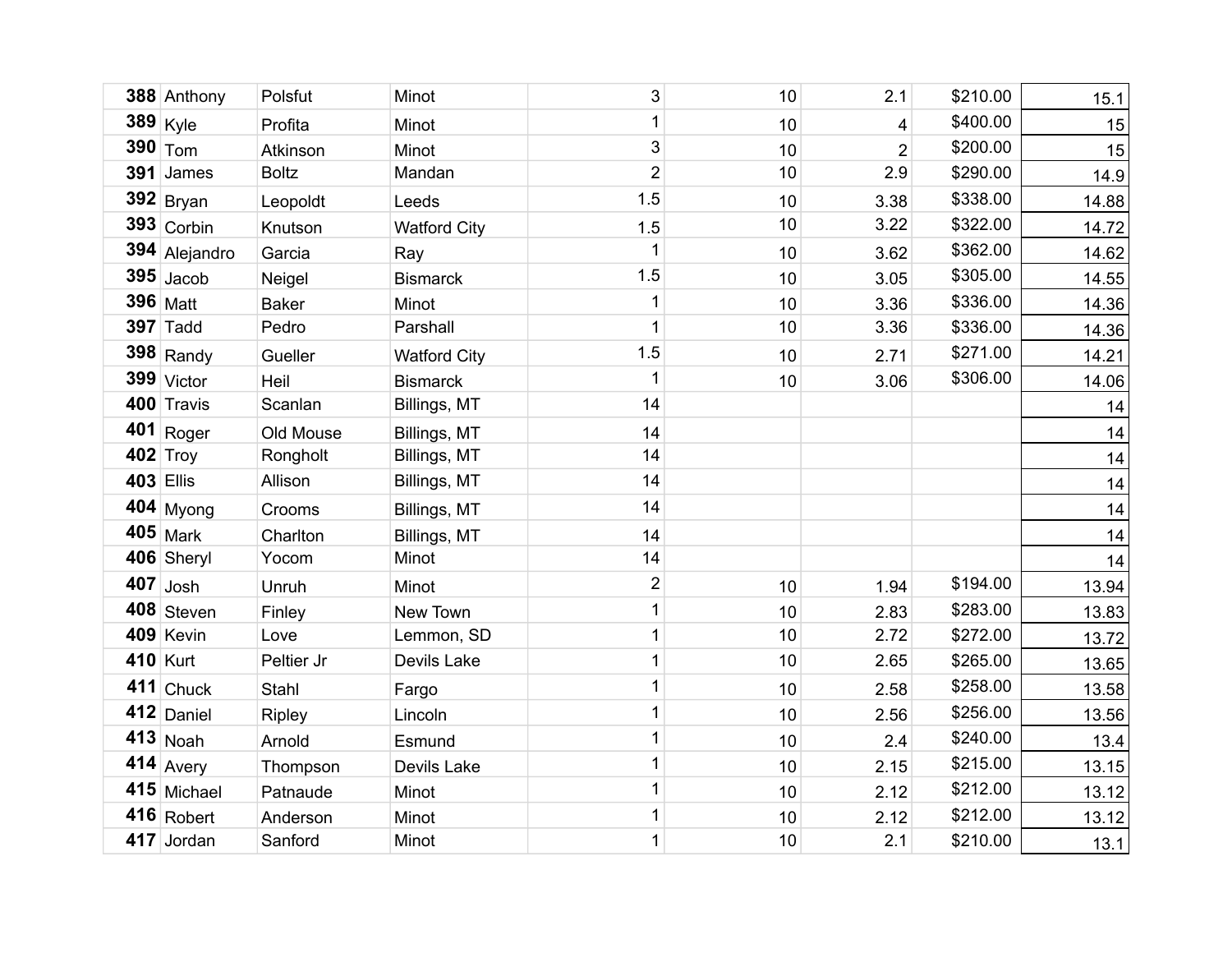|            | $418$ Myles     | Martwick   | Sherwood        | 1    | 10 | 2.1  | \$210.00 | 13.1  |
|------------|-----------------|------------|-----------------|------|----|------|----------|-------|
|            | 419 Michael     | Zietz      | Velva           | 1    | 10 | 2.02 | \$202.00 | 13.02 |
|            | $420$ Tanner    | Larson     | Glendive, MT    | 13   |    |      |          | 13    |
|            | $421$ Dale      | Belden     | <b>Bismarck</b> | 13   |    |      |          | 13    |
|            | $422$ Chris     | Ecker      | Minot           | 1    | 10 | 1.9  | \$190.00 | 12.9  |
|            | $423$ Adam      | Hillstrom  | Williston       | 12.5 |    |      |          | 12.5  |
|            | 424 David       | Day        | Billings, MT    | 12   |    |      |          | 12    |
|            | $425$ Louis     | Anderson   | Bozeman, MT     | 12   |    |      |          | 12    |
|            | 426 Robert      | Case       | Billings, MT    | 12   |    |      |          | 12    |
|            | 427 Michael     | Peterson   | Billings, MT    | 12   |    |      |          | 12    |
|            | $428$ Zach      | Henry      | Billings, MT    | 12   |    |      |          | 12    |
| $429$ Jeff |                 | Schweigel  | Park City, MT   | 12   |    |      |          | 12    |
|            | $430$ Merlin    | Thompson   | Billings, MT    | 12   |    |      |          | 12    |
|            | $431$ Monty     | Klistoff   | Billings, MT    | 12   |    |      |          | 12    |
|            | $432$ Sean      | Mullaghy   | Billings, MT    | 12   |    |      |          | 12    |
|            | 433 Rae         | Hoffer     | Carpio          | 12   |    |      |          | 12    |
|            | $434$ Jose      | Martinez   | Sidney, MT      | 11.5 |    |      |          | 11.5  |
|            | 435 Kellen      | Hunter     | Minot           | 11   |    |      |          | 11    |
|            | 436 Dan         | Johnson    | Minot           | 11   |    |      |          | 11    |
|            | 437 Patti       | Martin     | Jamestown       | 11   |    |      |          | 11    |
|            | $438$ Justin    | Whitecalfe | Garrison        | 10.5 |    |      |          | 10.5  |
| 439 JR     |                 | Perleberg  | Pingree         | 10.5 |    |      |          | 10.5  |
| 440 Jill   |                 | Schlecht   | <b>Streeter</b> | 10.5 |    |      |          | 10.5  |
|            | <b>441</b> Kyle | Giesen     | Minot           | 10.5 |    |      |          | 10.5  |
|            | 442 Randy       | Martin     | Jamestown       | 10.5 |    |      |          | 10.5  |
|            | 443 Gilbert     | Perkins    | <b>Bismarck</b> | 10.5 |    |      |          | 10.5  |
| 444 Jeri   |                 | Gray       | Jamestown       | 10   |    |      |          | 10    |
|            | 445 Matthew     | Dooper     | Billings, MT    | 10   |    |      |          | 10    |
| 446 Rob    |                 | Ring       | Billings, MT    | 10   |    |      |          | $10$  |
|            | 447 Ken         | Hager      | Miles City, MT  | 10   |    |      |          | 10    |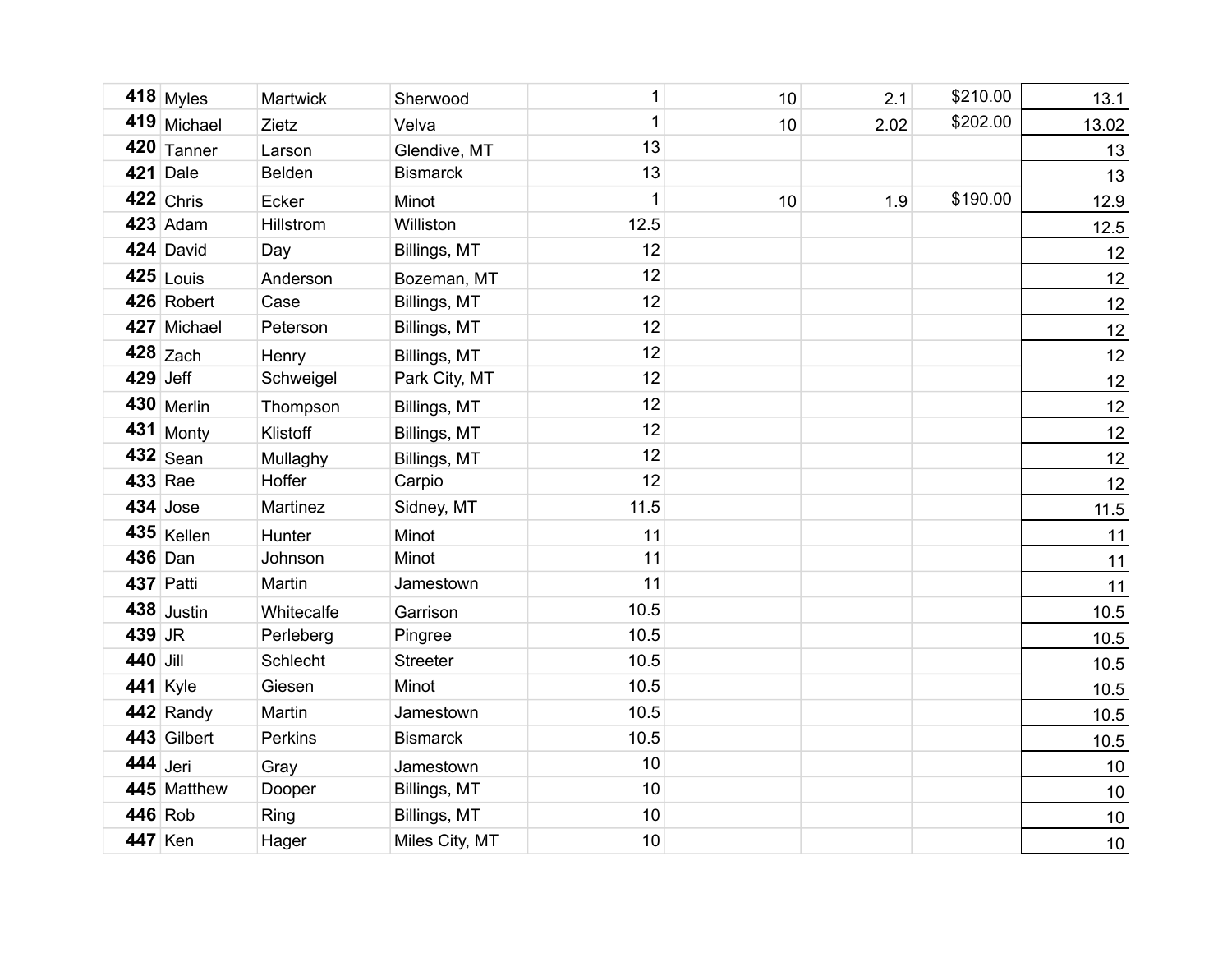|           | 448 Tom         | Adams          | Billings, MT    | 10  |  | $10\,$           |
|-----------|-----------------|----------------|-----------------|-----|--|------------------|
|           | 449 Allen       | Lamere         | Billings, MT    | 10  |  | 10               |
|           | <b>450 Wade</b> | Spartz         | Billings, MT    | 10  |  | 10               |
|           | 451 Austin      | Walter         | Billings, MT    | 10  |  | 10               |
|           | $452$ Tom       | Milkiewicz     | Billings, MT    | 10  |  | 10               |
|           | 453 Marcus      | Vacca          | Billings, MT    | 10  |  | 10               |
|           | $454$ Rory      | Grinde         | Billings, MT    | 10  |  | 10               |
|           | $455$ Nick      | Anthony        | Billings, MT    | 10  |  | 10               |
|           | $456$ Ken       | Guffey         | Billings, MT    | 10  |  | 10               |
|           | $457$ Brian     | Olinger        | Billings, MT    | 10  |  | 10               |
|           | $458$ Mark      | Person         | Billings, MT    | 10  |  | 10               |
|           | $459$ Russ      | Case           | Billings, MT    | 10  |  | 10               |
|           | 460 Michael     | Thompson       | Minot           | 10  |  | 10               |
|           | 461 Merrill     | Pearcy         | Mercer          | 10  |  | 10               |
|           | $462$ Cody      | Kessler        | Rugby           | 9.5 |  | 9.5              |
|           | $463$ Rick      | Rosencrans     | Velva           | 9.5 |  | 9.5              |
| $464$ Gio |                 | Gamboa         | Minot           | 9.5 |  | 9.5              |
|           | 465 Kenny       | Nguyen         | Minot           | 9.5 |  | 9.5              |
|           | 466 Troy        | Huber          | Minot           | 9   |  | 9                |
|           | $467$ Jesse     | Kiecker        | Edgeley         | 9   |  | 9                |
|           | 468 Adrian      | Kraft          | <b>Bismarck</b> | 9   |  | 9                |
|           | $469$ Jerry     | Wilson         | Red Lodge, MT   | 9   |  | $\boldsymbol{9}$ |
| 470 RJ    |                 | Ponce          | Billings, MT    | 9   |  | 9                |
| 471       | Basim           | Habib          | Moorhead, MN    | 9   |  | 9                |
| $472$ Don |                 | Fuerstenberg   | <b>Bismarck</b> | 9   |  | 9                |
| 473 Jeff  |                 | Schmidt        | <b>Steele</b>   | 9   |  | 9                |
|           | 474 Jared       | Ernst          | Saint Anthony   | 8.5 |  | 8.5              |
| 475 AJ    |                 | Thompson       | <b>Bismarck</b> | 8.5 |  | 8.5              |
|           | 476 Dakota      | <b>Schrock</b> | Mandaree        | 8.5 |  | 8.5              |
|           | 477 Montie      | <b>Barth</b>   | Mandan          | 8.5 |  | 8.5              |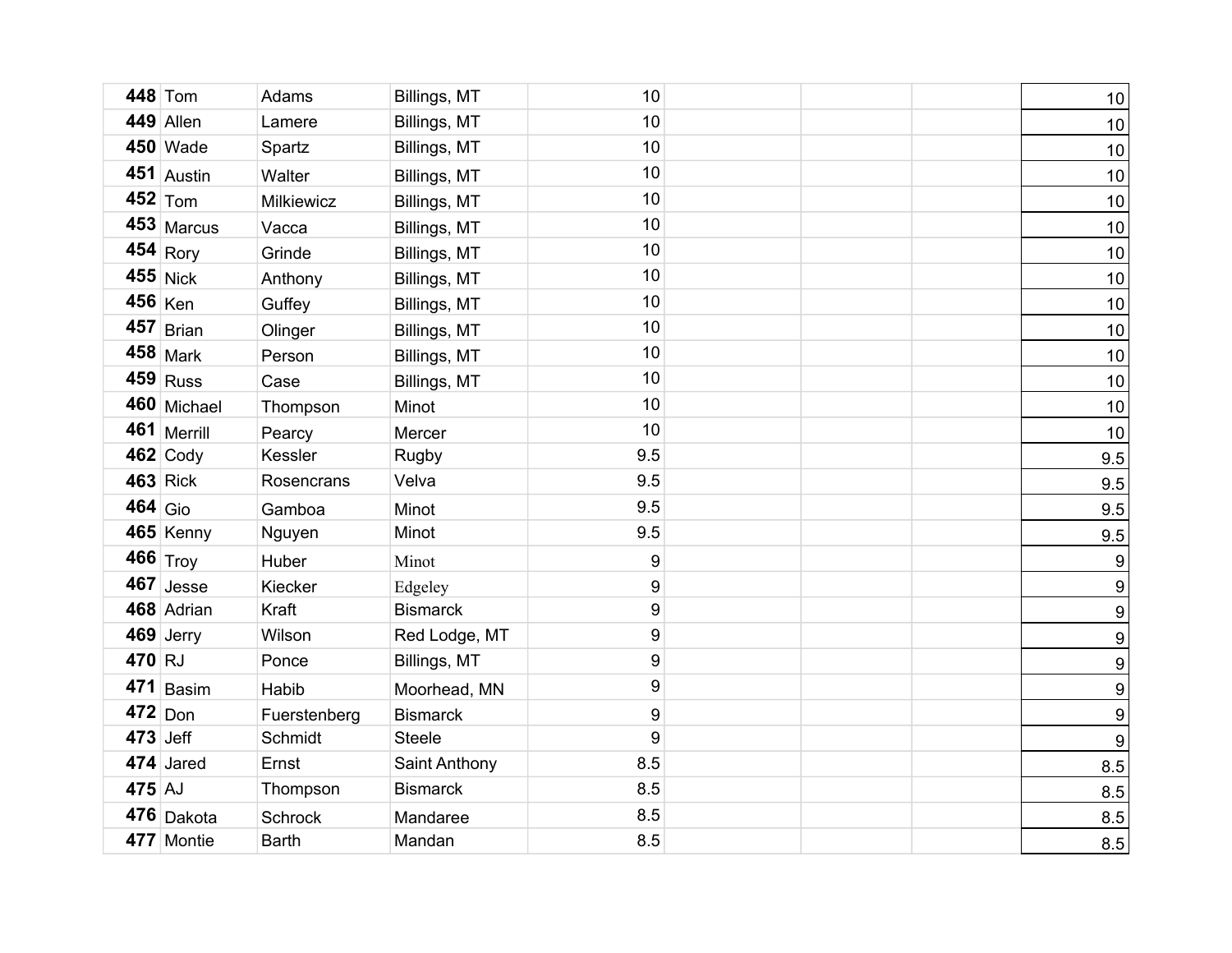|                 | <b>478 Nick</b>  | Thomas          | Mandan          | 8.5            |  | 8.5            |
|-----------------|------------------|-----------------|-----------------|----------------|--|----------------|
|                 | 479 Brandi       | Bell            | Adrian          | 8.5            |  | 8.5            |
|                 | $480$ Kelly      | Walker          | Miles City, MT  | 8.5            |  | 8.5            |
|                 | 481 Dwight       | Thompson        | Minot           | 8              |  | 8              |
|                 | 482 Isaac        | Hillstrom       | Williston       | 8              |  | $\bf 8$        |
| 483 LJ          |                  | <b>Trottier</b> | Devils Lake     | 8              |  | $\bf 8$        |
|                 | 484 Galen        | Robertson       | Devils Lake     | 8              |  | $\bf 8$        |
|                 | 485 Waylon       | Delorme         | Spirit Lake     | 8              |  | $\bf 8$        |
|                 | 486 Nancy        | Just            | Wishek          | 8              |  | $\bf 8$        |
|                 | $487$ Jerry      | Johnson         | Kulm            | 8              |  | 8              |
|                 | <b>488 Kurt</b>  | Fetzer          | <b>Bismarck</b> | 8              |  | 8              |
|                 | 489 Jordan       | May             | Bemidji, MN     | 7.5            |  | $7.5$          |
|                 | $490$ Halie      | <b>Flack</b>    | Deadwood, SD    | 7.5            |  | $7.5$          |
|                 | $491$ Alvin      | <b>Bruner</b>   | Harvey          | 7.5            |  | $7.5$          |
|                 | $492$ Ryan       | Johnson         | <b>Bismarck</b> | 7.5            |  | $7.5$          |
| 493 Bill        |                  | Heupel          | <b>Bismarck</b> | 7.5            |  | $7.5$          |
|                 | 494 $Tyler$      | Mccabe          | Minot           | $\overline{7}$ |  | $\overline{7}$ |
|                 | $495$ Chase      | Lardy           | Fargo           | $\overline{7}$ |  | $7\vert$       |
|                 | 496 Mike         | Schaefer        | Devils Lake     | $\overline{7}$ |  | $7\vert$       |
|                 | $497$ Jason      | Hoeft           | Devils Lake     | $\overline{7}$ |  | $7\vert$       |
|                 | <b>498 Nick</b>  | Aune            | Billings, MT    | $\overline{7}$ |  | $\overline{7}$ |
|                 | 499 Richard      | Hass            | Billings, MT    | $\overline{7}$ |  | $7\vert$       |
|                 | $500$ Ron        | Crane           | Billings, MT    | $\overline{7}$ |  | $\overline{7}$ |
|                 | 501 Walter       | Deege           | Helena, MT      | $\overline{7}$ |  | $7\vert$       |
| <b>502 Bill</b> |                  | Schwarzkoph     | Billings, MT    | $\overline{7}$ |  | $7\vert$       |
|                 | <b>503 Miles</b> | Kobold          | Billings, MT    | $\overline{7}$ |  | $7\vert$       |
|                 | $504$ Chris      | <b>Thennis</b>  | Billings, MT    | $\overline{7}$ |  | $7\vert$       |
|                 | $505$ Steve      | Oldham          | Billings, MT    | $\overline{7}$ |  | $7\vert$       |
|                 | 506 Andrew       | Robin           | Big Sky, MT     | $\overline{7}$ |  | $7\vert$       |
|                 | $507$ Daniel     | Lee             | Minot           | $\overline{7}$ |  | 7 <sup>1</sup> |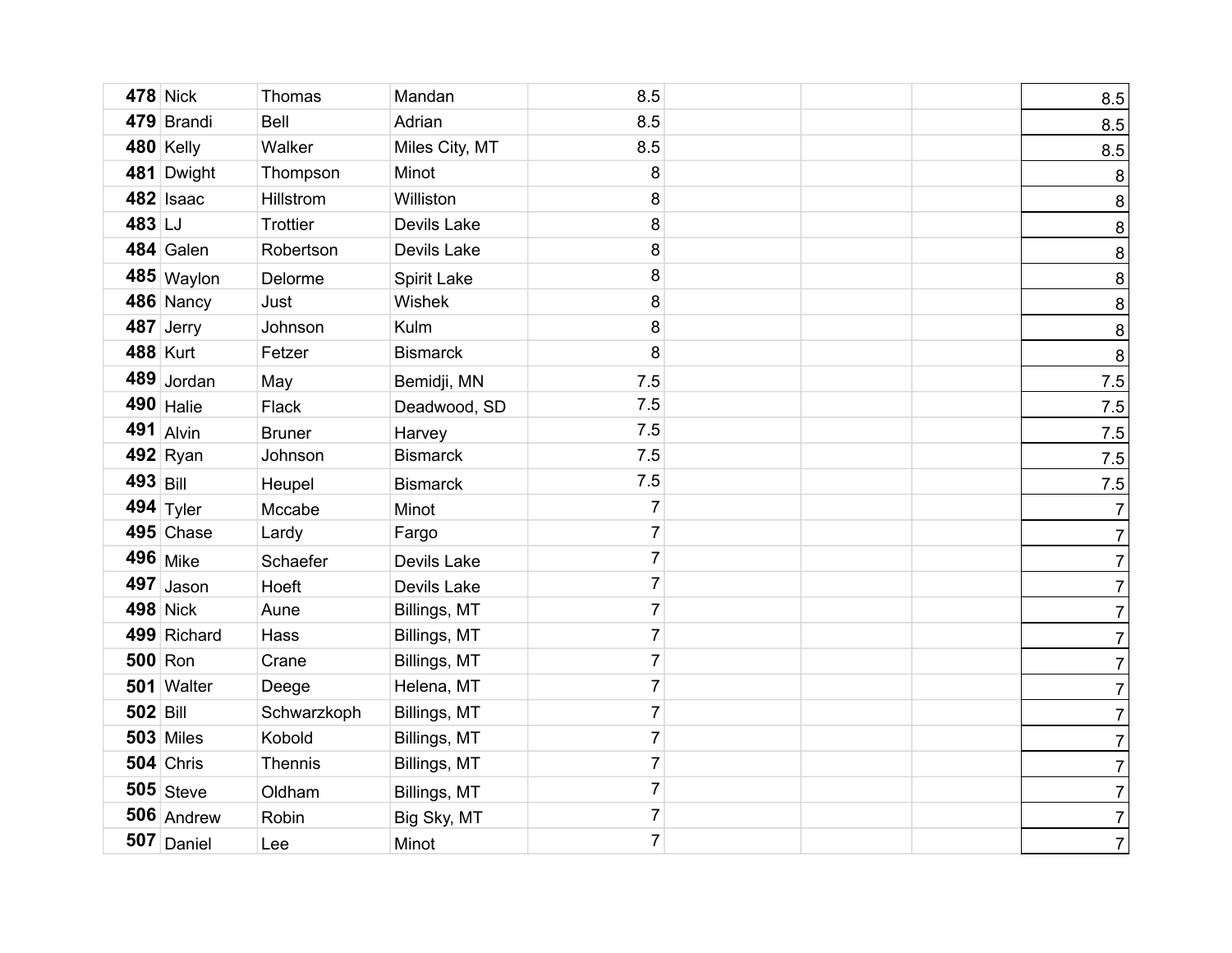|           | 508 Thomas      | Gauger           | Billings, MT      | $\overline{7}$ |  | $\overline{7}$ |
|-----------|-----------------|------------------|-------------------|----------------|--|----------------|
|           | 509 Brandon     | Lehman           | Billings, MT      | $\overline{7}$ |  | $\overline{7}$ |
|           | 510 Baxter      | Denham           | Billings, MT      | $\overline{7}$ |  | $\overline{7}$ |
|           | $511$ Jacob     | <b>Stygles</b>   | Billings, MT      | $\overline{7}$ |  | $\overline{7}$ |
|           | 512 Taylor      | Grant            | Billings, MT      | $\overline{7}$ |  | $\overline{7}$ |
|           | $513$ Chris     | Marks            | Billings, MT      | $\overline{7}$ |  | $\overline{7}$ |
|           | 513 Austin      | Gates            | Great Falls, MT   | $\overline{7}$ |  | $\overline{7}$ |
|           | $514$ Shane     | <b>Broesder</b>  | Billings, MT      | $\overline{7}$ |  | $\overline{7}$ |
|           | $514$ Rick      | Asher            | Billings, MT      | $\overline{7}$ |  | $\overline{7}$ |
|           | $515$ Joel      | Klipping         | Red Lake Falls, M | $\overline{7}$ |  | $\overline{7}$ |
|           | $515$ Gary      | Ewald            | Fargo             | 6.5            |  | $6.5\,$        |
|           | <b>516 Marc</b> | Lampert          | Minot             | 6.5            |  | 6.5            |
|           | 516 David       | <b>Bullinger</b> | Minot             | 6.5            |  | 6.5            |
|           | $517$ Cole      | Lamontagne       | Mandan            | 6.5            |  | 6.5            |
|           | $518$ Sue       | Keller           | Carpio            | 6.5            |  | 6.5            |
|           | $519$ Kevin     | Himmelspach      | Mandan            | 6.5            |  | 6.5            |
|           | 520 Blaine      | Huff             | <b>Berthold</b>   | 6              |  | $\,6\,$        |
|           | 521 Myles       | Torgerson        | Jamestown         | $\,6$          |  | $\,6\,$        |
|           | 522 Christian   | Young            | Fargo             | $\,6$          |  | $\,$ 6 $\,$    |
|           | $523$ John      | Sorenson         | Plentywood, MT    | 6              |  | $\,6\,$        |
|           | $524$ Steve     | Dale             | Jamestown         | $\,6$          |  | $\sqrt{6}$     |
| $525$ Jon |                 | Wurden           | Fisher, MN        | 6              |  | $\,$ 6 $\,$    |
|           | <b>526</b> Mike | Columbus         | Red Lake Falls, M | $\,6$          |  | $\,$ 6 $\,$    |
| $527$ Joe |                 | Valdis           | Mandaree          | 6              |  | $\,6\,$        |
|           | 528 Kevin       | Gallagher        | <b>Bismarck</b>   | $6\phantom{1}$ |  | $\,6\,$        |
|           | 529 Jessica     | Weldon           | Mandan            | $6\phantom{1}$ |  | $\,6\,$        |
| $530$ Joe |                 | Silva            | Minot             | 5.5            |  | 5.5            |
|           | $531$ Barb      | McFarland        | Minot             | 5.5            |  | 5.5            |
|           | $532$ Craig     | Schilling        | Carpio            | 5.5            |  | 5.5            |
|           | $533$ Brian     | Laehn            | Jamestown         | 5.5            |  | 5.5            |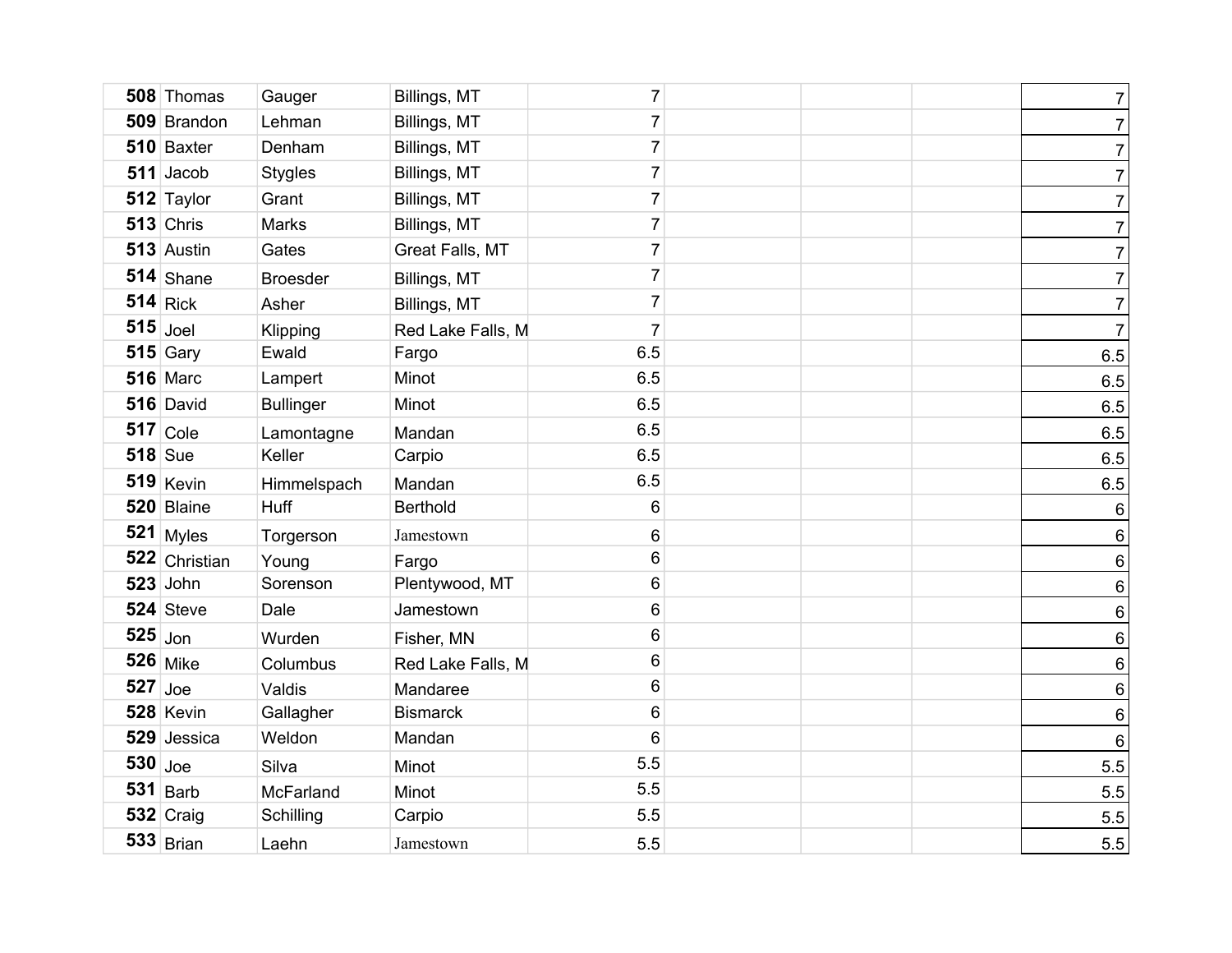| <b>534 Dean</b>    | Snow          | Pingree                 | 5.5         |  | 5.5 |
|--------------------|---------------|-------------------------|-------------|--|-----|
| $535$ Mark         | <b>Bosch</b>  | Jamestown               | 5.5         |  | 5.5 |
| 536 Michael        | Schall        | Minot                   | 5.5         |  | 5.5 |
| <b>537</b> Cole    | <b>Bethke</b> | Towner                  | 5.5         |  | 5.5 |
| <b>538 Matt</b>    | <b>Balas</b>  | Minot                   | 5.5         |  | 5.5 |
| $539$ Mitch        | Kallevig      | Mandan                  | $\sqrt{5}$  |  | 5   |
| $540$ Bryan        | Engebretson   | Fargo                   | 5           |  | 5   |
| <b>541 Eric</b>    | Hanson        | Lisbon                  | $\sqrt{5}$  |  | 5   |
| 542 Justin         | Azure         | Devils Lake             | $\sqrt{5}$  |  | 5   |
| $543$ Steve        | Twete         | Pekin                   | $\sqrt{5}$  |  | 5   |
| $544$ Brian        | Schummer      | Laporte, MN             | 5           |  | 5   |
| $545$ Eric         | Thompson      | <b>East Grand Forks</b> | $\sqrt{5}$  |  | 5   |
| $546$ Josh         | Dahlstrom     | Fargo                   | $\sqrt{5}$  |  | 5   |
| $547$ Todd         | Knain         | Devils Lake             | $\sqrt{5}$  |  | 5   |
| $548$ Jeff         | Decoteau      | St. Michael             | $\sqrt{5}$  |  | 5   |
| $549$ Ken          | Egeland       | Grafton                 | 5           |  | 5   |
| 550 Tyler          | May           | Bemidji, MN             | 5           |  | 5   |
| $551$ Darwin       | Three Irons   | Devils Lake             | $\mathbf 5$ |  | 5   |
| $552$ Tony         | Unlir         | Devils Lake             | $\sqrt{5}$  |  | 5   |
| $553$ Brett        | Kuznia        | Stephen, MN             | $\sqrt{5}$  |  | 5   |
| 554 Dallas         | <b>DeWitt</b> | Park Rapids, MN         | $\sqrt{5}$  |  | 5   |
| $555$ $\vert$ Eric | <b>DeWitt</b> | Park Rapids, MN         | $\sqrt{5}$  |  | 5   |
| $556 _{Bob}$       | Sylskar       | Mayville                | $\sqrt{5}$  |  | 5   |
| $557$ Peter        | Hallingstad   | Mayville                | $\sqrt{5}$  |  | 5   |
| $558$ Nick         | Moen          | East Grand Forks,       | $\sqrt{5}$  |  | 5   |
| $559$ Sherri       | Ekren         | <b>Grand Forks</b>      | $\sqrt{5}$  |  | 5   |
| 560 Richard        | Haff          | Billings, MT            | 5           |  | 5   |
| 561 Brandon        | Dosch         | Fargo                   | 5           |  | 5   |
| 562 Richard        | Preuninger    | Billings, MT            | $\mathbf 5$ |  | 5   |
| $563$ Dennis       | Limberhand    | Billings, MT            | 5           |  | 5   |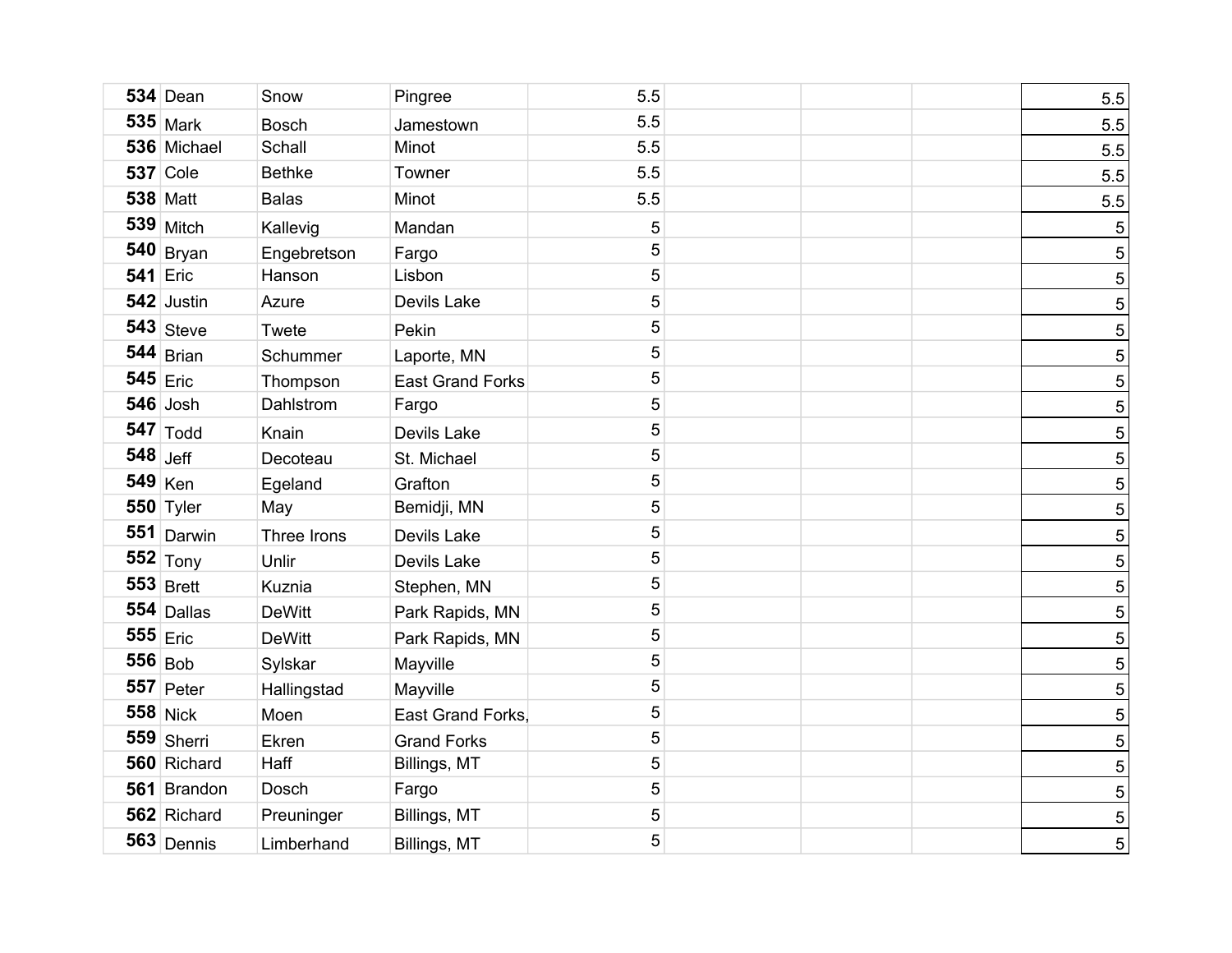|                 | <b>564 Mike</b> | Upton             | Billings, MT | 5          |  | $\overline{5}$  |
|-----------------|-----------------|-------------------|--------------|------------|--|-----------------|
|                 | $565$ Ryan      | Linnell           | Billings, MT | 5          |  | $\overline{5}$  |
|                 | <b>566 Eric</b> | Kalfell           | Terry, MT    | 5          |  | $\overline{5}$  |
|                 | 567 Dakota      | O'Malley          | Billings, MT | 5          |  | $\overline{5}$  |
|                 | <b>568 Beau</b> | <b>Burrington</b> | Billings, MT | 5          |  | $\overline{5}$  |
|                 | <b>569 Tim</b>  | Waters            | Billings, MT | 5          |  | 5               |
|                 | 570 Derrick     | Anderson          | Billings, MT | 5          |  | $\overline{5}$  |
|                 | 571 Terry       | Poulsen           | Billings, MT | $\sqrt{5}$ |  | 5               |
| <b>572 Bill</b> |                 | Hanley            | Billings, MT | 5          |  | $\overline{5}$  |
|                 | $573$ Jason     | Eastwood          | Billings, MT | $\sqrt{5}$ |  | 5 <sub>5</sub>  |
|                 | $574$ Holly     | Holifield         | Billings, MT | 5          |  | 5 <sub>5</sub>  |
|                 | $575$ Dan       | Olinger           | Billings, MT | 5          |  | 5 <sup>1</sup>  |
|                 | <b>576 Neil</b> | Roberts           | Billings, MT | 5          |  | 5 <sub>5</sub>  |
|                 | 577 Michael     | <b>Baker</b>      | Harlem, MT   | 5          |  | 5 <sub>5</sub>  |
|                 | $578$ David     | Gordon            | Browning, MT | 5          |  | 5 <sub>5</sub>  |
|                 | $579$ Wayne     | Ramsey            | Billings, MT | 5          |  | 5               |
|                 | $580$ Pete      | Ketterling        | Billings, MT | 5          |  | 5 <sub>5</sub>  |
|                 | $581$ Skye      | Chamberlin        | Billings, MT | 5          |  | 5               |
|                 | <b>582 Kent</b> | Schmidt           | Billings, MT | 5          |  | 5 <sub>5</sub>  |
|                 | $583$ Don       | Shuman            | Billings, MT | 5          |  | 5               |
|                 | <b>584 Wade</b> | Mcfarlane         | Billings, MT | 5          |  | 5               |
|                 | $585$ Edwin     | Lopez             | Billings, MT | 5          |  | 5               |
|                 | $586$ Caleb     | Witter            | Billings, MT | 5          |  | 5               |
|                 | $587$ Sam       | Nazelrod          | Billings, MT | 5          |  | 5               |
|                 | $588$ Jamie     | Fouts             | Butte, MT    | 5          |  | 5               |
|                 | $589$ Derek     | Stringer          | Billings, MT | 5          |  | 5               |
|                 | $590$ Jeff      | <b>Burns</b>      | Billings, MT | 5          |  | 5 <sub>5</sub>  |
|                 | $591$ John      | <b>Bisges</b>     | Billings, MT | 5          |  | 5 <sub>5</sub>  |
|                 | 592 Marcus      | Varra             | Billings, MT | 5          |  | $5\phantom{.0}$ |
|                 | $593$ Daniel    | Kelly             | Billings, MT | 5          |  | 5 <sup>1</sup>  |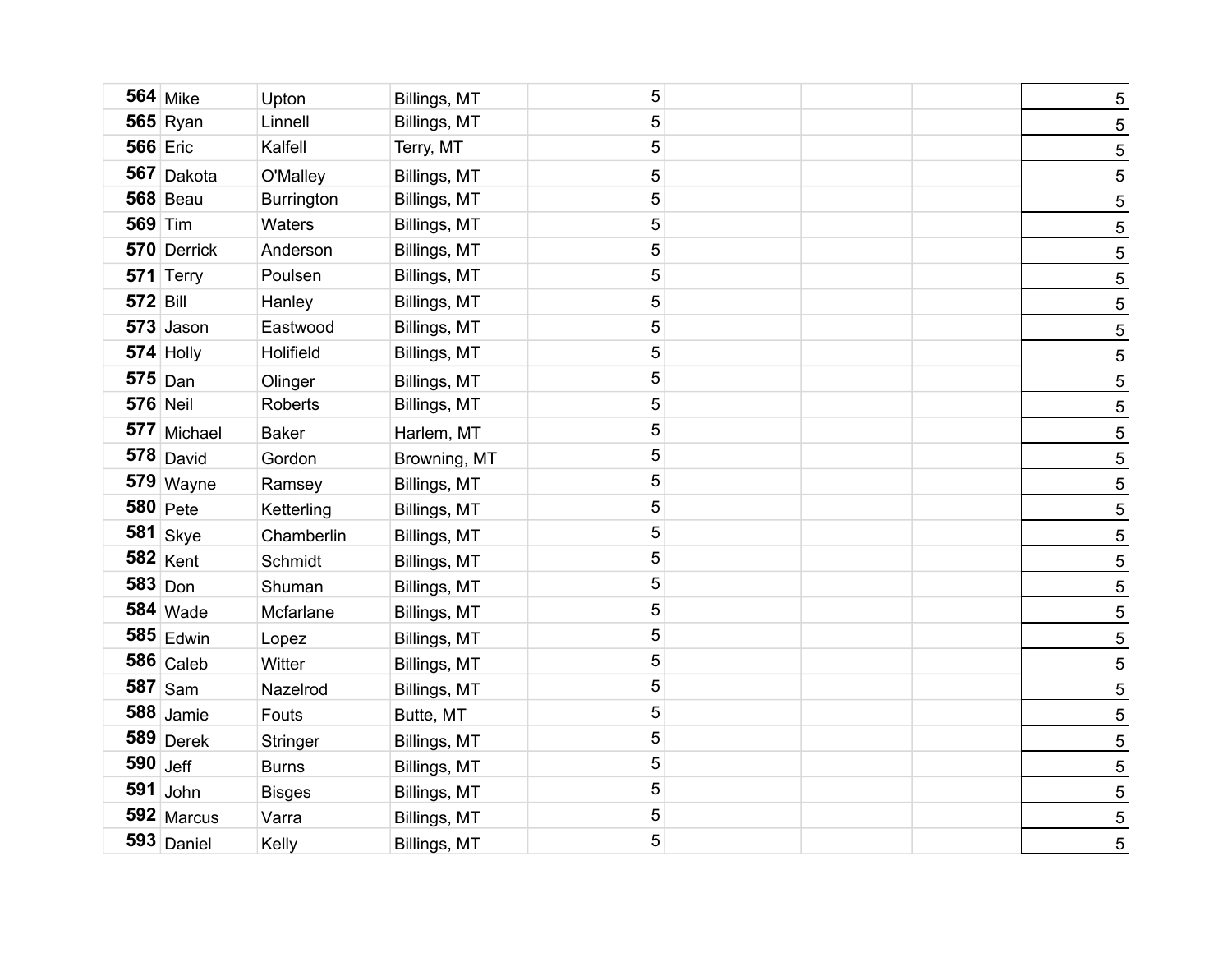| $594$ Tim      |                       | Middleton        | Billings, MT | 5           |  | 5 <sup>1</sup>  |
|----------------|-----------------------|------------------|--------------|-------------|--|-----------------|
|                | $595$ Roy             | <b>Browning</b>  | Billings, MT | 5           |  | 5               |
|                | $596$ Jason           | Mellinger        | Billings, MT | $\sqrt{5}$  |  | 5 <sub>5</sub>  |
|                | $597$ Scott           | Lewis            | Billings, MT | 5           |  | 5               |
|                | $598$ Jesse           | Finley           | Billings, MT | 5           |  | 5               |
|                | <b>599 Bob</b>        | Sabo             | Minot        | 5           |  | 5               |
|                | 600 Ron               | <b>Brekhus</b>   | Carpio       | $\sqrt{5}$  |  | 5               |
|                | 601 Chance            | Lang             | Mandan       | 5           |  | 5               |
|                | $602$ Jodi            | Vietmeier        | Billings, MT | 5           |  | 5               |
|                | 603 Randy             | Eklund           | Billings, MT | 5           |  | 5               |
| <b>604 Tim</b> |                       | Thorne           | Billings, MT | 5           |  | 5               |
|                | $605$ Max             | Danilov          | Billings, MT | 5           |  | 5               |
|                | <b>606</b> Paul       | Schulz           | Billings, MT | 5           |  | $5\phantom{.0}$ |
|                | 607 Michael           | Miller           | Billings, MT | 5           |  | $5\phantom{.0}$ |
|                | $608$ Robert          | Callanan         | Billings, MT | $\sqrt{5}$  |  | $\sqrt{5}$      |
|                | $609$ Cody            | Dutton           | Billings, MT | 5           |  | $\sqrt{5}$      |
|                | <b>610 Mike</b>       | <b>Braukmann</b> | Billings, MT | $\sqrt{5}$  |  | $\sqrt{5}$      |
| $611$ Ed       |                       | Ray              | Billings, MT | 5           |  | $\sqrt{5}$      |
|                | 612 Jimmie            | <b>Bales</b>     | Billings, MT | 5           |  | $\sqrt{5}$      |
| <b>613</b> Pat |                       | Davey            | Billings, MT | 5           |  | $\sqrt{5}$      |
|                | 614 Thomas            | Dooper           | Billings, MT | 5           |  | $\sqrt{5}$      |
|                | $615$ Lisa            | Wright           | Billings, MT | 5           |  | $\overline{5}$  |
|                | 616 $_{\text{Tyler}}$ | Johnson          | Billings, MT | $\sqrt{5}$  |  | $\overline{5}$  |
|                | $617$ Jack            | Carlstrom        | Billings, MT | 5           |  | $\overline{5}$  |
|                | $618$ Brad            | Williams         | Billings, MT | 5           |  | $\overline{5}$  |
|                | $619$ Eric            | Norton           | Billings, MT | 5           |  | $\overline{5}$  |
|                | 620 Shane             | Farlee           | Dupree, SD   | $\sqrt{5}$  |  | $\overline{5}$  |
| $621$ Jim      |                       | Skovgard         | Billings, MT | 5           |  | $\overline{5}$  |
|                | <b>622 Matt</b>       | Knight           | Billings, MT | $\mathbf 5$ |  | $\overline{5}$  |
|                | $623$ Don             | Rogers           | Billings, MT | 5           |  | 5 <sup>1</sup>  |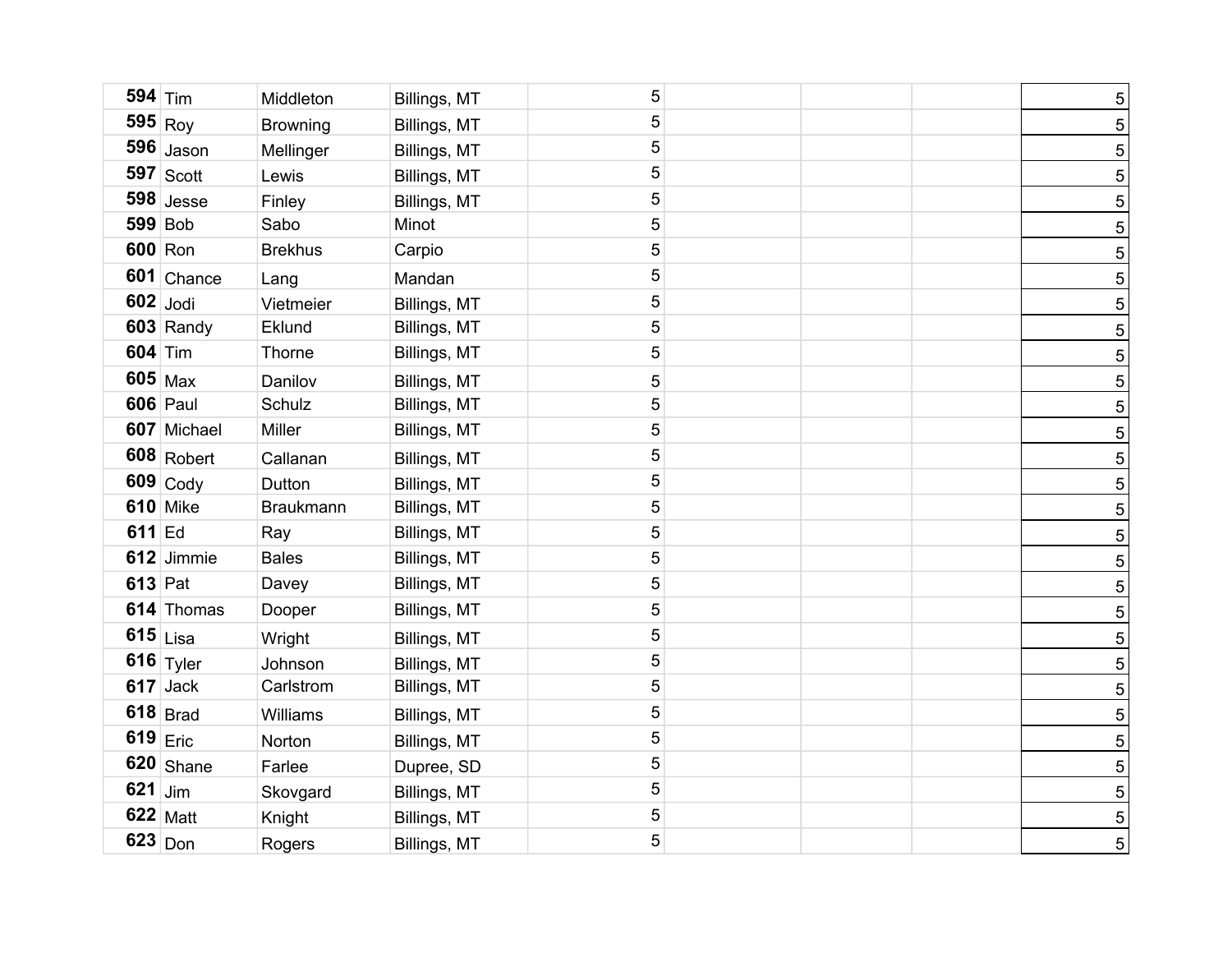|                 | $624$ John             | Schroer         | Billings, MT    | 5                       |  | $\overline{5}$ |
|-----------------|------------------------|-----------------|-----------------|-------------------------|--|----------------|
|                 | 625 Raulph             | Carr            | Billings, MT    | 5                       |  | 5              |
|                 | $626$ Nick             | <b>Bentz</b>    | Billings, MT    | $\overline{5}$          |  | $\overline{5}$ |
|                 | 627 Mitch              | <b>Browning</b> | Billings, MT    | 5                       |  | 5              |
|                 | $628$ Dylan            | Williams        | Billings, MT    | 5                       |  | 5              |
|                 | 629 Douglas            | Chase           | Billings, MT    | $\sqrt{5}$              |  | 5              |
|                 | $630$ Carrie           | Paterson        | Billings, MT    | $\sqrt{5}$              |  | 5              |
|                 | $631$ Ryate            | Walstead        | Billings, MT    | 5                       |  | 5              |
|                 | 632 Joleen             | Lee             | Billings, MT    | 5                       |  | 5              |
|                 | 633 Charles            | Walker          | Billings, MT    | 5                       |  | 5              |
|                 | $634$ Travis           | Helmey          | Billings, MT    | $\sqrt{5}$              |  | $\overline{5}$ |
|                 | $635$ Travis           | Croy            | Billings, MT    | 5                       |  | 5              |
|                 | $636$ Corey            | Ingram          | Billings, MT    | 5                       |  | 5              |
|                 | $637$ Chad             | Kelsch          | Mott            | 5                       |  | 5              |
|                 | $638$ Justin           | Johnson         | Jamestown       | 5                       |  | 5              |
|                 | 639 Anthony            | Alexander       | Minot           | $\sqrt{5}$              |  | 5              |
|                 | <b>640 Curt</b>        | Waldie          | Jamestown       | 5                       |  | 5              |
|                 | $641$ Kodi             | Augare          | Minot           | 4.5                     |  | 4.5            |
|                 | <b>642</b> Mike        | Hase            | Harvey          | 4.5                     |  | 4.5            |
|                 | 643 Chase              | Lattendresse    | Minot           | 4.5                     |  | 4.5            |
|                 | 644 Myron              | Jepsen          | Oakes           | 4.5                     |  | 4.5            |
|                 | $645$ Brock            | Witikko         | Minot           | 4.5                     |  | 4.5            |
|                 | 646 Jared              | <b>Belzer</b>   | Minot           | 4.5                     |  | 4.5            |
| <b>647 Phil</b> |                        | Gustafson       | Stanley         | 4.5                     |  | 4.5            |
|                 | 648 Patrick            | Baugh           | Jamestown       | 4                       |  | $\overline{4}$ |
|                 | $649$ Dan              | Vallevik        | Williston       | 4                       |  | $\overline{4}$ |
|                 | <b>650 Doug</b>        | Madler          | <b>Bismarck</b> | $\overline{\mathbf{4}}$ |  | $\overline{4}$ |
|                 | 651 Carter             | Archibald       | Hettinger       | 4                       |  | $\overline{4}$ |
|                 | 652 $ _{\text{Tyler}}$ | Pankratz        | Mandan          | 4                       |  | $\overline{4}$ |
| $653$ Jim       |                        | Frank           | <b>Bismarck</b> | 4                       |  | $\overline{4}$ |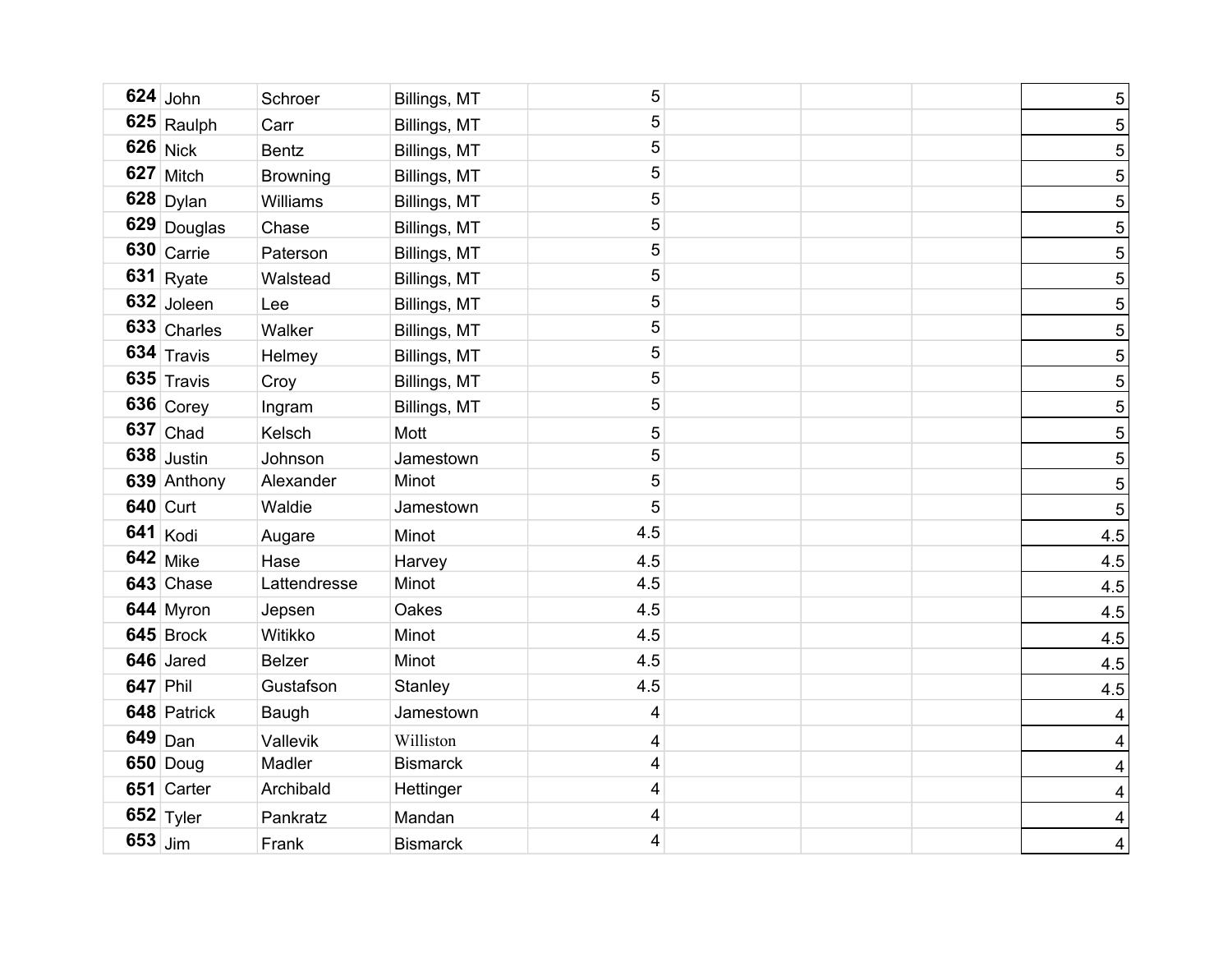|           | $654$ John      | Eide          | Carpio              | 4                       |  | $\overline{\mathbf{4}}$ |
|-----------|-----------------|---------------|---------------------|-------------------------|--|-------------------------|
|           | 655 Brandon     | <b>Burtch</b> | Kenmare             | $\overline{\mathbf{4}}$ |  | $\overline{\mathbf{4}}$ |
|           | 656 Charlie     | Schielke      | Jamestown           | 4                       |  | $\overline{\mathbf{4}}$ |
| $657$ Tim |                 | Gienger       | Wahpeton            | $\overline{\mathbf{4}}$ |  | $\overline{\mathbf{4}}$ |
|           | 658 Chase       | Getchell      | Velva               | $\overline{\mathbf{4}}$ |  | $\overline{\mathbf{4}}$ |
|           | $659$ Gregg     | Dahle         | Carpio              | 4                       |  | $\overline{\mathbf{4}}$ |
|           | $660$ Robin     | <b>Benz</b>   | Canada              | $\overline{\mathbf{4}}$ |  | $\overline{\mathbf{4}}$ |
|           | 661 Shane       | Duchscherer   | Minot               | 4                       |  | $\overline{\mathbf{4}}$ |
|           | $662$ Jamie     | Perry         | <b>Bismarck</b>     | $\overline{\mathbf{4}}$ |  | $\overline{\mathbf{4}}$ |
|           | 663 Mustafa     | Ahmad         | Fargo               | 4                       |  | $\overline{\mathbf{4}}$ |
|           | 664 Patrick     | Langehaug     | <b>Bismarck</b>     | $\overline{\mathbf{4}}$ |  | $\overline{\mathbf{4}}$ |
|           | 665 Dean        | Kerzmann      | <b>Bismarck</b>     | $\overline{\mathbf{4}}$ |  | $\overline{\mathbf{4}}$ |
|           | 666 Patrick     | <b>Bauer</b>  | <b>Bismarck</b>     | $\overline{\mathbf{4}}$ |  | $\overline{\mathbf{4}}$ |
|           | 667 Timothy     | Warren        | <b>Bismarck</b>     | 3.5                     |  | 3.5                     |
|           | 668 Stewart     | Cook          | Williston           | 3.5                     |  | 3.5                     |
|           | $669$ Oren      | Vallevik      | Williston           | 3.5                     |  | 3.5                     |
|           | 670 Christian   | Monroy        | Minot               | 3.5                     |  | 3.5                     |
|           | 671 Aaron       | Nelson        | Minot               | 3.5                     |  | 3.5                     |
|           | $672$ Kent      | Johnson       | Minot               | 3.5                     |  | 3.5                     |
|           | $673$ Adam      | Desroches     | Minot               | 3.5                     |  | 3.5                     |
|           | 674 Curtis      | <b>Biloki</b> | <b>Prairie Rose</b> | 3.5                     |  | 3.5                     |
|           | $675$ Traven    | Shefter       | Mandan              | 3.5                     |  | 3.5                     |
|           | 676 Lawrence    | Lee           | Kenmare             | 3.5                     |  | 3.5                     |
|           | 677 Gordon      | Valgren       | Minot               | 3.5                     |  | 3.5                     |
|           | 678 Francisco   | Snyder        | Foxholm             | 3.5                     |  | 3.5                     |
|           | 679 Randy       | Kelly         | Minot               | 3.5                     |  | 3.5                     |
| 680 Jim   |                 | Monson        | <b>Bismarck</b>     | 3.5                     |  | 3.5                     |
|           | $681$ Brock     | <b>Begg</b>   | Minot               | 3.5                     |  | 3.5                     |
|           | <b>682</b> Chad | <b>Boehm</b>  | <b>Bismarck</b>     | 3.5                     |  | 3.5                     |
|           | $683$ Tyler     | Counts        | Minot               | 3                       |  | $\mathfrak{S}$          |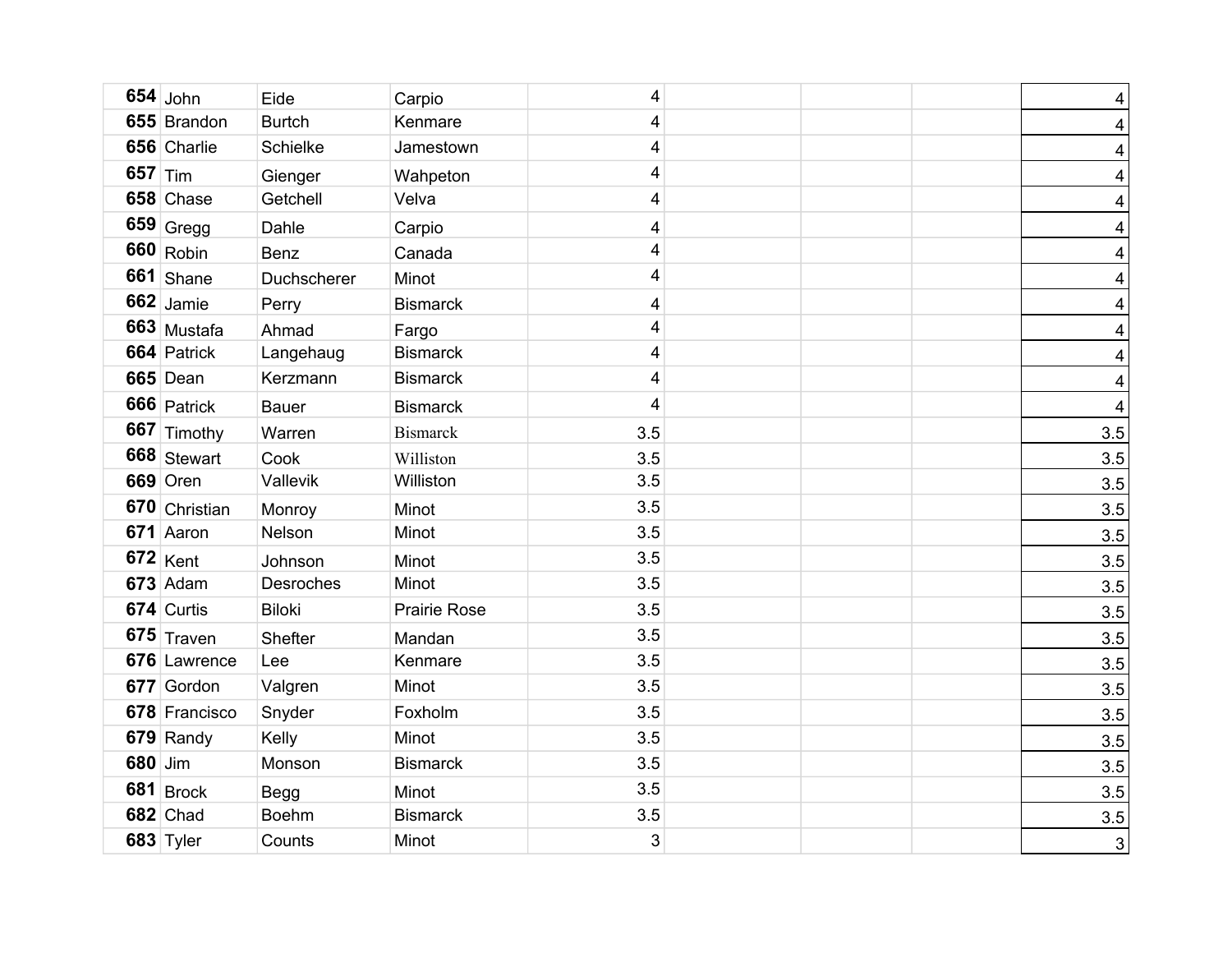|           | $684$ Bub             | Hoff           | Harvey          | 3 |  | $\mathbf{3}$   |
|-----------|-----------------------|----------------|-----------------|---|--|----------------|
|           | $685$ Sean            | Yeoh           | Spokane, WA     | 3 |  | $\mathbf{3}$   |
|           | $686$ Dustin          | Lakefield      | Velva           | 3 |  | $\mathbf{3}$   |
|           | $687$ Rick            | Hersch         | Mandan          | 3 |  | $\mathbf{3}$   |
|           | 688 Jamie             | Livingston     | Kenmare         | 3 |  | $\mathbf{3}$   |
| 689 BJ    |                       | Wehrman        | Carpio          | 3 |  | $\mathbf{3}$   |
|           | $690 \vert$ Guy       | Haugland       | Carpio          | 3 |  | $\mathbf{3}$   |
|           | 691 Jerrilyn          | White Mountain | Bismarck        | 3 |  | $\mathbf{3}$   |
|           | $692$ Larry           | Schaefbauer    | Wishek          | 3 |  | $\mathbf{3}$   |
|           | 693 Jeff              | Schwehr        | <b>Bismarck</b> | 3 |  | $\mathbf{3}$   |
|           | $694$ Derek           | Wiest          | Mandan          | 3 |  | $\mathbf{3}$   |
| $695$ Tim |                       | Roepke         | Mandan          | 3 |  | $\mathbf{3}$   |
|           | 696 Wyatt             | Tulp           | Mandan          | 3 |  | $\mathbf{3}$   |
|           | 697 $ _{\text{Eric}}$ | Gustafson      | Mandan          | 3 |  | $\mathbf{3}$   |
|           | $698$ Allen           | Redding        | Foxholm         | 3 |  | $\mathbf{3}$   |
|           | $699$ Burton          | Robertson      | St. Michael     | 3 |  | $\mathbf{3}$   |
|           | $700$ Jaret           | Schwan         | Devils Lake     | 3 |  | $\mathbf{3}$   |
|           | $701$ Kevin           | Fries          | <b>Steele</b>   | 3 |  | $\mathbf{3}$   |
|           | $702$ Mark            | <b>Siemers</b> | Kenmare         | 3 |  | $\mathbf{3}$   |
|           | <b>703</b> Tom        | Hayden         | <b>Bismarck</b> | 3 |  | $\mathbf{3}$   |
|           | 704 Lesley            | Jahner         | <b>Bismarck</b> | 3 |  | $\mathbf{3}$   |
|           | $705$ Troy            | Joritz         | <b>Bismarck</b> | 3 |  | $\mathbf{3}$   |
|           | $706$ Dennis          | Lindgren       | <b>Bismarck</b> | 3 |  | $\mathbf{3}$   |
|           | $707$ George          | Wipf           | <b>Bismarck</b> | 3 |  | $\mathbf{3}$   |
|           | $708$ Dave            | Williams       | <b>Bismarck</b> | 3 |  | $\mathbf{3}$   |
|           | 709 Lawrence          | King           | <b>Bismarck</b> | 3 |  | $\mathbf{3}$   |
| $710$ Jim |                       | Koch           | <b>Bismarck</b> | 3 |  | $\mathbf{3}$   |
|           | $711$ Josh            | Nicholson      | <b>Bismarck</b> | 3 |  | $\mathbf{3}$   |
|           | $712$ Sam             | Dickson        | Oxbow, SK       | 3 |  | $\mathbf{3}$   |
|           | $713$ Tyson           | Schmidt        | Minot           | 3 |  | $\overline{3}$ |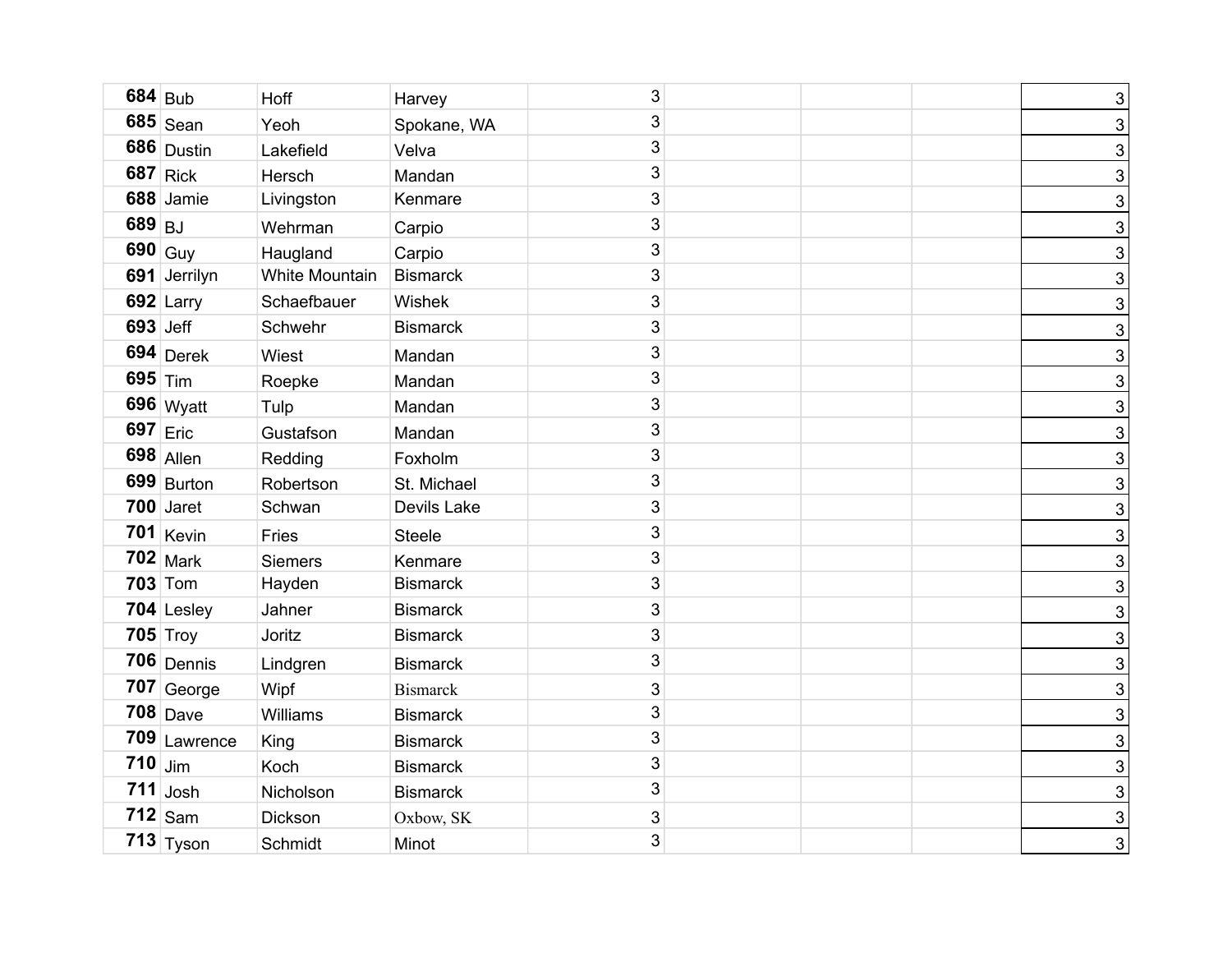|           | 714 Charles  | Sullivan      | Jamestown       | $\mathfrak{S}$ |  | $\ensuremath{\mathsf{3}}$ |
|-----------|--------------|---------------|-----------------|----------------|--|---------------------------|
|           | $715$ Louie  | Delair        | Jamestown       | 3              |  | 3                         |
|           | $716$ Dan    | <b>Ulrich</b> | Jamestown       | $\mathfrak{S}$ |  | $\ensuremath{\mathsf{3}}$ |
|           | 717 Darrell  | Wurl          | <b>Bismarck</b> | 3              |  | 3                         |
|           | $718$ George | Schiff        | Velva           | $\mathbf{3}$   |  | $\ensuremath{\mathsf{3}}$ |
|           | $719$ Kyle   | Pankratz      | Minot           | 3              |  | 3                         |
|           | 720 Fernando | Garza         | <b>Bismarck</b> | 3              |  | $\mathfrak{S}$            |
|           | 721 Kevin    | Clyde         | Medora          | 2.5            |  | 2.5                       |
|           | 722 Casey    | Olson         | Jamestown       | 2.5            |  | 2.5                       |
|           | $723$ Ben    | Wenner        | Jamestown       | 2.5            |  | 2.5                       |
|           | $724$ Gene   | Drewlow       | Pingree         | 2.5            |  | 2.5                       |
|           | 725 Trever   | Lesmeister    | New Rockford    | 2.5            |  | 2.5                       |
| 726 Lee   |              | Gourneau      | <b>Belcourt</b> | 2.5            |  | 2.5                       |
|           | 727 Jaxon    | Lundeen       | Minot           | 2.5            |  | 2.5                       |
|           | 728 Dillon   | Lakefield     | Velva           | 2.5            |  | 2.5                       |
| $729$ Jay |              | Harris        | <b>Bismarck</b> | 2.5            |  | 2.5                       |
|           | $730$ Brett  | Hefter        | Sherwood        | 2.5            |  | 2.5                       |
|           | $731$ Logan  | Alcher        | Mandan          | 2.5            |  | 2.5                       |
|           | 732 Willie   | Olson         | Williston       | 2.5            |  | 2.5                       |
|           | $733$ John   | Griswald      | Minot           | 2.5            |  | 2.5                       |
|           | $734$ Ryan   | Russell       | Minot           | 2.5            |  | 2.5                       |
|           | $735$ Jake   | Jensen        | Stanley         | 2.5            |  | 2.5                       |
|           | 736 Nathan   | Scott         | <b>Bismarck</b> | 2.5            |  | 2.5                       |
|           | $737$ Brett  | Halverson     | Kenmare         | 2.5            |  | 2.5                       |
|           | $738$ Steve  | Rodin         | Kenmare         | 2.5            |  | 2.5                       |
|           | $739$ Renee  | Hansen        | Kenmare         | 2.5            |  | 2.5                       |
|           | $740$ Brent  | Hauge         | Minot           | 2.5            |  | 2.5                       |
|           | $741$ Craig  | Goldade       | <b>Bismarck</b> | 2.5            |  | 2.5                       |
|           | $742$ Josh   | Sackett       | Regen           | 2.5            |  | 2.5                       |
|           | $743$ Roddy  | Gentzkow      | Jamestown       | 2.5            |  | 2.5                       |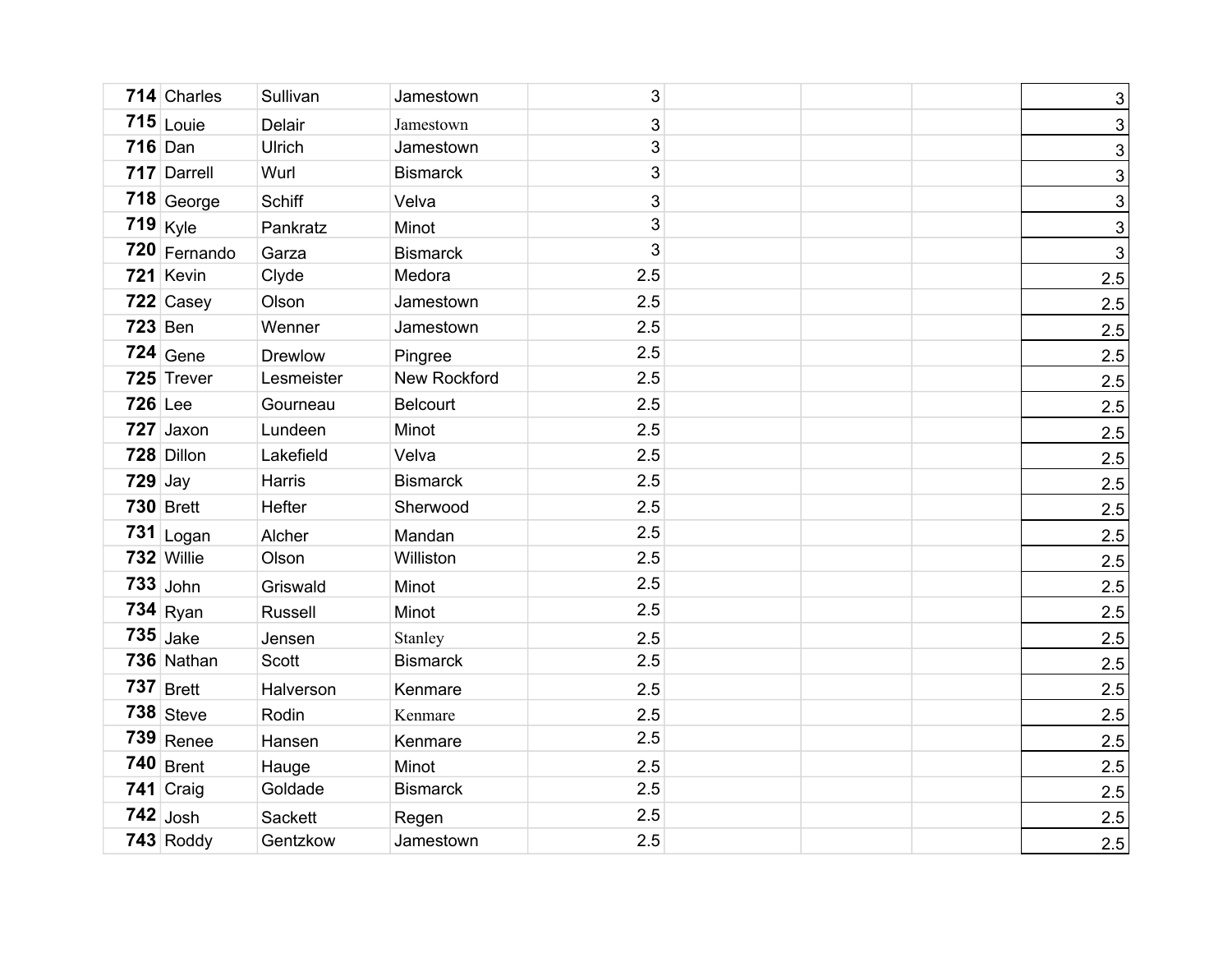|           | 744 Terran      | Gordon         | <b>Bismarck</b> | 2.5            |  | 2.5                     |
|-----------|-----------------|----------------|-----------------|----------------|--|-------------------------|
|           | <b>745 Mike</b> | Goldade        | <b>Bismarck</b> | 2.5            |  | 2.5                     |
|           | $746$ Moira     | Shannon        | Mandan          | 2.5            |  | 2.5                     |
|           | 747 Blaine      | Marsh          | Williston       | 2.5            |  | 2.5                     |
|           | 748 Carol       | Bohlman        | Rugby           | 2.5            |  | 2.5                     |
|           | 749 Donovan     | Zuck           | Carpio          | 2.5            |  | 2.5                     |
|           | 750 Darvin      | Thomas         | Rolla           | 2.5            |  | 2.5                     |
|           | 751 Austin      | Strand         | Minot           | 2.5            |  | 2.5                     |
| $752$ Jim |                 | Diepolder      | Minot           | 2.5            |  | 2.5                     |
|           | $753$ Brian     | Bauman         | Minot           | 2.5            |  | 2.5                     |
|           | <b>754 Mark</b> | Dufner         | Fargo           | 2.5            |  | 2.5                     |
|           | 755 Donnelle    | Loewen         | Minot           | 2.5            |  | 2.5                     |
|           | 756 William     | Hall           | Minot           | 2.5            |  | 2.5                     |
|           | 757 Matthew     | Klemetson      | Minot           | 2.5            |  | 2.5                     |
|           | $758$ Tyler     | Filz           | Winnipeg, MB    | 2.5            |  | 2.5                     |
|           | 759 Shawn       | Fagerwick      | Minot           | 2.5            |  | 2.5                     |
|           | $760$ Ryan      | Stout          | Minot           | 2.5            |  | 2.5                     |
|           | <b>761 Mato</b> | Montelongo     | Minot           | 2.5            |  | 2.5                     |
|           | $762$ Scott     | Rohrich        | Mandan          | 2.5            |  | 2.5                     |
|           | $763$ Oliver    | Hopkins        | Minot           | 2.5            |  | 2.5                     |
|           | $764$ Larry     | Wald           | Wishek          | 2.5            |  | 2.5                     |
|           | $765$ John      | <b>Tipping</b> | <b>Bismarck</b> | 2.5            |  | 2.5                     |
| $766$ Joe |                 | Heimann        | Mandan          | 2.5            |  | 2.5                     |
|           | 767 Jennifer    | Taft           | Minot           | 2.5            |  | 2.5                     |
|           | 768 Kam         | Morgan         | Minot           | 2.5            |  | 2.5                     |
|           | 769 Jerome      | Fletcher       | Minot           | 2.5            |  | 2.5                     |
|           | $770$ Thad      | Wetsch         | Mandan          | 2.5            |  | 2.5                     |
|           | 771 Hunter      | Langseth       | Minot           | $\overline{2}$ |  | $\overline{\mathbf{c}}$ |
|           | $772$ Bryan     | Phillips       | Minot           | $\overline{c}$ |  | $\overline{2}$          |
|           | $773$ Cody      | Otterson       | Frenchtown, MT  | $\overline{2}$ |  | $\overline{2}$          |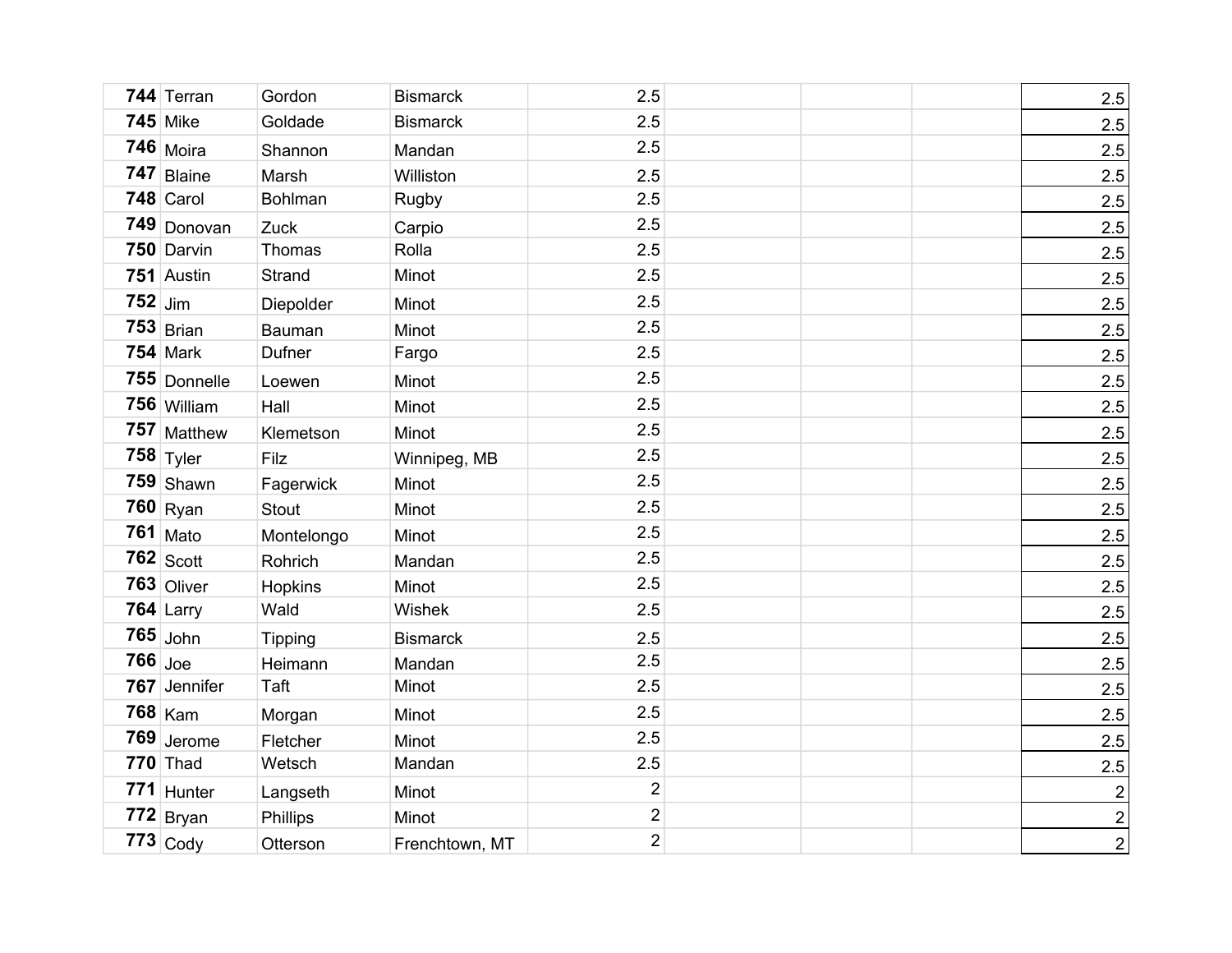|                | $774$ Dan        | Pollert         | <b>Bismarck</b> | $\overline{c}$          |  | $\overline{2}$          |
|----------------|------------------|-----------------|-----------------|-------------------------|--|-------------------------|
|                | $775$ Kent       | Jones           | <b>Bismarck</b> | $\overline{2}$          |  | $\overline{\mathbf{c}}$ |
|                | 776 Corey        | Johnson         | <b>Bismarck</b> | $\overline{2}$          |  | $\overline{2}$          |
|                | 777 Robert       | Laducer         | Williston       | $\overline{2}$          |  | $\overline{\mathbf{c}}$ |
|                | $778$ Tony       | Longie          | Fort Totten     | $\overline{2}$          |  | $\overline{2}$          |
|                | $779$ Mark       | Berger          | Mandan          | $\overline{2}$          |  | $\overline{2}$          |
|                | <b>780 Scott</b> | Hackley         | Billings, MT    | $\overline{2}$          |  | $\overline{2}$          |
|                | $781$ Coby       | Jaap            | Billings, MT    | $\overline{c}$          |  | $\overline{2}$          |
|                | $782$ Aaron      | Curtis          | Billings, MT    | $\overline{2}$          |  | $\overline{2}$          |
|                | $783$ Tony       | <b>Bessette</b> | Billings, MT    | $\mathbf 2$             |  | $\overline{2}$          |
|                | $784$ Arlo       | Money           | Billings, MT    | $\overline{2}$          |  | $\overline{2}$          |
|                | $785$ Patrick    | <b>Bruny</b>    | Billings, MT    | $\mathbf 2$             |  | $\overline{2}$          |
|                | 786 Roger        | Emineth         | <b>Bismarck</b> | $\mathbf 2$             |  | $\overline{2}$          |
|                | $787$ Cory       | Golberg         | <b>Bismarck</b> | $\mathbf 2$             |  | $\overline{2}$          |
|                | <b>788 Eric</b>  | <b>Bretheim</b> | Minot           | $\overline{2}$          |  | $\overline{2}$          |
|                | $789$ Levi       | Pfeifer         | Minot           | $\mathbf 2$             |  | $\overline{2}$          |
|                | 790 Wesley       | Gronhovd        | Nekoma          | $\overline{2}$          |  | $\overline{2}$          |
|                | 791 Andrew       | Leier           | <b>Bismarck</b> | $\boldsymbol{2}$        |  | $\overline{2}$          |
|                | 792 Kevin        | <b>Borud</b>    | Kenmare         | $\mathbf 2$             |  | $\overline{2}$          |
|                | $793$ Renae      | Murphy          | Minot           | $\boldsymbol{2}$        |  | $\overline{2}$          |
|                | $794$ Alan       | Erdman          | Minot           | $\overline{c}$          |  | $\overline{2}$          |
|                | $795$ Mark       | Lysne           | Minot           | $\overline{\mathbf{c}}$ |  | $\overline{2}$          |
| <b>796</b> Jim |                  | Hart            | Rugby           | $\overline{c}$          |  | $\overline{2}$          |
|                | $797$ Calvin     | Frank           | Minot           | $\overline{\mathbf{c}}$ |  | $\overline{2}$          |
|                | 798 Jason        | Moum            | Minot           | $\overline{2}$          |  | $\overline{2}$          |
|                | 799 Adam         | <b>Boivin</b>   | Stanley         | $\overline{c}$          |  | $\overline{2}$          |
|                | 800 Calvin       | <b>Berry</b>    | Minot           | $\overline{2}$          |  | $\overline{2}$          |
|                | <b>801 Eric</b>  | Kraft           | Laurel, MT      | $\overline{2}$          |  | $\overline{2}$          |
|                | 802 Jason        | Merritt         | Billings, MT    | $\overline{\mathbf{c}}$ |  | $\overline{2}$          |
| 803 Jim        |                  | Friesz          | <b>Bismarck</b> | $\overline{2}$          |  | $\overline{2}$          |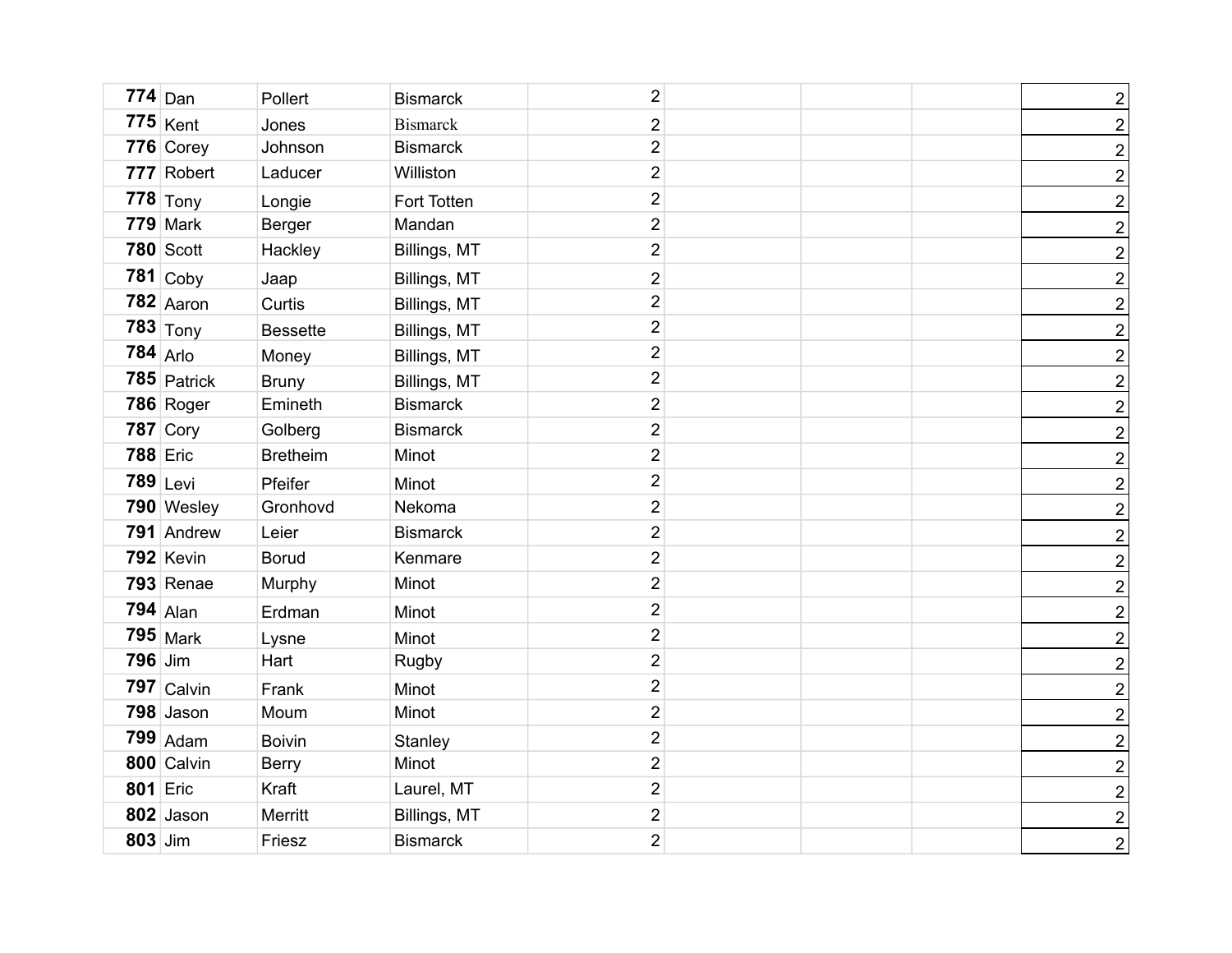| $804$ Jon |                  | <b>Ries</b>     | Minot           | $\overline{c}$ |  | $\overline{2}$          |
|-----------|------------------|-----------------|-----------------|----------------|--|-------------------------|
|           | $805$ Lisa       | Varberg         | Minot           | $\overline{2}$ |  | $\overline{\mathbf{c}}$ |
|           | 806 Dennis       | <b>Ness</b>     | Minot           | $\overline{2}$ |  | $\overline{2}$          |
|           | 807 Mindy        | Norton          | Minot           | $\overline{2}$ |  | $\overline{\mathbf{c}}$ |
|           | 808 Garrick      | Baatrup         | Williston       | $\overline{2}$ |  | $\overline{2}$          |
|           | 809 Darrell      | Falcon          | Minot           | $\overline{2}$ |  | $\overline{\mathbf{c}}$ |
|           | $810$ Kenny      | Duchscherer     | Minot           | $\overline{2}$ |  | $\overline{2}$          |
|           | $811$ Carol      | Carlson         | <b>Binford</b>  | $\overline{2}$ |  | $\overline{2}$          |
|           | 812 Edmundo      | Aguilar         | Mandan          | $\overline{2}$ |  | $\overline{2}$          |
| 813 CJ    |                  | <b>Bennett</b>  | Plaza           | $\overline{2}$ |  | $\overline{2}$          |
|           | 814 Nathan       | Chase           | <b>Bismarck</b> | $\overline{2}$ |  | $\overline{2}$          |
|           | 815 Jason        | Hammes          | Mandan          | $\overline{2}$ |  | $\boldsymbol{2}$        |
|           | 816 Holden       | Kastet          | Jamestown       | 1.5            |  | 1.5                     |
|           | $817$ Dan        | Snow            | Pingree         | 1.5            |  | 1.5                     |
|           | $818$ Dennis     | Hauff           | <b>Drake</b>    | 1.5            |  | 1.5                     |
|           | 819 Marion       | Lee             | Jamestown       | 1.5            |  | 1.5                     |
|           | 820 Brian        | Hauff           | Harvey          | 1.5            |  | 1.5                     |
| 821 Tim   |                  | Schoeberl       | Harvey          | 1.5            |  | 1.5                     |
|           | 822 Darren       | <b>Bennett</b>  | Pingree         | 1.5            |  | 1.5                     |
|           | 823 David        | <b>Brandner</b> | Lincoln         | 1.5            |  | 1.5                     |
|           | 824 Mitch        | <b>Strand</b>   | Bowman          | 1.5            |  | 1.5                     |
|           | $825$ Brad       | Hauff           | Lincoln         | 1.5            |  | 1.5                     |
|           | $826$ Chuck      | Schwartz        | Harvey          | 1.5            |  | 1.5                     |
| $827$ Tim |                  | <b>Schmiess</b> | Harvey          | 1.5            |  | 1.5                     |
|           | $828$ Robert     | <b>Braun</b>    | Kulm            | 1.5            |  | 1.5                     |
|           | $829$ Curtis     | Hase            | Harvey          | 1.5            |  | 1.5                     |
|           | $830 \vert$ Kyle | Kukowski        | Harvey          | 1.5            |  | 1.5                     |
|           | $831$ Lonnie     | Jacobs          | Harvey          | 1.5            |  | 1.5                     |
|           | $832$ Steve      | Anderson        | Harvey          | 1.5            |  | 1.5                     |
|           | 833 $\text{Tom}$ | Alvester        | Harvey          | 1.5            |  | 1.5                     |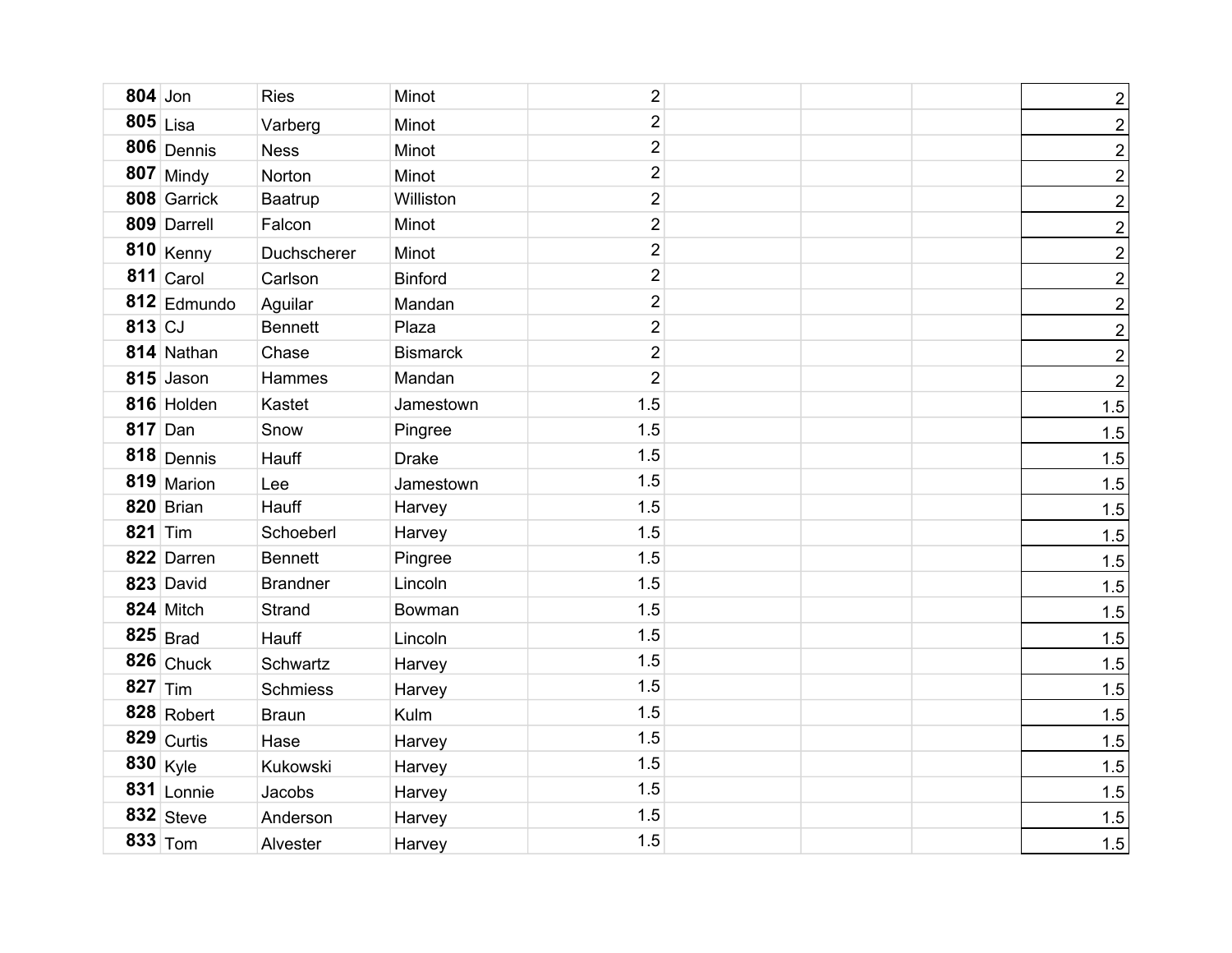|           | 834 Winona       | Schwols           | Pingree             | 1.5 | 1.5 |
|-----------|------------------|-------------------|---------------------|-----|-----|
|           | $835$ Brandon    | Tompkins          | Pingree             | 1.5 | 1.5 |
|           | $836$ Elroy      | Patzner           | Jamestown           | 1.5 | 1.5 |
|           | 837 $ T_{roy} $  | Greenland         | Pingree             | 1.5 | 1.5 |
|           | $838$ Bruce      | Guthmiller        | Robinson            | 1.5 | 1.5 |
|           | 839 Doug         | Paul              | Pingree             | 1.5 | 1.5 |
| 840 Dan   |                  | <b>Barnard</b>    | Williston           | 1.5 | 1.5 |
|           | 841 Faye         | Anderson          | <b>Watford City</b> | 1.5 | 1.5 |
|           | 842 Bobbie       | Hendrix           | <b>Watford City</b> | 1.5 | 1.5 |
|           | 843 Gregory      | Cottrell          | Williston           | 1.5 | 1.5 |
|           | $844$ Judy       | Perry             | <b>Watford City</b> | 1.5 | 1.5 |
|           | $845$ Colt       | Chapin            | <b>Watford City</b> | 1.5 | 1.5 |
|           | 846 Raphael      | Verges            | Fairview, MT        | 1.5 | 1.5 |
|           | $847$ Luke       | Josund            | <b>Watford City</b> | 1.5 | 1.5 |
|           | $848$ Matt       | Romans            | Williston           | 1.5 | 1.5 |
|           | $849$ Jason      | Melling           | <b>Watford City</b> | 1.5 | 1.5 |
|           | $850$ Salem      | Ahmed             | <b>Watford City</b> | 1.5 | 1.5 |
| 851       | Tim              | McCord            | <b>Bismarck</b>     | 1.5 | 1.5 |
|           | 852 Brandon      | Nelson            | Kenmare             | 1.5 | 1.5 |
|           | $853$ Alex       | <b>McClintock</b> | Rugby               | 1.5 | 1.5 |
|           | $854$ Gabe       | Leonard           | <b>Rugby</b>        | 1.5 | 1.5 |
|           | $855$ Jesse      | Hauser            | Rugby               | 1.5 | 1.5 |
| 856 $Ted$ |                  | Hauser            | <b>Rugby</b>        | 1.5 | 1.5 |
|           | $858$ Brian      | Leonard           | Rugby               | 1.5 | 1.5 |
|           | $859$ Evan       | Turner            | Rugby               | 1.5 | 1.5 |
|           | $860 \vert$ Kyle | Julson            | Rugby               | 1.5 | 1.5 |
| 861 Jeff  |                  | Braunberger       | Rugby               | 1.5 | 1.5 |
|           | $862$ Casey      | Julson            | Rugby               | 1.5 | 1.5 |
|           | $863$ Bryce      | Leonard           | Rugby               | 1.5 | 1.5 |
|           | 864 Andy         | Kellogg           | Kenmare             | 1.5 | 1.5 |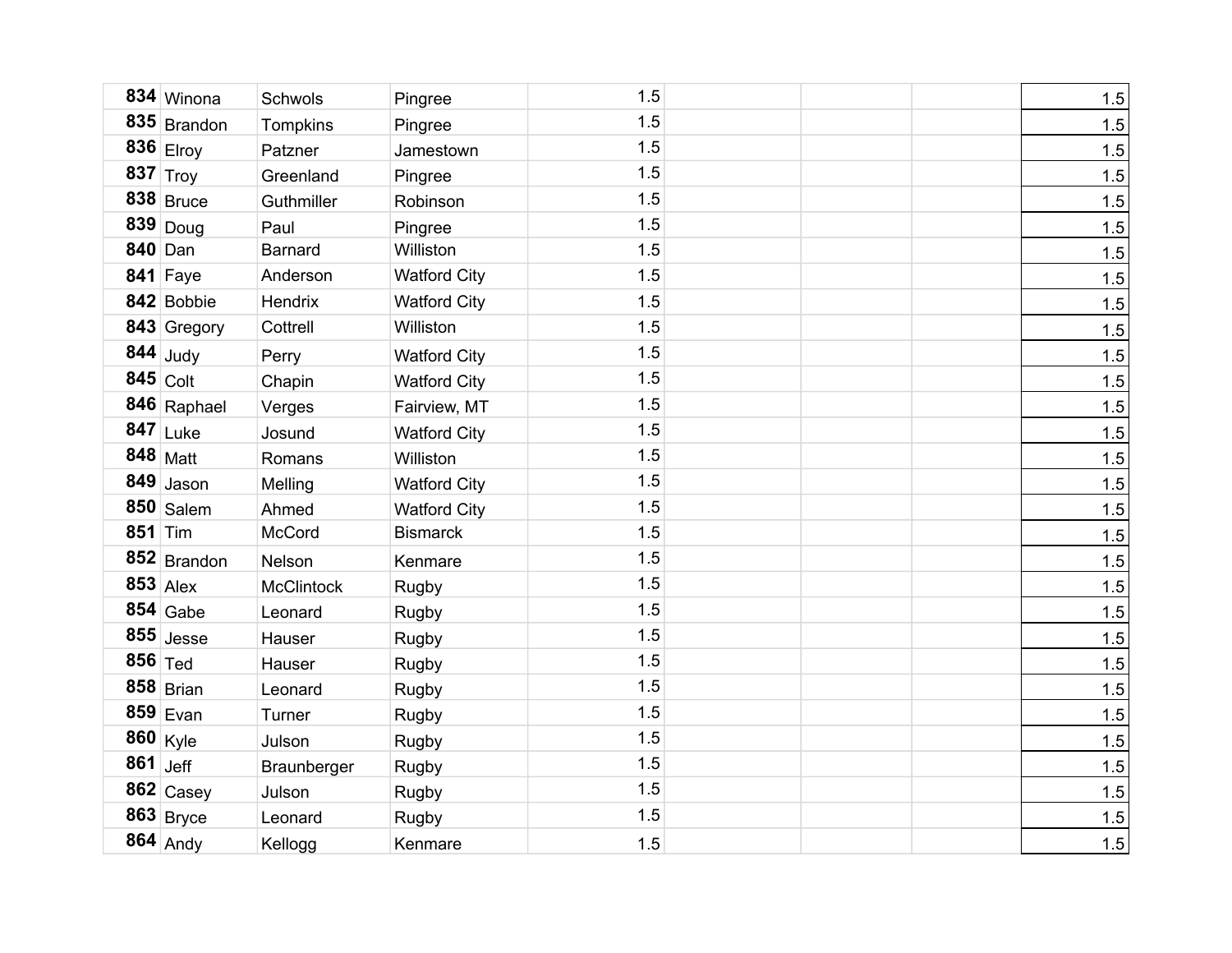|            | $865$ Lynn    | Meyer          | Minot              | 1.5 |  | 1.5 |
|------------|---------------|----------------|--------------------|-----|--|-----|
|            | 866 Troy      | Enga           | <b>Berthold</b>    | 1.5 |  | 1.5 |
| 867        | Barry         | <b>Nueller</b> | Jamestown          | 1.5 |  | 1.5 |
|            | $868$ Gary    | Ronholm        | Jamestown          | 1.5 |  | 1.5 |
|            | $869$ Everett | Krueger        | Jamestown          | 1.5 |  | 1.5 |
|            | $870$ Mitch   | Kuklok         | Jamestown          | 1.5 |  | 1.5 |
| 871        | Ray           | Hamilton       | Jamestown          | 1.5 |  | 1.5 |
|            | $872$ Brock   | Haubrick       | <b>Berthold</b>    | 1.5 |  | 1.5 |
|            | 873 Jackie    | Florence       | <b>Berthold</b>    | 1.5 |  | 1.5 |
|            | 874 $Cory$    | Holter         | <b>Berthold</b>    | 1.5 |  | 1.5 |
|            | 875 Daniel    | Lemere         | Foxholm            | 1.5 |  | 1.5 |
|            | $876$ Randy   | Whilloch       | Carpio             | 1.5 |  | 1.5 |
|            | 877 Matthew   | Johnson        | Minot              | 1.5 |  | 1.5 |
|            | 878 Patrick   | Nelson         | Minot              | 1.5 |  | 1.5 |
|            | $879$ Sean    | Gallier        | Minot              | 1.5 |  | 1.5 |
|            | $880$ Cathy   | Layton         | Minot              | 1.5 |  | 1.5 |
|            | $881$ Rae     | Schobinger     | Carpio             | 1.5 |  | 1.5 |
|            | $882$ Joshua  | Mog            | Minot              | 1.5 |  | 1.5 |
|            | 883 Andrea    | <b>Begay</b>   | Minot              | 1.5 |  | 1.5 |
|            | $884$ Justin  | <b>Schmitz</b> | Carpio             | 1.5 |  | 1.5 |
| 885 Ray    |               | Novitske       | <b>Turtle Lake</b> | 1.5 |  | 1.5 |
|            | 886 Justin    | Froseth        | Kenmare            | 1.5 |  | 1.5 |
|            | 887 Corey     | Murphy         | Minot              | 1.5 |  | 1.5 |
| $888$ Bob  |               | Svangstu       | Kenmare            | 1.5 |  | 1.5 |
| $889$ Joel |               | Haman          | Foxholm            | 1.5 |  | 1.5 |
|            | 890 Steven    | Steinberger    | Foxholm            | 1.5 |  | 1.5 |
|            | $891$ Justin  | Loy            | <b>Bismarck</b>    | 1.5 |  | 1.5 |
| $892$ Al   |               | <b>Stanek</b>  | <b>Bismarck</b>    | 1.5 |  | 1.5 |
|            | 893 Michelle  | Hennix         | Kenmare            | 1.5 |  | 1.5 |
|            | $894$ Jason   | Fullerton      | Kenmare            | 1.5 |  | 1.5 |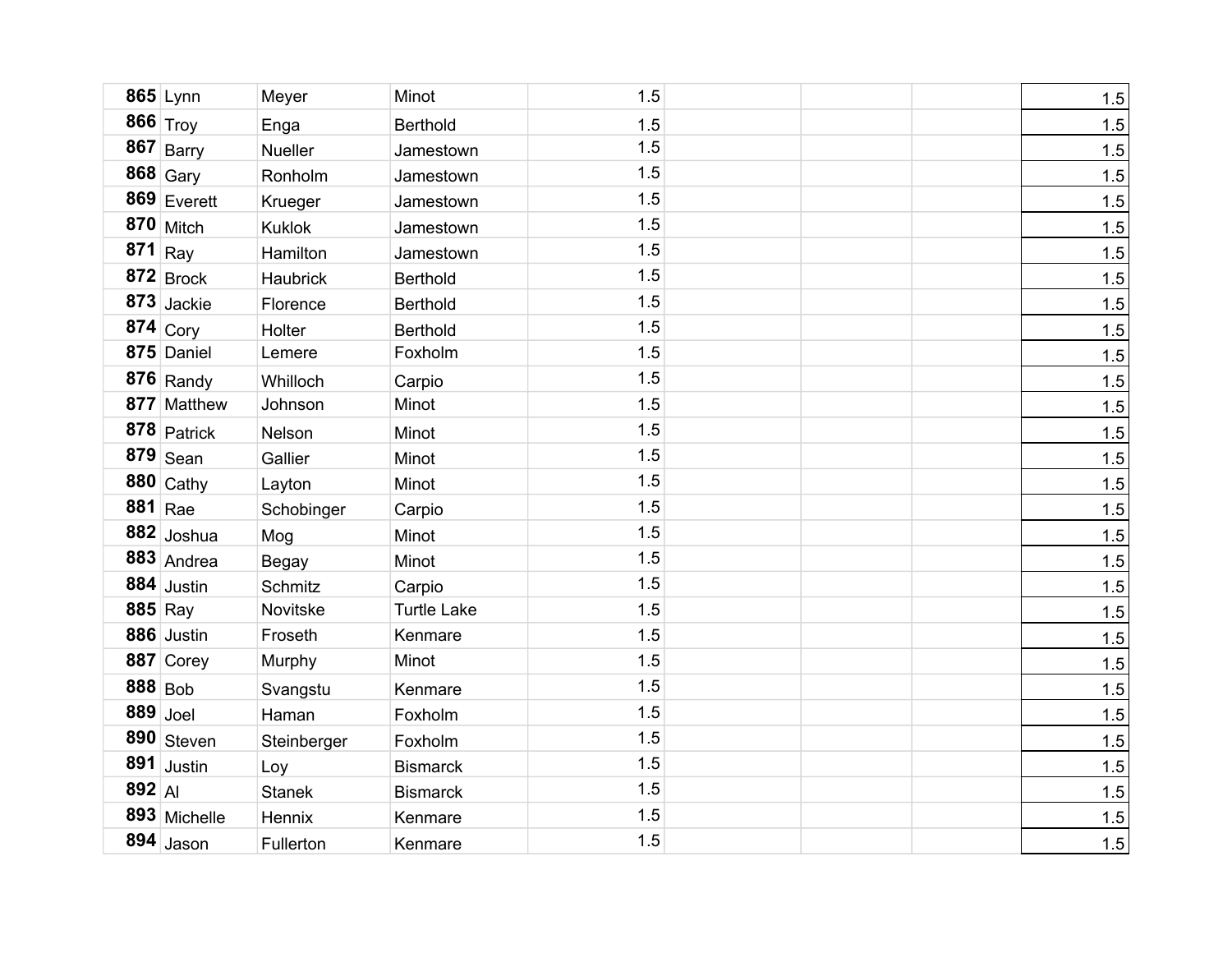|           | $895$ Brad   | Sparks        | Kenmare         | 1.5 |  | 1.5 |
|-----------|--------------|---------------|-----------------|-----|--|-----|
|           | $896$ Jessy  | Haman         | Velva           | 1.5 |  | 1.5 |
|           | 897 Dan      | Lawson        | Minot           | 1.5 |  | 1.5 |
|           | 898 Clark    | Papineau      | Minot           | 1.5 |  | 1.5 |
|           | 899 Dylan    | Thompson      | Minot           | 1.5 |  | 1.5 |
|           | 900 JoAnn    | Roerick       | Minot           | 1.5 |  | 1.5 |
| 901       | Kain         | <b>Steele</b> | <b>Butte</b>    | 1.5 |  | 1.5 |
|           | $902$ Alex   | Kasowski      | <b>Butte</b>    | 1.5 |  | 1.5 |
|           | $903$ Darran | Woodson       | Minot           | 1.5 |  | 1.5 |
|           | $904$ Tyler  | Graveson      | Minot           | 1.5 |  | 1.5 |
|           | $905$ Faron  | Krueger       | Minot           | 1.5 |  | 1.5 |
|           | $906$ Louis  | Lushenko      | Minot           | 1.5 |  | 1.5 |
|           | 907 Michael  | Guritz        | Minot           | 1.5 |  | 1.5 |
|           | 908 Jeremy   | Nelson        | Minot           | 1.5 |  | 1.5 |
|           | 909 Aaron    | Hayden        | <b>Bismarck</b> | 1.5 |  | 1.5 |
|           | 910 Lance    | Kalmbach      | Tolley          | 1.5 |  | 1.5 |
|           | 911 Cameron  | Erdman        | Minot           | 1.5 |  | 1.5 |
|           | 912 Kayleen  | Erdman        | Minot           | 1.5 |  | 1.5 |
|           | 913 Austin   | Adams         | Tolley          | 1.5 |  | 1.5 |
|           | $914$ Nate   | Fields        | Minot           | 1.5 |  | 1.5 |
|           | $915$ Josh   | Undlin        | Minot           | 1.5 |  | 1.5 |
|           | $916$ Randy  | Keller        | Minot           | 1.5 |  | 1.5 |
|           | 917 Kaitlyn  | Erdman        | Minot           | 1.5 |  | 1.5 |
|           | $918$ Jerri  | Lincoln       | Minot           | 1.5 |  | 1.5 |
|           | $919$ Josh   | Siegler       | Rugby           | 1.5 |  | 1.5 |
|           | 920 Harold   | Gillis        | Minot           | 1.5 |  | 1.5 |
|           | $921$ Ryan   | Knatterud     | Maddock         | 1.5 |  | 1.5 |
|           | 922 David    | Nelson        | Jamestown       | 1.5 |  | 1.5 |
| $923$ Joe |              | Golberg       | Mandan          | 1.5 |  | 1.5 |
|           | $924$ Brandt | Jenner        | Harvey          | 1.5 |  | 1.5 |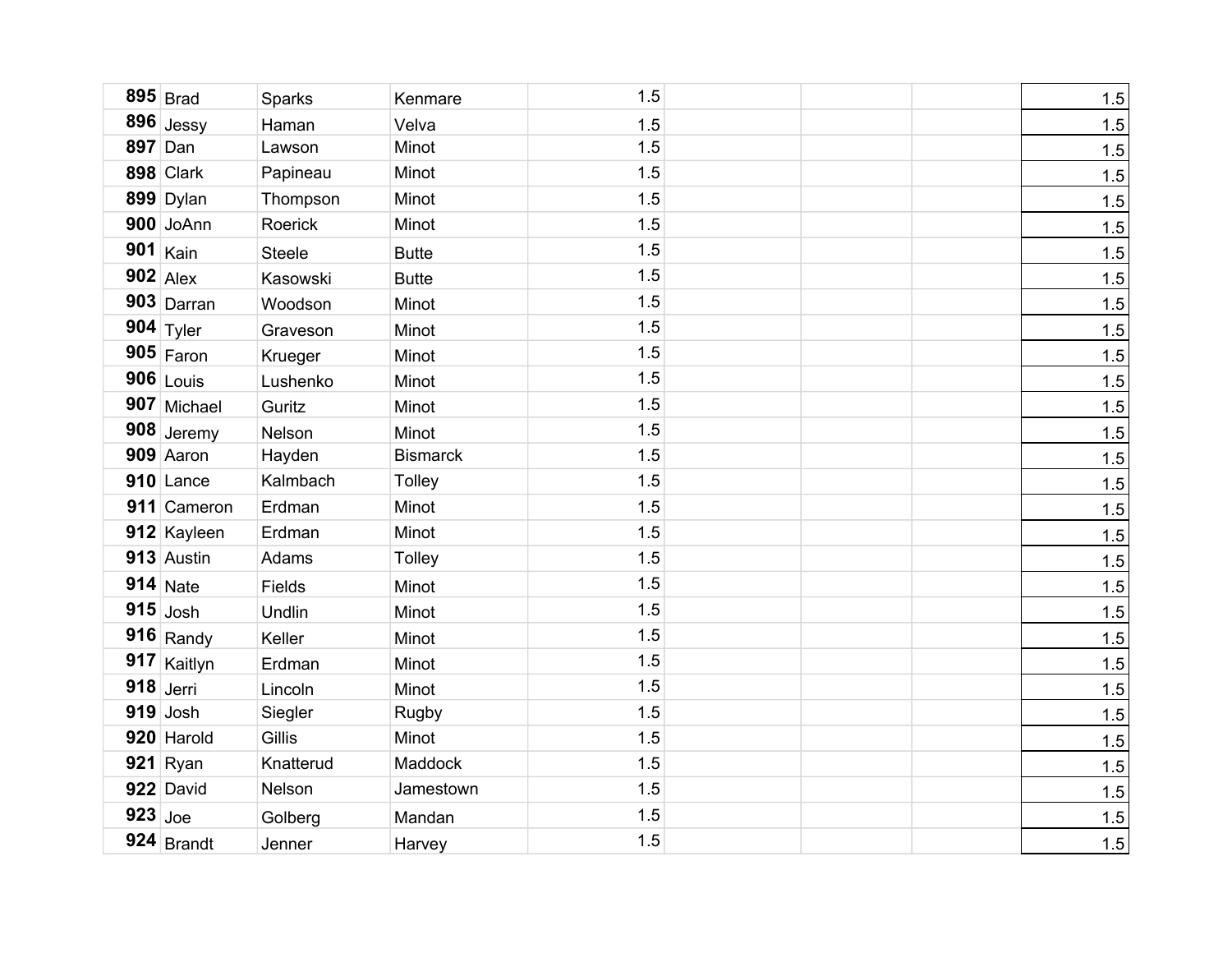|           | $925$ Marla      | Belgarde        | Rugby                  | 1.5 | 1.5 |
|-----------|------------------|-----------------|------------------------|-----|-----|
|           | 926 Michael      | Charette        | Rugby                  | 1.5 | 1.5 |
|           | $927$ Brad       | Atkinson        | Rugby                  | 1.5 | 1.5 |
|           | $928$ Danny      | Schneider       | Rugby                  | 1.5 | 1.5 |
|           | $929$ Dan        | Plemel          | Rugby                  | 1.5 | 1.5 |
|           | $930$ Nick       | Titman          | Jamestown              | 1.5 | 1.5 |
|           | $931$ Jason      | Waliser         | Jamestown              | 1.5 | 1.5 |
| $932$ Zac |                  | Tahran          | Jamestown              | 1.5 | 1.5 |
|           | 933 Charles      | Larrabee        | Minot                  | 1.5 | 1.5 |
| $934$ Joe |                  | <b>Beadle</b>   | Mobridge, SD           | 1.5 | 1.5 |
|           | $935$ Brian      | Kramer          | <b>Turtle Lake</b>     | 1.5 | 1.5 |
|           | 936 Darren       | Rittenbach      | <b>Turtle Lake</b>     | 1.5 | 1.5 |
|           | $937$ Justin     | Rummel          | Mandan                 | 1.5 | 1.5 |
|           | <b>938 Scott</b> | White           | Mandan                 | 1.5 | 1.5 |
|           | 939 Mike         | Dowling         | <b>Bismarck</b>        | 1.5 | 1.5 |
|           | 940 Dallas       | <b>Breen</b>    | Mercer                 | 1.5 | 1.5 |
|           | $941$ Kathy      | Frederickson    | Mercer                 | 1.5 | 1.5 |
| $942$ Les |                  | <b>Brewster</b> | Mercer                 | 1.5 | 1.5 |
|           | $943$ Allen      | Ollila          | Mandan                 | 1.5 | 1.5 |
|           | $944$ Brady      | Severson        | Minot                  | 1.5 | 1.5 |
|           | $945$ Chuck      | <b>Stone</b>    | <b>Strawberry Lake</b> | 1.5 | 1.5 |
|           | 946 Kirsten      | Silva           | <b>Bismarck</b>        | 1.5 | 1.5 |
|           | 947 Jeremiah     | Wells           | <b>Bismarck</b>        | 1.5 | 1.5 |
| 948 Art   |                  | Ziemann         | <b>Bismarck</b>        | 1.5 | 1.5 |
|           | $949$ Cory       | Zimmer          | <b>Bismarck</b>        | 1.5 | 1.5 |
|           | $950$ Rick       | Schauer         | <b>Bismarck</b>        | 1.5 | 1.5 |
|           | $951$ Zach       | Hoffner         | <b>Bismarck</b>        | 1.5 | 1.5 |
|           | 952 Jordan       | Gall            | <b>Bismarck</b>        | 1.5 | 1.5 |
|           | 953 Donnell      | <b>Brooks</b>   | <b>Bismarck</b>        | 1.5 | 1.5 |
|           | $954$ Malia      | Means           | <b>Bismarck</b>        | 1.5 | 1.5 |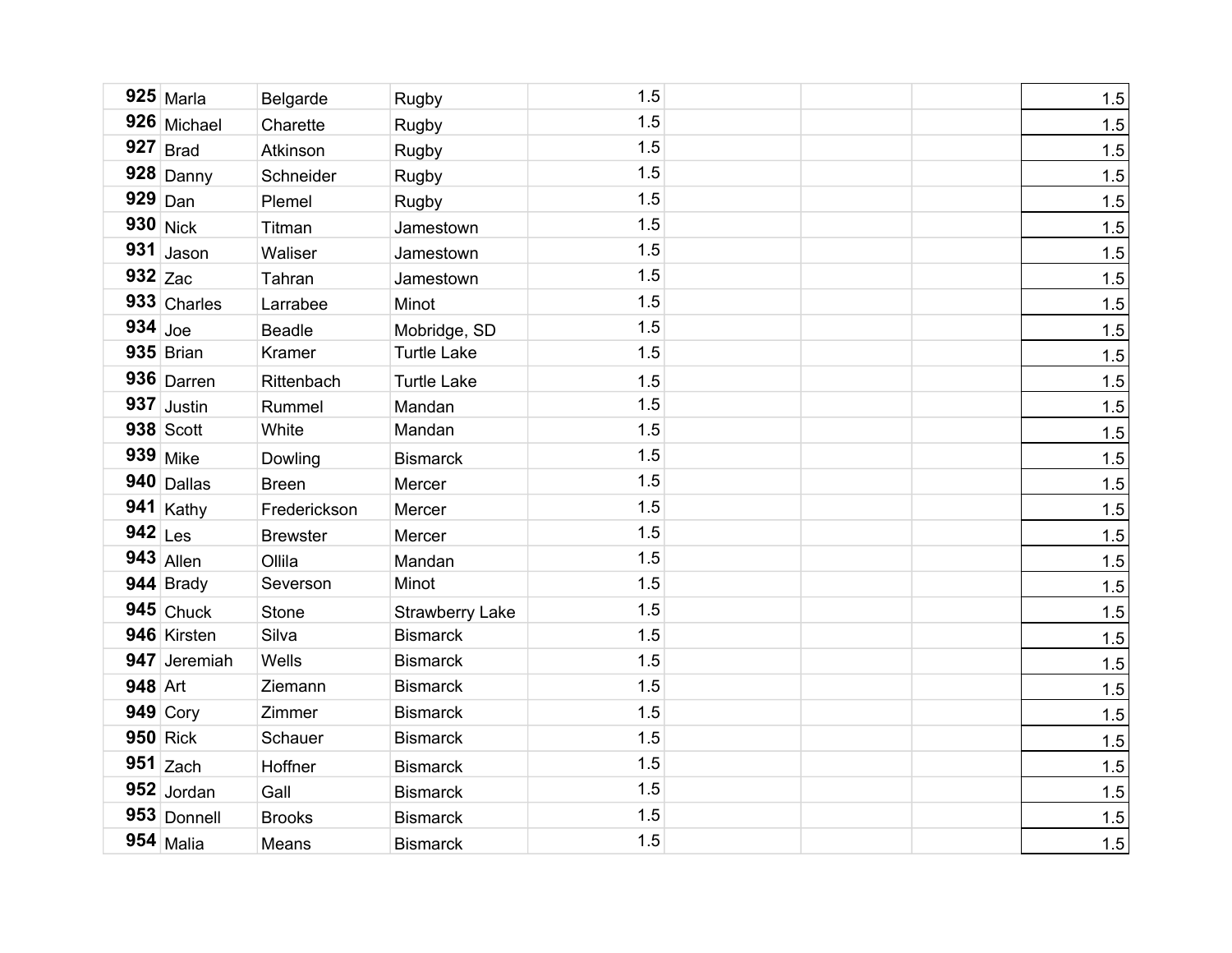|          | $955$ Sam       | Fandrich         | Golden Valley       | 1.5          |  | 1.5          |
|----------|-----------------|------------------|---------------------|--------------|--|--------------|
|          | 956 Russell     | Johnson          | Fargo               | 1.5          |  | 1.5          |
|          | <b>957 Matt</b> | Thrailkill       | Minot               | 1.5          |  | 1.5          |
|          | 958 Patrice     | Turner           | Minot               | 1.5          |  | $1.5$        |
|          | 959 Darrell     | Irrich           | <b>Bismarck</b>     | 1.5          |  | 1.5          |
|          | $960$ Jason     | <b>Bauer</b>     | <b>Bismarck</b>     | 1.5          |  | 1.5          |
|          | 961 Joshua      | Magliotti        | <b>Bismarck</b>     | 1.5          |  | 1.5          |
|          | 962 Ronny       | Weiss            | Plaza               | 1.5          |  | 1.5          |
|          | <b>963</b> Mike | Neumann          | <b>Bismarck</b>     | 1.5          |  | 1.5          |
|          | 964 Crystal     | Neumann          | <b>Bismarck</b>     | 1.5          |  | 1.5          |
|          | $965$ Andy      | Graf             | <b>Bismarck</b>     | 1.5          |  | 1.5          |
| $966$ BJ |                 | Stockert         | <b>Bismarck</b>     | 1.5          |  | 1.5          |
|          | 967 Shelley     | <b>Bert</b>      | Canada              | 1.5          |  | 1.5          |
|          | <b>968</b> Mike | Underland        | <b>Bismarck</b>     | 1.5          |  | 1.5          |
|          | $969$ John      | Carlson          | Minot               | 1.5          |  | 1.5          |
|          | $970$ James     | Mercer           | <b>Bismarck</b>     | 1            |  | 1            |
|          | 971 Andrew      | Mercer           | <b>Bismarck</b>     | $\mathbf 1$  |  | 1            |
|          | 972 Tyler       | Eiseman          | <b>Bismarck</b>     | 1            |  | 1            |
|          | $973$ Noah      | Job              | Mandan              | 1            |  | 1            |
|          | <b>974</b> Mike | Salveson         | <b>Watford City</b> | 1            |  | 1            |
|          | $975$ Tom       | Nienow           | Dawson              | $\mathbf{1}$ |  | 1            |
|          | 976 Shane       | Ohlhauser        | Wilton              | 1            |  | 1            |
|          | <b>977</b> Dick | Townsend         | <b>Bismarck</b>     | $\mathbf{1}$ |  | 1            |
|          | 978 Keith       | Knecht           | <b>Beulah</b>       | 1            |  | $\mathbf{1}$ |
|          | 979 Russell     | Wright           | Minot               | 1            |  | $\mathbf{1}$ |
|          | 980 Jason       | Gunter           | <b>Bismarck</b>     | 1            |  | $\mathbf{1}$ |
|          | 981 James       | Decker           | <b>Bismarck</b>     | $\mathbf{1}$ |  | 1            |
|          | $982$ Scott     | Twogood          | <b>Bismarck</b>     | 1            |  | $\mathbf{1}$ |
|          | $983$ Cole      | <b>Bachmeier</b> | <b>Bismarck</b>     | $\mathbf{1}$ |  | $\mathbf{1}$ |
|          | $984$ Nick      | Martz            | Fargo               | $\mathbf{1}$ |  | $\mathbf{1}$ |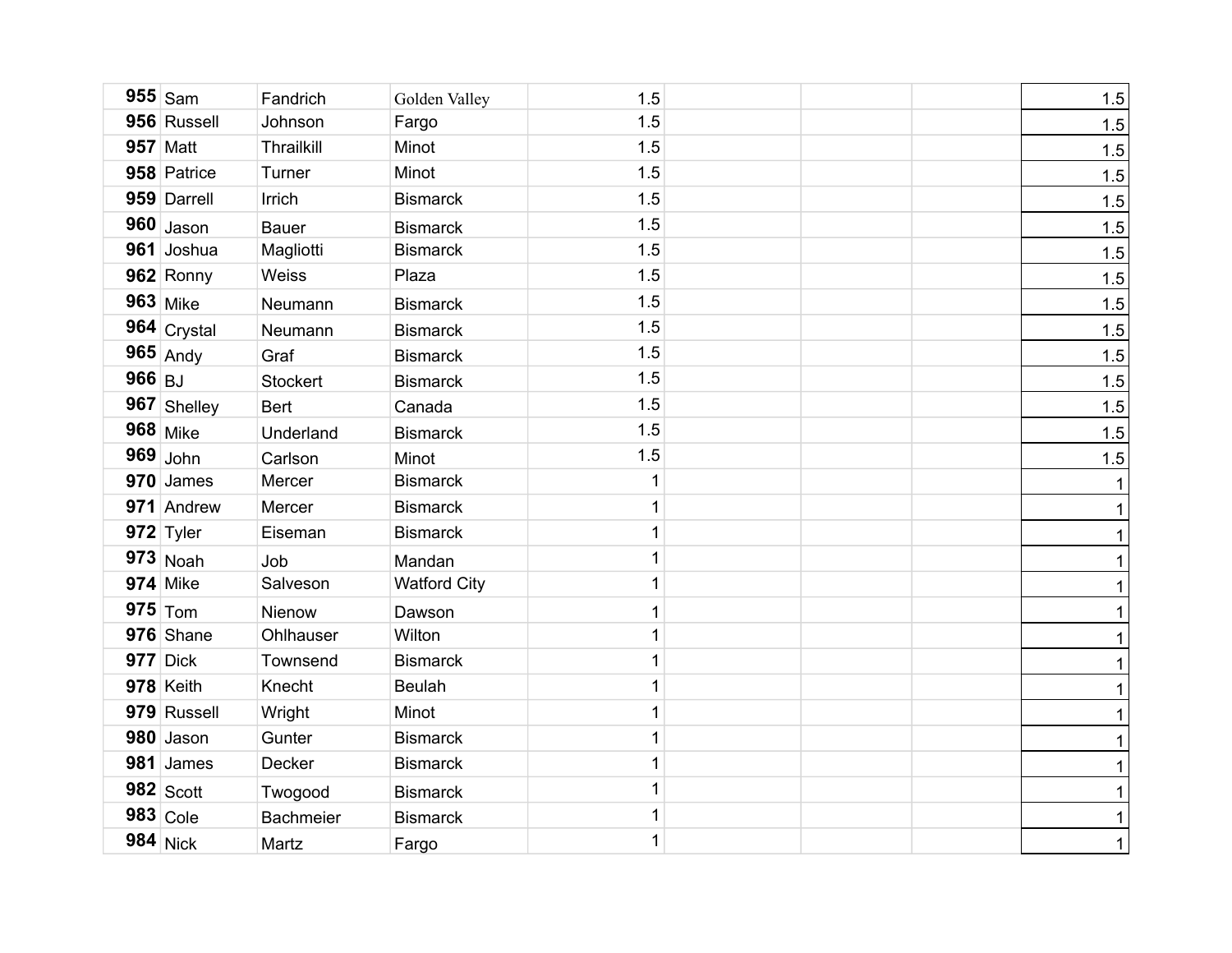|                  | 985 $_{Troy}$   | Knudsing      | <b>Bismarck</b> | 1 |  | $\mathbf{1}$ |
|------------------|-----------------|---------------|-----------------|---|--|--------------|
|                  | 986 Angeline    | Chapin        | Minot           | 1 |  | $\mathbf{1}$ |
|                  | $987$ Jacob     | Olson         | Minot           | 1 |  | $\mathbf{1}$ |
|                  | $988$ Dusty     | Gellar        | Minot           | 1 |  | $\mathbf{1}$ |
|                  | $989$ Rob       | Arnold        | Minot           | 1 |  | $\mathbf{1}$ |
| $990$ Tad        |                 | Townsend      | Minot           | 1 |  | $\mathbf{1}$ |
|                  | 991 Bob         | Youness       | Mandan          | 1 |  | $\mathbf{1}$ |
| 992 Cal          |                 | Haugland      | Mandan          | 1 |  | $\mathbf{1}$ |
|                  | $993$ John      | Weber         | <b>Bismarck</b> | 1 |  | $\mathbf{1}$ |
|                  | 994 Dalton      | Koropatricki  | <b>Bismarck</b> | 1 |  | $\mathbf{1}$ |
|                  | $995$ Jerry     | Hatzenbuehler | <b>Bismarck</b> | 1 |  | 1            |
|                  | <b>996</b> Chad | Mosbrucker    | <b>Bismarck</b> | 1 |  | $\mathbf{1}$ |
|                  | $997$ John      | Wendlick      | Mandan          | 1 |  | $\mathbf{1}$ |
| 998 Jim          |                 | Wilhelm       | <b>Bismarck</b> | 1 |  | $\mathbf 1$  |
|                  | 999 Brandon     | Kost          | Mandan          | 1 |  | 1            |
|                  | $1000$ Taylor   | Schmidt       | Mandan          | 1 |  | $\mathbf{1}$ |
| 1001 $ _{Tom}$   |                 | <b>Bohe</b>   | Mandan          | 1 |  | $\mathbf{1}$ |
|                  | $1002$ Trenton  | Weekes        | Mandan          | 1 |  | $\mathbf 1$  |
|                  | $1003$ Brandon  | Hodny         | <b>Bismarck</b> | 1 |  | 1            |
| $1004$ Jon       |                 | Jung          | Mandan          | 1 |  | $\mathbf{1}$ |
| <b>1005 Mike</b> |                 | Miller        | Minot           | 1 |  | $\mathbf{1}$ |
|                  | 1006 John       | Griswold      | Minot           | 1 |  | $\mathbf 1$  |
| 1007 Eric        |                 | Seay          | Minot           | 1 |  | $\mathbf{1}$ |
|                  | 1008 Loren      | Lushenko      | Minot           | 1 |  | $\mathbf{1}$ |
|                  | $1009$ James    | Schiele       | Minot           | 1 |  | $\mathbf{1}$ |
|                  | $1010$ Tony     | Abernathy     | Minot           | 1 |  | $\mathbf{1}$ |
|                  | $1011$ Ryan     | Schneider     | Minot           | 1 |  | $\mathbf 1$  |
| 1012 Kyle        |                 | Walsh         | Minot           | 1 |  | $\mathbf{1}$ |
| 1013 Jeff        |                 | Fosters       | Minot           | 1 |  | $\mathbf 1$  |
| $1014$ Alex      |                 | Haider        | Minot           | 1 |  | $\mathbf{1}$ |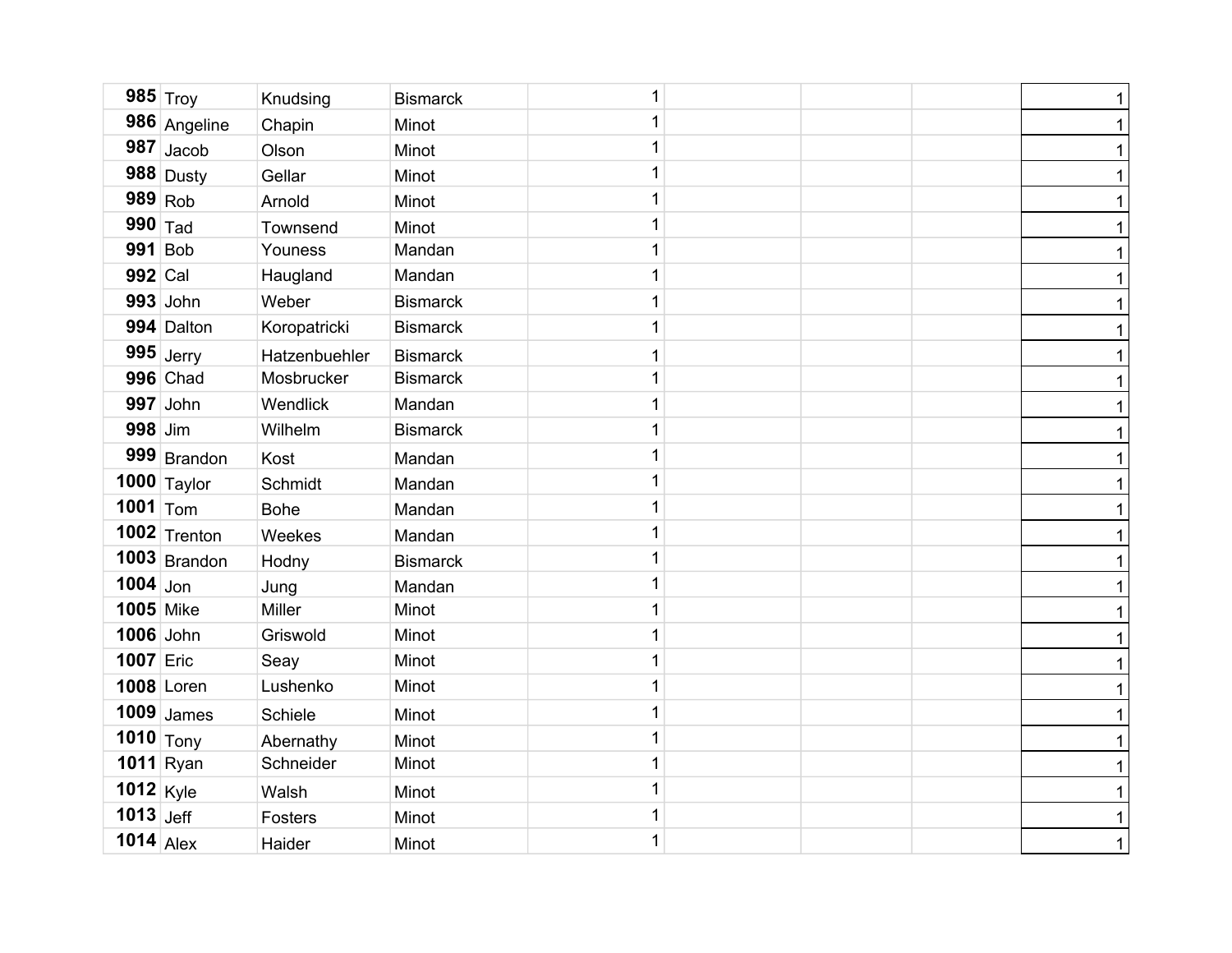| $1015$ Angie      | Dean          | Minot               | 1            |  | $\mathbf{1}$ |
|-------------------|---------------|---------------------|--------------|--|--------------|
| 1016 Grant        | Ellison       | Minot               | 1            |  | $\mathbf{1}$ |
| $1017$ Leslie     | Getzlaff      | Minot               | $\mathbf 1$  |  | $\mathbf{1}$ |
| $1018$ Patrick    | Mullen        | Minot               | $\mathbf 1$  |  | $\mathbf{1}$ |
| 1019 Donavan      | Zuck          | Minot               | $\mathbf{1}$ |  | $\mathbf{1}$ |
| 1020 Tom          | Soulis        | Jamestown           | 1            |  | $\mathbf{1}$ |
| 1021 Keith        | Kemper        | Fargo               | $\mathbf 1$  |  | $\mathbf{1}$ |
| $1022$ Alex       | Aemisegger    | Jamestown           | $\mathbf{1}$ |  | $\mathbf{1}$ |
| <b>1023 Wade</b>  | Kaseman       | <b>Bismarck</b>     | $\mathbf{1}$ |  | $\mathbf{1}$ |
| $1024$ Gannon     | VanGilder     | Pingree             | $\mathbf 1$  |  | $\mathbf{1}$ |
| $1025$ Randy      | Ayro          | Mandan              | $\mathbf{1}$ |  | $\mathbf{1}$ |
| $1026$ Justin     | <b>Baker</b>  | Mandan              | $\mathbf{1}$ |  | $\mathbf{1}$ |
| $1027$ Les        | Lovaas        | Jamestown           | $\mathbf 1$  |  | $\mathbf{1}$ |
| <b>1028</b> Blake | Bossingham    | Jamestown           | $\mathbf 1$  |  | $\mathbf{1}$ |
| $1029$ Lon        | Schaefer      | LaMoure             | $\mathbf{1}$ |  | $\mathbf 1$  |
| $1030$ Billy      | Carow         | Jamestown           | $\mathbf 1$  |  | $\mathbf{1}$ |
| $1031$ Dave       | Witzig        | Jamestown           | $\mathbf 1$  |  | $\mathbf{1}$ |
| $1032$ Kellen     | Lattendresse  | Minot               | $\mathbf 1$  |  | $\mathbf{1}$ |
| $1033$ Trevor     | Torgerson     | Minot               | $\mathbf 1$  |  | 1            |
| $1034$ Dug        | <b>Sirios</b> | Williston           | $\mathbf 1$  |  | $\mathbf{1}$ |
| 1035 Ivan         | <b>Berry</b>  | <b>Watford City</b> | $\mathbf 1$  |  | 1            |
| $1036$ Brandon    | Dean          | Stanley             | $\mathbf 1$  |  | $\mathbf 1$  |
| <b>1037</b> Nick  | Gustafson     | Stanley             | $\mathbf 1$  |  | 1            |
| 1038 Lisa         | Young Bear    | New Town            | $\mathbf 1$  |  | $\mathbf 1$  |
| $1039$ Dane       | Saunders      | Mobridge, SD        | $\mathbf{1}$ |  | 1            |
| $1040$ Hazel      | Heart         | New Town            | $\mathbf 1$  |  | $\mathbf{1}$ |
| <b>1041</b> Chad  | Schmidt       | <b>Bismarck</b>     | $\mathbf{1}$ |  | 1            |
| $1042$ Jason      | Pearson       | Mandan              | $\mathbf{1}$ |  | $\mathbf{1}$ |
| <b>1043</b> Shawn | Haynes        | Jamestown           | $\mathbf 1$  |  | 1            |
| $1044$ Jamie      | Ollila        | Mandan              | $\mathbf{1}$ |  | $\mathbf{1}$ |
|                   |               |                     |              |  |              |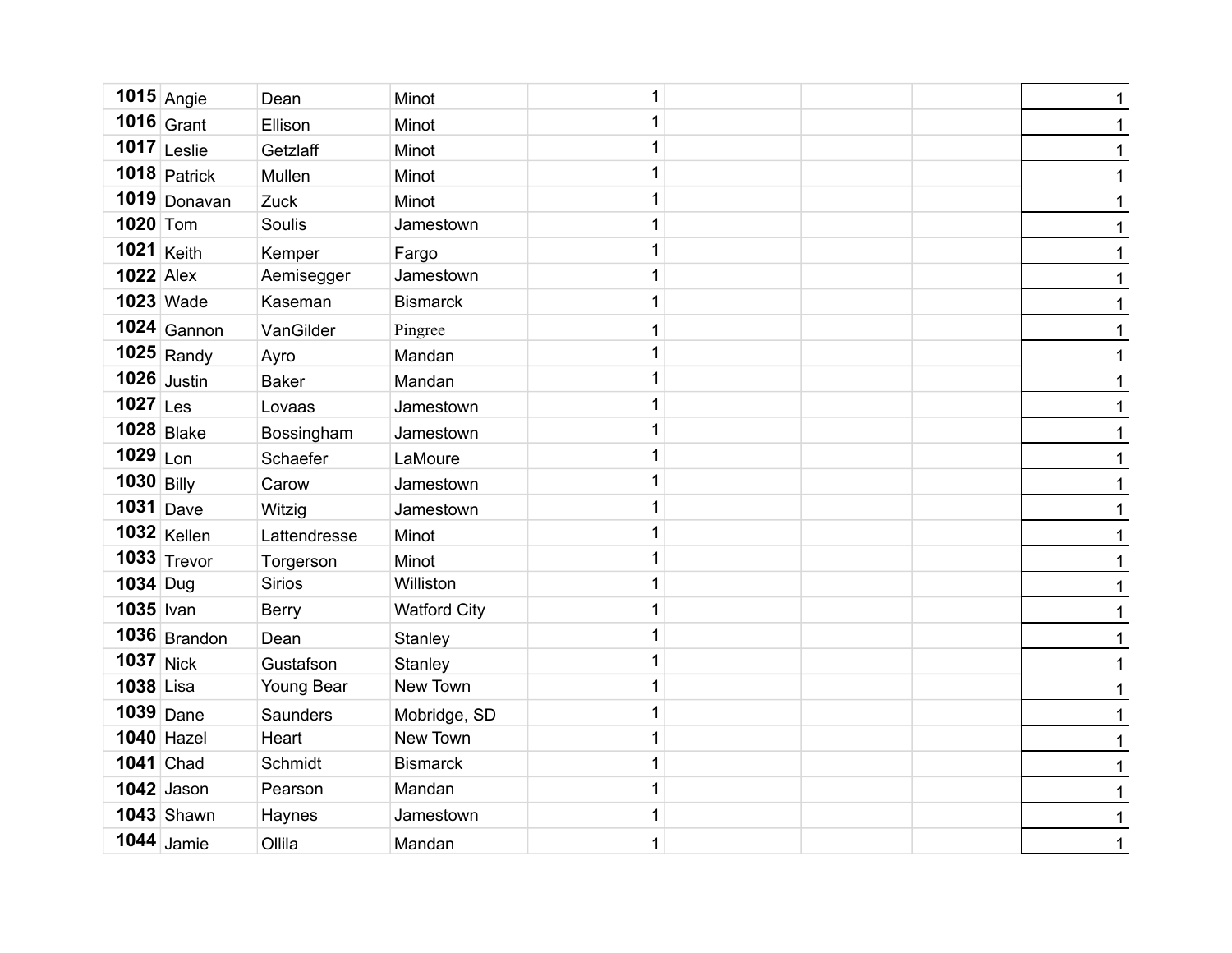| $1045$ Jake       |                   | Newton         | Mandan             | 1            |  | $\mathbf{1}$ |
|-------------------|-------------------|----------------|--------------------|--------------|--|--------------|
| $1046$ Josh       |                   | Raynes         | Mandan             | 1            |  | $\mathbf 1$  |
| $1047$ Jeff       |                   | <b>Volk</b>    | <b>Bismarck</b>    | $\mathbf 1$  |  | $\mathbf{1}$ |
|                   | $1048$ Jesse      | Vetter         | <b>Bismarck</b>    | $\mathbf 1$  |  | $\mathbf{1}$ |
|                   | 1049 Satrone      | Boyd           | Mandan             | 1            |  | $\mathbf{1}$ |
| $1050$ Joe        |                   | <b>Becker</b>  | Flasher            | 1            |  | $\mathbf{1}$ |
| $1051$ BJ         |                   | Bohn           | <b>Bismarck</b>    | $\mathbf 1$  |  | $\mathbf{1}$ |
|                   | 1052 Christian    | Lassen         | Mandan             | $\mathbf 1$  |  | $\mathbf{1}$ |
|                   | <b>1053</b> Brent | Helm           | <b>Bismarck</b>    | $\mathbf{1}$ |  | $\mathbf{1}$ |
|                   | $1054$ Mitch      | Hersch         | <b>Bismarck</b>    | $\mathbf 1$  |  | $\mathbf{1}$ |
| $1055$ AI         |                   | Kline          | <b>Bismarck</b>    | $\mathbf{1}$ |  | $\mathbf{1}$ |
|                   | $1056$ Randy      | Hjelmstad      | <b>Grand Forks</b> | $\mathbf{1}$ |  | $\mathbf{1}$ |
|                   | $1057$ Melissa    | Kruger         | <b>Bismarck</b>    | $\mathbf 1$  |  | $\mathbf{1}$ |
|                   | $1058$ Dave       | White          | Mandan             | $\mathbf 1$  |  | $\mathbf{1}$ |
| $1059$ Rick       |                   | Pflug          | Williston          | $\mathbf 1$  |  | $\mathbf 1$  |
|                   | <b>1060</b> Brian | <b>Vickers</b> | Williston          | $\mathbf 1$  |  | $\mathbf{1}$ |
| $1061$ Les        |                   | Taylor         | <b>Bismarck</b>    | $\mathbf 1$  |  | $\mathbf 1$  |
|                   | 1062 Blaine       | Ward           | Williston          | $\mathbf 1$  |  | $\mathbf{1}$ |
| <b>1063 Keith</b> |                   | Shahin         | Williston          | $\mathbf 1$  |  | 1            |
| 1064 Eric         |                   | <b>Sinness</b> | Williston          | $\mathbf 1$  |  | $\mathbf{1}$ |
|                   | 1065 Lowell       | Ennen          | Stanley            | $\mathbf 1$  |  | 1            |
| 1066 Rick         |                   | Meissel        | Williston          | 1            |  | $\mathbf 1$  |
| $1067$ Dick       |                   | Monson         | Ray                | $\mathbf 1$  |  | 1            |
|                   | $1068$ Steve      | Dodd           | Ray                | $\mathbf 1$  |  | 1            |
|                   | $1069$ Fabian     | Aguirre        | Ray                | $\mathbf{1}$ |  | 1            |
|                   | $1070$ Darrin     | Hauge          | Ray                | $\mathbf 1$  |  | 1            |
| $1071$ Cam        |                   | Magnuson       | Ray                | $\mathbf 1$  |  | 1            |
| $1072$ Don        |                   | <b>Blount</b>  | Ray                | $\mathbf{1}$ |  | $\mathbf{1}$ |
| $1073$ Lyle       |                   | Donoven        | Ray                | $\mathbf 1$  |  | $\mathbf{1}$ |
|                   | $1074$ Scott      | Sim            | Ray                | $\mathbf 1$  |  | $\mathbf{1}$ |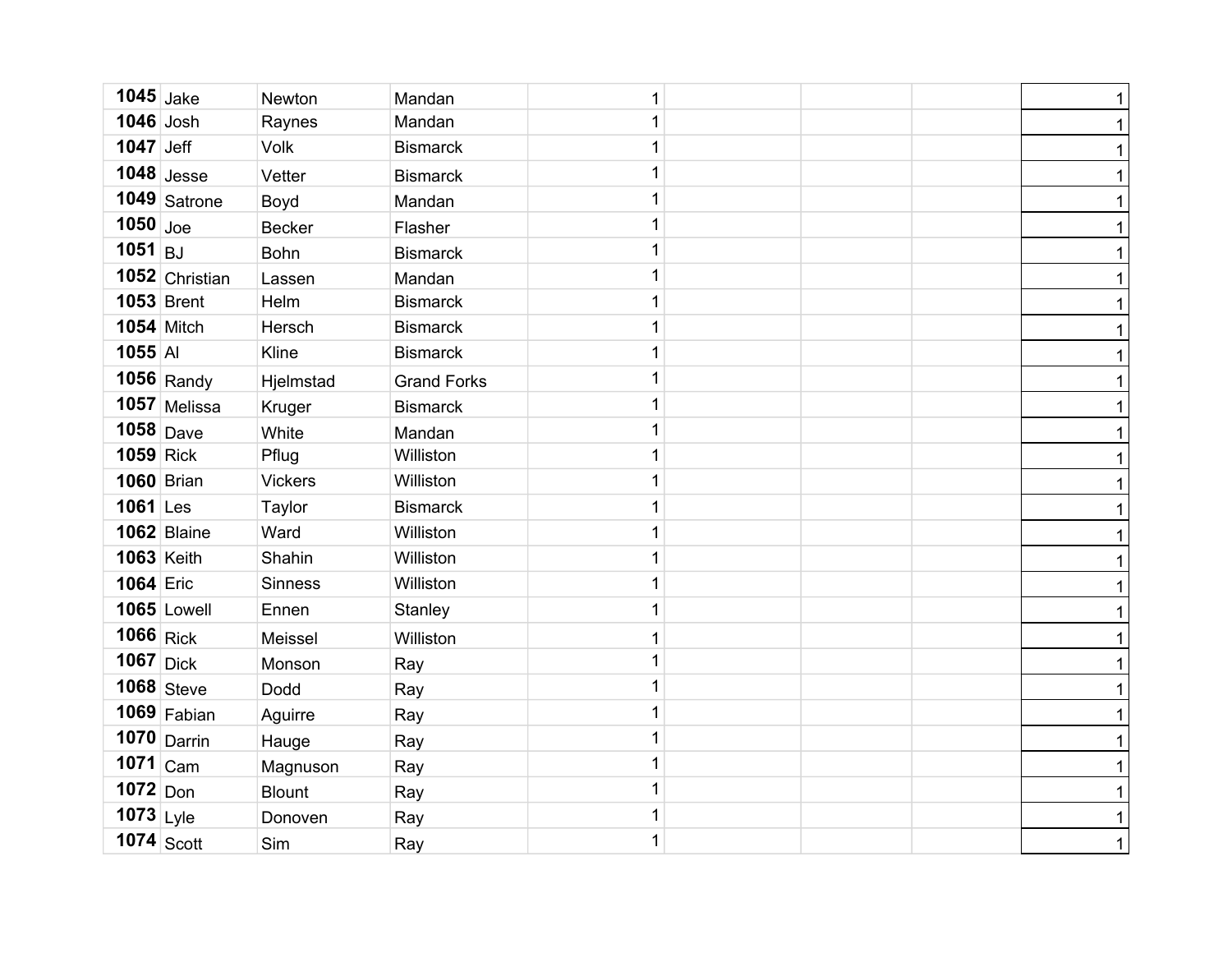|              | $1075$ Baron     | Parizek        | Ray                 | 1 |  | $\mathbf{1}$ |
|--------------|------------------|----------------|---------------------|---|--|--------------|
| $1076$ Dale  |                  | Ulridge        | Ray                 | 1 |  | $\mathbf{1}$ |
|              | $1077$ Kevin     | Perdue         | Ray                 | 1 |  | $\mathbf{1}$ |
| $1078$ Jim   |                  | Perdue         | Ray                 | 1 |  | $\mathbf{1}$ |
| $1079$ Mark  |                  | Parchim        | Ray                 | 1 |  | $\mathbf{1}$ |
|              | 1080 Kevin       | Hauge          | Ray                 | 1 |  | $\mathbf{1}$ |
|              | $1081$ Damon     | <b>Baker</b>   | Ray                 | 1 |  | $\mathbf{1}$ |
|              | 1082 William     | Poitra         | Rolla               | 1 |  | $\mathbf{1}$ |
| $1083$ Lloyd |                  | Sanderson      | Devils Lake         | 1 |  | $\mathbf{1}$ |
|              | 1084 Shelly      | Luger          | Fort Totten         | 1 |  | $\mathbf{1}$ |
|              | $1085$ Vinnie    | Vandal         | <b>Belcourt</b>     | 1 |  | $\mathbf{1}$ |
| $1086$ John  |                  | King           | <b>Belcourt</b>     | 1 |  | $\mathbf{1}$ |
|              | $1087$ Shawn     | Guy            | St. Michael         | 1 |  | $\mathbf{1}$ |
|              | $1088$ Carson    | Loven          | Devils Lake         | 1 |  | $\mathbf{1}$ |
| $1089$ Alec  |                  | Veer           | Devils Lake         | 1 |  | $\mathbf{1}$ |
|              | $1090$ Chase     | Avdern         | Devils Lake         | 1 |  | $\mathbf 1$  |
|              | $1091$ Steve     | Lohnes         | St. Michael         | 1 |  | $\mathbf{1}$ |
|              | $1092$ Ethan     | Karlsbraaten   | Esmund              | 1 |  | $\mathbf 1$  |
| $1093$ Lane  |                  | Ritterman      | Leeds               | 1 |  | $\mathbf 1$  |
|              | $1094$ Travis    | <b>Stich</b>   | Forest Lake, MN     | 1 |  | $\mathbf{1}$ |
|              | $1095$ Preston   | Weisenburger   | <b>New Rockford</b> | 1 |  | 1            |
|              | $1096$ Renee     | Kessel         | Baldwin, WI         | 1 |  | $\mathbf 1$  |
|              | $1097$ Bonita    | Malaterre      | <b>Belcourt</b>     | 1 |  | 1            |
|              | 1098 Marissa     | Baer           | Spirit Lake         | 1 |  | $\mathbf 1$  |
| 1099 Jake    |                  | Maher          | <b>Bismarck</b>     | 1 |  | $\mathbf{1}$ |
| $1100$ Judy  |                  | Fowler         | Minot               | 1 |  | $\mathbf 1$  |
|              | <b>1101</b> Chad | Wild           | <b>Bismarck</b>     | 1 |  | 1            |
| 1102 Lisa    |                  | Hedstrom       | Wilton              | 1 |  | $\mathbf 1$  |
| $1103$ Arnie |                  | Leno           | <b>Bismarck</b>     | 1 |  | $\mathbf 1$  |
|              | $1104$ Vince     | <b>Biesiot</b> | Mandan              | 1 |  | $\mathbf 1$  |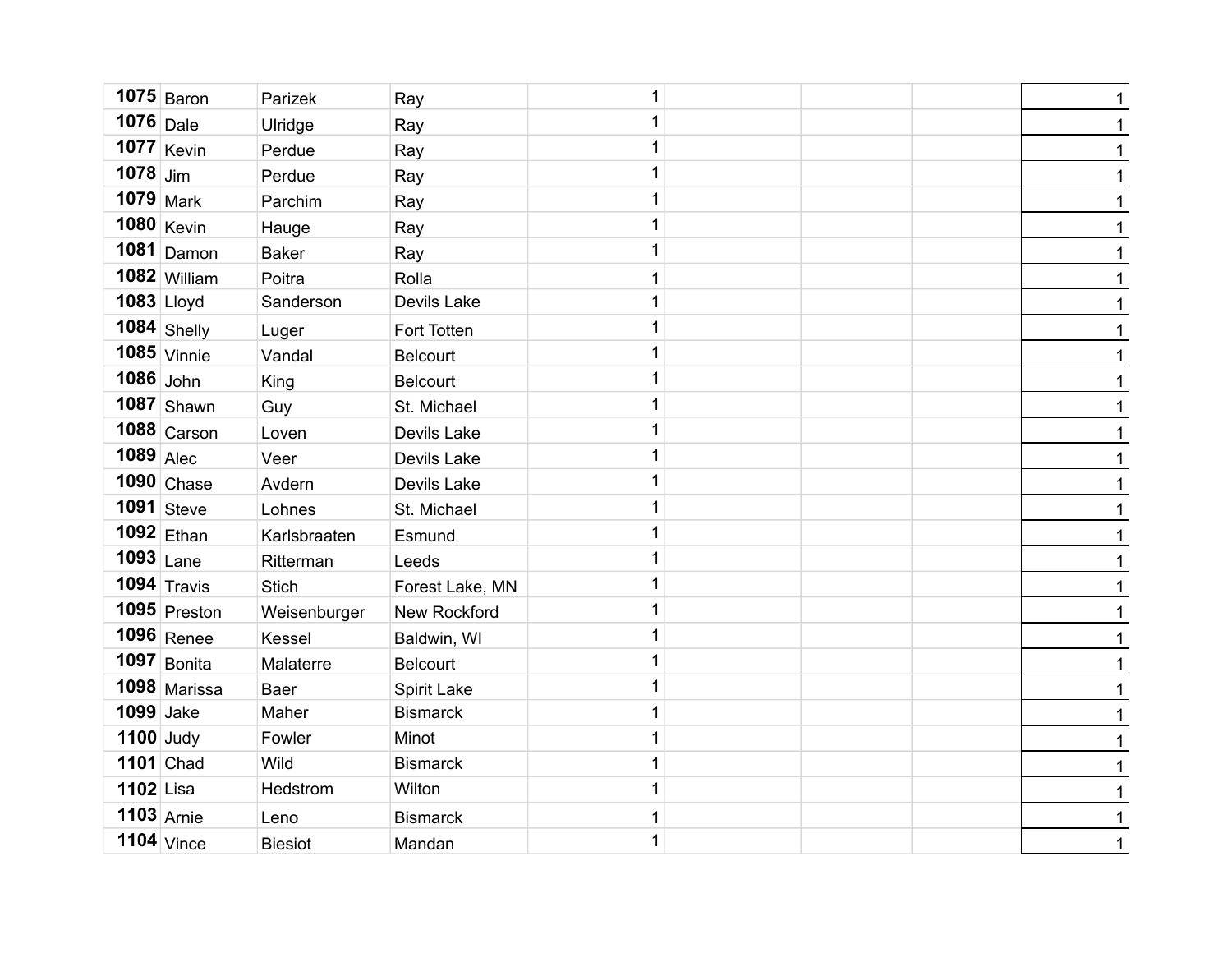| $1105$ Keith      |              | Huber        | Mandan          | 1            |  | 1            |
|-------------------|--------------|--------------|-----------------|--------------|--|--------------|
| 1106 Mike         |              | Kurtz        | Mandan          | 1            |  | $\mathbf{1}$ |
| 1107 Mary         |              | Gazzaway     | Mandan          | $\mathbf 1$  |  | 1            |
| <b>1108</b> Mike  |              | Aubol        | <b>Bismarck</b> | 1            |  | $\mathbf 1$  |
| $1109$ Glenn      |              | Schilling    | <b>Bismarck</b> | $\mathbf 1$  |  | 1            |
| <b>1110</b> Mike  |              | Ebach        | <b>Bismarck</b> | 1            |  | $\mathbf 1$  |
|                   | 1111 Michael | Merchant     | Minot           | $\mathbf 1$  |  | 1            |
| <b>1112</b> Bryce |              | Hennix       | Kenmare         | 1            |  | 1            |
| $1113$ Jason      |              | <b>Berg</b>  | Minot           | $\mathbf{1}$ |  | 1            |
| $1114$ Chris      |              | Clausen      | Minot           | 1            |  | 1            |
| $1115$ Brett      |              | Snyder       | Minot           | $\mathbf 1$  |  | 1            |
|                   | 1116 Michael | <b>Stein</b> | Minot           | $\mathbf 1$  |  | 1            |
| $1117$ Jeff       |              | Cain         | Minot           | $\mathbf{1}$ |  | 1            |
|                   | 1118 Georgia | Atkinson     | Minot           | 1            |  | 1            |
| $1119$ Craig      |              | Agrabright   | Williston       | $\mathbf{1}$ |  | 1            |
| 1120 Marcia       |              | Agrabright   | Williston       | 1            |  | 1            |
| <b>1121</b> Steve |              | Keith        | Tolley          | $\mathbf{1}$ |  | 1            |
| 1122 John         |              | <b>Bauer</b> | Tolley          | 1            |  | $\mathbf 1$  |
| 1123 Jessica      |              | <b>Stark</b> | Tolley          | $\mathbf 1$  |  | 1            |
| <b>1124 Carl</b>  |              | Zeltinger    | <b>Tolley</b>   | 1            |  | 1            |
| <b>1125</b> Jeff  |              | <b>Bauer</b> | Tolley          | $\mathbf{1}$ |  | 1            |
| $1126$ Keith      |              | Knoll        | Mandan          | 1            |  | $\mathbf 1$  |
| $1127$ Bryant     |              | Long         | Mandan          | $\mathbf{1}$ |  | 1            |
| $1128$ Leslie     |              | Counts       | Mandan          | $\mathbf{1}$ |  | $\mathbf 1$  |
| $1129$ Ryan       |              | Dusenberry   | Mandan          | $\mathbf{1}$ |  | 1            |
| $1130$ Kevin      |              | <b>Bonn</b>  | Mandan          | 1            |  | 1            |
| 1131 $Jared$      |              | Galusah      | Mandan          | $\mathbf{1}$ |  | 1            |
| $1132$ Jim        |              | Southern     | Tolley          | $\mathbf 1$  |  | 1            |
| $1133$ Ben        |              | Ether        | <b>Tolley</b>   | $\mathbf 1$  |  | 1            |
| 1134 Statter      |              | Olson        | <b>Tolley</b>   | $\mathbf 1$  |  | $\mathbf{1}$ |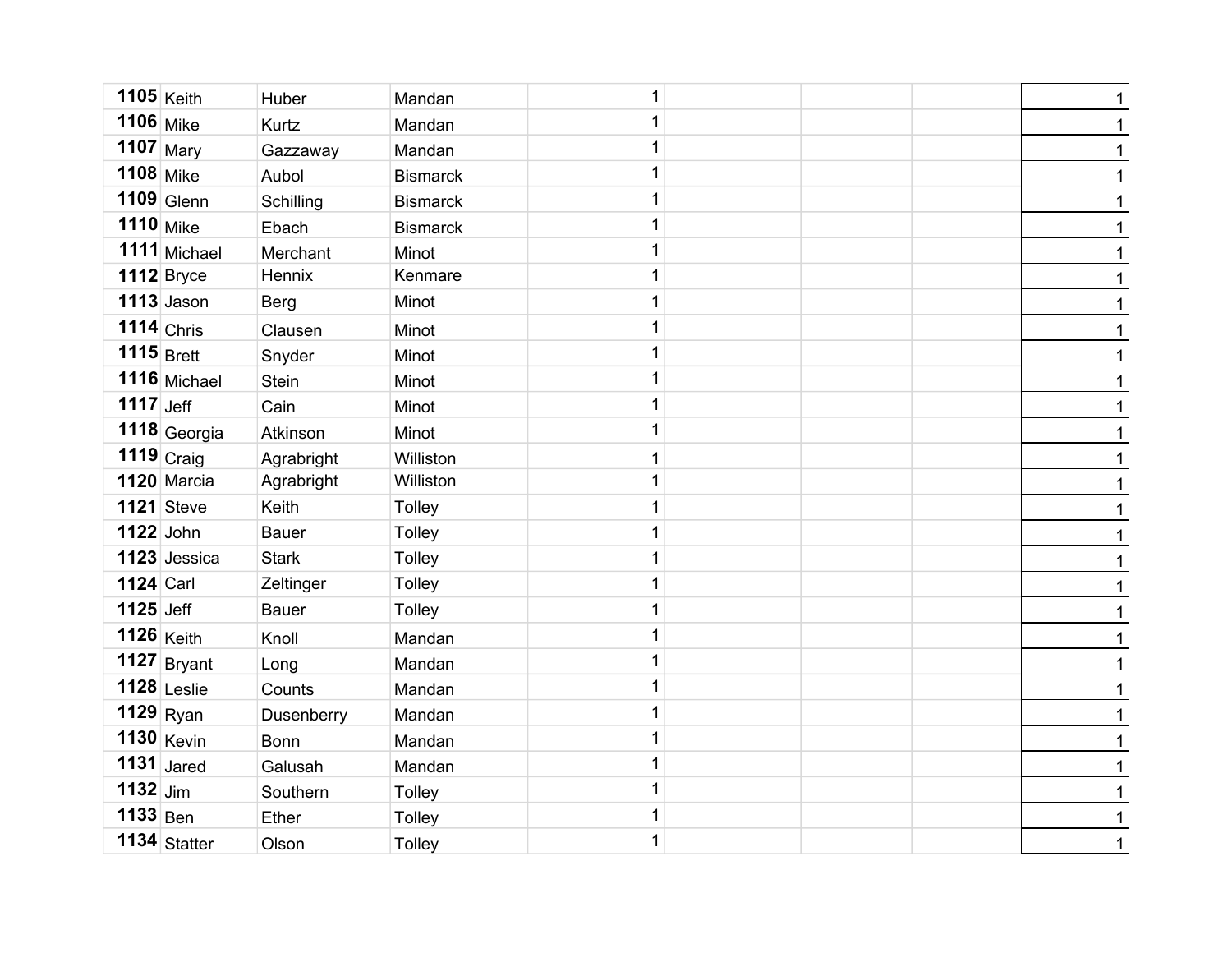|                  | $1135$ Taylor  | Egeberg       | Tolley             | 1            |  | $\mathbf{1}$ |
|------------------|----------------|---------------|--------------------|--------------|--|--------------|
|                  | $1136$ Rhonda  | Weathers      | Tolley             | 1            |  | $\mathbf 1$  |
| $1137$ Cory      |                | Egeberg       | Tolley             | 1            |  | $\mathbf{1}$ |
|                  | 1138 Allestair | Hogg          | <b>Tolley</b>      | 1            |  | $\mathbf 1$  |
|                  | $1139$ Wayne   | <b>Helles</b> | Tolley             | $\mathbf 1$  |  | $\mathbf 1$  |
| $1140$ Eric      |                | Christl       | Fargo              | 1            |  | $\mathbf{1}$ |
|                  | 1141 Harry     | <b>Burns</b>  | Rugby              | $\mathbf 1$  |  | $\mathbf 1$  |
| <b>1142</b> Kyle |                | Schneider     | <b>Bismarck</b>    | 1            |  | $\mathbf 1$  |
|                  | $1143$ Aaron   | Salter        | Minot              | $\mathbf 1$  |  | $\mathbf 1$  |
|                  | 1144 Eugene    | Smith         | <b>Valley City</b> | 1            |  | $\mathbf 1$  |
| <b>1145</b> Dick |                | Ramsdell      | Kenmare            | $\mathbf 1$  |  | 1            |
| 1146 Eric        |                | Zietz         | Rugby              | $\mathbf{1}$ |  | $\mathbf{1}$ |
| $1147$ Keith     |                | Miller        | Minot              | $\mathbf{1}$ |  | 1            |
|                  | $1148$ Shane   | Trulson       | Minot              | 1            |  | 1            |
|                  | $1149$ Arthur  | Rhyne         | Minot              | $\mathbf 1$  |  | 1            |
|                  | $1150$ Shaun   | McLaughlin    | Minot              | 1            |  | 1            |
| $1151$ Mark      |                | Lee           | Minot              | $\mathbf{1}$ |  | $\mathbf{1}$ |
| $1152$ Naji      |                | Hawkins       | Minot              | 1            |  | $\mathbf 1$  |
|                  | 1153 Jonathan  | Coleman       | Minot              | $\mathbf{1}$ |  | 1            |
|                  | $1154$ Ryan    | Fitzgerald    | Minot              | 1            |  | 1            |
|                  | $1155$ Robert  | Knopes        | Minot              | $\mathbf{1}$ |  | $\mathbf{1}$ |
|                  | 1156 Anthony   | Uhlir         | Minot              | 1            |  | $\mathbf 1$  |
| $1157$ Nick      |                | Willard       | Minot              | $\mathbf{1}$ |  | $\mathbf 1$  |
|                  | $1158$ Thomas  | Hargrove      | Minot              | 1            |  | 1            |
|                  | $1159$ Dustin  | Johannsen     | Minot              | $\mathbf{1}$ |  | $\mathbf 1$  |
|                  | 1160 DeWayne   | Pfau          | Fargo              | 1            |  | 1            |
|                  | $1161 $ Roger  | Coleman       | Minot              | $\mathbf{1}$ |  | 1            |
| $1162$ Josh      |                | Zietz         | Minot              | $\mathbf 1$  |  | 1            |
|                  | $1163$ Francis | Jaworski      | Minot              | $\mathbf 1$  |  | $\mathbf 1$  |
|                  | $1164$ Jarett  | Lovcick       | Rugby              | $\mathbf 1$  |  | $\mathbf 1$  |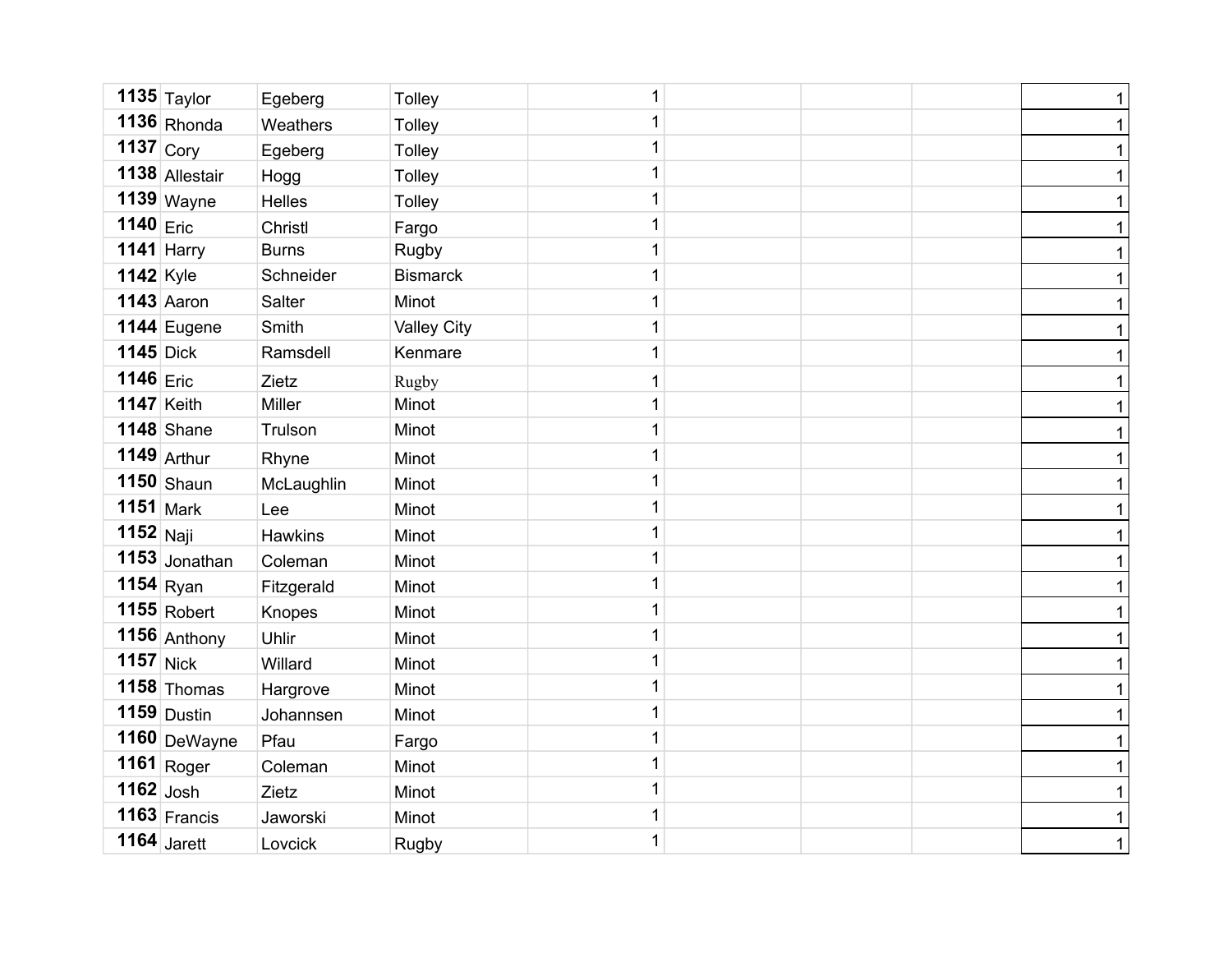| $1165$ Nick           | <b>Mock</b>                                   | Minot              | 1 |  | 1            |
|-----------------------|-----------------------------------------------|--------------------|---|--|--------------|
| $1166$ Jonas          | Cole                                          | Minot              | 1 |  | 1            |
| $1167$ Gordon         | Zietz                                         | Minot              | 1 |  | 1            |
| $1168$ Robert         | Urbatsch                                      | <b>Grand Forks</b> | 1 |  | $\mathbf 1$  |
| $1169$ Chris          | Dvorak                                        | Minot              | 1 |  | 1            |
|                       | Sayler                                        | Minot              | 1 |  | $\mathbf 1$  |
|                       | Reers                                         | Minot              | 1 |  | 1            |
| $1172$ Jason          | Kramer                                        | Fargo              | 1 |  | 1            |
| $1173$ Curt           | Corey                                         | <b>Bismarck</b>    | 1 |  | 1            |
| 1174 $\mathsf{Tyler}$ | Hughes                                        | <b>Bismarck</b>    | 1 |  | 1            |
| $1175$ Audre          | Hughes                                        | <b>Bismarck</b>    | 1 |  | 1            |
| $1176$ Chris          | Gates                                         | <b>Bismarck</b>    | 1 |  | 1            |
| 1177 Shawn            | Keena                                         | <b>Bismarck</b>    | 1 |  | 1            |
| 1178 Curtis           | Erie                                          | Minot              | 1 |  | 1            |
|                       | Westphal                                      | <b>Bismarck</b>    | 1 |  | 1            |
| 1180 Cory             | Thompson                                      | Minot              | 1 |  | 1            |
| <b>1181</b> Mike      | Hill                                          | Minot              | 1 |  | 1            |
| 1182 Gerald           | Horning                                       | <b>Bismarck</b>    | 1 |  | 1            |
| $1183$ Del            | Symanietz                                     | Mandan             | 1 |  | 1            |
| $1184$ Arnie          | Metz                                          | <b>Bismarck</b>    | 1 |  | 1            |
| $1185$ Dave           | Parizek                                       | Minot              | 1 |  | 1            |
| $1186$ Slade          | Helde                                         | Minot              | 1 |  | $\mathbf 1$  |
| $1187$ Keith          | Cutler                                        | Parshall           | 1 |  | 1            |
| $1188$ Tim            | Gray                                          | Plaza              | 1 |  | $\mathbf 1$  |
| 1189 Heather          | Troy                                          | <b>Bismarck</b>    | 1 |  | 1            |
| $1190$ Mark           | Meier                                         | <b>Bismarck</b>    | 1 |  | $\mathbf 1$  |
| 1191 Albert           | Couture Jr                                    | Plaza              | 1 |  | 1            |
| $1192$ Daniel         | Spencer                                       | Plaza              | 1 |  | 1            |
| $1193$ Paul           | Engebretson                                   | <b>Bismarck</b>    | 1 |  | 1            |
| 1194 Christo          | Mosdert                                       | Mobridge, SD       | 1 |  | $\mathbf{1}$ |
|                       | $1170$ Darryl<br>$1171$ Ryan<br>$1179$ George |                    |   |  |              |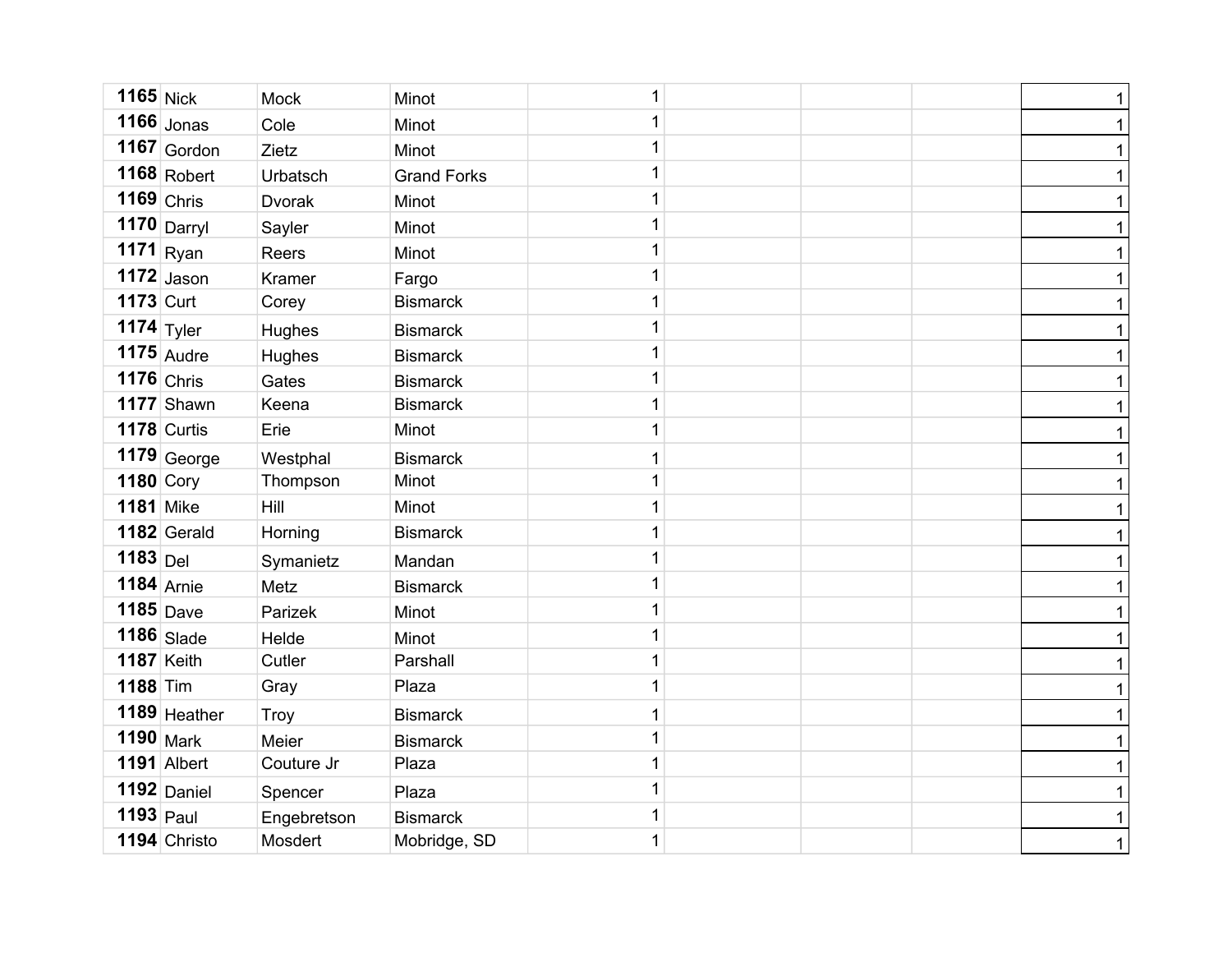| <b>1195</b> Miles |                   | Miller           | <b>Bismarck</b>    | 1 |  | $\mathbf{1}$ |
|-------------------|-------------------|------------------|--------------------|---|--|--------------|
| <b>1196 Kim</b>   |                   | Erfle            | <b>Bismarck</b>    | 1 |  | $\mathbf{1}$ |
|                   | $1197$ Jonah      | Grinde           | <b>Bismarck</b>    | 1 |  | $\mathbf{1}$ |
| $1198$ Larry      |                   | Geffre           | Lincoln            | 1 |  | $\mathbf{1}$ |
|                   | 1199 Daryl        | Winkler          | Lincoln            | 1 |  | $\mathbf{1}$ |
|                   | 1200 Justin       | Foss             | <b>Bismarck</b>    | 1 |  | $\mathbf{1}$ |
|                   | 1201 $ T$ revor   | Hawkins          | <b>Bismarck</b>    | 1 |  | $\mathbf{1}$ |
| $1202$ Ryan       |                   | Brademeyer       | <b>Bismarck</b>    | 1 |  | $\mathbf{1}$ |
|                   | 1203 Kenneth      | <b>Bodu</b>      | <b>Bismarck</b>    |   |  | $\pmb{0}$    |
|                   | 1204 Michael      | Woznicki         | <b>Bismarck</b>    |   |  | $\pmb{0}$    |
| <b>1205</b> Paul  |                   | Jain             | <b>Bismarck</b>    |   |  | $\pmb{0}$    |
|                   | <b>1206 Eddie</b> | Jones            | Missoula, MT       |   |  | $\pmb{0}$    |
|                   | <b>1207 Louis</b> | Schaefer         | New Rockford       |   |  | $\pmb{0}$    |
|                   | <b>1208 Chris</b> | Golberg          | <b>Bismarck</b>    |   |  | $\pmb{0}$    |
| <b>1209 Cody</b>  |                   | <b>Billadeau</b> | Fargo              |   |  | $\pmb{0}$    |
| $1210$ Josh       |                   | Chandler         | Havre, MT          |   |  | $\pmb{0}$    |
|                   | $1211$ Chad       | Wages            | <b>Grand Forks</b> |   |  | $\pmb{0}$    |
|                   | 1212 Curtis       | Eichler          | Williston          |   |  | $\pmb{0}$    |
| $1213$ Brad       |                   | Pausch           | Wahpeton           |   |  | $\pmb{0}$    |
|                   | 1214 Charles      | Haugtvedt        | Washburn, ND       |   |  | $\pmb{0}$    |
| $1215$ Kau        |                   | Moua             | Billings, MT       |   |  | $\pmb{0}$    |
|                   | $1216$ Jeremy     | Appollo          | Cologne, MN        |   |  | $\pmb{0}$    |
| 1217 $ Ty $ er    |                   | Mason            | Portland, OR       |   |  | $\pmb{0}$    |
|                   | 1218 Charles      | Tipton           | Box Elder, SD      |   |  | $\pmb{0}$    |
|                   | 1219 Cameron      | Dollar           | Williston          |   |  | $\pmb{0}$    |
| $1220$ Jay        |                   | Fleck            | Devils Lake        |   |  | $\pmb{0}$    |
| <b>1221 Kris</b>  |                   | <b>Broe</b>      | Rugby              |   |  | $\pmb{0}$    |
|                   | $1222$ Carlos     | Quintana         | Williston          |   |  | $\pmb{0}$    |
|                   | 1223 Garrett      | Dodd             | Williston          |   |  | $\pmb{0}$    |
|                   | 1224 Melvin       | Henke            | Devils Lake        |   |  | $\pmb{0}$    |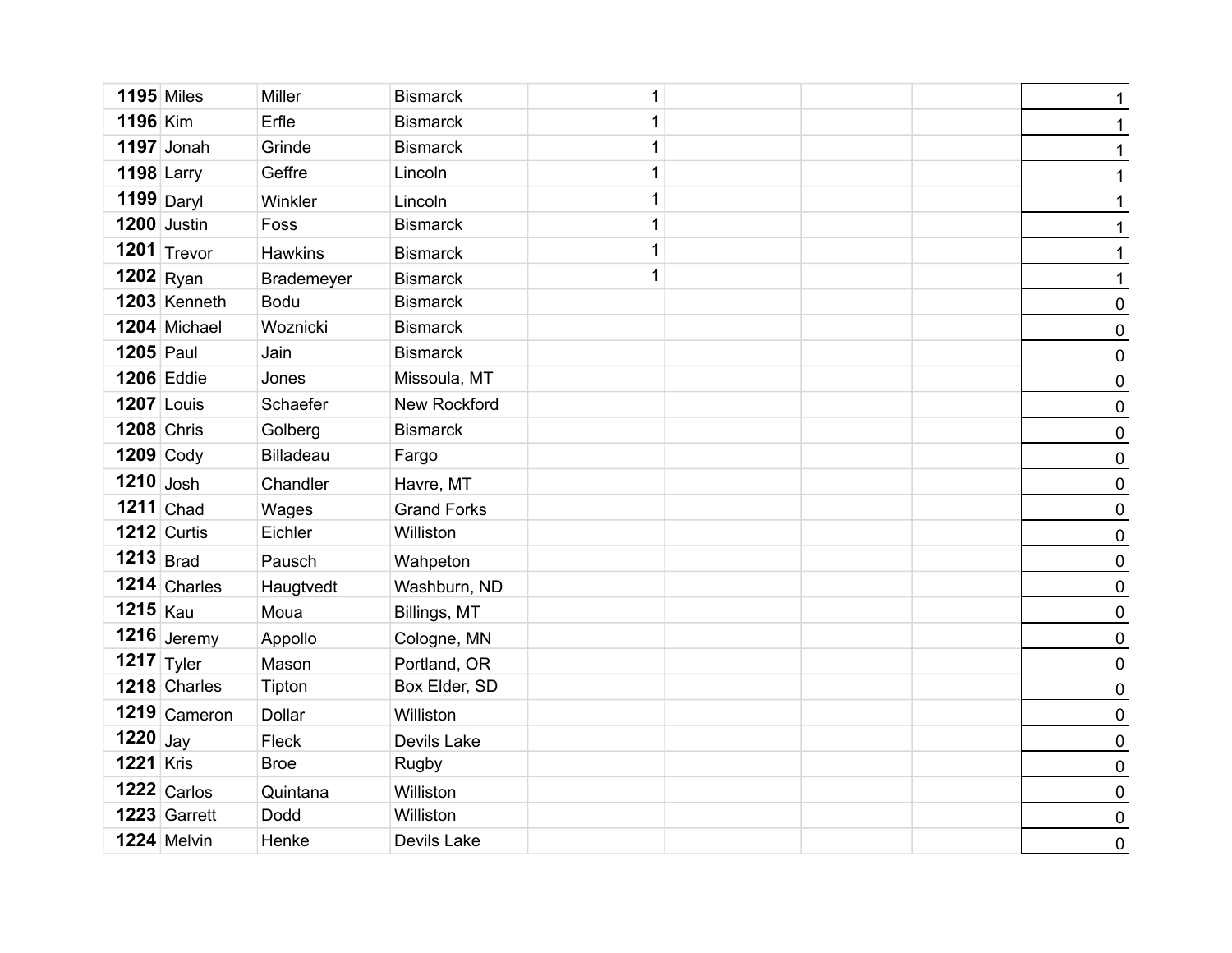| <b>1225</b> Ron  |                   | Olson           | Fargo               |  |  | $\pmb{0}$        |
|------------------|-------------------|-----------------|---------------------|--|--|------------------|
|                  | <b>1226 Larry</b> | Kaufman         | Belgrade, MT        |  |  | $\pmb{0}$        |
|                  | <b>1227</b> Zena  | Parisien        | <b>Belcourt</b>     |  |  | $\pmb{0}$        |
|                  | $1228$ Steve      | Senger          | Jamestown           |  |  | $\pmb{0}$        |
|                  | <b>1229 Kirby</b> | Morgenstern     | <b>Beulah</b>       |  |  | $\pmb{0}$        |
|                  | $1230$ Michael    | Lantz           | Mott                |  |  | $\pmb{0}$        |
| <b>1231</b> Kyle |                   | Milton          | Sidney, MT          |  |  | $\pmb{0}$        |
| $1232$ Paul      |                   | <b>Becker</b>   | Billings, MT        |  |  | $\pmb{0}$        |
|                  | 1233 Austin       | Jarski          | <b>Bismarck</b>     |  |  | $\pmb{0}$        |
|                  | 1234 Brandon      | Brodacki        | Williston           |  |  | $\pmb{0}$        |
| <b>1235</b> Stan |                   | Keller          | Dodge               |  |  | $\pmb{0}$        |
|                  | $1236$ David      | McDonald        | Lisbon              |  |  | $\pmb{0}$        |
| $1237$ Rick      |                   | Frei            | Tomah, WI           |  |  | $\pmb{0}$        |
|                  | $1238$ David      | Magnuson        | Devils Lake         |  |  | $\pmb{0}$        |
|                  | <b>1239 Vince</b> | <b>Bustillo</b> | Minot               |  |  | $\pmb{0}$        |
|                  | 1240 Shawn        | Kennicott       | <b>Bismarck</b>     |  |  | $\pmb{0}$        |
|                  | $1241$ David      | Hokanson        | <b>Watford City</b> |  |  | $\pmb{0}$        |
| $1242$ Ron       |                   | Keller          | Harvey              |  |  | $\pmb{0}$        |
|                  | $1243$ Albert     | Leibfreid       | Devils Lake         |  |  | $\pmb{0}$        |
|                  | 1244 Shawn        | Houdek          | <b>Watford City</b> |  |  | $\pmb{0}$        |
| $1245$ Lacy      |                   | Ramey           | Porcupine           |  |  | $\pmb{0}$        |
| $1246$ Brad      |                   | Hayden          | Steele              |  |  | $\pmb{0}$        |
|                  | 1247 $ Terry $    | Hepper          | Mandan              |  |  | $\pmb{0}$        |
|                  | $1248$ Carlos     | Kotlarz         | <b>Steele</b>       |  |  | $\pmb{0}$        |
|                  | $1249$ Andrew     | Lynch           | Williston           |  |  | $\pmb{0}$        |
| <b>1250 Eric</b> |                   | Senn            | Dickinson           |  |  | $\boldsymbol{0}$ |
|                  | <b>1251 Kevin</b> | <b>Bruner</b>   | <b>Drake</b>        |  |  | $\pmb{0}$        |
|                  | $1252$ Cody       | Slusher         | Kathryn             |  |  | $\pmb{0}$        |
| $1253$ Alan      |                   | Perry           | <b>Bismarck</b>     |  |  | $\pmb{0}$        |
|                  | $1254$ Corlis     | Juliuson        | Hope                |  |  | $\overline{0}$   |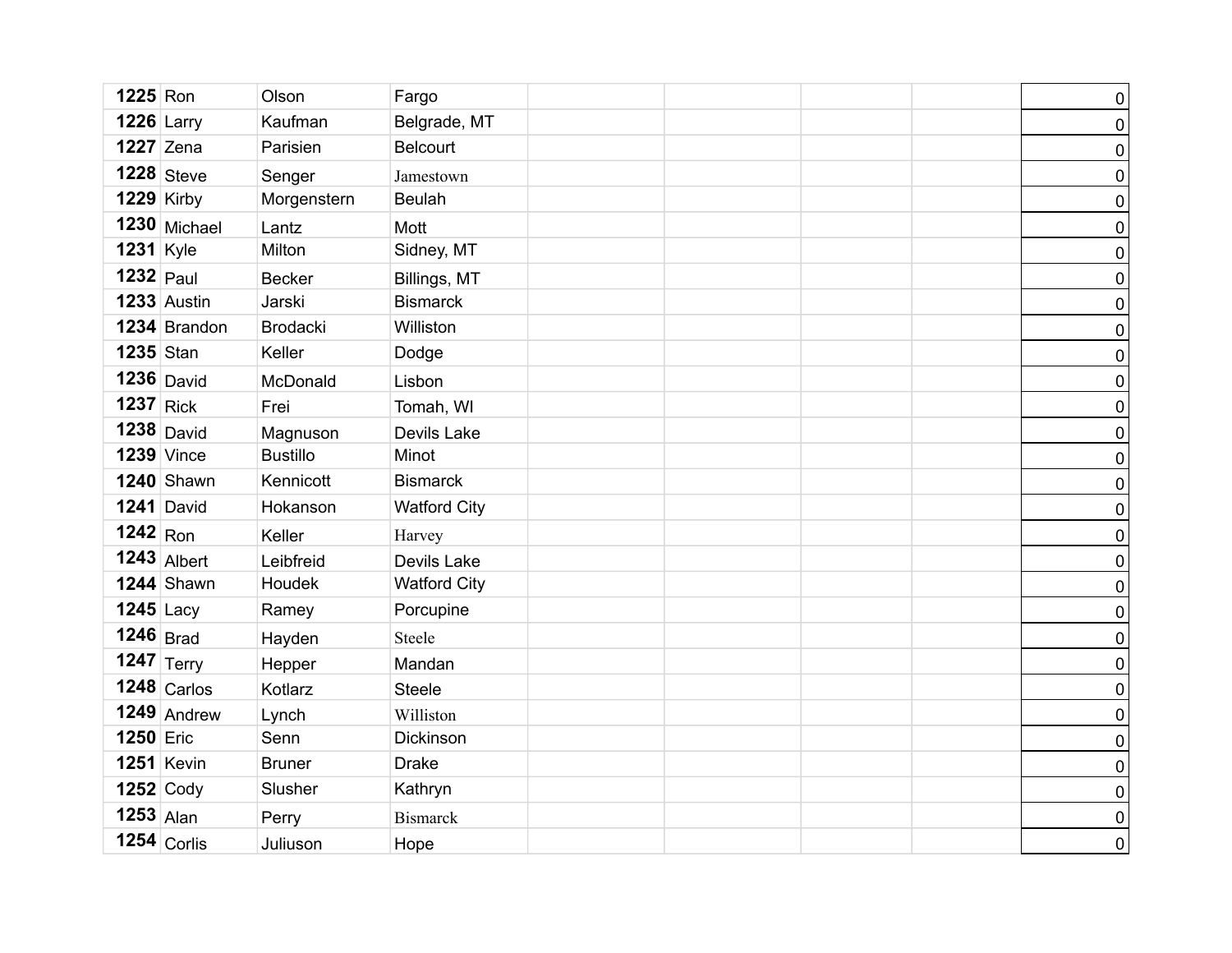|                   | 1255 Matthew      | Lambert         | Williston          |  | $\pmb{0}$        |
|-------------------|-------------------|-----------------|--------------------|--|------------------|
|                   | <b>1256</b> David | Johnson         | Minot              |  | $\pmb{0}$        |
|                   | $1257$ Lucas      | Puckett         | Williston          |  | $\pmb{0}$        |
| $1258$ Larry      |                   | Fitterer        | <b>Beulah</b>      |  | $\pmb{0}$        |
|                   | $1259$ Chad       | Hehr            | Watford City       |  | $\pmb{0}$        |
| <b>1260 Matt</b>  |                   | Larson          | Minot              |  | $\pmb{0}$        |
| <b>1261</b> Allen |                   | Hofer           | Minot              |  | $\pmb{0}$        |
| <b>1262</b> Tom   |                   | Sandness        | <b>Bismarck</b>    |  | $\pmb{0}$        |
| $1263$ Dan        |                   | Vandevoort      | Devils Lake        |  | $\pmb{0}$        |
|                   | $1264$ Arden      | Laine           | Detroit Lakes, MN  |  | $\pmb{0}$        |
|                   | $1265$ Jason      | Cannady         | Mandan             |  | $\pmb{0}$        |
|                   | <b>1266</b> Doug  | Magnus          | Billings, MT       |  | $\pmb{0}$        |
|                   | $1267$ Isaac      | Langsdale       | Billings, MT       |  | $\pmb{0}$        |
|                   | 1268 Cameron      | Fleck           | Mandan             |  | $\pmb{0}$        |
|                   | <b>1269 Kelby</b> | Kalfell         | <b>Bismarck</b>    |  | $\pmb{0}$        |
|                   | 1270 Thomas       | Eaglestaff      | <b>Bismarck</b>    |  | $\pmb{0}$        |
|                   | 1271 Leighton     | Lindsey         | Billings, MT       |  | $\pmb{0}$        |
| 1272 $C_V$        |                   | Church          | Lansing, MI        |  | $\pmb{0}$        |
| <b>1273 Matt</b>  |                   | Knopik          | <b>Bismarck</b>    |  | $\pmb{0}$        |
|                   | $1274$ Jacob      | Retterath       | Fargo              |  | $\pmb{0}$        |
|                   | $1275$ Michael    | <b>Bintliff</b> | Minot              |  | $\pmb{0}$        |
|                   | <b>1276</b> Marty | Young Bear      | <b>Twin Buttes</b> |  | $\pmb{0}$        |
| $1277$ Thea       |                   | Temple          | Fairbanks, AK      |  | $\pmb{0}$        |
|                   | 1278 McKinley     | Backbone        | Billings, MT       |  | $\boldsymbol{0}$ |
|                   | 1279 Heather      | Zupan           | Thermopolis, WY    |  | $\pmb{0}$        |
|                   | <b>1280 Roger</b> | <b>Brownlee</b> | Billings, MT       |  | $\boldsymbol{0}$ |
|                   | $1281$ Cedric     | Neal            | Billings, MT       |  | $\pmb{0}$        |
|                   | $1282$ Jerrod     | <b>Strode</b>   | Fargo              |  | $\pmb{0}$        |
|                   | <b>1283</b> Butch | Lohnes          | Great Falls, MT    |  | $\pmb{0}$        |
| <b>1284 Kim</b>   |                   | Costello        | <b>Valley City</b> |  | $\overline{0}$   |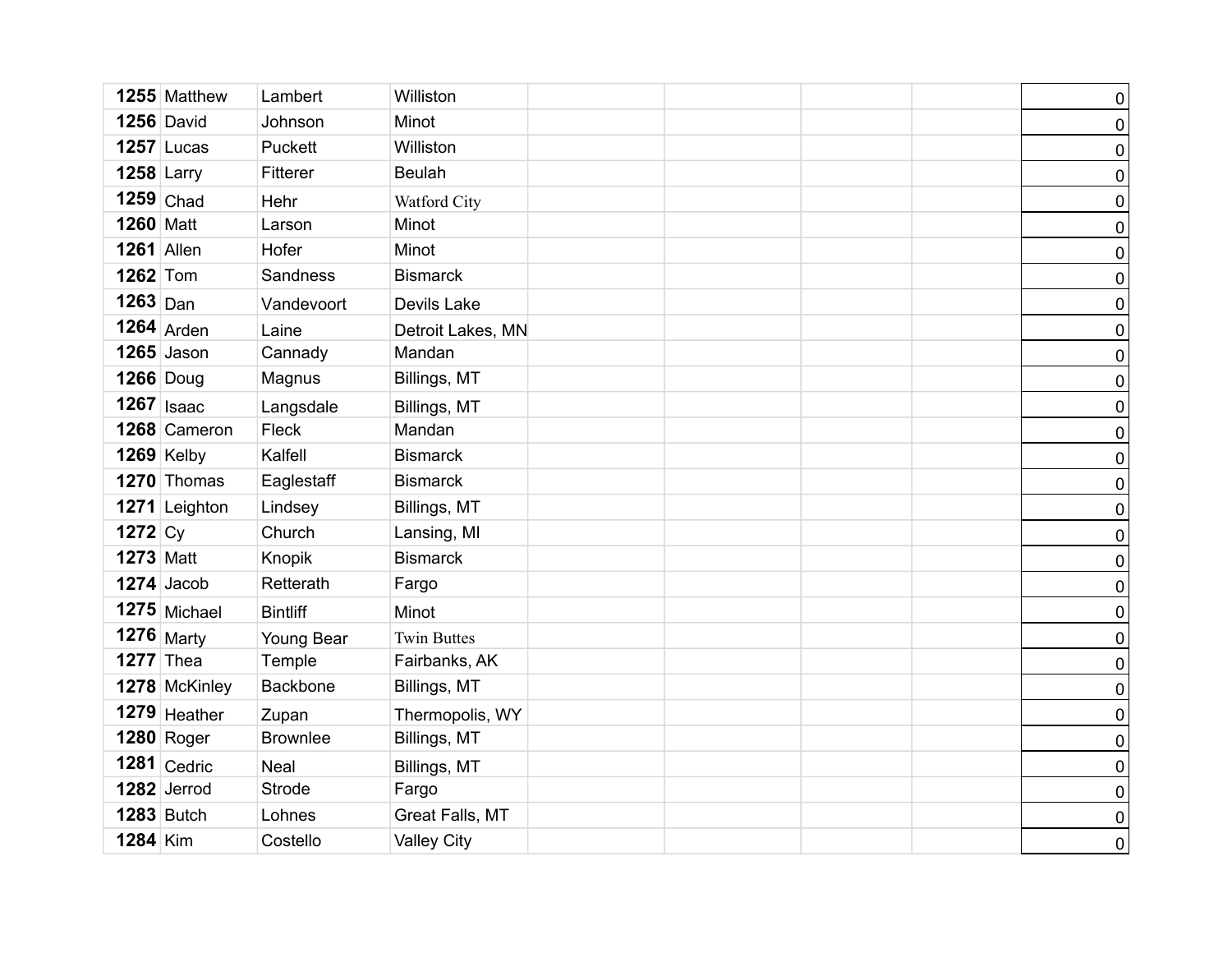|                  | <b>1285</b> Vince  | Gable               | Billings, MT    |  | $\pmb{0}$        |
|------------------|--------------------|---------------------|-----------------|--|------------------|
|                  | 1286 Thomas        | Poynter             | Dickinson       |  | $\pmb{0}$        |
| 1287 John        |                    | Sulkosky            | Minot           |  | $\pmb{0}$        |
| <b>1288 Colt</b> |                    | Chauvin             | Rugby           |  | $\pmb{0}$        |
| 1289 Dan         |                    | <b>Schriok</b>      | <b>Bismarck</b> |  | $\pmb{0}$        |
|                  | $1290$ Jesse       | Dahlin              | Billings, MT    |  | $\pmb{0}$        |
| 1291 Rob         |                    | Hium                | Billings, MT    |  | $\pmb{0}$        |
| 1292 JP          |                    | Waters              | Plaza           |  | $\pmb{0}$        |
|                  | 1293 Marcy         | Paulson             | Langdon         |  | $\pmb{0}$        |
|                  | 1294 Austin        | Poitra              | Belcourt        |  | $\pmb{0}$        |
| $1295$ Allen     |                    | Olila               | Dickinson       |  | $\pmb{0}$        |
|                  | 1296 Austin        | Kautzman            | Mott            |  | $\pmb{0}$        |
|                  | <b>1297 Kevin</b>  | Banning             | Flasher         |  | $\pmb{0}$        |
| <b>1298 Tom</b>  |                    | Larson              | McVille         |  | $\pmb{0}$        |
|                  | $1299$ Ryan        | Lindtiegen          | <b>Bismarck</b> |  | $\pmb{0}$        |
| 1300 Joel        |                    | Ambroz              | Mercer          |  | $\pmb{0}$        |
|                  | $1301$ Nadine      | <b>Brew</b>         | Mandan          |  | $\pmb{0}$        |
| <b>1302 Russ</b> |                    | Schwartz            | Mandan          |  | $\pmb{0}$        |
|                  | <b>1303 Daren</b>  | Eliason             | <b>Beulah</b>   |  | $\pmb{0}$        |
| 1304 Titus       |                    | Wipf                | <b>Bismarck</b> |  | $\boldsymbol{0}$ |
|                  | <b>1305</b> Anton  | Hoff                | Velva           |  | $\pmb{0}$        |
|                  | 1306 Derrick       | Shelkey             | Minot           |  | $\pmb{0}$        |
|                  | $1307$ Roger       | Young               | Dunseith        |  | $\pmb{0}$        |
|                  | <b>1308 Lonnie</b> | Guthrie             | Halliday        |  | $\pmb{0}$        |
|                  | 1309 Jeremy        | Grohs               | Kenmare         |  | $\pmb{0}$        |
|                  | 1310 Gabriel       | <b>Bourne</b>       | Bozeman, MT     |  | $\pmb{0}$        |
|                  | <b>1311</b> Steve  | Jaskoviak           | Jamestown       |  | $\pmb{0}$        |
| $1312$ JJ        |                    | Mahlen              | <b>Beulah</b>   |  | $\pmb{0}$        |
|                  | $1313$ James       | Muilenburg          | McClusky        |  | $\pmb{0}$        |
|                  | 1314 Brandon       | <b>Crows Breast</b> | <b>Bismarck</b> |  | $\overline{0}$   |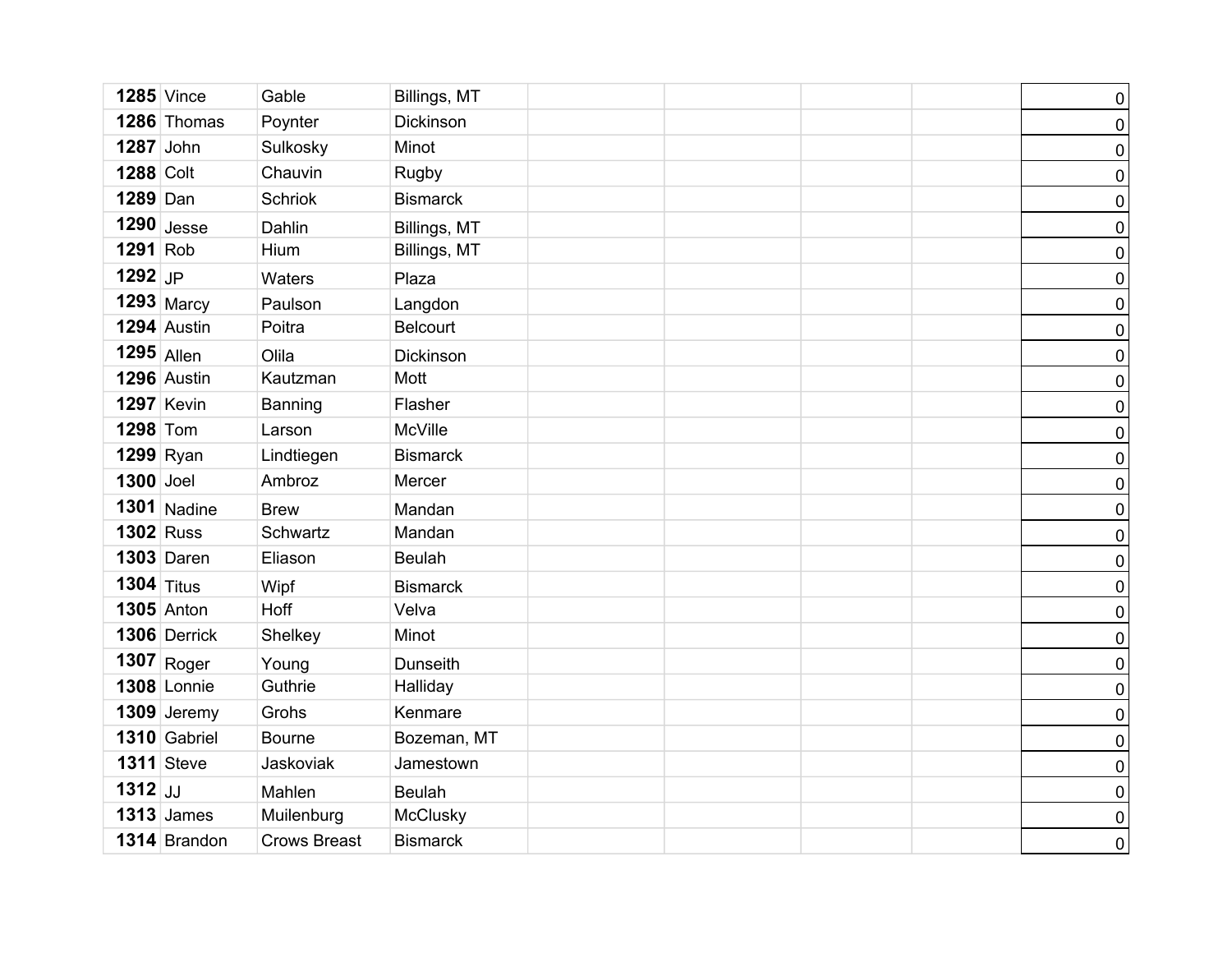|                  | $1315$ Ricky       | Walter           | Devils Lake         |  | $\pmb{0}$      |
|------------------|--------------------|------------------|---------------------|--|----------------|
|                  | 1316 Carlyle       | Ellison          | <b>Bismarck</b>     |  | 0              |
|                  | 1317 Samuel        | Townsend         | Minot               |  | $\pmb{0}$      |
|                  | $1318$ James       | Wenneker         | <b>Watford City</b> |  | 0              |
| $1319$ Brian     |                    | Twete            | Northwood           |  | $\pmb{0}$      |
|                  | $1320$ Richard     | Andrysiak        | Minot               |  | $\pmb{0}$      |
|                  | 1321 Derrick       | Grant            | Devils Lake         |  | 0              |
|                  | $1322$ Galen       | <b>Brown</b>     | Jamestown           |  | 0              |
|                  | $1323$ Randy       | <b>Brunelle</b>  | <b>Belcourt</b>     |  | $\pmb{0}$      |
|                  | $1324$ Steve       | Madsen           | Fargo               |  | 0              |
| <b>1325 Carl</b> |                    | <b>Steele</b>    | Billings, MT        |  | $\pmb{0}$      |
|                  | <b>1326</b> Jason  | <b>Billings</b>  | Billings, MT        |  | 0              |
| 1327 Jim         |                    | Christensen      | Billings, MT        |  | $\pmb{0}$      |
| $1328$ Ben       |                    | Ethan            | Tolley              |  | 0              |
| $1329$ Jim       |                    | Paskett          | <b>Grand Forks</b>  |  | $\pmb{0}$      |
|                  | 1330 Derrick       | Dauphinas        | <b>Bismarck</b>     |  | 0              |
|                  | <b>1331</b> Steve  | Johnson          | Williston           |  | 0              |
|                  | <b>1332 Rachel</b> | Nadeau           | Minot               |  | $\pmb{0}$      |
| $1333$ Jerry     |                    | Kostecki         | Devils Lake         |  | 0              |
|                  | <b>1334</b> Mitch  | Caudle           | <b>Bismarck</b>     |  | 0              |
|                  | <b>1335 Frank</b>  | Vega             | Williston           |  | 0              |
|                  | $1336$ Karen       | Walles           | New Town            |  | $\pmb{0}$      |
| $1337$ Ben       |                    | <b>Backstrom</b> | Jamestown           |  | 0              |
| 1338 Rod         |                    | Schwartzbauer    | Mandan              |  | 0              |
|                  | 1339 Aaron         | Mittleider       | Mandan              |  | 0              |
|                  | $1340$ Jeremy      | Hausauer         | <b>Beulah</b>       |  | 0              |
|                  | 1341 $J$ aime      | Rude             | Pekin               |  | 0              |
|                  | $1342$ Jacob       | Meyer            | Minot               |  | 0              |
| <b>1343 Paul</b> |                    | Swenson          | Billings, MT        |  | 0              |
| $1344$ Josh      |                    | Randolph         | Lincoln             |  | $\overline{0}$ |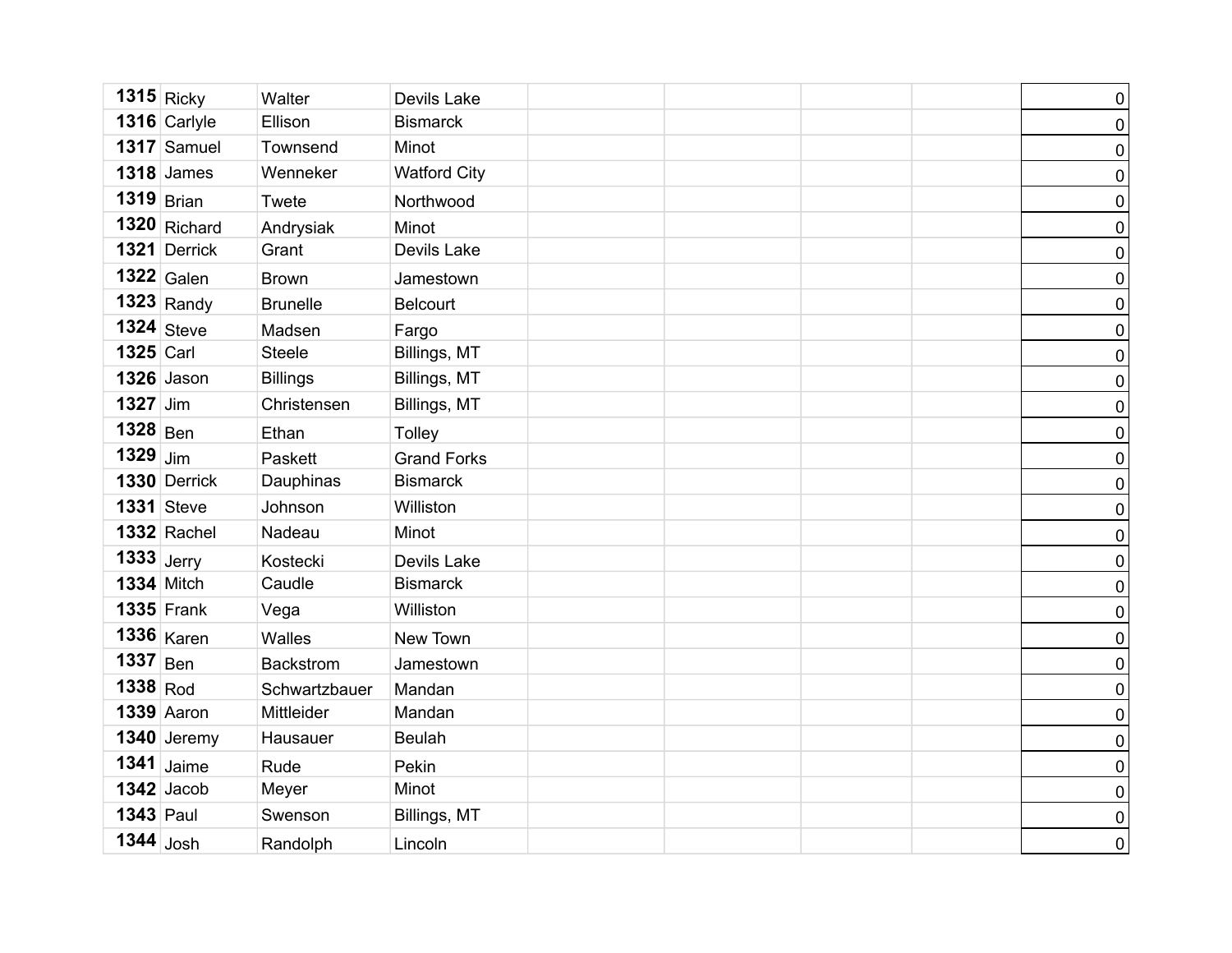| $1345$ Neil      |                   | <b>Kukla</b>   | <b>Beulah</b>       |  | $\pmb{0}$        |
|------------------|-------------------|----------------|---------------------|--|------------------|
|                  | $1346$ Jacob      | Phelps         | <b>Watford City</b> |  | $\pmb{0}$        |
| $1347$ John      |                   | Hanson         | Carson              |  | $\pmb{0}$        |
|                  | <b>1348 Allan</b> | Leier          | <b>Bismarck</b>     |  | $\pmb{0}$        |
|                  | 1349 Steven       | Leidholm       | <b>Bismarck</b>     |  | $\pmb{0}$        |
|                  | $1350$ Dusty      | Vliem          | Mandan              |  | $\pmb{0}$        |
| 1351 Levi        |                   | Chapin         | New Town            |  | $\pmb{0}$        |
| 1352 Don         |                   | Reuter         | <b>Bismarck</b>     |  | $\pmb{0}$        |
|                  | $1353$ Steve      | <b>McKiver</b> | Mandan              |  | $\pmb{0}$        |
|                  | $1354$ Brian      | Gomes          | Stanley             |  | $\pmb{0}$        |
|                  | 1355 Spencer      | Willey         | Billings, MT        |  | $\pmb{0}$        |
| <b>1356</b> Dale |                   | Nelson         | <b>Bismarck</b>     |  | $\pmb{0}$        |
|                  | $1357$ Maury      | Askvig         | Carpio              |  | $\pmb{0}$        |
| 1358 Jeff        |                   | Holland        | Minot               |  | $\pmb{0}$        |
|                  | $1359$ Brycen     | Sateren        | Lakota              |  | $\pmb{0}$        |
|                  | <b>1360 Tyrel</b> | Bergeron       | Minot               |  | $\pmb{0}$        |
|                  | 1361 Easton       | <b>Bennett</b> | Minot               |  | $\pmb{0}$        |
|                  | <b>1362</b> Brian | Danielson      | Minot               |  | $\pmb{0}$        |
|                  | <b>1363 James</b> | Miller         | <b>Bismarck</b>     |  | $\pmb{0}$        |
|                  | $1364$ Lucion     | Lafontaine     | <b>Belcourt</b>     |  | $\pmb{0}$        |
| 1365 Josh        |                   | Greer          | Great Falls, MT     |  | $\pmb{0}$        |
|                  | <b>1366</b> Steve | Henry          | Billings, MT        |  | $\pmb{0}$        |
|                  | 1367 Delvin       | Hyatt          | Billings, MT        |  | $\pmb{0}$        |
|                  | 1368 Anthony      | Rosa           | Billings, MT        |  | $\boldsymbol{0}$ |
|                  | 1369 Daniel       | Wedul          | Billings, MT        |  | $\pmb{0}$        |
|                  | $1370$ Wiley      | Taylor         | Billings, MT        |  | $\boldsymbol{0}$ |
|                  | $1371$ Doug       | Wardrip        | Billings, MT        |  | $\pmb{0}$        |
|                  | $1372$ Jason      | Miller         | Billings, MT        |  | $\pmb{0}$        |
| <b>1373</b> Alex |                   | Christensen    | Billings, MT        |  | $\pmb{0}$        |
| <b>1374 Eric</b> |                   | <b>Bullock</b> | Fairview, MT        |  | $\overline{0}$   |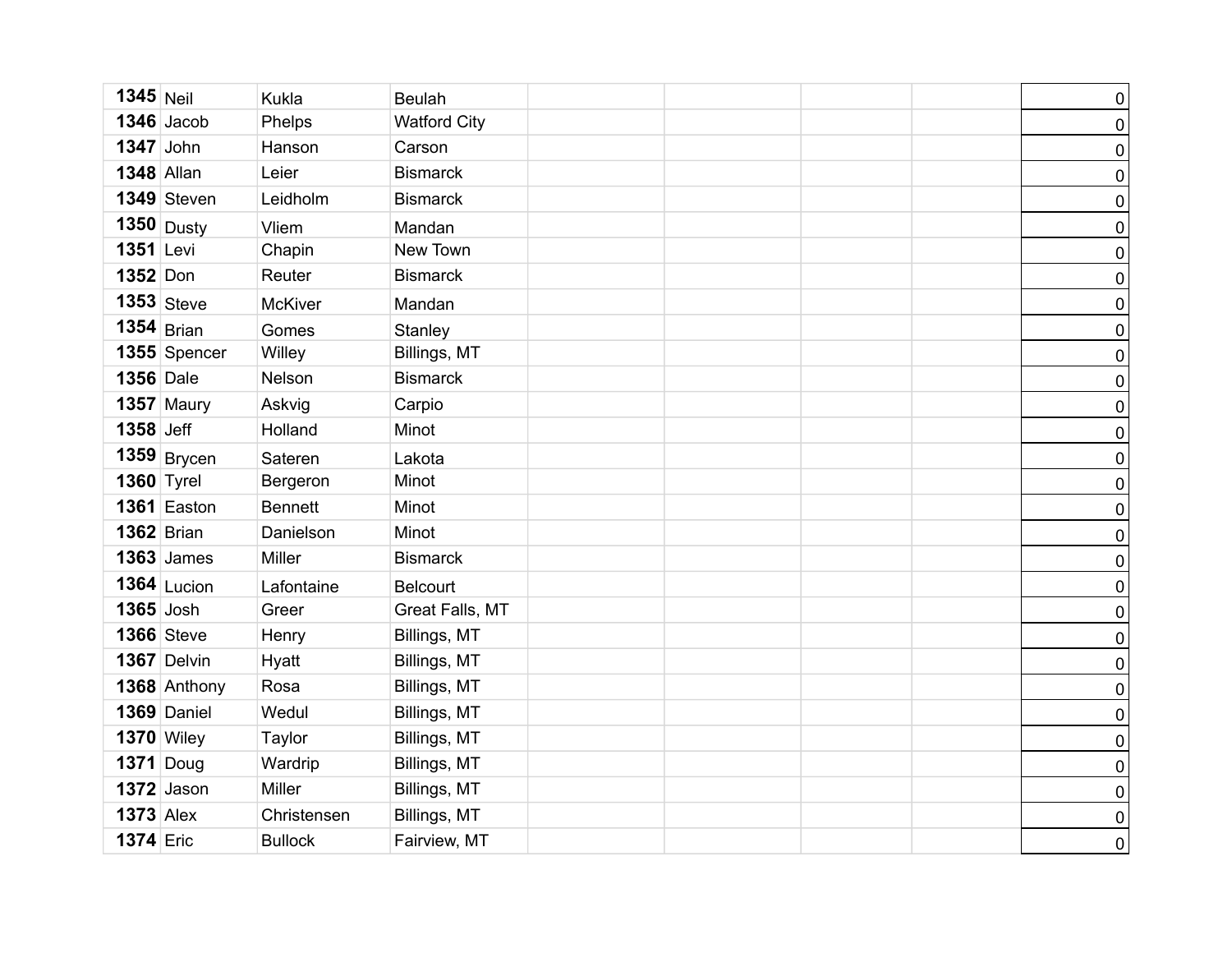|                  | $1375$ James      | Randash          | Rapid City, SD  |  | $\pmb{0}$      |
|------------------|-------------------|------------------|-----------------|--|----------------|
|                  | $1376$ Jacob      | Thompson         | <b>Bismarck</b> |  | $\pmb{0}$      |
|                  | 1377 David        | Peterson         | <b>Bismarck</b> |  | $\pmb{0}$      |
|                  | 1378 Kenneth      | Gleason          | Billings, MT    |  | $\pmb{0}$      |
|                  | $1379$ Benjie     | Walker           | Minot           |  | $\pmb{0}$      |
| 1380 Bob         |                   | <b>Stephens</b>  | Minot           |  | $\pmb{0}$      |
|                  | $1381$ Justin     | Yankton          | Devils Lake     |  | $\pmb{0}$      |
| $1382$ Willie    |                   | Greene           | Mott            |  | $\pmb{0}$      |
| <b>1383 Greg</b> |                   | Walton           | Englevale       |  | $\pmb{0}$      |
|                  | $1384$ Jason      | Sanderson        | Devils Lake     |  | $\pmb{0}$      |
| $1385$ Carl      |                   | Jensen           | Devils Lake     |  | $\pmb{0}$      |
|                  | $1386$ Jesse      | Haabak           | Grank Forks, ND |  | $\pmb{0}$      |
|                  | 1387 Brandon      | Schmidt          | Fargo           |  | $\pmb{0}$      |
|                  | <b>1388 David</b> | Thurnstrom       | Billings, MT    |  | $\pmb{0}$      |
|                  | $1389$ Jacob      | <b>Stugles</b>   | Billings, MT    |  | $\pmb{0}$      |
| 1390 Will        |                   | Anderson         | Billings, MT    |  | $\pmb{0}$      |
| $1391$ Doug      |                   | Gleich           | Billings, MT    |  | $\pmb{0}$      |
|                  | 1392 Michael      | Hunter           | Billings, MT    |  | $\pmb{0}$      |
| <b>1393 Mark</b> |                   | Copps            | Billings, MT    |  | $\pmb{0}$      |
| $1394$ Rick      |                   | <b>Burleson</b>  | Rapid City, SD  |  | $\pmb{0}$      |
|                  | <b>1395 Angel</b> | Hamm             | Rapid City, SD  |  | $\pmb{0}$      |
| 1396 Bret        |                   | Hamm             | Rapid City, SD  |  | $\pmb{0}$      |
|                  | <b>1397 Kevin</b> | Schmit           | Billings, MT    |  | $\pmb{0}$      |
| 1398 Nobu        |                   | Aoki             | Bozeman, MT     |  | $\pmb{0}$      |
| <b>1399</b> Brad |                   | <b>Binegar</b>   | <b>Bismarck</b> |  | $\pmb{0}$      |
|                  | $1400$ Andre      | Wright           | Billings, MT    |  | $\pmb{0}$      |
|                  | $1401$ Josiah     | Wipf             | <b>Bismarck</b> |  | $\pmb{0}$      |
|                  | $1402$ Paula      | <b>Stiff Arm</b> | <b>Bismarck</b> |  | $\overline{0}$ |
| <b>1403 Tom</b>  |                   | Dallman          | Zap             |  | $\pmb{0}$      |
| <b>1404 Tom</b>  |                   | Tyler            | <b>Beulah</b>   |  | $\overline{0}$ |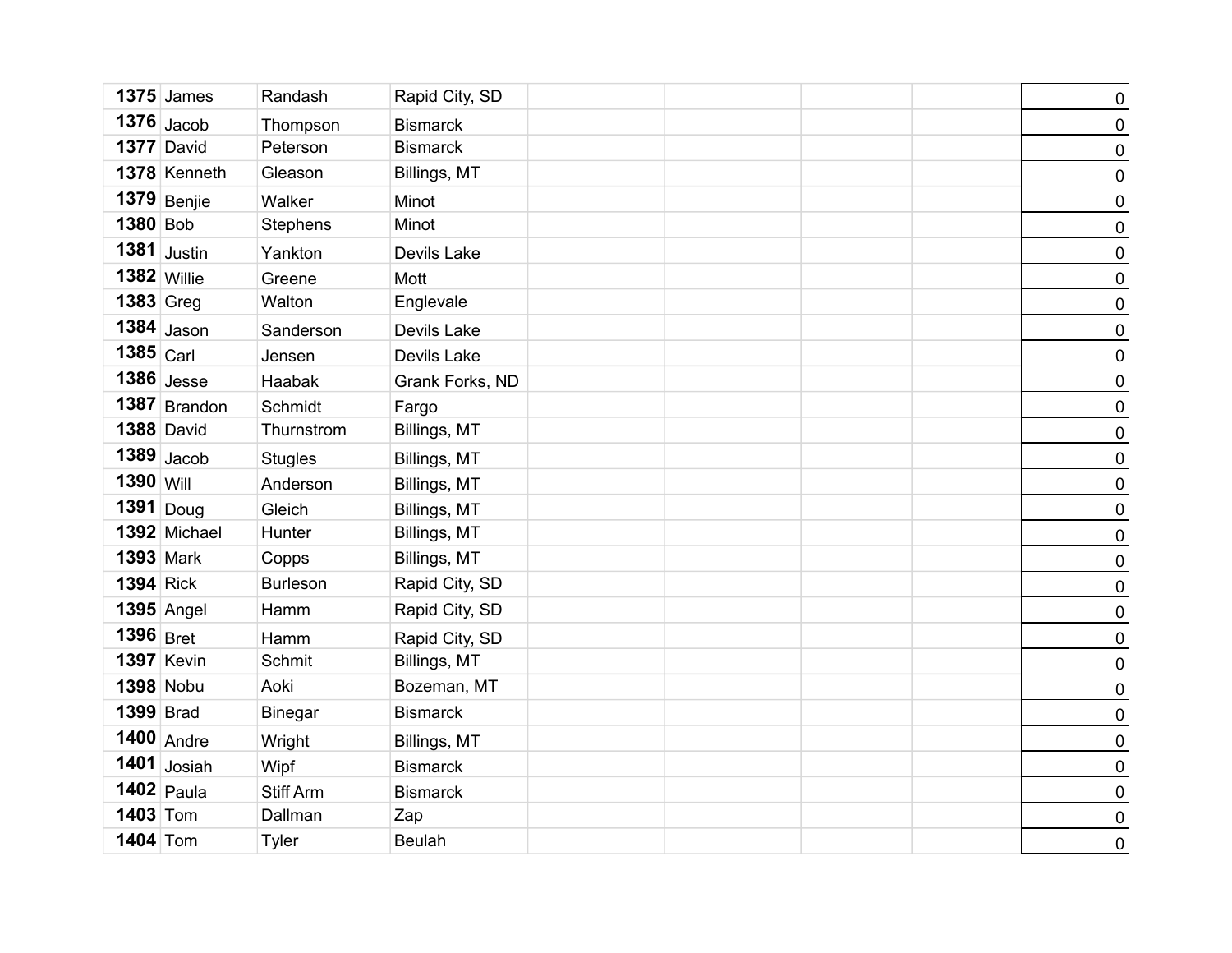| <b>1405 Kaid</b> |                    | <b>Bruno</b> | Lemmon, SD      |  | $\pmb{0}$      |
|------------------|--------------------|--------------|-----------------|--|----------------|
|                  | 1406 Joshua        | Knight       | Mandan          |  | $\pmb{0}$      |
| <b>1407 Kris</b> |                    | <b>Bodu</b>  | <b>Bismarck</b> |  | $\pmb{0}$      |
| <b>1408 Mark</b> |                    | Alinder      | Fargo           |  | $\pmb{0}$      |
| 1409 JR          |                    | Gonzalez     | Devils Lake     |  | $\pmb{0}$      |
| 1410 Dave        |                    | Randash      | Minnewaukan     |  | $\pmb{0}$      |
|                  | 1411 Michael       | Sabinash     | Devils Lake     |  | $\pmb{0}$      |
| $1412$ Joey      |                    | Metzel       | Lincoln         |  | $\pmb{0}$      |
|                  | 1413 Kelsey        | Siegler      | Rugby           |  | $\pmb{0}$      |
|                  | 1414 Andrew        | Cochrane     | <b>Bismarck</b> |  | $\pmb{0}$      |
|                  | $1415$ Jesse       | Odenheimer   | Bozeman, MT     |  | $\pmb{0}$      |
| 1416 Dan         |                    | Filson       | Bozeman, MT     |  | $\pmb{0}$      |
|                  | $1417$ Casey       | Heuscher     | Billings, MT    |  | $\pmb{0}$      |
|                  | $1418$ Jason       | Paullin      | Billings, MT    |  | $\pmb{0}$      |
|                  | $1419$ Randy       | Heiser       | Billings, MT    |  | $\pmb{0}$      |
| 1420 Jeff        |                    | Meier        | Billings, MT    |  | $\pmb{0}$      |
| <b>1421</b> Jeff |                    | Schaaf       | Billings, MT    |  | $\overline{0}$ |
|                  | 1422 Deshaun       | Gopher       | Billings, MT    |  | $\pmb{0}$      |
|                  | 1423 Blaine        | Anderson     | Billings, MT    |  | $\pmb{0}$      |
| $1424$ Jerry     |                    | Fischer      | Billings, MT    |  | $\pmb{0}$      |
|                  | 1425 Richard       | Haft         | Billings, MT    |  | $\overline{0}$ |
|                  | $1426$ Dusty       | Anderson     | Billings, MT    |  | $\pmb{0}$      |
|                  | 1427 Darryl        | <b>Pisk</b>  | Billings, MT    |  | $\pmb{0}$      |
|                  | $1428$ James       | Reed         | Billings, MT    |  | $\overline{0}$ |
|                  | <b>1429 Reece</b>  | Wintermote   | Billings, MT    |  | $\pmb{0}$      |
| 1430 Ryan        |                    | Painter      | Billings, MT    |  | $\overline{0}$ |
|                  | $1431$ James       | Hunter       | Billings, MT    |  | $\pmb{0}$      |
| 1432 Jim         |                    | Wentz        | Billings, MT    |  | $\overline{0}$ |
|                  | <b>1433 Rollie</b> | Tiescher     | Billings, MT    |  | $\pmb{0}$      |
|                  | 1434 Justin        | Ferguson     | Billings, MT    |  | $\mathbf 0$    |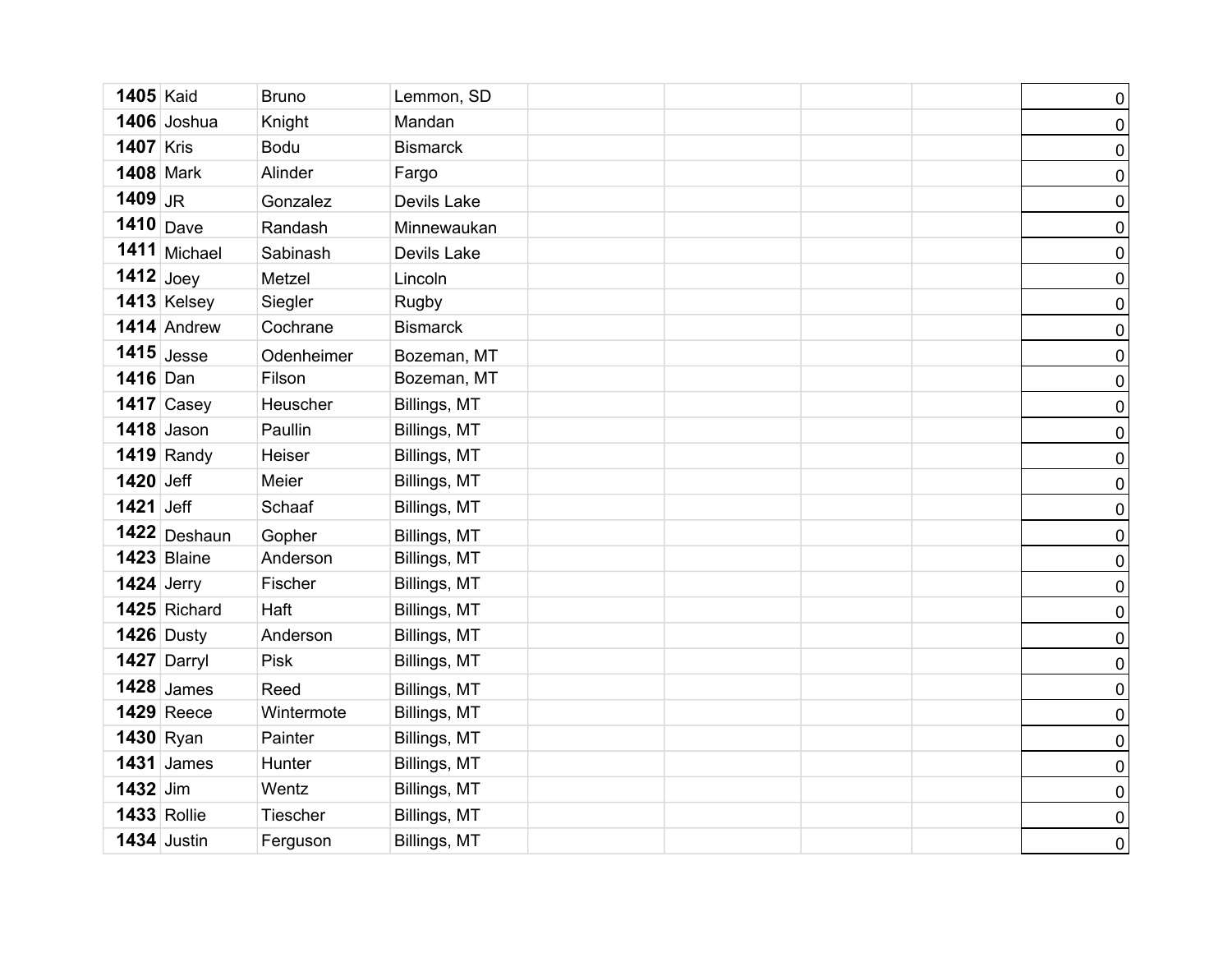| <b>1435 Allen</b> |                   | Hofer          | Billings, MT |  | $\pmb{0}$           |
|-------------------|-------------------|----------------|--------------|--|---------------------|
|                   | 1436 Camren       | Dean           | Billings, MT |  | $\pmb{0}$           |
|                   | <b>1437 Roger</b> | Lindvall       | Billings, MT |  | $\pmb{0}$           |
| 1438 Sam          |                   | Critchlow      | Bozeman, MT  |  | $\pmb{0}$           |
| $1439$ Jerry      |                   | <b>Bassett</b> | Billings, MT |  | $\pmb{0}$           |
|                   | 1440 Darrell      | Fink           | Billings, MT |  | $\pmb{0}$           |
|                   | <b>1441</b> Steve | <b>Marks</b>   | Billings, MT |  | $\pmb{0}$           |
| <b>1442</b> Brian |                   | <b>Marks</b>   | Billings, MT |  | $\pmb{0}$           |
|                   | $1443$ Brian      | Fleck          | Billings, MT |  | $\pmb{0}$           |
|                   | 1444 Carter       | Garsjo         | Billings, MT |  | $\pmb{0}$           |
| <b>1445</b> Jase  |                   | Mun            | Billings, MT |  | $\pmb{0}$           |
|                   | 1446 Rudy         | Stanko         | Billings, MT |  | $\pmb{0}$           |
| <b>1447</b> Dale  |                   | Icopini        | Billings, MT |  | $\pmb{0}$           |
|                   | $1448$ Jesse      | Petrakis       | Missoula, MT |  | $\pmb{0}$           |
|                   | 1449 Daniel       | Crandall       | Billings, MT |  | $\pmb{0}$           |
| 1450 Bill         |                   | Jones          | Billings, MT |  | $\overline{0}$      |
| $1451$ Rod        |                   | Kunze          | Billings, MT |  | $\pmb{0}$           |
|                   | 1452 Mikiyo       | Aoki           | Bozeman, MT  |  | $\pmb{0}$           |
| <b>1453 Matt</b>  |                   | Michaelson     | Billings, MT |  | $\pmb{0}$           |
|                   | 1454 William      | Blomquist      | Billings, MT |  | $\pmb{0}$           |
| <b>1455</b> Chad  |                   | Jelle          | Billings, MT |  | $\pmb{0}$           |
| <b>1456 Kane</b>  |                   | Melling        | Hettinger    |  | $\pmb{0}$           |
| $1457$ Phil       |                   | Whitsitt       | Missoula, MT |  | $\pmb{0}$           |
|                   | 1458 Rebecca      | Schall         | Minot        |  | $\pmb{0}$           |
| $1459$ Brad       |                   | Trapp          | Billings, MT |  | $\pmb{0}$           |
| $1460$ Carl       |                   | <b>Devries</b> | Roberts, MT  |  | $\pmb{0}$           |
| 1461 $\vert$ Jeff |                   | <b>Burris</b>  | Billings, MT |  | $\pmb{0}$           |
| $1462$ Josh       |                   | Andrew         | Billings, MT |  | $\mathsf{O}\xspace$ |
|                   | $1463$ Scott      | Schneider      | Billings, MT |  | $\pmb{0}$           |
|                   | $1464$ Calvin     | Jilot          | Billings, MT |  | $\mathbf 0$         |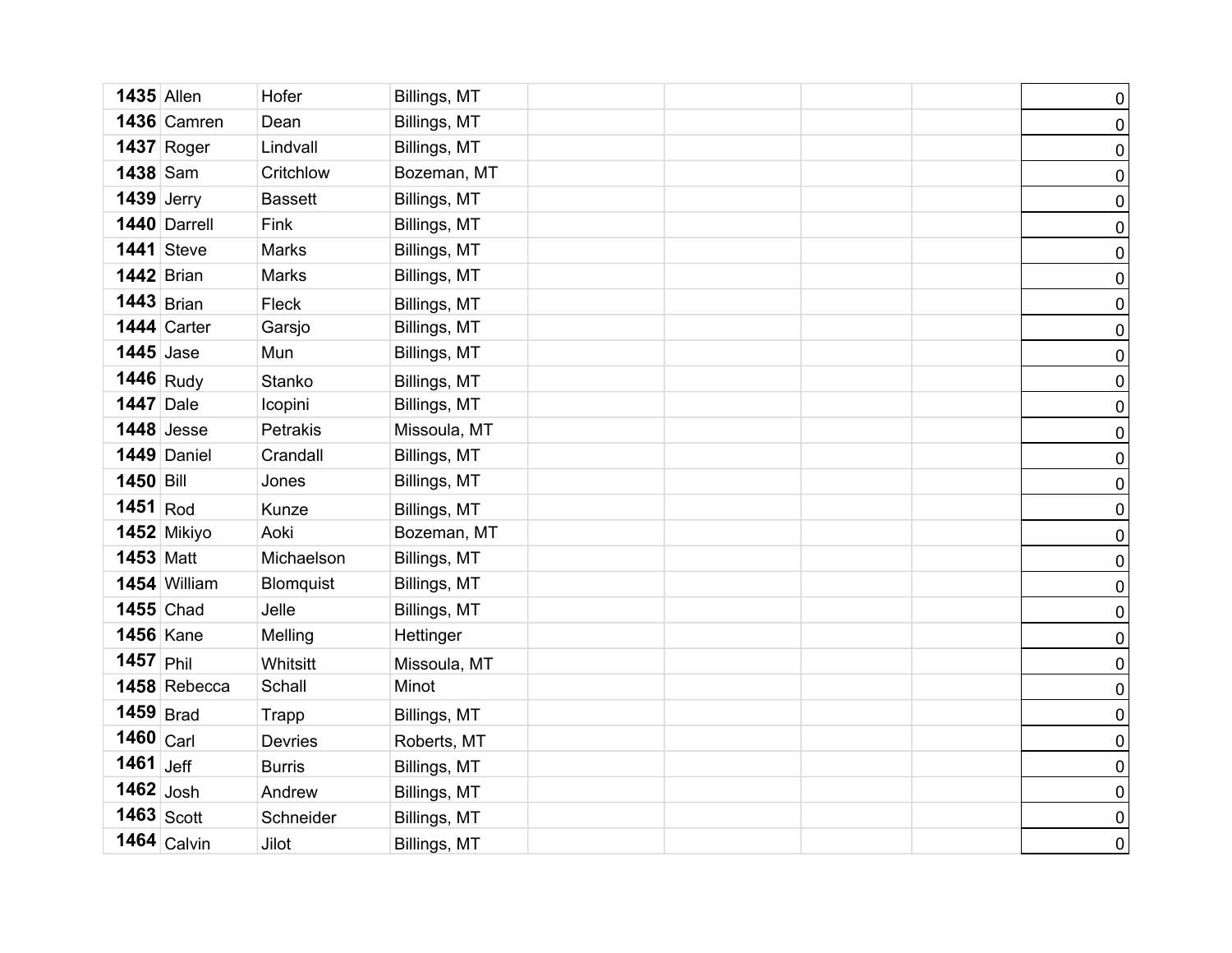|                   | 1465 Jeffrey      | Williams       | Billings, MT    |  | $\pmb{0}$           |
|-------------------|-------------------|----------------|-----------------|--|---------------------|
|                   | 1466 Kevin        | <b>Borza</b>   | Billings, MT    |  | $\mathsf{O}\xspace$ |
|                   | $1467$ Chris      | Ellison        | Billings, MT    |  | $\mathsf{O}\xspace$ |
|                   | $1468$ Bryce      | Thompson       | Billings, MT    |  | $\pmb{0}$           |
| $1469$ Val        |                   | Messineo       | Havre, MT       |  | $\mathsf{O}\xspace$ |
| 1470 Clay         |                   | Newton         | Glendive, MT    |  | $\mathsf{O}\xspace$ |
| $1471$ Mike       |                   | Dahl           | Billings, MT    |  | $\pmb{0}$           |
| $1472$ Jeff       |                   | <b>Bunis</b>   | Billings, MT    |  | $\pmb{0}$           |
|                   | <b>1473 Frank</b> | Fasulo         | Minot           |  | $\mathsf{O}\xspace$ |
| $1474$ Josh       |                   | Porter         | <b>Bismarck</b> |  | $\pmb{0}$           |
| <b>1475</b> Brad  |                   | Cothren        | Kenmare         |  | $\pmb{0}$           |
| <b>1476 Kris</b>  |                   | Liepke         | Williston       |  | $\pmb{0}$           |
| <b>1477</b> Levi  |                   | <b>Dikoff</b>  | <b>Bismarck</b> |  | $\mathsf{O}\xspace$ |
| $1478$ Jody       |                   | Mosbrucker     | <b>Bismarck</b> |  | $\pmb{0}$           |
| $1479$ Jim        |                   | Caughey        | Velva           |  | $\pmb{0}$           |
|                   | 1480 Carter       | Tomac          | <b>Bismarck</b> |  | $\overline{0}$      |
| <b>1481 Scott</b> |                   | Phelps         | Grafton         |  | $\mathsf{O}\xspace$ |
|                   | $1482$ Scott      | <b>Burnham</b> | Jamestown       |  | $\pmb{0}$           |
| <b>1483</b> Jarv  |                   | Munyer         | Rugby           |  | $\pmb{0}$           |
| $1484$ Ron        |                   | Harm           | <b>Bismarck</b> |  | $\pmb{0}$           |
| 1485 Kyle         |                   | Ryder          | Dickinson       |  | $\mathsf{O}\xspace$ |
| $1486$ Gail       |                   | Bonn           | <b>Bismarck</b> |  | $\pmb{0}$           |
|                   | $1487$ Laverne    | Hepper         | <b>Bismarck</b> |  | $\pmb{0}$           |
| <b>1488 Rick</b>  |                   | Rosenau        | Minot           |  | $\overline{0}$      |
|                   | $1489$ Jesse      | Jordan         | Mandan          |  | $\mathsf{O}\xspace$ |
|                   | 1490 Aaron        | Wolfe          | Mandan          |  | $\pmb{0}$           |
| <b>1491</b> Brad  |                   | Halverson      | Kenmare         |  | $\pmb{0}$           |
| <b>1492 Mark</b>  |                   | Koenig         | Carson          |  | $\pmb{0}$           |
|                   | 1493 Michael      | Pankow         | Warroad, MN     |  | $\pmb{0}$           |
|                   | 1494 Kelsey       | <b>Boxrud</b>  | <b>Bismarck</b> |  | $\pmb{0}$           |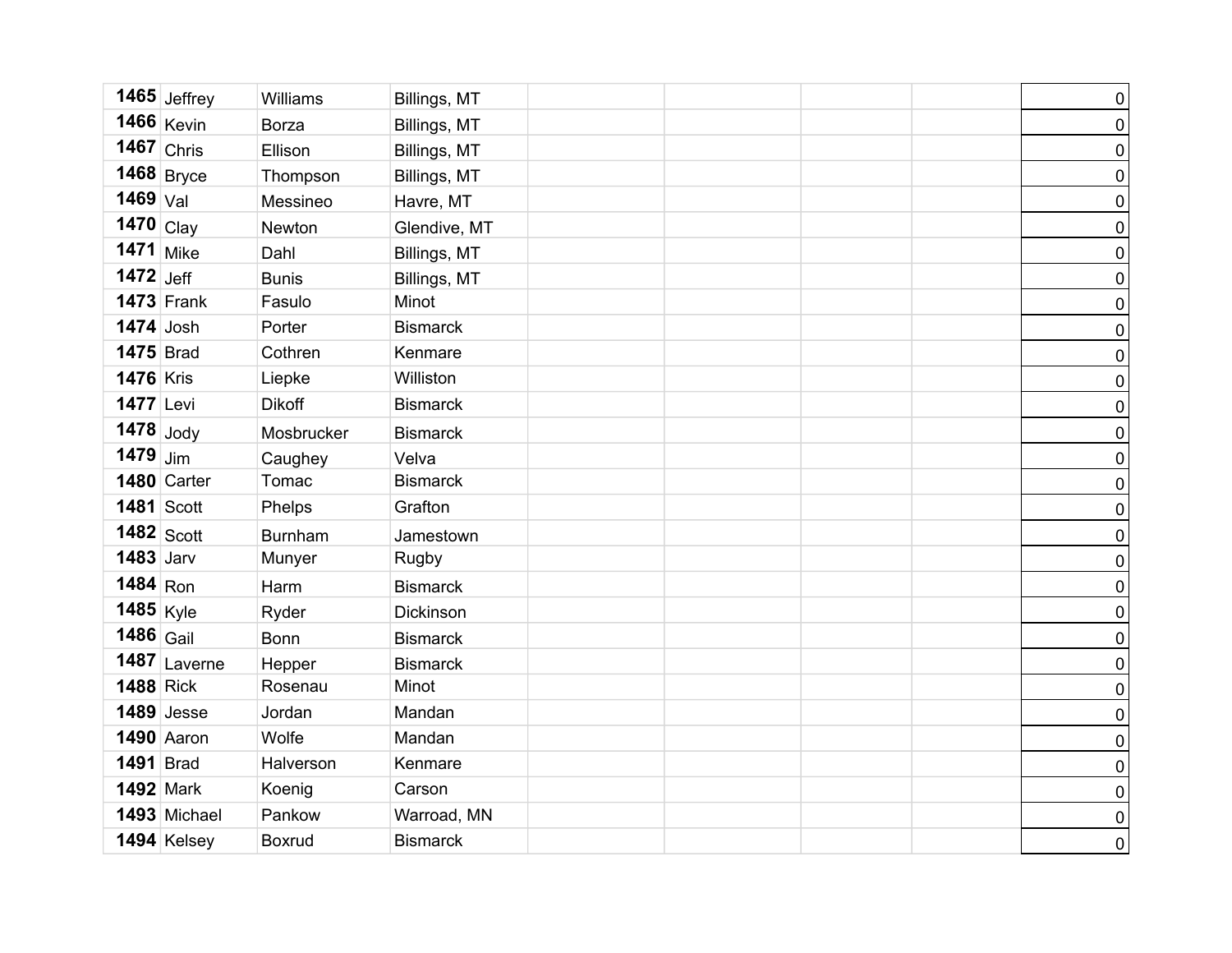|                  | <b>1495</b> Linda | Dallman         | Zap             |  | $\pmb{0}$           |
|------------------|-------------------|-----------------|-----------------|--|---------------------|
| 1496 Ken         |                   | Voigt           | <b>Beulah</b>   |  | $\pmb{0}$           |
|                  | $1497$ Jason      | Durso           | Stanley         |  | $\pmb{0}$           |
| 1498 Ron         |                   | Selensky        | Minot           |  | $\pmb{0}$           |
|                  | $1499$ Dennis     | Torgerson       | <b>Bismarck</b> |  | $\pmb{0}$           |
| <b>1500 Brad</b> |                   | Erfle           | Mandan          |  | $\pmb{0}$           |
|                  | <b>1501</b> Drew  | Hausauer        | <b>Bismarck</b> |  | $\pmb{0}$           |
| $1502$ Allen     |                   | Juliuson        | Hope            |  | $\pmb{0}$           |
|                  | $1503$ Devin      | Oldman          | Mandan          |  | $\pmb{0}$           |
|                  | 1504 Michael      | Taylor          | <b>Bismarck</b> |  | $\pmb{0}$           |
|                  | <b>1505 Royce</b> | Irwin           | Mandan          |  | $\pmb{0}$           |
|                  | 1506 $Terry$      | <b>Striefel</b> | Minot           |  | $\pmb{0}$           |
| $1507$ Larry     |                   | <b>Barnett</b>  | Minot           |  | $\pmb{0}$           |
|                  | $1508$ Emily      | Pankow          | Warroad, MN     |  | $\pmb{0}$           |
|                  | 1509 Richard      | Japke           | Devils Lake     |  | $\pmb{0}$           |
|                  | $1510$ James      | Odegaard        | Fargo           |  | $\boldsymbol{0}$    |
|                  | <b>1511 Kevin</b> | Reinke          | <b>Bismarck</b> |  | $\pmb{0}$           |
|                  | 1512 Dennis       | Schwan          | Minot           |  | $\boldsymbol{0}$    |
| $1513$ Kurt      |                   | Edwards         | Stanley         |  | $\pmb{0}$           |
|                  | $1514$ Hadley     | Loomis          | Stanley         |  | $\boldsymbol{0}$    |
|                  | <b>1515</b> Aaron | Ferg            | Foxholm         |  | $\pmb{0}$           |
|                  | $1516$ Jason      | Thornton        | Jamestown       |  | $\pmb{0}$           |
|                  | $1517$ Steve      | Berger Jr.      | St. Anthony     |  | $\pmb{0}$           |
| $1518$ Tim       |                   | McCaffrey       | <b>Bismarck</b> |  | $\pmb{0}$           |
|                  | $1519$ Jeremy     | Friez           | Mandan          |  | $\mathsf{O}\xspace$ |
|                  | 1520 Kelvin       | Holzer          | <b>Beulah</b>   |  | $\pmb{0}$           |
|                  | 1521 Travis       | Frey            | <b>Beulah</b>   |  | $\pmb{0}$           |
| $1522$ Brad      |                   | Duttenhefner    | <b>Beulah</b>   |  | $\pmb{0}$           |
| 1523 Erin        |                   | <b>Bonney</b>   | Minot           |  | $\pmb{0}$           |
|                  | <b>1524 Nancy</b> | Thury           | <b>Bismarck</b> |  | $\overline{0}$      |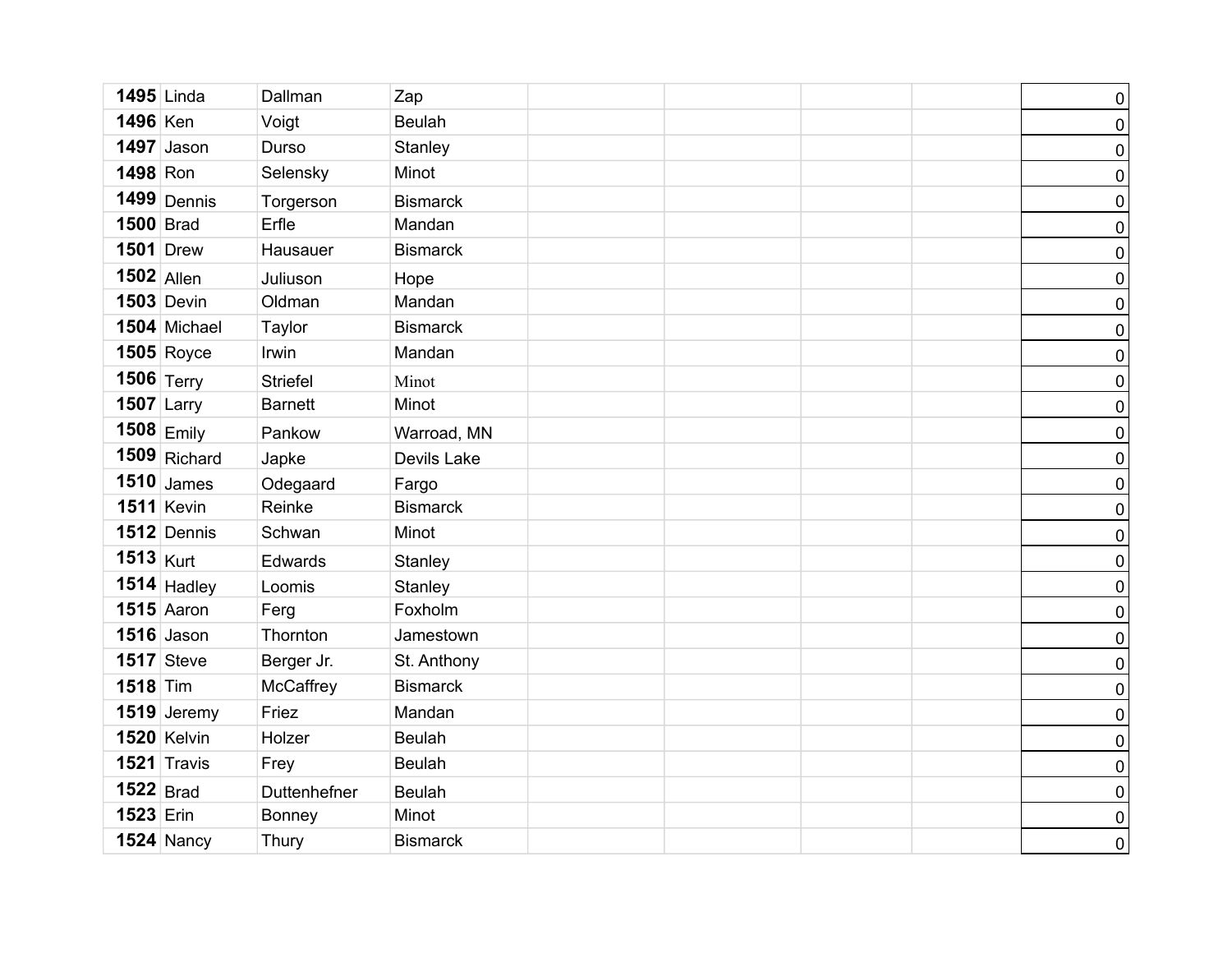| <b>1525 Kalin</b> |                | <b>Bachmeier</b> | <b>Bismarck</b>         |  | $\pmb{0}$      |
|-------------------|----------------|------------------|-------------------------|--|----------------|
|                   | 1526 Joshua    | Lescano          | <b>Bismarck</b>         |  | 0              |
|                   | $1527$ Jaren   | Damm             | <b>Bismarck</b>         |  | 0              |
|                   | 1528 Pamela    | <b>Brown</b>     | <b>Belcourt</b>         |  | 0              |
| <b>1529 Kody</b>  |                | Hammer           | <b>Watford City</b>     |  | 0              |
| <b>1530 Rory</b>  |                | Koch             | <b>Berthold</b>         |  | $\pmb{0}$      |
|                   | 1531 Michael   | Johnson          | Williston               |  | 0              |
| <b>1532 Russ</b>  |                | Nehring          | Williston               |  | 0              |
| 1533 Jeff         |                | Nehring          | Williston               |  | $\pmb{0}$      |
| <b>1534 Larry</b> |                | Gable            | Williston               |  | 0              |
| <b>1535</b> Chad  |                | Kuntz            | <b>Turtle Lake</b>      |  | $\pmb{0}$      |
|                   | 1536 Jason     | Lizakowski       | Grafton                 |  | 0              |
|                   | $1537$ Bryan   | Thompson         | Fargo                   |  | $\pmb{0}$      |
|                   | $1538$ Janet   | Amboe            | Devils Lake             |  | 0              |
| $1539$ Julie      |                | Wadena           | Mahnomen, MN            |  | $\pmb{0}$      |
| 1540 Nick         |                | Boyum            | Mahnomen, MN            |  | 0              |
|                   | 1541 $craiq$   | Tostenson        | Devils Lake             |  | 0              |
| <b>1542</b> Mike  |                | Morin            | Minot                   |  | 0              |
|                   | $1543$ Frank   | Slater           | Rugby                   |  | $\pmb{0}$      |
|                   | 1544 $ $ Frank | Prebble          | Minot                   |  | 0              |
|                   | $1545$ Kelsey  | <b>McMullin</b>  | Minot                   |  | 0              |
| 1546 Lee          |                | Hurst            | Sidney, MT              |  | 0              |
| <b>1547</b> Nate  |                | Hunt             | Jamestown               |  | 0              |
|                   | 1548 Mitchell  | Worth            | Devils Lake             |  | 0              |
| $1549$ Mike       |                | Bedney           | <b>East Grand Forks</b> |  | 0              |
|                   | $1550$ Craig   | Evenson          | Argusville              |  | 0              |
|                   | $1551$ David   | Timian           | Langdon                 |  | 0              |
|                   | $1552$ Jared   | Laveque          | Towner                  |  | 0              |
| <b>1553 Scott</b> |                | Mortensen        | Minot                   |  | 0              |
| <b>1554 Brad</b>  |                | <b>Starck</b>    | <b>Bismarck</b>         |  | $\overline{0}$ |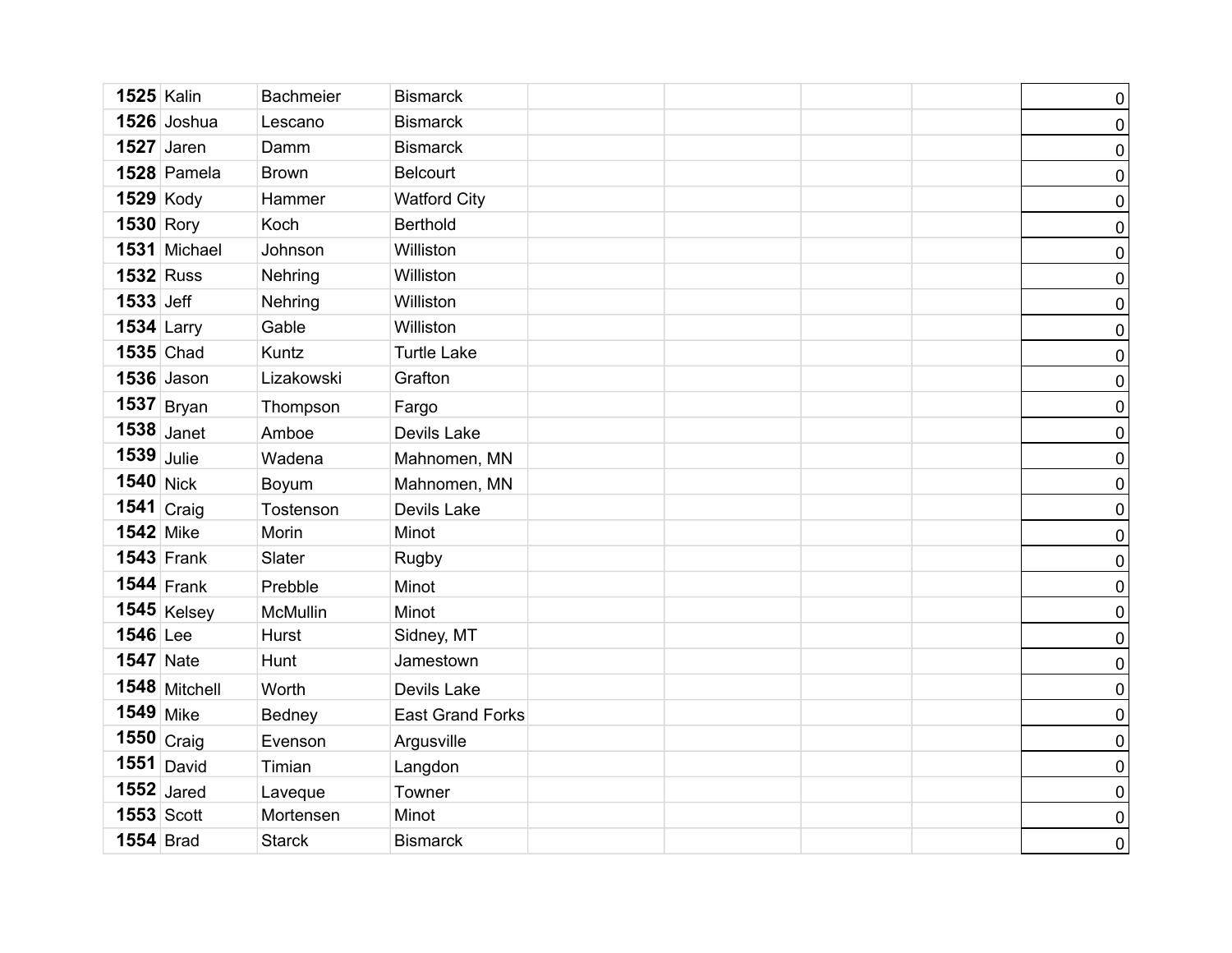| <b>1555 Ron</b>  |                   | Craig              | Minot           |  | $\pmb{0}$           |
|------------------|-------------------|--------------------|-----------------|--|---------------------|
|                  | <b>1556</b> Cyndi | Craig              | Minot           |  | $\pmb{0}$           |
| $1557$ Jerry     |                   | Quinlen            | Mandan          |  | $\pmb{0}$           |
| $1558$ Troy      |                   | Garrison           | <b>Bismarck</b> |  | $\pmb{0}$           |
|                  | $1559$ Jacob      | Lizotte            | Minot           |  | $\pmb{0}$           |
| <b>1560 Kody</b> |                   | Dalby              | Minot           |  | $\pmb{0}$           |
|                  | <b>1561 Wells</b> | Wolff              | Mandan          |  | $\pmb{0}$           |
|                  | $1562$ Ruan       | Dewit              | Mandan          |  | $\boldsymbol{0}$    |
|                  | $1563$ Cody       | Silbernagel        | <b>Bismarck</b> |  | $\pmb{0}$           |
| <b>1564 Tom</b>  |                   | Govert             | <b>Beulah</b>   |  | $\pmb{0}$           |
| 1565 Ron         |                   | Mackey             | Minot           |  | $\pmb{0}$           |
|                  | 1566 Cameron      | Clark              | Minot           |  | $\pmb{0}$           |
|                  | <b>1567</b> Amber | Merefield          | Minot           |  | $\mathsf{O}\xspace$ |
| 1568 Ron         |                   | Driessen           | Velva           |  | $\overline{0}$      |
| 1569 John        |                   | Werk               | Mandan          |  | $\pmb{0}$           |
|                  | <b>1570</b> Rose  | Jaros              | Devils Lake     |  | $\pmb{0}$           |
|                  | 1571 Conrad       | Houle              | <b>Belcourt</b> |  | $\mathsf{O}\xspace$ |
| $1572$ Scott     |                   | Solwey             | Devils Lake     |  | $\mathbf 0$         |
| $1573$ Clint     |                   | Sparks             | Dickinson       |  | $\overline{0}$      |
| <b>1574</b> Gary |                   | Miller             | <b>Beulah</b>   |  | $\pmb{0}$           |
| $1575$ Larry     |                   | <b>Dutchuk</b>     | <b>Beulah</b>   |  | $\pmb{0}$           |
|                  | $1576$ Sean       | Welty              | Stanley         |  | $\pmb{0}$           |
|                  | $1577$ Jarret     | Lovcik             | Rugby           |  | $\pmb{0}$           |
| $1578$ Riley     |                   | Lura               | Devils Lake     |  | $\pmb{0}$           |
| $1579$ Tim       |                   | Kellner            | Tacoma          |  | $\pmb{0}$           |
|                  | $1580$ Jesse      | Wilkie             | <b>Belcourt</b> |  | $\pmb{0}$           |
| 1581 $ $ Tyler   |                   | Greene             | <b>Bismarck</b> |  | $\mathsf{O}\xspace$ |
|                  | 1582 Thomas       | <b>Crows Heart</b> | Mandan          |  | $\mathsf{O}\xspace$ |
| <b>1583 Dave</b> |                   | Desautel           | Mandan          |  | $\pmb{0}$           |
|                  | $1584$ Curtis     | Chaffee            | Minot           |  | $\overline{0}$      |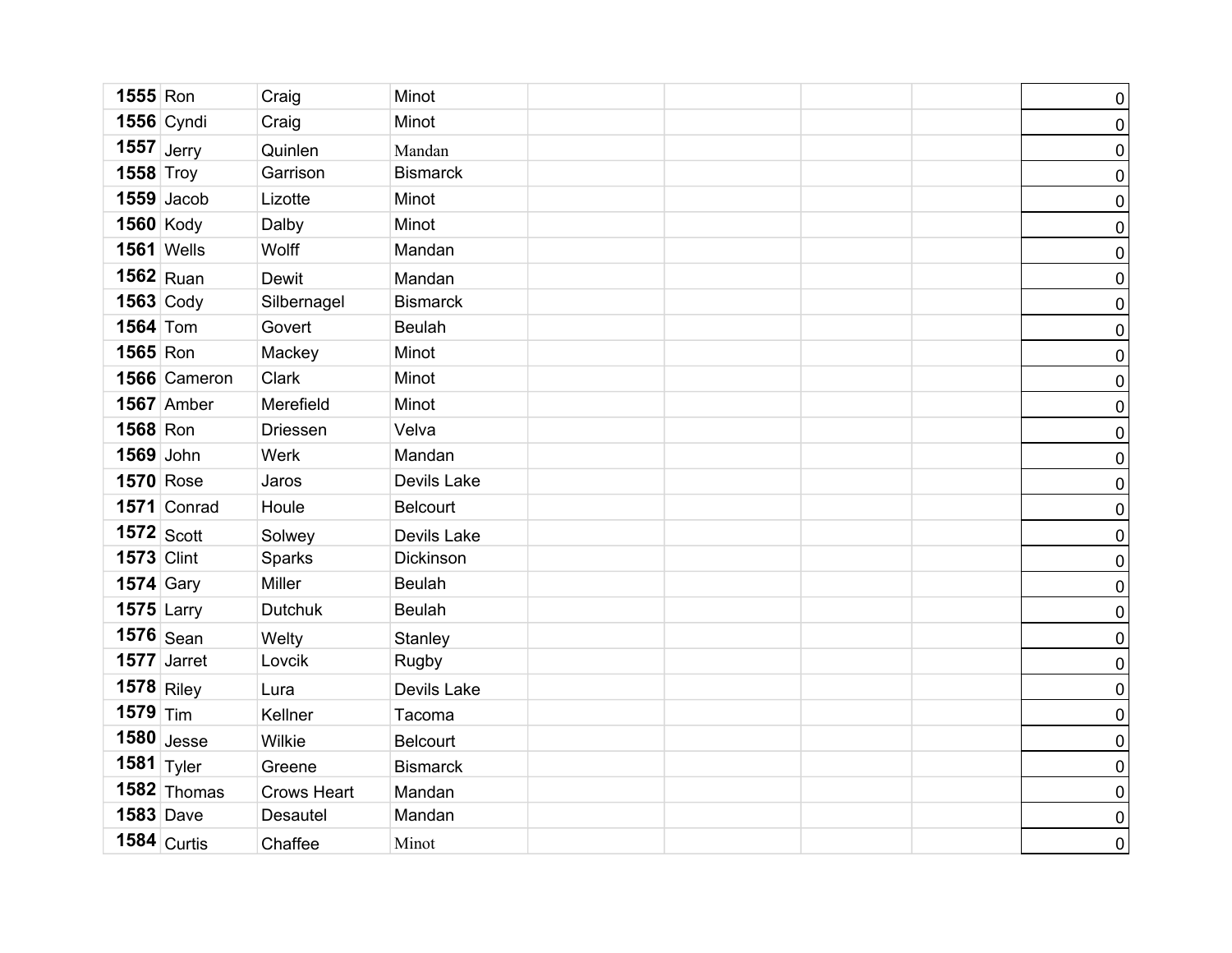| 1585 Ben          |                   | <b>Bieber</b>        | Mandan          |  |  | $\pmb{0}$           |
|-------------------|-------------------|----------------------|-----------------|--|--|---------------------|
| 1586 Bill         |                   | Henley               | Billings, MT    |  |  | $\pmb{0}$           |
|                   | <b>1587 Chris</b> | <b>Bullinger</b>     | Mandan          |  |  | $\pmb{0}$           |
|                   | $1588$ Waylon     | Stanley              | Mohall          |  |  | $\pmb{0}$           |
| $1589$ Joby       |                   | Seagren              | Mandan          |  |  | $\mathsf{O}\xspace$ |
|                   | $1590$ Jason      | Peterson             | Billings, MT    |  |  | $\pmb{0}$           |
|                   | $1591$ James      | Bardash              | Billings, MT    |  |  | $\mathsf{O}\xspace$ |
|                   | <b>1592</b> Bruce | <b>Brazil</b>        | Billings, MT    |  |  | $\pmb{0}$           |
| <b>1593 Ken</b>   |                   | Guftey               | Billings, MT    |  |  | $\pmb{0}$           |
| <b>1594 Tyler</b> |                   | Shanafelt            | Williston       |  |  | $\pmb{0}$           |
| 1595 Eric         |                   | <b>Barnick</b>       | Mandan          |  |  | $\pmb{0}$           |
| $1596$ Sara       |                   | Madsen               | Fargo           |  |  | $\pmb{0}$           |
|                   | $1597$ Curtis     | Vierstraete          | Wahpeton        |  |  | $\pmb{0}$           |
|                   | <b>1598 David</b> | Forman               | <b>Bismarck</b> |  |  | $\pmb{0}$           |
| $1599$ Dan        |                   | Albrecht             | <b>Bismarck</b> |  |  | $\pmb{0}$           |
| <b>1600</b> Mike  |                   | Bergn                | <b>Bismarck</b> |  |  | $\pmb{0}$           |
|                   | 1601 $\sqrt{7}$   | Rubia                | <b>Bismarck</b> |  |  | $\pmb{0}$           |
|                   | 1602 Archie       | <b>Barnhardt</b>     | <b>Bismarck</b> |  |  | $\pmb{0}$           |
| $1603$ Carl       |                   | Wallin               | Mandan          |  |  | $\pmb{0}$           |
|                   | $1604$ Bruce      | <b>Burns</b>         | Billings, MT    |  |  | $\pmb{0}$           |
| 1605 DJ           |                   | Duncan               | Dickinson       |  |  | $\pmb{0}$           |
|                   | <b>1606</b> Mitch | Berger               | <b>Bismarck</b> |  |  | $\pmb{0}$           |
|                   | 1607 Chandler     | Karna                | Plaza           |  |  | $\pmb{0}$           |
| $1608$ Carl       |                   | <b>Walking Eagle</b> | Devils Lake     |  |  | $\pmb{0}$           |
|                   | $1609$ Raymond    | Peltier              | Devils Lake     |  |  | $\pmb{0}$           |
|                   | 1610 Cody         | <b>Krause</b>        | Carrington      |  |  | $\pmb{0}$           |
| 1611 $Pat$        |                   | Ryan                 | Hannah          |  |  | $\pmb{0}$           |
|                   | 1612 Cameron      | Leibfried            | Devils Lake     |  |  | $\pmb{0}$           |
|                   | $1613$ Steve      | Keplin               | Belcourt        |  |  | $\pmb{0}$           |
| $1614$ Rick       |                   | Reed                 | Cando           |  |  | $\overline{0}$      |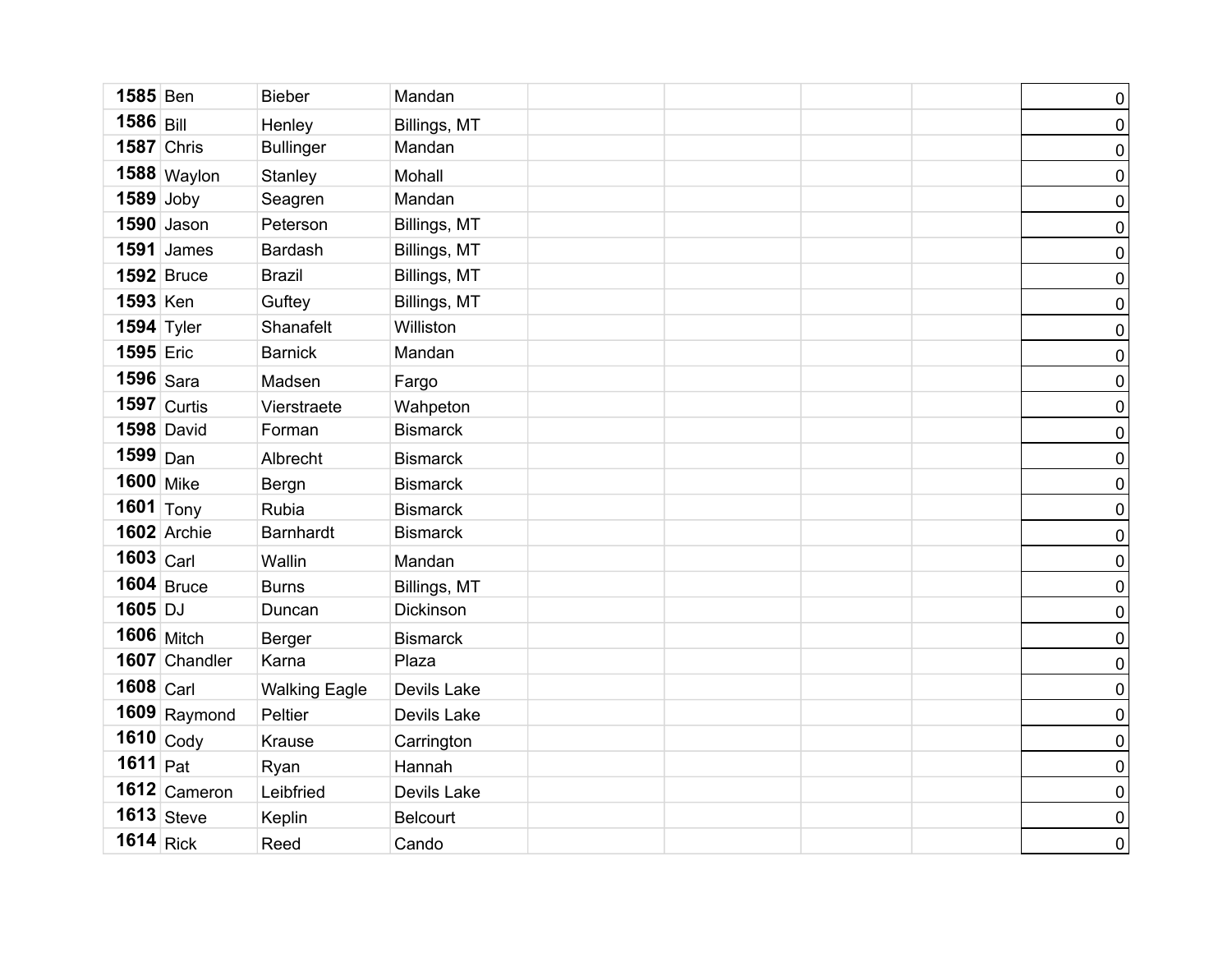|                  | $1615$ James      | Wilson          | Wahpeton            |  | $\pmb{0}$           |
|------------------|-------------------|-----------------|---------------------|--|---------------------|
|                  | <b>1616</b> Blake | Ovind           | <b>Bismarck</b>     |  | $\pmb{0}$           |
| <b>1617</b> Bob  |                   | Rice            | Minot               |  | $\pmb{0}$           |
|                  | $1618$ Bonnie     | Kelly           | Harvey              |  | $\pmb{0}$           |
|                  | $1619$ Tammy      | Keller          | Harvey              |  | $\pmb{0}$           |
|                  | <b>1620 Tammy</b> | Wentz           | Rugby               |  | $\pmb{0}$           |
| <b>1621</b> Cam  |                   | Millang         | Rugby               |  | $\pmb{0}$           |
| <b>1622 Burt</b> |                   | Kelly           | Harvey              |  | $\pmb{0}$           |
| <b>1623 Tom</b>  |                   | <b>Balsden</b>  | Harvey              |  | $\pmb{0}$           |
| <b>1624</b> Gus  |                   | Thompson        | Harvey              |  | $\pmb{0}$           |
| $1625$ Tyler     |                   | Senger          | Harvey              |  | $\pmb{0}$           |
|                  | 1626 Nathan       | Larson          | <b>Grand Forks</b>  |  | $\pmb{0}$           |
|                  | <b>1627</b> Steve | Lesmeister      | Harvey              |  | $\pmb{0}$           |
|                  | 1628 Steven       | Shanaflet       | Harvey              |  | $\pmb{0}$           |
|                  | 1629 Jeremy       | Thompson        | Harvey              |  | $\pmb{0}$           |
|                  | <b>1630 Raela</b> | Schilousky      | Harvey              |  | $\pmb{0}$           |
| <b>1631 Tim</b>  |                   | <b>Schmeiss</b> | Harvey              |  | $\pmb{0}$           |
|                  | $1632$ Randy      | Kleinsasser     | Jamestown           |  | $\pmb{0}$           |
|                  | <b>1633 Shawn</b> | Taft            | Pingree             |  | $\pmb{0}$           |
|                  | $1634$ Ryan       | Wanzek          | Pingree             |  | $\pmb{0}$           |
|                  | $1635$ Daron      | Lacina          | Jamestown           |  | $\pmb{0}$           |
|                  | <b>1636 Roger</b> | Edland          | Pingree             |  | $\pmb{0}$           |
| <b>1637 Mary</b> |                   | Lee             | Pingree             |  | $\pmb{0}$           |
| <b>1638 Greg</b> |                   | Mortensen       | <b>Bismarck</b>     |  | $\pmb{0}$           |
| $1639$ Troy      |                   | Knutson         | <b>Watford City</b> |  | $\mathsf{O}\xspace$ |
|                  | <b>1640</b> Brent | Kallevig        | Sidney, MT          |  | $\pmb{0}$           |
| $1641$ Josh      |                   | Norby           | <b>Watford City</b> |  | $\pmb{0}$           |
|                  | $1642$ Ryan       | Jensen          | <b>Watford City</b> |  | $\pmb{0}$           |
|                  | $1643$ Samson     | Fritz           | <b>Watford City</b> |  | $\pmb{0}$           |
|                  | 1644 Dustin       | Lantu           | <b>Watford City</b> |  | $\pmb{0}$           |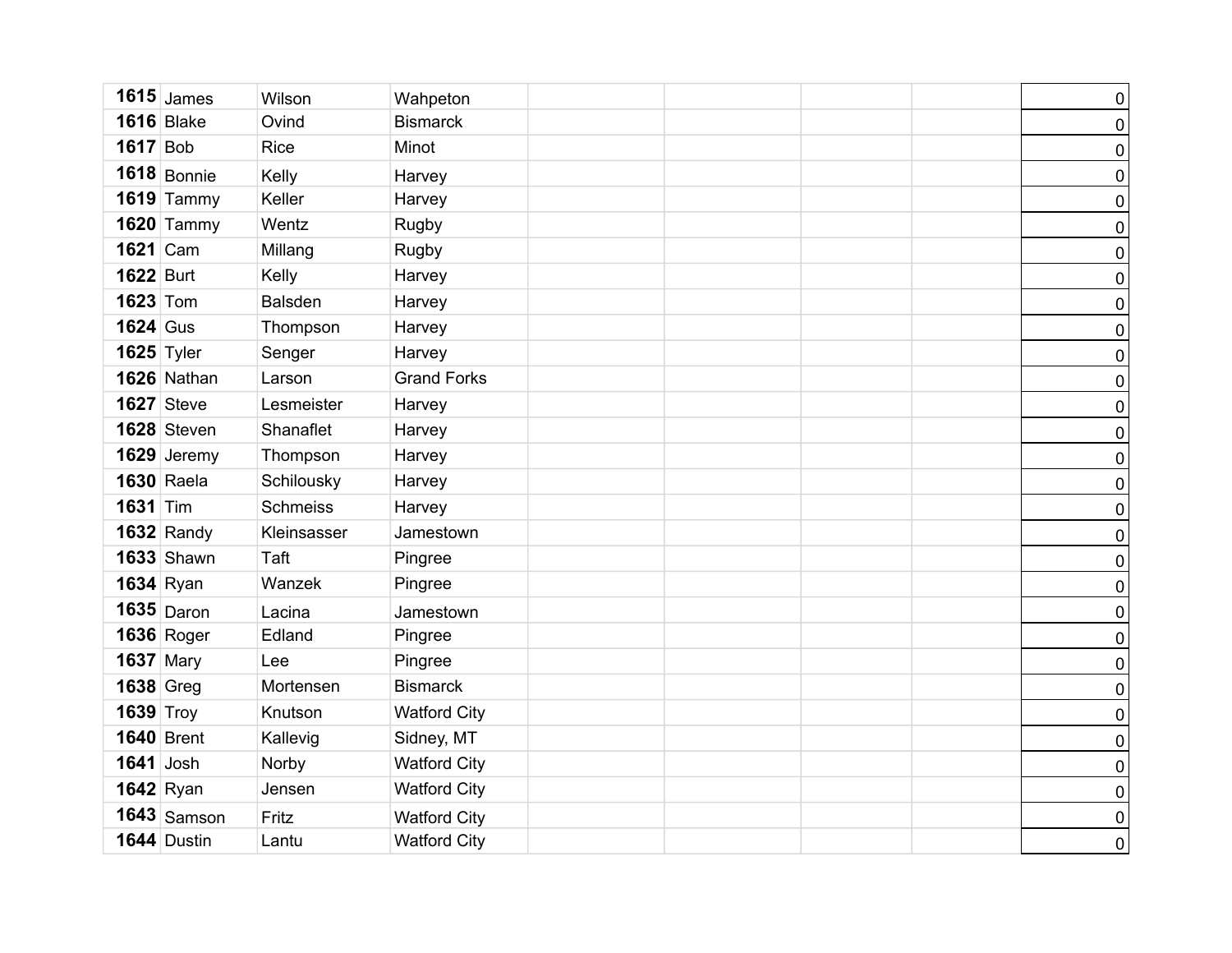| $1645$ Greg       |                   | Johnson        | <b>Watford City</b> |  | $\pmb{0}$      |
|-------------------|-------------------|----------------|---------------------|--|----------------|
|                   | <b>1646</b> Steve | <b>Nichols</b> | <b>Watford City</b> |  | $\pmb{0}$      |
|                   | $1647$ Brandon    | Koontz         | <b>Bismarck</b>     |  | $\pmb{0}$      |
| <b>1648 Dick</b>  |                   | Joritz         | <b>Bismarck</b>     |  | $\pmb{0}$      |
|                   | 1649 Jordon       | Kelly          | <b>Watford City</b> |  | $\pmb{0}$      |
|                   | 1650 Brandon      | George         | <b>Watford City</b> |  | $\pmb{0}$      |
|                   | $1651$ Morgan     | Missen         | <b>Watford City</b> |  | $\pmb{0}$      |
| <b>1652 Nate</b>  |                   | Drujello       | <b>Watford City</b> |  | $\pmb{0}$      |
| <b>1653 Katie</b> |                   | Swenson        | <b>Watford City</b> |  | $\pmb{0}$      |
| <b>1654 Brad</b>  |                   | Moore          | <b>Watford City</b> |  | $\pmb{0}$      |
| $1655$ Clay       |                   | Petermann      | <b>Watford City</b> |  | $\pmb{0}$      |
|                   | 1656 Matthew      | Henthorn       | <b>Watford City</b> |  | $\pmb{0}$      |
|                   | 1657 Patrick      | Newberry       | <b>Watford City</b> |  | $\pmb{0}$      |
|                   | 1658 William      | Rudolph        | Stanley             |  | $\pmb{0}$      |
| 1659 Ron          |                   | Schlensky      | Rugby               |  | $\pmb{0}$      |
| 1660 John         |                   | Pemberton      | Stanley             |  | $\pmb{0}$      |
| <b>1661</b> Chris |                   | Lamping        | Stanley             |  | $\pmb{0}$      |
| 1662 Joe          |                   | Peters         | Rugby               |  | $\pmb{0}$      |
| <b>1663 Mark</b>  |                   | Fretheim       | Kenmare             |  | $\pmb{0}$      |
| <b>1664 Zack</b>  |                   | Chodester      | Rugy                |  | $\pmb{0}$      |
|                   | <b>1665</b> Vince | Tenderholt     | Stanley             |  | $\pmb{0}$      |
|                   | <b>1666 Trent</b> | <b>Bacher</b>  | Rugby               |  | $\pmb{0}$      |
| $1667$ Cody       |                   | Strand         | Rugby               |  | $\pmb{0}$      |
|                   | <b>1668 Chase</b> | Hertz          | Jamestown           |  | $\pmb{0}$      |
| <b>1669 Mike</b>  |                   | Anderson       | Jamestown           |  | $\pmb{0}$      |
|                   | 1670 Rodney       | Keezer         | Jamestown           |  | $\pmb{0}$      |
| <b>1671 Scott</b> |                   | Vance          | Jamestown           |  | $\pmb{0}$      |
| <b>1672 Matt</b>  |                   | Greshik        | Jamestown           |  | $\pmb{0}$      |
| <b>1673 Heidi</b> |                   | Roggenkamp     | Fargo               |  | $\pmb{0}$      |
| <b>1674 Mat</b>   |                   | Jensen         | Fargo               |  | $\overline{0}$ |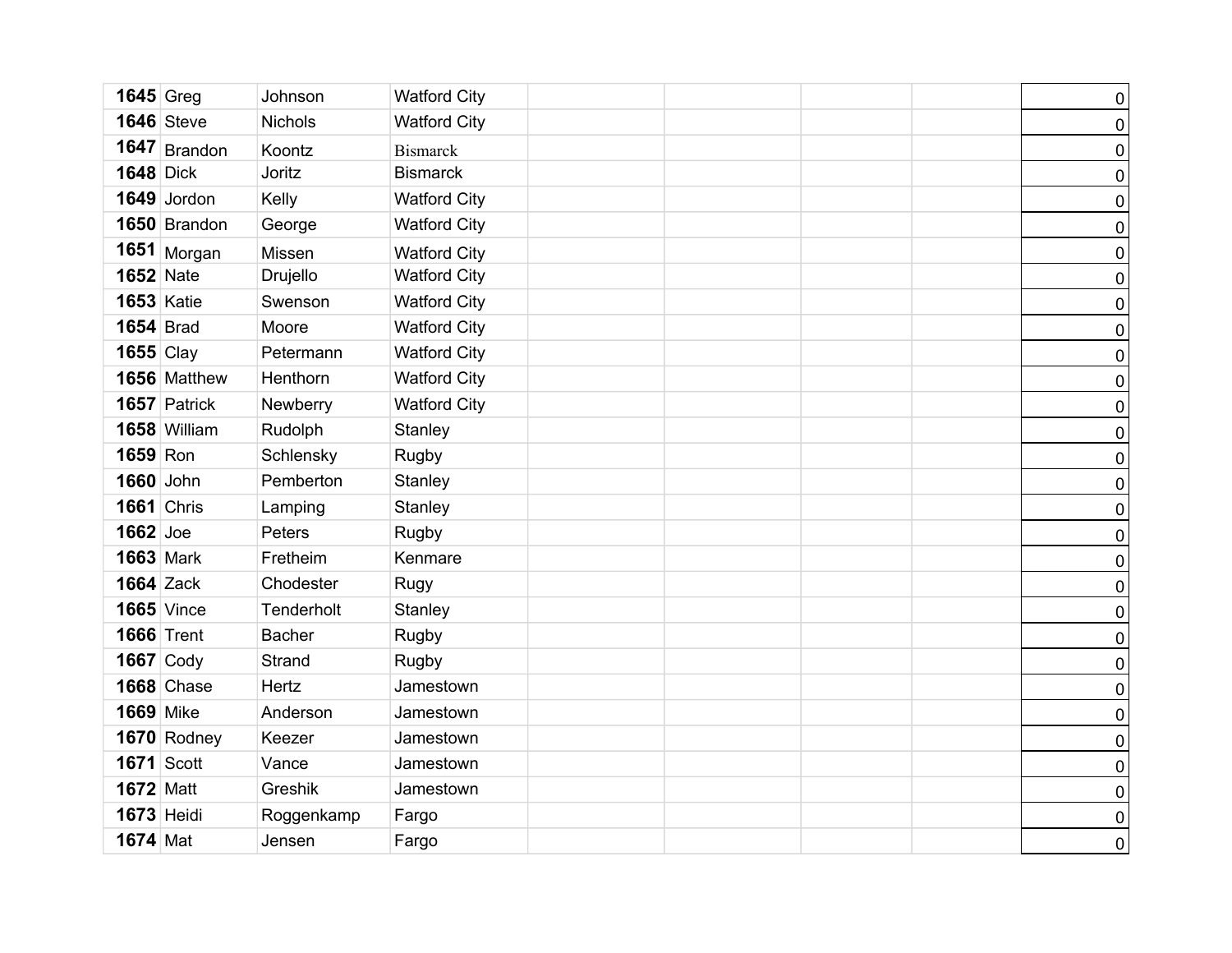| 1675 Ron          |                   | Mclaughlin      | Minot           |  |  | $\pmb{0}$        |
|-------------------|-------------------|-----------------|-----------------|--|--|------------------|
|                   | $1676$ Jamie      | Ogal            | Minot           |  |  | $\pmb{0}$        |
|                   | 1677 David        | <b>Huff</b>     | Minot           |  |  | $\pmb{0}$        |
| 1678 Jeff         |                   | Fox             | Velva           |  |  | $\pmb{0}$        |
| <b>1679 Chris</b> |                   | Cool            | Minot           |  |  | $\pmb{0}$        |
|                   | <b>1680 Tracy</b> | <b>Beyer</b>    | Minot           |  |  | $\pmb{0}$        |
|                   | $1681$ Jason      | Thomas          | St. Anthony     |  |  | $\pmb{0}$        |
| <b>1682 Troy</b>  |                   | Kupper          | Foxholm         |  |  | $\pmb{0}$        |
|                   | 1683 Amanda       | Mickelson       | Foxholm         |  |  | $\pmb{0}$        |
| 1684 Ron          |                   | Polensky        | <b>Bismarck</b> |  |  | $\pmb{0}$        |
| $1685$ Ben        |                   | Ethon           | Kenmare         |  |  | $\pmb{0}$        |
|                   | 1686 Gregor       | Schmidt         | St. Anthony     |  |  | $\pmb{0}$        |
|                   | $1687$ Randy      | Rhone           | St. Anthony     |  |  | $\pmb{0}$        |
| <b>1688 Rick</b>  |                   | Rhone           | St. Anthony     |  |  | $\pmb{0}$        |
| 1689 Tim          |                   | <b>Berger</b>   | St. Anthony     |  |  | $\pmb{0}$        |
| <b>1690 Nick</b>  |                   | Tomac           | Saint Anthony   |  |  | $\pmb{0}$        |
| 1691 Daryl        |                   | Lies            | Velva           |  |  | $\pmb{0}$        |
| <b>1692</b> Jean  |                   | Minugh          | Minot           |  |  | $\pmb{0}$        |
| 1693 Ed           |                   | <b>Detwiler</b> | Minot           |  |  | $\pmb{0}$        |
|                   | <b>1694</b> Brynn | <b>Bolrud</b>   | Minot           |  |  | $\boldsymbol{0}$ |
| 1695 Rob          |                   | Carpenter       | Velva           |  |  | $\pmb{0}$        |
| <b>1696</b> Matt  |                   | Lizotte         | Minot           |  |  | $\pmb{0}$        |
| $1697$ Ron        |                   | <b>Isaak</b>    | <b>Beulah</b>   |  |  | $\pmb{0}$        |
|                   | <b>1698</b> Adam  | McIntyre        | <b>Beulah</b>   |  |  | $\pmb{0}$        |
| 1699 Curt         |                   | <b>Bogin</b>    | <b>Beulah</b>   |  |  | $\pmb{0}$        |
|                   | $1700$ Steph      | Gause           | <b>Beulah</b>   |  |  | $\pmb{0}$        |
| 1701 Ed           |                   | Parisien        | <b>Beulah</b>   |  |  | $\pmb{0}$        |
|                   | $1702$ Darin      | Rudland         | <b>Beulah</b>   |  |  | $\pmb{0}$        |
|                   | 1703 Willard      | <b>Barnes</b>   | <b>Bismarck</b> |  |  | $\pmb{0}$        |
| <b>1704 Scott</b> |                   | Hellman         | <b>Beulah</b>   |  |  | $\pmb{0}$        |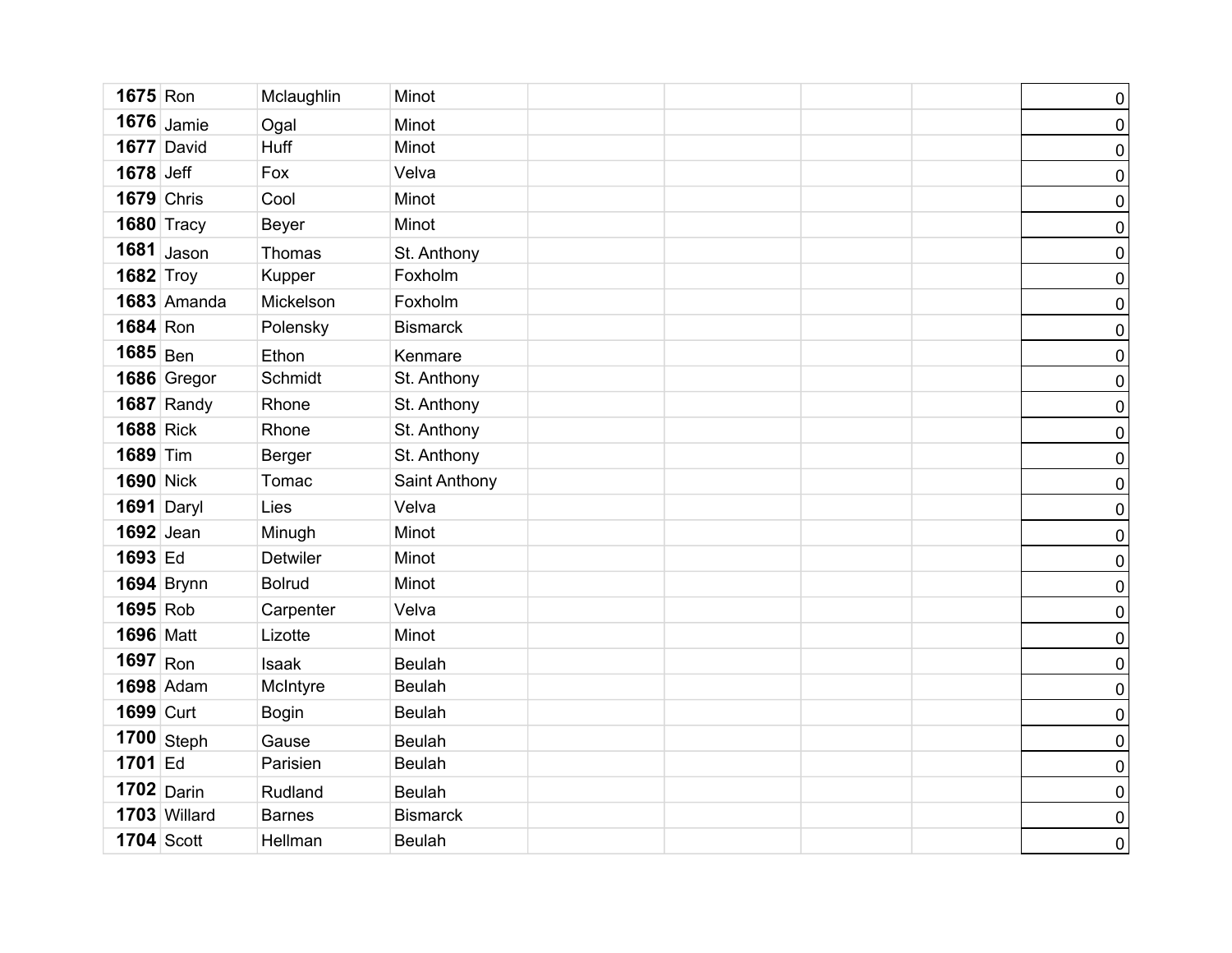|                  | 1705 Shelby       | Senger           | <b>Beulah</b>    |  | $\pmb{0}$        |
|------------------|-------------------|------------------|------------------|--|------------------|
| 1706 Lori        |                   | Hausauer         | <b>Beulah</b>    |  | $\pmb{0}$        |
|                  | <b>1707</b> Gene  | <b>Baker</b>     | <b>Beulah</b>    |  | $\pmb{0}$        |
| <b>1708</b> Jake |                   | Michaels         | <b>Beulah</b>    |  | $\pmb{0}$        |
|                  | $1709$ Steve      | Fabella          | <b>Beulah</b>    |  | $\pmb{0}$        |
| <b>1710</b> Nyal |                   | Allen            | <b>Beulah</b>    |  | $\pmb{0}$        |
| $1711$ Deb       |                   | Gullickson       | <b>Beulah</b>    |  | $\pmb{0}$        |
|                  | $1712$ Ryan       | Nelson           | <b>Beulah</b>    |  | $\pmb{0}$        |
| $1713$ Vic       |                   | Entzel           | <b>Beulah</b>    |  | $\pmb{0}$        |
|                  | 1714 Jeremy       | Mclain           | Minot            |  | $\pmb{0}$        |
| $1715$ Scott     |                   | Lawson           | Minot            |  | $\pmb{0}$        |
| $1716$ Gary      |                   | Meyer            | Carpio           |  | $\pmb{0}$        |
| 1717 Tyler       |                   | Webster          | Minot            |  | $\pmb{0}$        |
|                  | <b>1718</b> Devin | Thomas           | Rugby            |  | $\pmb{0}$        |
|                  | <b>1719</b> Brent | Roberts          | Rugby            |  | $\pmb{0}$        |
|                  | <b>1720 Kenny</b> | Knudson          | Jamestown        |  | $\pmb{0}$        |
|                  | $1721$ Shaun      | Thoring          | Mandan           |  | $\pmb{0}$        |
|                  | <b>1722</b> Shawn | Nostdahl         | <b>Bottineau</b> |  | $\pmb{0}$        |
| <b>1723</b> Lee  |                   | Frohlich         | Mandan           |  | $\pmb{0}$        |
| $1724$ Brian     |                   | Hanson           | Jamestown        |  | $\pmb{0}$        |
| <b>1725 Rick</b> |                   | McCoy            | Williston        |  | $\pmb{0}$        |
|                  | $1726$ Amanda     | Turner           | Williston        |  | $\pmb{0}$        |
| $1727$ Pat       |                   | Erhart           | Williston        |  | $\pmb{0}$        |
|                  | $1728$ Corey      | Longtin          | Williston        |  | $\pmb{0}$        |
| <b>1729</b> Dave |                   | Ulvoy            | Williston        |  | $\pmb{0}$        |
|                  | 1730 Melissa      | <b>Banner</b>    | Williston        |  | $\boldsymbol{0}$ |
|                  | $1731$ Joseph     | <b>Uzdavinis</b> | Williston        |  | $\pmb{0}$        |
|                  | 1732 Lawrence     | William          | Williston        |  | $\pmb{0}$        |
|                  | $1733$ David      | Huber            | Lincoln          |  | $\pmb{0}$        |
|                  | <b>1734 Bruce</b> | Schneider        | Williston        |  | $\overline{0}$   |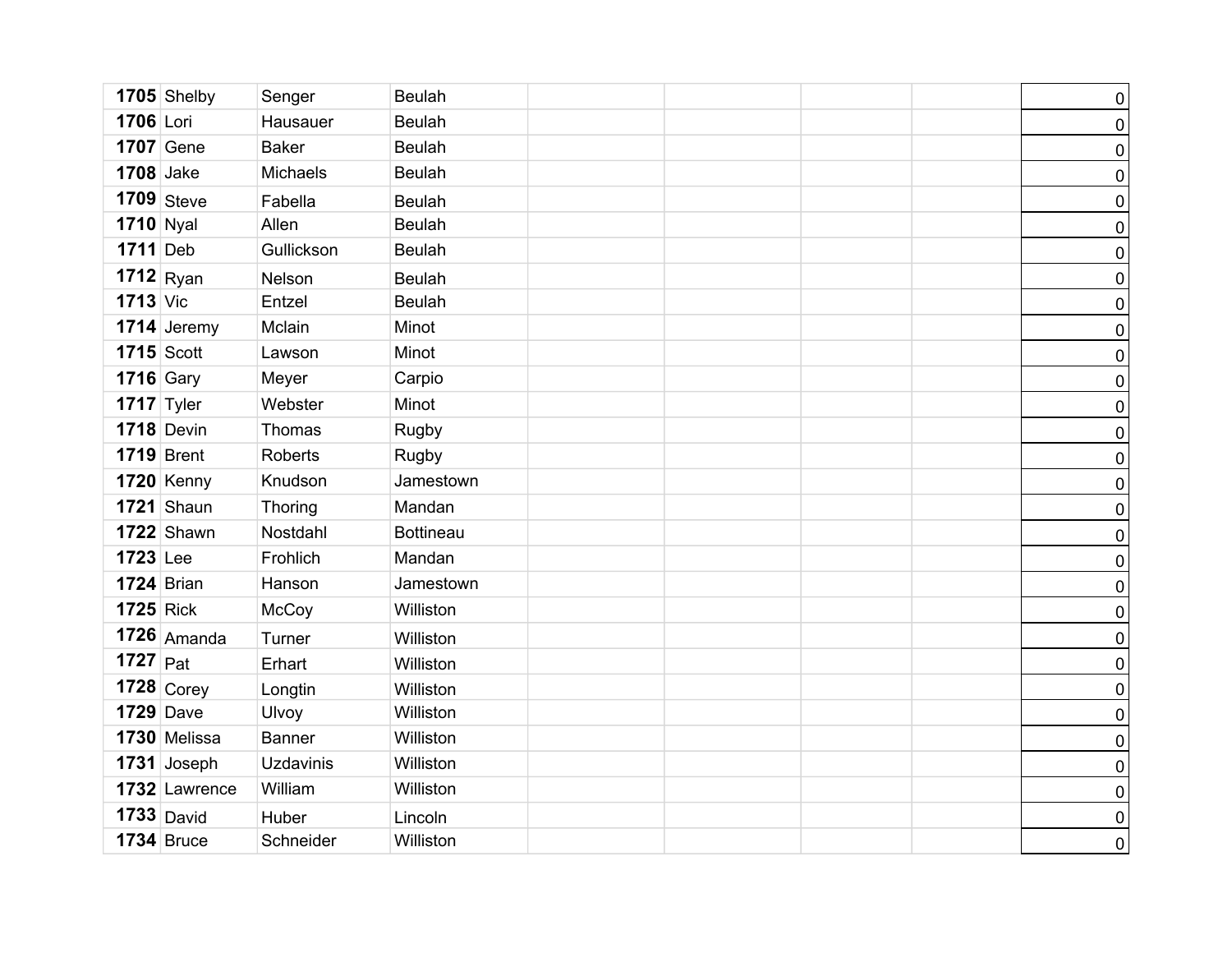|                  | 1735 Brandon      | Garaas           | Williston           |  |  | $\pmb{0}$        |
|------------------|-------------------|------------------|---------------------|--|--|------------------|
|                  | 1736 Michael      | Wegleitner       | Williston           |  |  | $\pmb{0}$        |
| <b>1737 Brad</b> |                   | Knakmuhs         | Williston           |  |  | $\pmb{0}$        |
|                  | 1738 Wesley       | Morgan           | Williston           |  |  | $\pmb{0}$        |
|                  | 1739 Dillon       | Malley           | Williston           |  |  | $\pmb{0}$        |
|                  | 1740 Walter       | <b>Dawkins</b>   | Williston           |  |  | $\pmb{0}$        |
|                  | $1741$ Ryan       | Delaney          | Williston           |  |  | $\pmb{0}$        |
|                  | 1742 Travis       | Velo             | Williston           |  |  | $\pmb{0}$        |
| $1743$ Joe       |                   | Hastings         | Williston           |  |  | $\pmb{0}$        |
| $1744$ Kelly     |                   | Ashley           | Williston           |  |  | $\pmb{0}$        |
| <b>1745</b> Seth |                   | Hilleren         | <b>Watford City</b> |  |  | $\pmb{0}$        |
|                  | <b>1746</b> Quinn | <b>Stiff Arm</b> | <b>Bismarck</b>     |  |  | $\pmb{0}$        |
|                  | 1747 Raschell     | Ambroz           | Mercer              |  |  | $\pmb{0}$        |
| $1748$ Kelly     |                   | Cummings         | <b>Bismarck</b>     |  |  | $\pmb{0}$        |
|                  | $1749$ Tyler      | Goldade          | <b>Bismarck</b>     |  |  | $\pmb{0}$        |
| <b>1750 Tom</b>  |                   | Gobert           | Minot               |  |  | $\pmb{0}$        |
|                  | <b>1751</b> Chad  | Falcon           | <b>Bismarck</b>     |  |  | $\pmb{0}$        |
|                  | $1752$ Brian      | <b>Baumen</b>    | Minot               |  |  | $\pmb{0}$        |
|                  | $1753$ Tyler      | White            | Minot               |  |  | $\pmb{0}$        |
|                  | <b>1754 Reiss</b> | <b>Barnett</b>   | Minot               |  |  | $\pmb{0}$        |
|                  | <b>1755</b> Sage  | Nelson           | <b>Bismarck</b>     |  |  | $\pmb{0}$        |
|                  | 1756 Nikolas      | Crispin          | Minot               |  |  | $\pmb{0}$        |
|                  | $1757$ Justin     | Hertel           | Devils Lake         |  |  | $\pmb{0}$        |
|                  | $1758$ Steve      | Buchanon         | Devils Lake         |  |  | $\pmb{0}$        |
| $1759$ Lori      |                   | Fuglestad        | Devils Lake         |  |  | $\pmb{0}$        |
| $1760$ Josh      |                   | Reile            | Devils Lake         |  |  | $\boldsymbol{0}$ |
|                  | $1761$ Brandon    | Idland           | Devils Lake         |  |  | $\pmb{0}$        |
|                  | $1762$ Dustin     | Dauphinais       | Devils Lake         |  |  | $\pmb{0}$        |
|                  | $1763$ Wendal     | Friesen          | <b>Bismarck</b>     |  |  | $\pmb{0}$        |
|                  | $1764$ Patrick    | Hendrickson      | <b>Bismarck</b>     |  |  | $\overline{0}$   |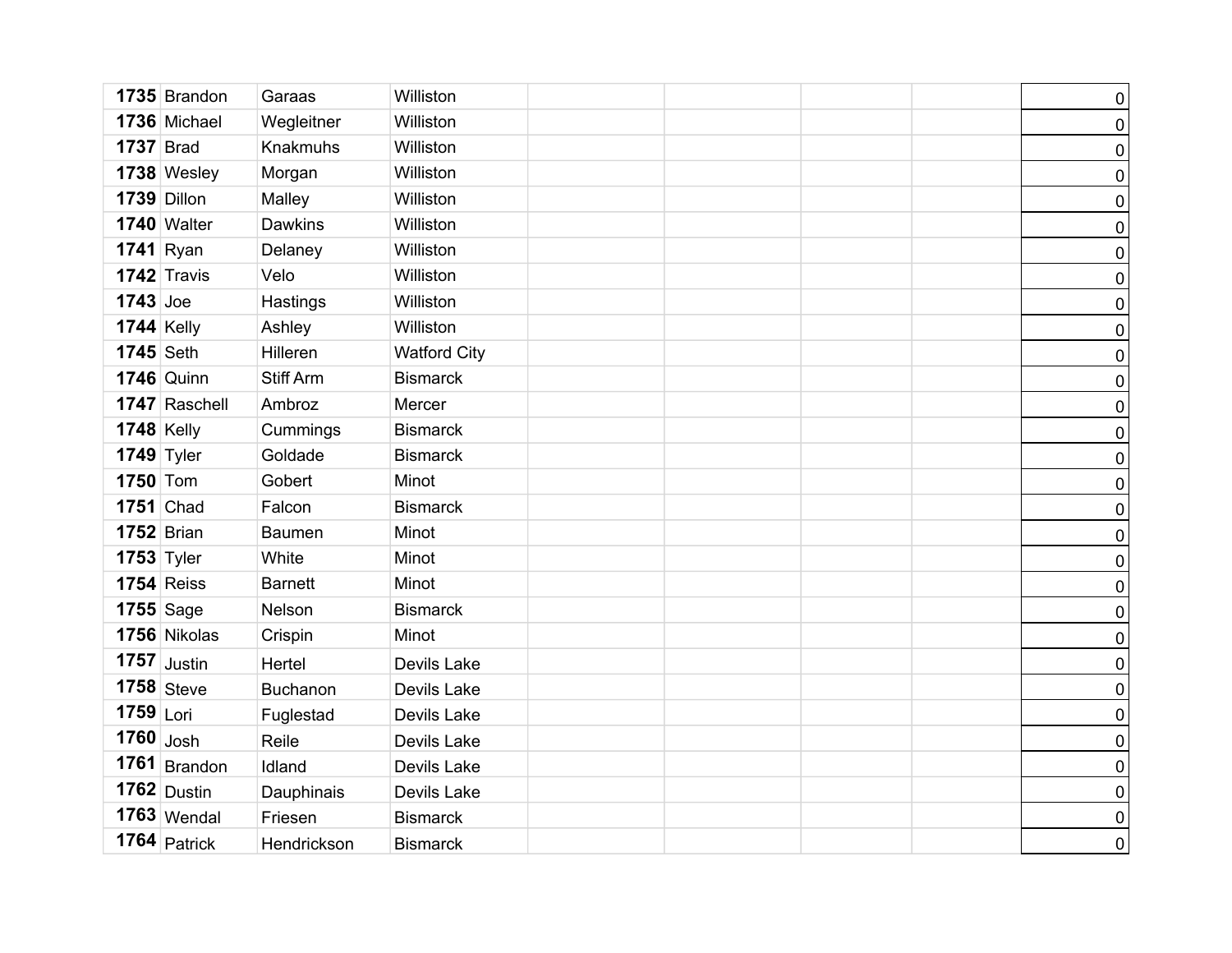|                  | $1765$ Lenny       | Rubner          | Minot               |  | $\pmb{0}$           |
|------------------|--------------------|-----------------|---------------------|--|---------------------|
|                  | $1766$ Shean       | Weoh            | Minot               |  | $\pmb{0}$           |
|                  | $1767$ James       | Dingman         | Minot               |  | $\pmb{0}$           |
|                  | 1768 Francisco     | Lopez           | Minot               |  | $\pmb{0}$           |
|                  | $1769$ Tanner      | Mallams         | Minot               |  | $\pmb{0}$           |
| $1770$ DR        |                    | Davies          | Minot               |  | $\pmb{0}$           |
|                  | 1771 Kaedon        | Tolson          | Minot               |  | $\pmb{0}$           |
|                  | $1772$ Cheryl      | Hanson          | Minot               |  | $\pmb{0}$           |
|                  | $1773$ Dwight      | Coleman         | Minot               |  | $\pmb{0}$           |
|                  | 1774 Gerritt       | Langeveld       | Minot               |  | $\pmb{0}$           |
| $1775$ Tri       |                    | Do              | Minot               |  | $\mathsf{O}\xspace$ |
| $1776$ Jerry     |                    | Moran           | Minot               |  | $\pmb{0}$           |
|                  | 1777 Stephen       | Belgarde        | Minot               |  | $\mathsf{O}\xspace$ |
|                  | 1779 Jonathan      | Gay             | Minot               |  | $\overline{0}$      |
|                  | $1780$ Tofique     | Ghalayni        | Minot               |  | $\mathsf{O}\xspace$ |
|                  | 1781 $\vert$ Stacy | Norton          | Minot               |  | $\mathbf 0$         |
| $1782$ Alex      |                    | Harvey          | Minot               |  | $\mathsf{O}\xspace$ |
|                  | $1783$ Cheryl      | Hansen          | Minot               |  | $\overline{0}$      |
| $1784$ Jake      |                    | Ely             | Stanley             |  | $\pmb{0}$           |
| $1785$ Gary      |                    | Holland         | Stanley             |  | $\pmb{0}$           |
|                  | $1786$ Bryan       | Fluhrer         | Stanley             |  | $\pmb{0}$           |
| $1787$ Ray       |                    | Jones           | <b>Watford City</b> |  | $\pmb{0}$           |
| $1788$ Chris     |                    | Davis           | <b>Watford City</b> |  | $\pmb{0}$           |
| <b>1789</b> Mike |                    | Shrum           | <b>Watford City</b> |  | $\pmb{0}$           |
| 1790 Phil        |                    | Mula            | <b>Watford City</b> |  | $\pmb{0}$           |
| 1791 Lee         |                    | Mike            | <b>Watford City</b> |  | $\pmb{0}$           |
| $1792$ Nick      |                    | <b>Buesgens</b> | <b>Watford City</b> |  | $\pmb{0}$           |
| $1793$ Jose      |                    | Corral          | Mandan              |  | $\mathsf{O}\xspace$ |
|                  | $1794$ Doug        | Shipman         | Mandan              |  | $\pmb{0}$           |
| $1795$ Alc       |                    | Tren            | Mandan              |  | $\overline{0}$      |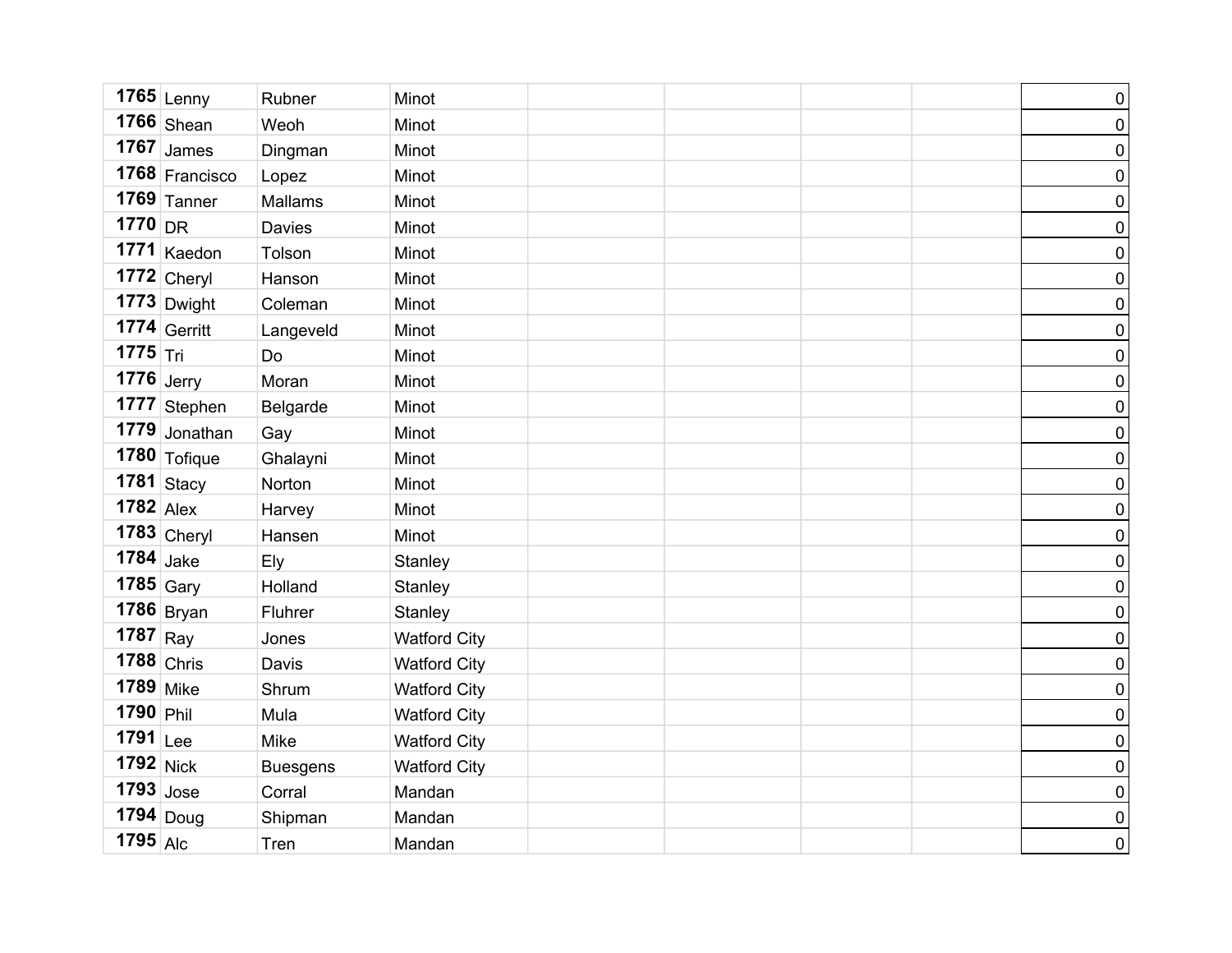|              | 1796 $\sqrt{T}$ ravis | <b>Tipke</b>     | Mandan          |  | $\pmb{0}$           |
|--------------|-----------------------|------------------|-----------------|--|---------------------|
|              | $1797$ Mitch          | <b>Bintliff</b>  | Minot           |  | $\pmb{0}$           |
|              | $1798$ Kevin          | Duong            | Minot           |  | $\pmb{0}$           |
|              | $1799$ Charlene       | Ratliff          | Minot           |  | $\pmb{0}$           |
| 1800 Brett   |                       | Lagemann         | Minot           |  | $\pmb{0}$           |
| $1801$ Brad  |                       | Finneseth        | Velva           |  | $\pmb{0}$           |
| $1802$ Evan  |                       | Ritter           | Minot           |  | $\pmb{0}$           |
|              | $1803$ Randy          | <b>Ihli</b>      | Minot           |  | $\pmb{0}$           |
| $1804$ Yash  |                       | Kapadia          | Minot           |  | $\pmb{0}$           |
|              | $1805$ James          | Estrella         | Minot           |  | $\mathsf{O}\xspace$ |
|              | 1806 Michael          | Williams         | Minot           |  | $\pmb{0}$           |
| 1807 Matt    |                       | Knutson          | Kenmare         |  | $\mathsf{O}\xspace$ |
|              | $1808$ Sarah          | Knutson          | Kenmare         |  | $\pmb{0}$           |
| 1809 Mike    |                       | <b>Tripplett</b> | Kenmare         |  | $\mathsf{O}\xspace$ |
|              | 1810 Merle            | Foss             | Kenmare         |  | $\pmb{0}$           |
|              | 1811 Victoria         | Handeland        | Kenmare         |  | $\pmb{0}$           |
|              | $1812$ Sergiu         | Moisei           | Kenmare         |  | $\mathsf{O}\xspace$ |
| $1813$ Jon   |                       | <b>Essler</b>    | Kenmare         |  | $\pmb{0}$           |
| $1814$ Jerry |                       | Caufield         | <b>Bismarck</b> |  | $\pmb{0}$           |
| $1815$ Alex  |                       | Skjefte          | Jamestown       |  | $\pmb{0}$           |
|              | $1816$ Jason          | <b>Bivens</b>    | Jamestown       |  | $\pmb{0}$           |
|              | $1817$ Dave           | Wonnenberg       | <b>Bismarck</b> |  | $\pmb{0}$           |
| $1818$ Jeff  |                       | <b>Bailey</b>    | Minot           |  | $\pmb{0}$           |
|              | 1819 Dennis           | Crockett         | Langdon         |  | $\pmb{0}$           |
|              | $1820$ Jeremy         | Olson            | Cando           |  | $\pmb{0}$           |
|              | 1821 $ Forrest $      | <b>Bunn</b>      | Devils Lake     |  | $\pmb{0}$           |
|              | $1822$ Caleb          | Hershey          | Las Vegas, NV   |  | $\pmb{0}$           |
|              | 1823 Alexander        | Saggon           | Mandan          |  | $\pmb{0}$           |
|              | $1824$ Dennis         | Carter           | Mandan          |  | $\pmb{0}$           |
| 1825 Tate    |                       | Rau              | Mandan          |  | $\mathbf 0$         |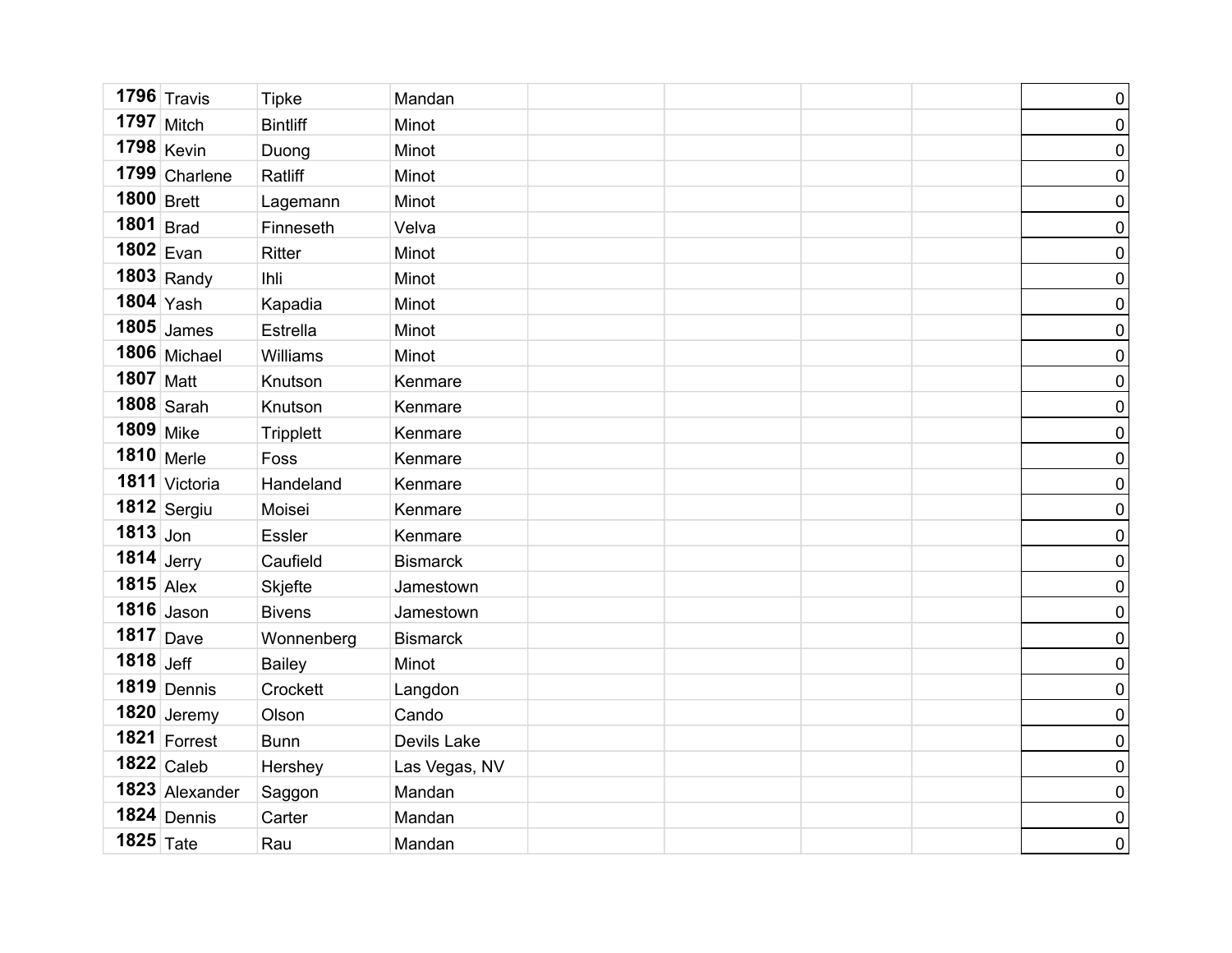| $1826$ Dan         |                   | Corum          | Rugby           |  | $\pmb{0}$        |
|--------------------|-------------------|----------------|-----------------|--|------------------|
| 1827 $ T_y $       |                   | Giffey         | <b>Bismarck</b> |  | $\pmb{0}$        |
|                    | <b>1828 Scott</b> | Lafond         | Dickinson       |  | $\pmb{0}$        |
|                    | <b>1829</b> Andy  | Campbell       | Dickinson       |  | $\pmb{0}$        |
|                    | 1830 Tomika       | Wauneka        | <b>Bismarck</b> |  | $\pmb{0}$        |
| 1831 TJ            |                   | Tooz           | <b>Bismarck</b> |  | $\pmb{0}$        |
|                    | 1832 Skylar       | <b>Bossert</b> | Mandan          |  | $\pmb{0}$        |
| <b>1833 Mike</b>   |                   | Kadrmas        | <b>Bismarck</b> |  | $\pmb{0}$        |
| <b>1834 Tim</b>    |                   | Kuntz          | Mandan          |  | $\pmb{0}$        |
|                    | <b>1835 Chase</b> | Gunwall        | <b>Bismarck</b> |  | $\pmb{0}$        |
|                    | <b>1836</b> Adam  | Zimbleman      | Fullerton       |  | $\pmb{0}$        |
| 1837 Lori          |                   | Wentz          | Minot           |  | $\pmb{0}$        |
|                    | 1838 Dennis       | Hoff           | Minot           |  | $\pmb{0}$        |
| $1839$ Joey        |                   | Nesdahl        | Minot           |  | $\pmb{0}$        |
|                    | <b>1840</b> Shaun | Wallace        | Minot           |  | $\pmb{0}$        |
|                    | $1841$ James      | Thacker        | Minot           |  | $\pmb{0}$        |
|                    | <b>1842</b> Beau  | Bergeron       | Minot           |  | $\pmb{0}$        |
|                    | $1843$ James      | Zumwatt        | Minot           |  | $\pmb{0}$        |
| <b>1844</b> Bob    |                   | Dooley         | Minot           |  | $\pmb{0}$        |
| 1845 Matt          |                   | Lyons          | Mandan          |  | $\boldsymbol{0}$ |
|                    | 1846 Addison      | Mccrary        | Minot           |  | $\pmb{0}$        |
|                    | 1847 David        | Arsenault      | Glendive        |  | $\pmb{0}$        |
|                    | 1848 Garcia       | Walks          | Minot           |  | $\pmb{0}$        |
| $1849$ AJ          |                   | Lizotte        | Minot           |  | $\pmb{0}$        |
|                    | 1850 Travis       | Epperson       | Minot           |  | $\pmb{0}$        |
| $1851$ Jody        |                   | Wienbar        | Minot           |  | $\pmb{0}$        |
|                    | <b>1852 Derek</b> | <b>Bartsch</b> | Minot           |  | $\pmb{0}$        |
|                    | <b>1853 Bryan</b> | Girton         | <b>Bismarck</b> |  | $\pmb{0}$        |
| 1854 $\mathsf{Ty}$ |                   | Lainhart       | Minot           |  | $\pmb{0}$        |
|                    | $1855$ Andrew     | Otto           | Minot           |  | $\overline{0}$   |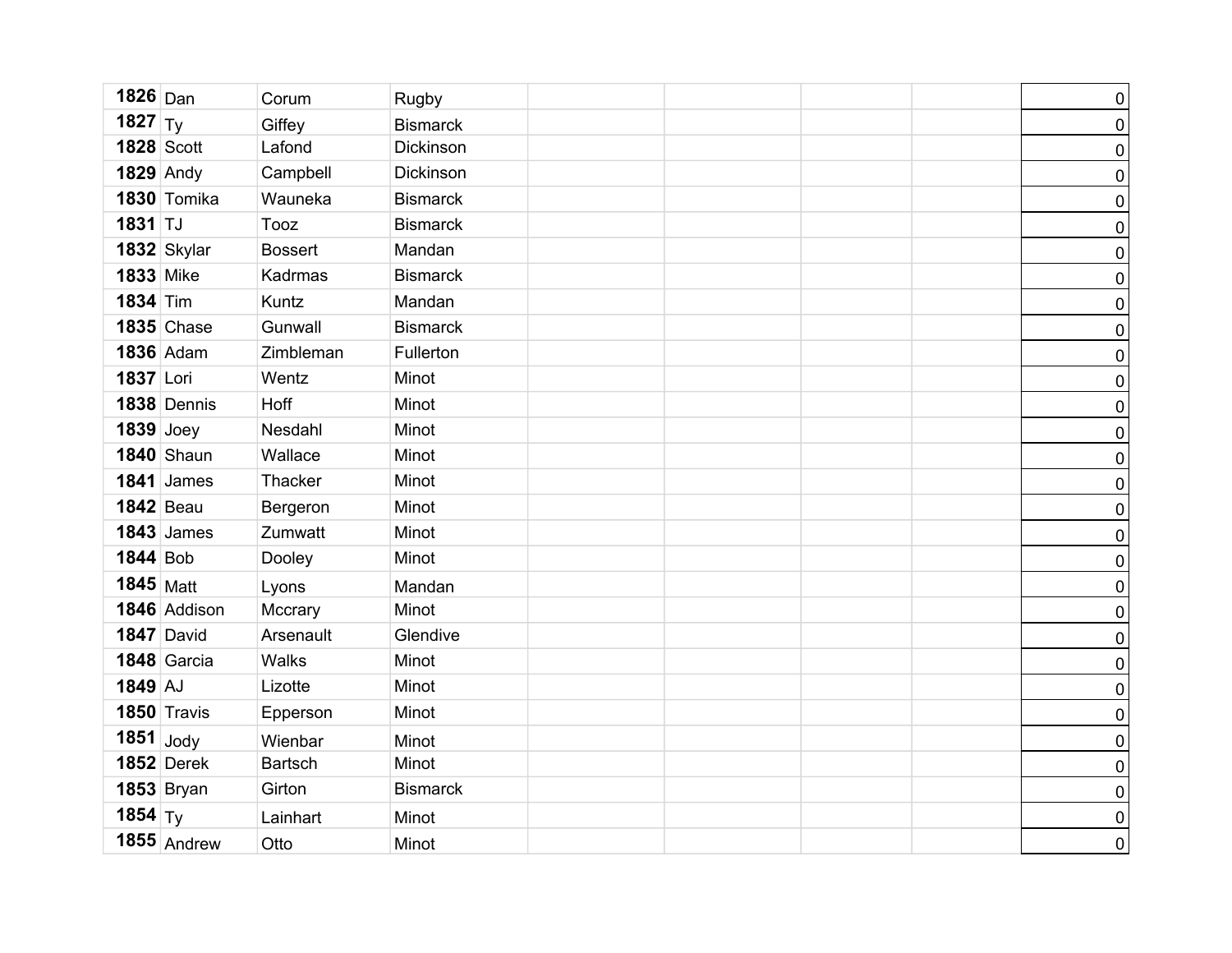|                   | $1856$ Karen      | Watts          | Minot           |  | $\pmb{0}$        |
|-------------------|-------------------|----------------|-----------------|--|------------------|
|                   | 1857 Patrick      | Treacy         | Minot           |  | $\pmb{0}$        |
|                   | <b>1858 Grant</b> | Eisenzimmer    | Minot           |  | $\pmb{0}$        |
|                   | 1859 Russell      | <b>Streich</b> | Minot           |  | $\pmb{0}$        |
| 1860 Anna         |                   | Schneider      | Minot           |  | $\pmb{0}$        |
|                   | $1861$ Nathan     | Haukedahl      | Minot           |  | $\pmb{0}$        |
| $1862$ Josh       |                   | Lipp           | Mandan          |  | $\pmb{0}$        |
| <b>1863</b> Miles |                   | Langston       | Mandan          |  | $\pmb{0}$        |
| <b>1864</b> Jake  |                   | Golberg        | Mandan          |  | $\pmb{0}$        |
| $1865$ JR         |                   | <b>Schock</b>  | Mandan          |  | $\pmb{0}$        |
| <b>1866</b> Luke  |                   | Hilmoe         | Mandan          |  | $\pmb{0}$        |
| <b>1867</b> Cole  |                   | Hendrickson    | Mandan          |  | $\pmb{0}$        |
| <b>1868</b> Alex  |                   | Winbark        | Mandan          |  | $\pmb{0}$        |
| 1869 Ryan         |                   | <b>Botner</b>  | <b>Bismarck</b> |  | $\pmb{0}$        |
|                   | <b>1870</b> James | Thiefault      | Minot           |  | $\pmb{0}$        |
|                   | 1871 Emanuel      | Jimenez        | <b>Bismarck</b> |  | $\pmb{0}$        |
|                   | 1872 Kristy       | <b>Borud</b>   | Kenmare         |  | $\pmb{0}$        |
|                   | 1873 Anthony      | Lorgie         | Mandan          |  | $\pmb{0}$        |
| <b>1874 Kathi</b> |                   | Kindelspire    | <b>Bismarck</b> |  | $\pmb{0}$        |
| $1875$ Don        |                   | Schneider      | <b>Bismarck</b> |  | $\pmb{0}$        |
|                   | 1876 Justine      | Gay            | <b>Bismarck</b> |  | $\pmb{0}$        |
|                   | 1877 Tayler       | Wallstrum      | <b>Bismarck</b> |  | $\pmb{0}$        |
|                   | <b>1878 Stacy</b> | Huether        | Mandan          |  | $\pmb{0}$        |
|                   | 1879 Duane        | Cool           | <b>Bismarck</b> |  | $\boldsymbol{0}$ |
|                   | 1880 Raymond      | Hawse          | Tolley          |  | $\pmb{0}$        |
|                   | <b>1881 David</b> | <b>Stark</b>   | Tolley          |  | $\pmb{0}$        |
|                   | $1882$ Sharon     | Lang           | <b>Bismarck</b> |  | $\pmb{0}$        |
|                   | $1883$ Lance      | Johnson        | Tolley          |  | $\pmb{0}$        |
|                   | 1884 Johnny       | Cofer          | <b>Bismarck</b> |  | $\pmb{0}$        |
|                   | $1885$ James      | <b>Bauer</b>   | Tolley          |  | $\overline{0}$   |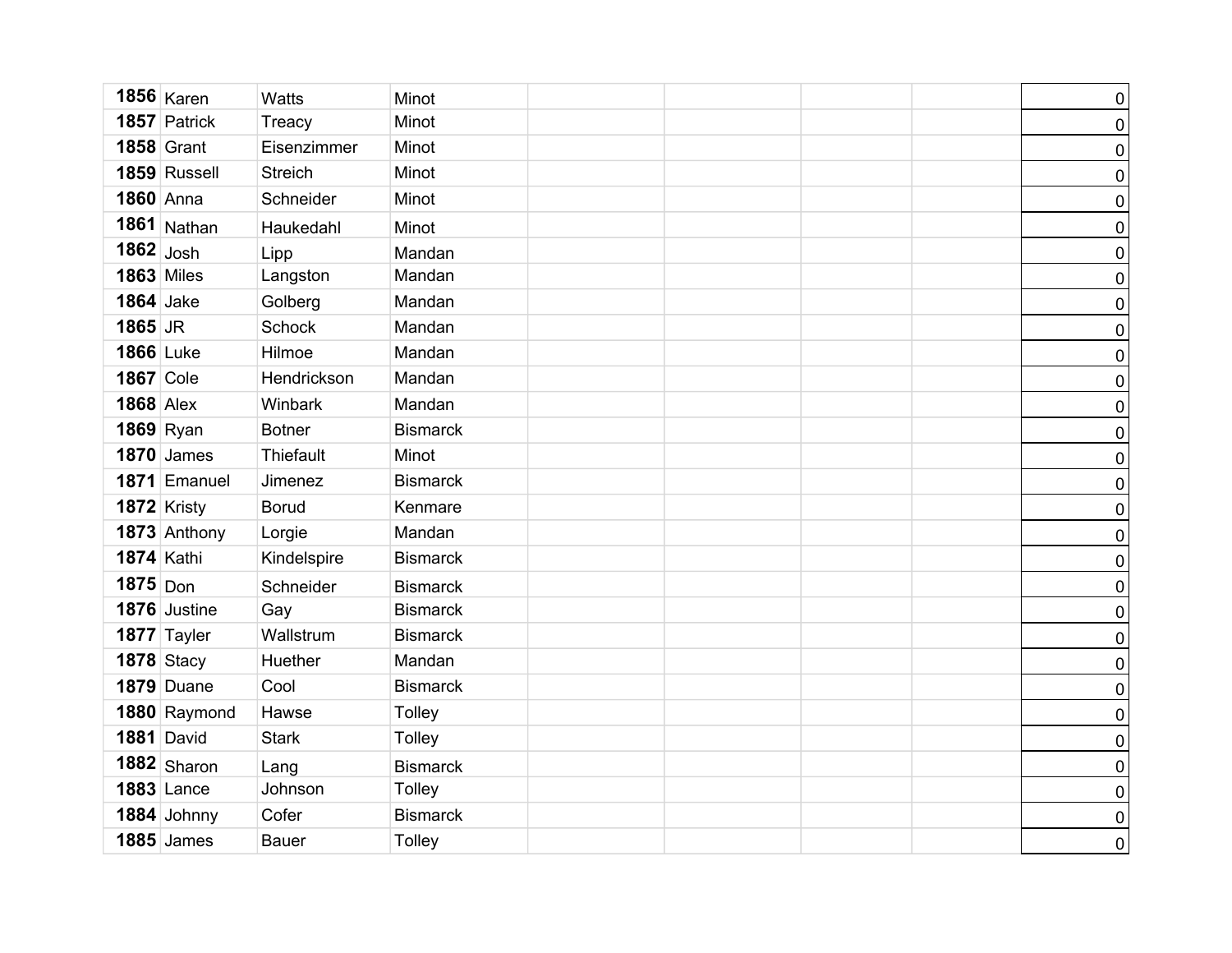|                  | 1886 Maurice      | Argabright     | Tolley          |  | $\pmb{0}$      |
|------------------|-------------------|----------------|-----------------|--|----------------|
|                  | 1887 Pierre       | <b>Beukek</b>  | Dawson          |  | $\pmb{0}$      |
| <b>1888 Lane</b> |                   | Kaseman        | <b>Bismarck</b> |  | $\pmb{0}$      |
|                  | $1889$ Justin     | Emerson        | <b>Bismarck</b> |  | $\pmb{0}$      |
| <b>1890</b> Pete |                   | <b>Bushey</b>  | Fargo           |  | $\pmb{0}$      |
|                  | 1891 Howard       | <b>Burns</b>   | <b>Bismarck</b> |  | $\pmb{0}$      |
|                  | 1892 Ulises       | <b>Morales</b> | <b>Bismarck</b> |  | $\pmb{0}$      |
|                  | 1893 Harold       | Zimmer         | Minot           |  | $\pmb{0}$      |
|                  | 1894 Darell       | <b>Itrich</b>  | <b>Bismarck</b> |  | $\pmb{0}$      |
| 1895 Tyler       |                   | Hartman        | Carson          |  | $\pmb{0}$      |
|                  | 1896 Sherry       | Cotton         | <b>Bismarck</b> |  | $\pmb{0}$      |
|                  | <b>1897</b> Brent | Ploeg          | <b>Bismarck</b> |  | $\pmb{0}$      |
|                  | <b>1898</b> Steve | Glover         | Plaza           |  | $\pmb{0}$      |
|                  | 1899 Donny        | Malcomb        | Plaza           |  | $\pmb{0}$      |
|                  | $1900$ Jayden     | Schaaf         | Carson          |  | $\pmb{0}$      |
| 1901 Ken         |                   | Wells          | Plaza           |  | $\pmb{0}$      |
|                  | <b>1902</b> Steve | Syverson       | Plaza           |  | $\pmb{0}$      |
|                  | 1903 Ronny        | Lampert        | Plaza           |  | $\pmb{0}$      |
| <b>1904</b> Paul |                   | Wheeling       | Plaza           |  | $\pmb{0}$      |
| 1905 $_{Trey}$   |                   | Bergan         | <b>Bismarck</b> |  | $\pmb{0}$      |
| 1906 John        |                   | Hobert         | <b>Bismarck</b> |  | $\pmb{0}$      |
| <b>1907</b> Jake |                   | Imbery         | <b>Bismarck</b> |  | $\pmb{0}$      |
|                  | <b>1908 Corey</b> | Hayes          | <b>Bismarck</b> |  | $\pmb{0}$      |
|                  | <b>1909</b> Ethan | Holte          | <b>Bismarck</b> |  | $\pmb{0}$      |
|                  | <b>1910</b> Dean  | Madler         | Dickinson       |  | $\pmb{0}$      |
|                  | $1911$ Cody       | Idso           | Dickinson       |  | $\pmb{0}$      |
|                  | $1912$ Bryce      | Shapkoski      | Dickinson       |  | $\pmb{0}$      |
| 1913 Cliff       |                   | Harris         | Dickinson       |  | $\pmb{0}$      |
| <b>1914</b> Jeff |                   | Gab            | Dickinson       |  | $\pmb{0}$      |
| 1915 Rod         |                   | Zelesky        | Dickinson       |  | $\overline{0}$ |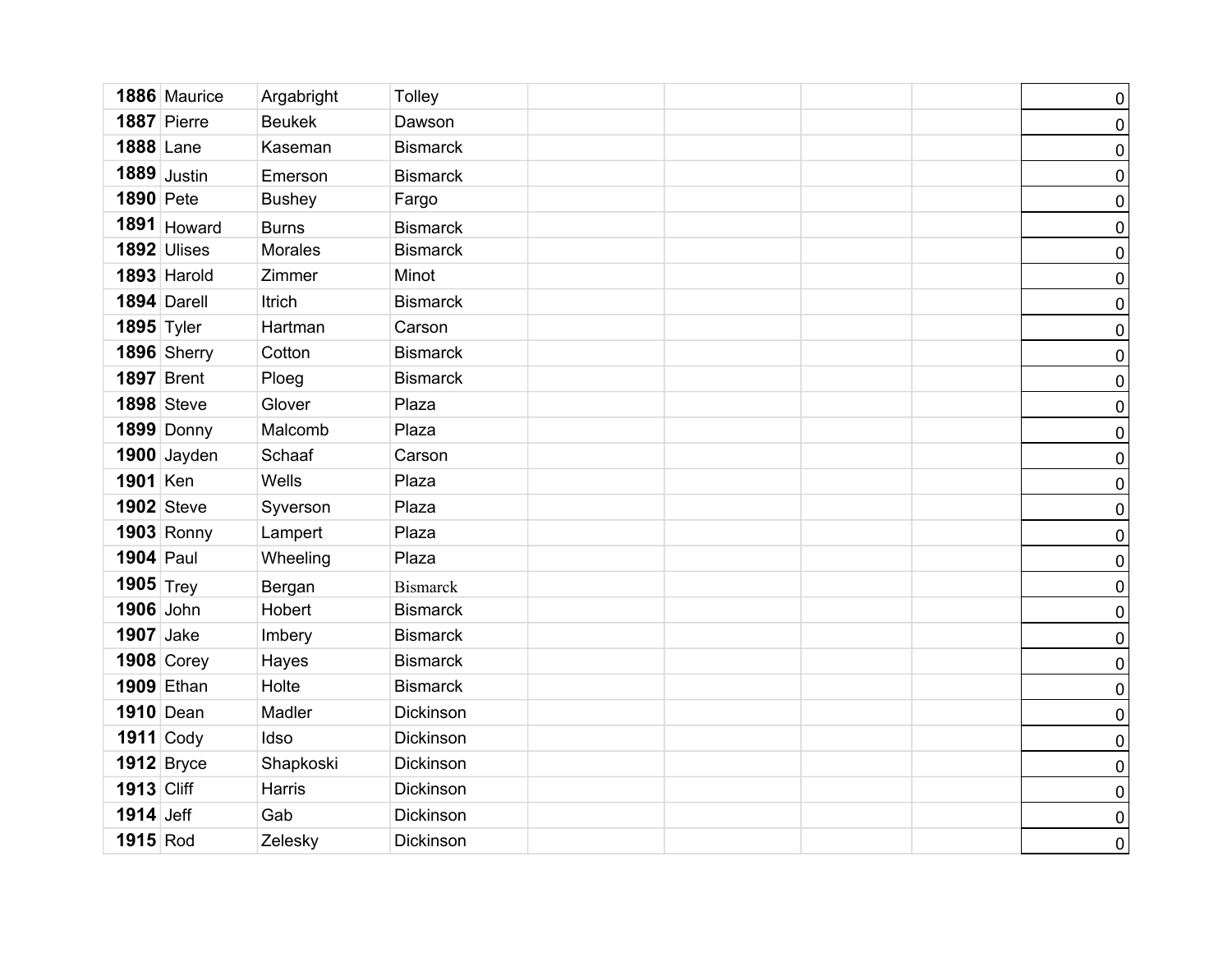| 1916 Kim         |                  | Rohr          | Dickinson       |  |  | $\pmb{0}$        |
|------------------|------------------|---------------|-----------------|--|--|------------------|
| $1917$ Jon       |                  | Saint         | Devils Lake     |  |  | $\pmb{0}$        |
| $1918$ Joe       |                  | Heiser        | Devils Lake     |  |  | $\pmb{0}$        |
|                  | <b>1919</b> Adam | Taylor        | Devils Lake     |  |  | $\pmb{0}$        |
|                  | $1920$ Michael   | Idland        | Devils Lake     |  |  | $\pmb{0}$        |
| 1921 Jerry       |                  | Edwards       | Pettibone       |  |  | $\pmb{0}$        |
| $1922$ Matt      |                  | Olsen         | West Fargo      |  |  | $\pmb{0}$        |
|                  | $1923$ David     | <b>Bucno</b>  | Minot           |  |  | $\pmb{0}$        |
|                  | $1924$ James     | Boomsma       | Minot           |  |  | $\pmb{0}$        |
| $1925$ Bill      |                  | Swaney        | Minot           |  |  | $\pmb{0}$        |
|                  | 1926 Toby        | Croteau       | Center          |  |  | $\pmb{0}$        |
| 1927 Kelly       |                  | Kalberer      | Center          |  |  | $\pmb{0}$        |
|                  | $1928$ Darren    | Hoger         | New Salem       |  |  | $\pmb{0}$        |
| 1929 Levi        |                  | Gawryluk      | <b>Bismarck</b> |  |  | $\pmb{0}$        |
|                  | 1930 Percy       | Hansted       | Jamestown       |  |  | $\pmb{0}$        |
|                  | $1931$ James     | <b>Tucker</b> | <b>Bismarck</b> |  |  | $\pmb{0}$        |
|                  | $1932$ Dustin    | Assel         | <b>Bismarck</b> |  |  | $\pmb{0}$        |
| $1933$ Paul      |                  | Johnson       | Fargo           |  |  | $\pmb{0}$        |
|                  | $1934$ Justin    | Welter        | Crookston, MN   |  |  | $\pmb{0}$        |
|                  | 1935 Lawrence    | Hopkins       | Mandan          |  |  | $\pmb{0}$        |
| 1936 Eric        |                  | Leet          | Mandan          |  |  | $\pmb{0}$        |
| 1937 $\vert$ Tim |                  | Sheldon       | Mandan          |  |  | $\pmb{0}$        |
|                  | $1938$ Steve     | Nagel         | Mandan          |  |  | $\pmb{0}$        |
| $1939$ Ray       |                  | Berger        | Mandan          |  |  | $\pmb{0}$        |
| $1940$ Joe       |                  | Guches        | Mandan          |  |  | $\pmb{0}$        |
|                  | 1941 Bryan       | Stromberg     | Jamestown       |  |  | $\boldsymbol{0}$ |
|                  | 1942 Randall     | Delapaz       | Jamestown       |  |  | $\pmb{0}$        |
|                  | $1943$ Wilbur    | Medicinestone | Jamestown       |  |  | $\overline{0}$   |
|                  | $1944$ Linda     | <b>Brown</b>  | Jamestown       |  |  | $\pmb{0}$        |
|                  | $1945$ Corey     | Helgeson      | Minot           |  |  | $\overline{0}$   |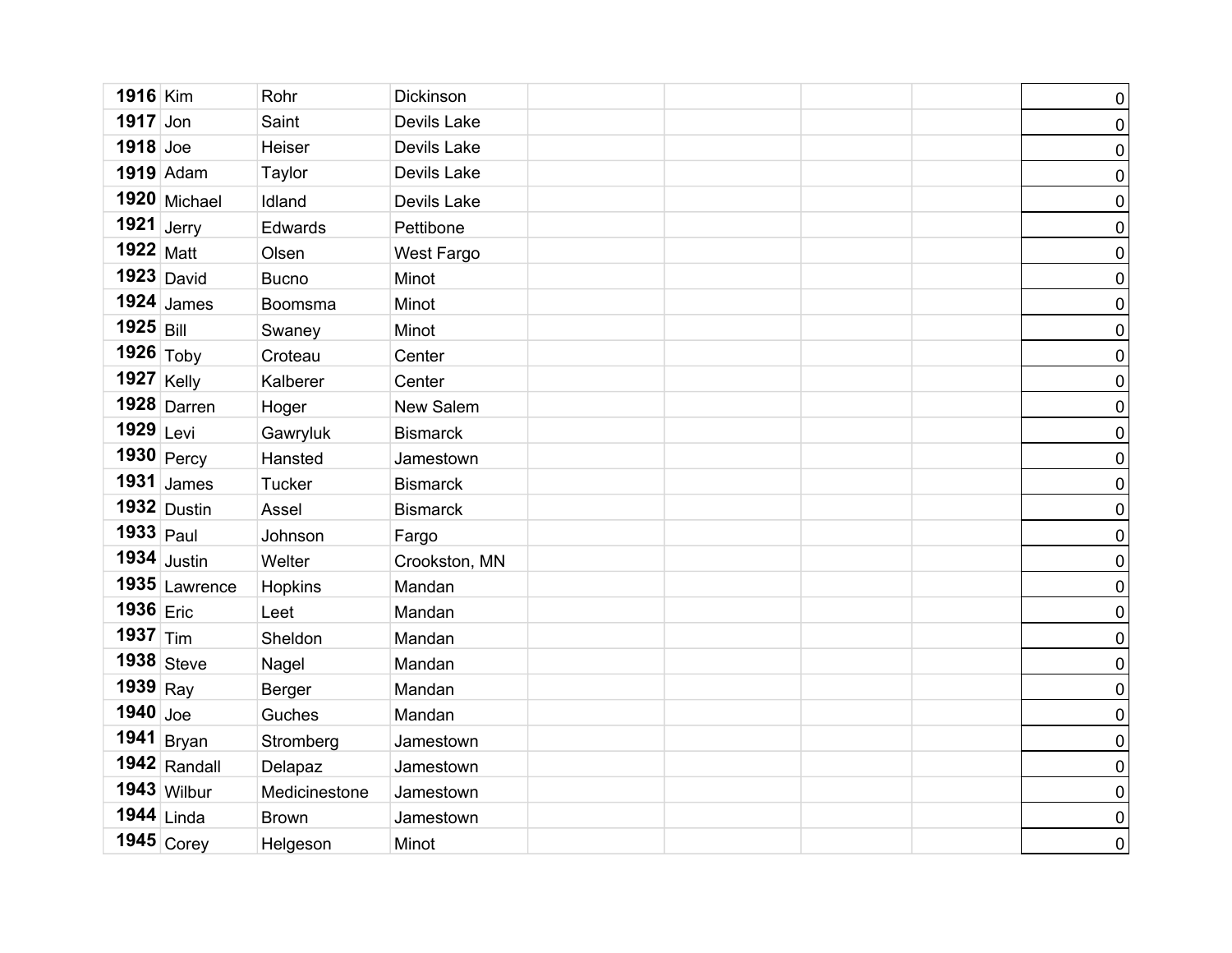|                      | $1946$ Mason        | Geller         | Minot           |  | $\pmb{0}$           |
|----------------------|---------------------|----------------|-----------------|--|---------------------|
|                      | $1947$ Speed        | Schmidt        | <b>Bismarck</b> |  | $\pmb{0}$           |
|                      | $1948$ Brent        | Hoiland        | <b>Bismarck</b> |  | $\pmb{0}$           |
| $1949$ Lisa          |                     | Shook          | <b>Bismarck</b> |  | $\pmb{0}$           |
| 1950 $\text{Tony}$   |                     | Campagna       | <b>Bismarck</b> |  | $\pmb{0}$           |
|                      | 1951  David         | Weninger       | <b>Bismarck</b> |  | $\pmb{0}$           |
|                      | $1952$ Evan         | Jones          | Mandan          |  | $\pmb{0}$           |
| $1953$ Kim           |                     | Knowlen        | <b>Bismarck</b> |  | $\pmb{0}$           |
|                      | 1954 $Mary$         | <b>Dockter</b> | <b>Bismarck</b> |  | $\pmb{0}$           |
|                      | $1955$ Wade         | Gammell        | Plaza           |  | $\pmb{0}$           |
| <b>1956</b> Mike     |                     | Walsh          | Plaza           |  | $\pmb{0}$           |
| $1957$ Beth          |                     | Clyde          | Medora          |  | $\pmb{0}$           |
|                      | $1958$ Mark         | Ensrud         | Tolna           |  | $\pmb{0}$           |
|                      | 1959 Darcy          | Rossenborg     | Langdon         |  | $\pmb{0}$           |
|                      | 1960 $\top$ errance | Zettler        | Devils Lake     |  | $\pmb{0}$           |
|                      | 1961 Nathan         | Vandal         | <b>Belcourt</b> |  | $\pmb{0}$           |
| $1962$ Brad          |                     | Erickstad      | Devils Lake     |  | $\pmb{0}$           |
| $1963$ Kim           |                     | Three Irons    | Devils Lake     |  | $\pmb{0}$           |
| $1964$ Rick          |                     | Avdem          | McVille         |  | $\pmb{0}$           |
|                      | $1965$ Jesse        | Perisian       | <b>Belcourt</b> |  | $\mathsf{O}\xspace$ |
| 1966 $_{\text{Joy}}$ |                     | Azure          | Devils Lake     |  | $\pmb{0}$           |
|                      | 1967 Benjamin       | Palmer         | Forest Lake, MN |  | $\mathsf{O}\xspace$ |
|                      | $1968$ Adam         | Zink           | Devils Lake     |  | $\pmb{0}$           |
| $1969$ Seth          |                     | Zink           | Devils Lake     |  | $\mathsf{O}\xspace$ |
| 1970 Ken             |                     | Kincaid        | Mandan          |  | $\pmb{0}$           |
|                      | $1971$ Chad         | Kincaid        | Mandan          |  | $\pmb{0}$           |
|                      | $1972$ Blaine       | Kincaid        | Mandan          |  | $\pmb{0}$           |
|                      | $1973$ Kevin        | <b>Bona</b>    | Mandan          |  | $\mathsf{O}\xspace$ |
|                      | $1974$ Austin       | Corkins        | Mandan          |  | $\pmb{0}$           |
|                      | $1975$ Robert       | Olson          | <b>Bismarck</b> |  | $\mathbf 0$         |